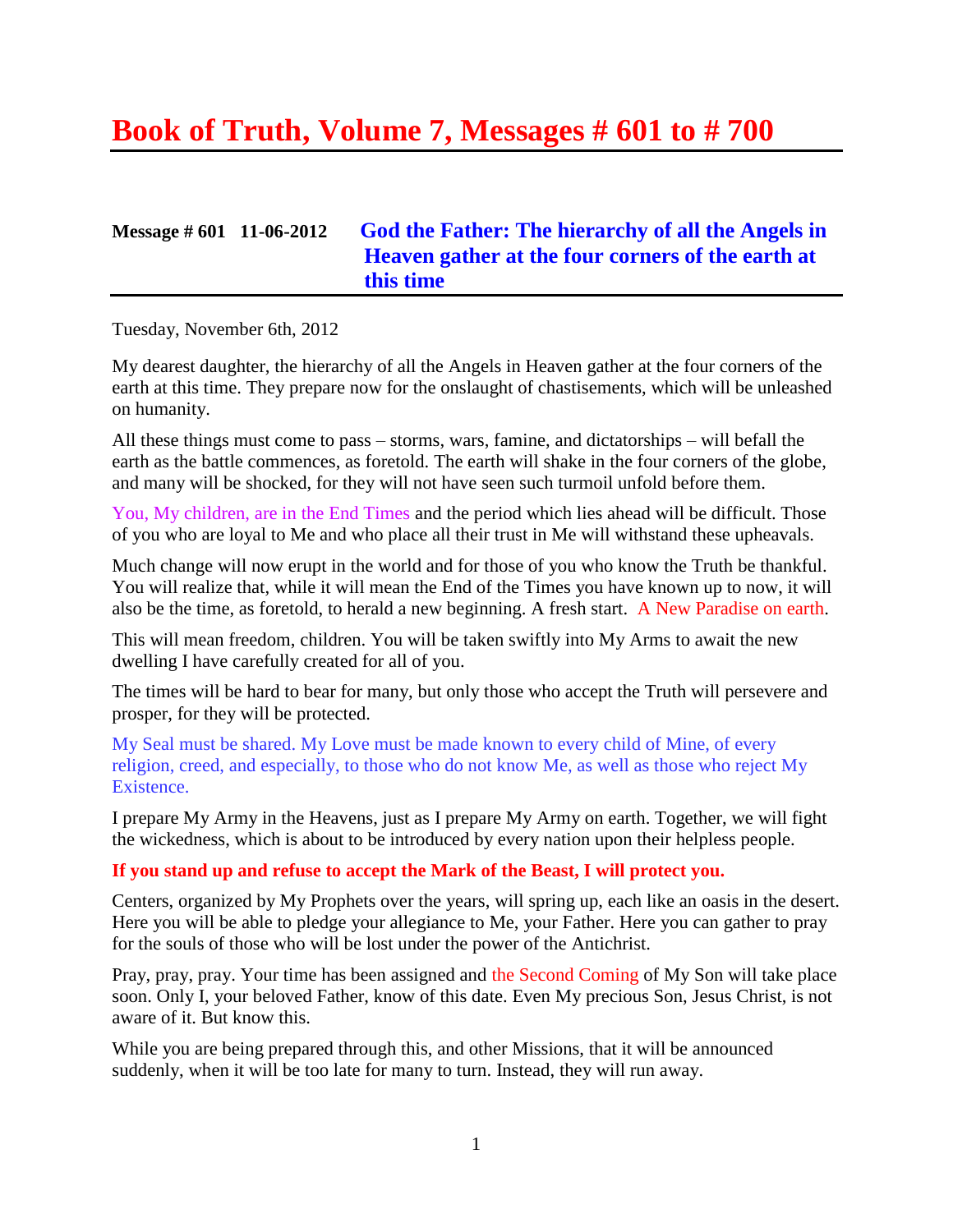Be strong, My children. My plan is to destroy the Beast and save every one of My children. Your prayers can help Me salvage each precious soul.

God the Most High

# **Message # 602 11-07-2012 [Much of humanity will be cleansed and will then](http://www.thewarningsecondcoming.com/much-of-humanity-will-be-cleansed-and-will-then-be-ready-for-the-long-awaited-era-of-peace/)  [be ready for the long awaited Era of Peace](http://www.thewarningsecondcoming.com/much-of-humanity-will-be-cleansed-and-will-then-be-ready-for-the-long-awaited-era-of-peace/)**

Wednesday, November 7th, 2012

My dearly beloved daughter, all the world will feel the changes, as every country will experience a stillness and a sense of anticipation, yet many will not understand why this is happening.

Life will change and, for those who trust in Me, you will have much to look forward to in the future.

Think of the world as if it is a living person suffering from a terrible illness. He must suffer, feel pain, and endure the period during which the disease is treated by his doctor. Many people respond to treatment quickly. Others more slowly. Others not at all. Some patients have hope and accept that their body will have to endure a sometimes-painful treatment before he will feel well and healthy again.

The world is suffering from an infestation caused by the influence of Satan where he, and his demons, coax, tempt, and convince God's children that sin does not exist. They plunge from one crisis of the spirit to the next. How they displease My beloved Father. How much pain they will have to endure before they can live life the way in which the Laws of God dictate.

Once this illness, however, is treated and after the pain has gone, much of humanity will be cleansed and will then be ready for the long awaited Era of Peace. The Era of Peace, promised to all those who follow God's Teachings, will await those who have redeemed themselves before My Eyes.

### **Each of you will be shown the Truth. Then you will be able to distinguish between the ugliness of sin and that of the purity, which is required to enter My Glorious Kingdom.**

When each person has been shown the Truth, none of them will doubt it, but not all will embrace it.

It is time for mankind to see what has happened to the world because of greed, selfishness, and a love of self. No regard is paid to the welfare of those who are unfortunate in life. There is little regard for human life anymore. You must drop your arrogance, for if you don't, you will be stripped of all that you possess.

### **The various leaders in different nations will soon join ranks and prepare to destroy Christianity throughout the world.**

Because of this, the bowls of fire and lightning will be poured out over the world to punish the wicked. You must understand, however, that much of the chastisements planned by My Father have been mitigated because of your prayers.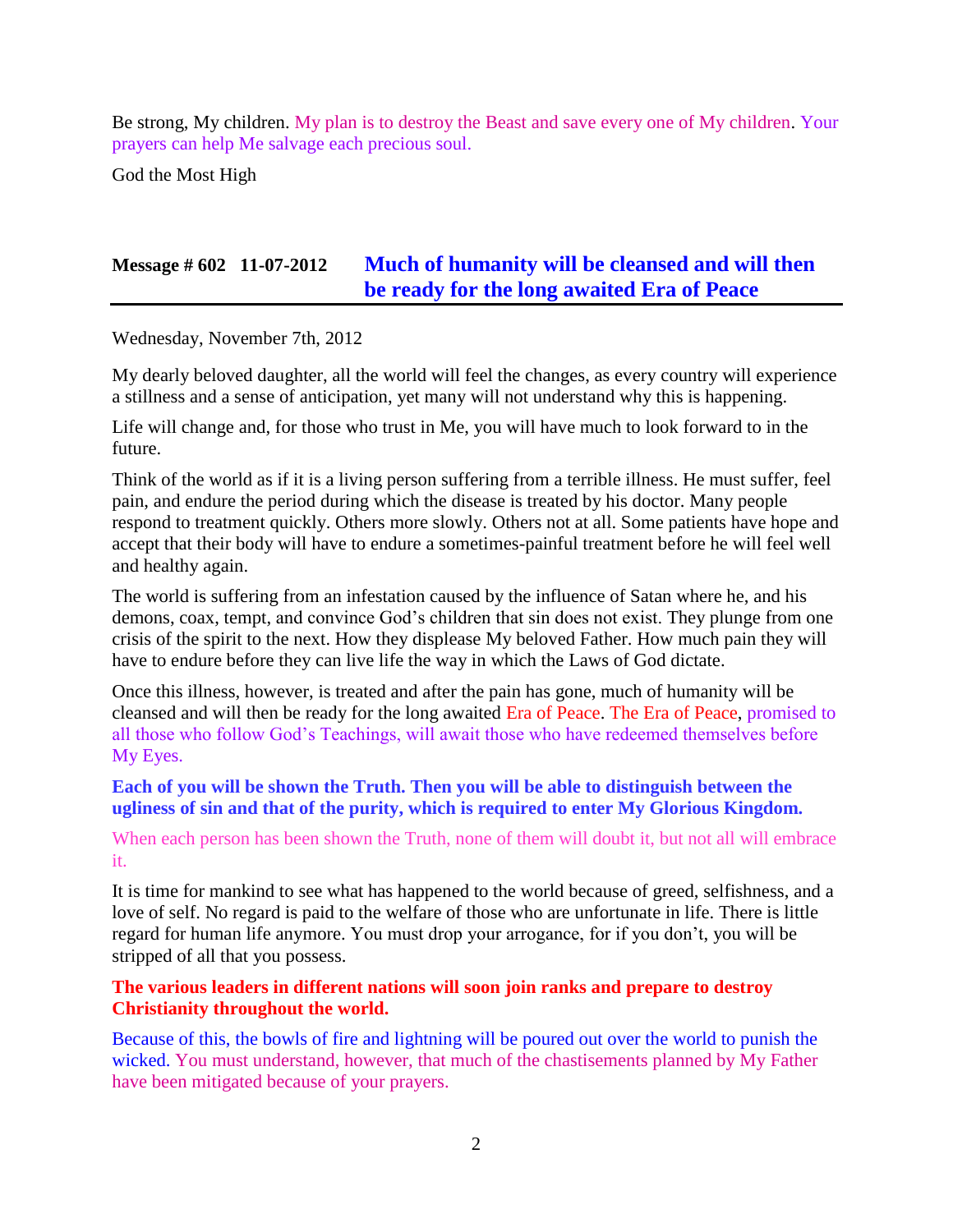Keep strong. Continue with My Crusade Prayers and never give up hope.

Your Jesus

# **Message # 603 11-08-2012 I need your help. [Just as I needed My Apostles and](http://www.thewarningsecondcoming.com/i-need-your-help-just-as-i-needed-my-apostles-and-disciples-when-i-walked-the-earth-2/)  [Disciples when I walked the earth](http://www.thewarningsecondcoming.com/i-need-your-help-just-as-i-needed-my-apostles-and-disciples-when-i-walked-the-earth-2/)**

Thursday, November 8th, 2012

My dearly beloved daughter, My disciples, sacred servants and members of the clergy are now gathering throughout the world in response to this call from Heaven.

I, their beloved Jesus Christ, am present in their hearts with My special graces.

They recognize this Divine calling, for the Holy Spirit has covered them with the knowledge that it is, indeed, I, Jesus Christ, the Son of Man, Who is communicating with them.

You, My beloved and cherished congregation, are entwined with My Sacred Heart at this time.

**I Am** driving you towards the pathway so that you can communicate the Truth to lost souls in need of My great Mercy.

My Gift to you is this. I will touch your hearts in a way in which you will know instantly that this is Divine Inspiration.

Don't you know how much I love you? How much you are protected under the Power of your Divine Savior, who has promised the world salvation?

My Second Coming is close and I desire to save all sinners, irrespective as to how blackened their souls are. Remember that it will be by your commitment to allow Me to guide you that such poor souls can be taken away from the grasp of the Evil One.

Do not hesitate to respond to My call, but know that you must be careful as to how you do this. I need to build My Army in such a way so that they can gather privately, in order to join as one, so that they can present their prayers before Me.

You must act quickly and those souls, once they recite My Crusade Prayers, will be drawn to you.

I need your help. Just as I needed My Apostles and Disciples when I walked the earth.

Come now. Do not be afraid. Do not listen to those who challenge you, who will poke fun at you or who will cast a slur on My Holy Word. Your time to serve Me has come. Stand up with courage and follow Me. I will fill you with love and joy in your hearts. Soon you will have no doubts as to who is making this request of you.

I thank you for responding to My call. I bless you and guide you at all times.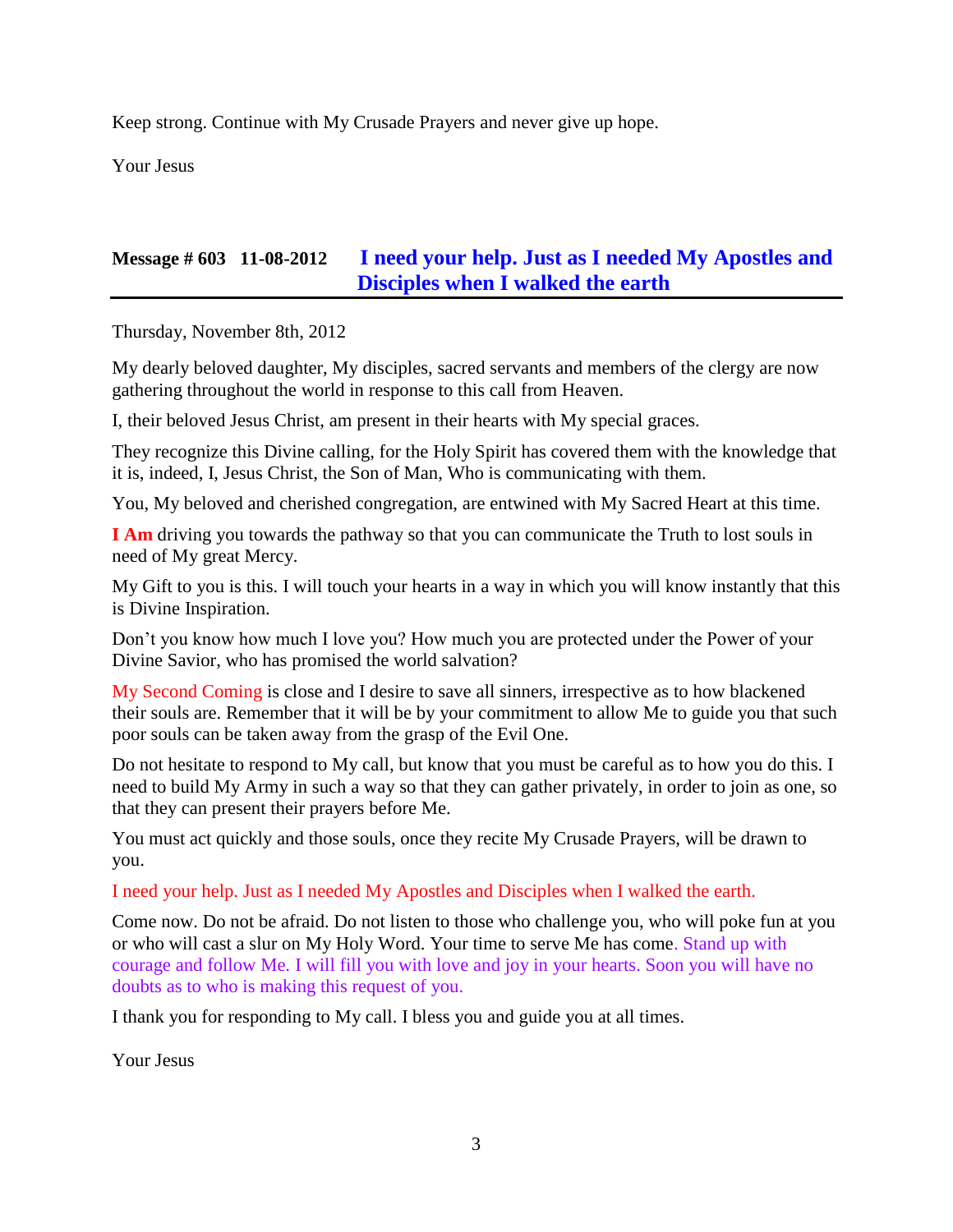# **Message # 604 11-09-2012 [This vaccination will be a poison and will be](http://www.thewarningsecondcoming.com/this-vaccination-will-be-a-poison-and-will-be-presented-under-a-global-healthcare-plan/)  [presented under a global healthcare plan](http://www.thewarningsecondcoming.com/this-vaccination-will-be-a-poison-and-will-be-presented-under-a-global-healthcare-plan/)**

#### Friday, November 9th, 2012

My dearly beloved daughter, in just two years, millions of souls have now been converted and saved because of this Mission. Your suffering, alone, has saved ten million souls, as I promised you. So while the world's woes may seem to be increasing, many souls are being saved through your prayers.

Suffering in My Name always gets worse and becomes so painful that it is hard to bear. It is at its most intense when Satan is angry. His anger at present is intensifying and this is why the attacks on you are so distressing. He and his demons are surrounding you, but cannot harm you in a physical way, for My Father's Hand protects you. This does not lessen the scourging you are enduring at this time, the second anniversary of this Mission. But know this.

The most suffering is endured when a Mission, or the work of the victim soul, is succeeding. The more souls who are saved, the more violent the attack by the Evil One becomes. His actions have been increasingly evident in the world. He, who goes to great lengths to hide his existence, is working his way into the spirit of those poor people who leave themselves open to him, because of their lust for worldly pleasures and love of power.

**Satan's strength lies in his ability to deceive humanity into believing that he is only a symbol used by Christians to explain the difference between good and evil.**

#### **Satan knows the danger of exposing his presence. If he did that, then more people would accept that God exists**.

He does not want to do this, so he creates awareness of his existence amongst those who pay homage to him. These people, who accept the existence of Satan, worship him just as people hold Masses in Catholic Churches or hold services in churches in order to praise God.

So many souls have been stolen. God, My Eternal Father, intends to win them back through His Warning and the chastisements, which will be inflicted on those, when they gather to honor the beast.

#### **My Father will expose Satan's followers, who defile His Churches.**

They are the target for His chastisements and unless they stop what they are doing, by their own free choice, they will be struck down by the Hand of God.

The rise of these Satanic groups who present themselves to the world, through business and networking organizations, is rampant.

They are everywhere; scheming, holding rallies, plotting and creating wicked plans to destroy millions of innocent people.

### **They will introduce a form of genocide, through compulsory vaccinations, against your children with or without your permission.**

This vaccination will be a poison and will be presented under a global healthcare plan.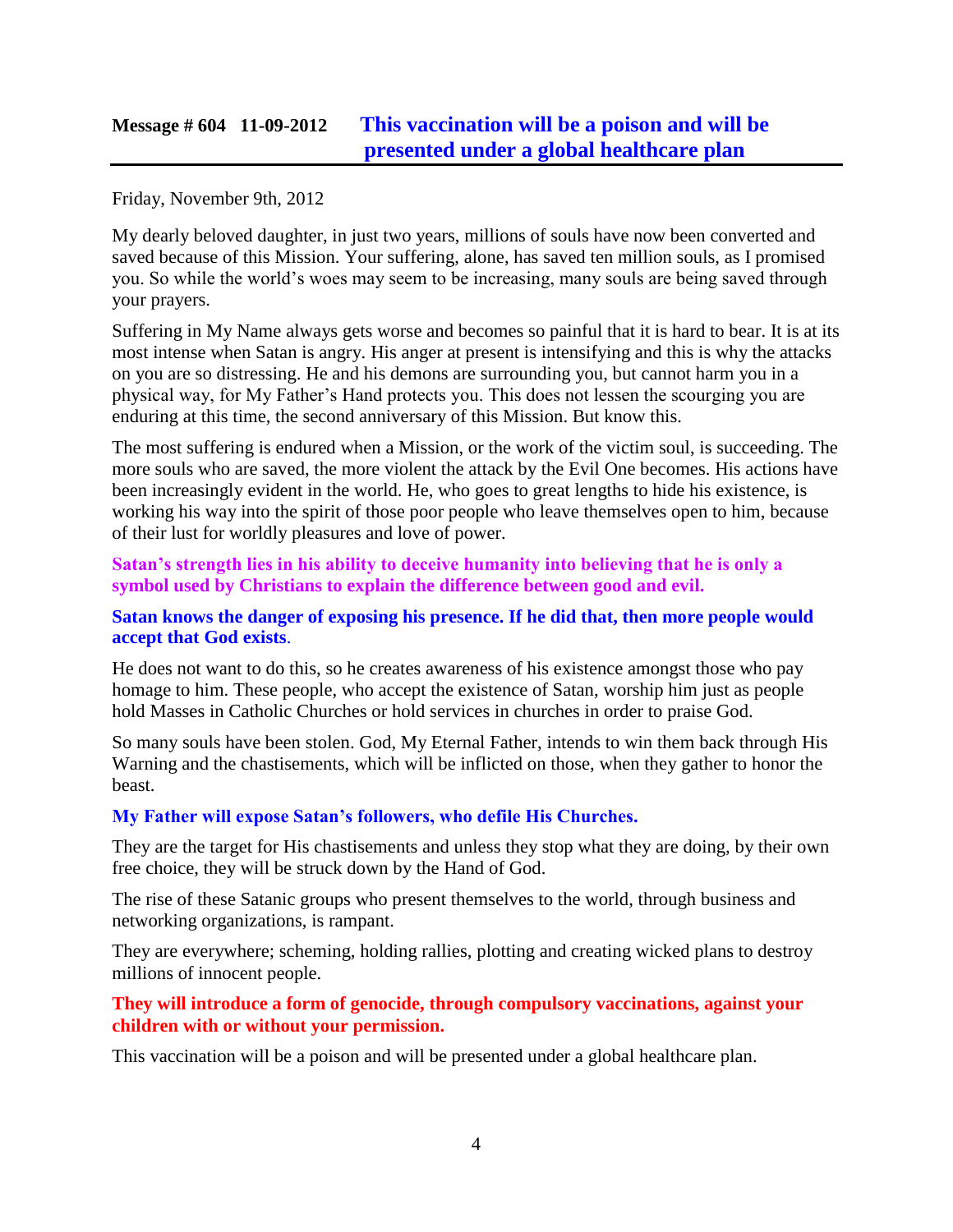Their plans have now materialized and they have already begun to introduce them. **Some of their plans in one European country were stopped by My Father because of the prayers of victim souls.**

Look in front of you and behind you. Look carefully at seemingly innocent new laws introduced into your countries designed to make you feel as if they are to improve your lives. Many of them are simply to enslave you by getting you to sign away your rights under what appear to be democratic laws.

Democracy will be replaced with dictatorships, yet they will not be presented to nations as such. When millions have signed away all their rights, in the name of new tolerant laws, it will be too late. You will become prisoners.

The main leaders in the world are working together to bring their new plans about. They are part of the elite whose goal is greed, wealth, control and power. They do not accept the Power of God. They do not believe My Death on the Cross was to save them from the fires of Hell.

I must make them see how wrong they are. The time has come for Me to prove to them My Mercy, My Love for them.

Please recite this **Crusade Prayer (84) to Enlighten the Souls of the Elites who Rule the World.**

O dear Jesus, I beg You to enlighten the souls of the elites who rule the world.

Show them the proof of Your Mercy. Help them to become open of heart and to show true humility, in honor of Your great Sacrifice by your death on the Cross when you died for their sins.

Help them to discern who their True Maker is, who their Creator is, and fill them with the graces to see the Truth.

Please prevent their plans to hurt millions of people through vaccinations, shortage of foods, forced adoptions of innocent children, and the splitting up of families, from taking place.

Heal them. Cover them with Your Light and take them into the bosom of Your Heart to save them from the snares of the Evil One. Amen.

Your Jesus

# **Message # 605 11-10-2012 [Global Vaccination: One of the most wicked forms](http://www.thewarningsecondcoming.com/global-vaccination-one-of-the-most-wicked-forms-of-genocides-ever-witnessed-since-the-deaths-of-the-jews-under-hitler/)  of [genocides ever witnessed since the deaths of the](http://www.thewarningsecondcoming.com/global-vaccination-one-of-the-most-wicked-forms-of-genocides-ever-witnessed-since-the-deaths-of-the-jews-under-hitler/)  [Jews under Hitler](http://www.thewarningsecondcoming.com/global-vaccination-one-of-the-most-wicked-forms-of-genocides-ever-witnessed-since-the-deaths-of-the-jews-under-hitler/)**

Saturday, November 10th, 2012

My dearly beloved daughter, how the Truth can shock you. Although you accept My Holy Word, it is only when the prophecies I reveal to you materialize, that you understand the seriousness of this Mission to save humanity.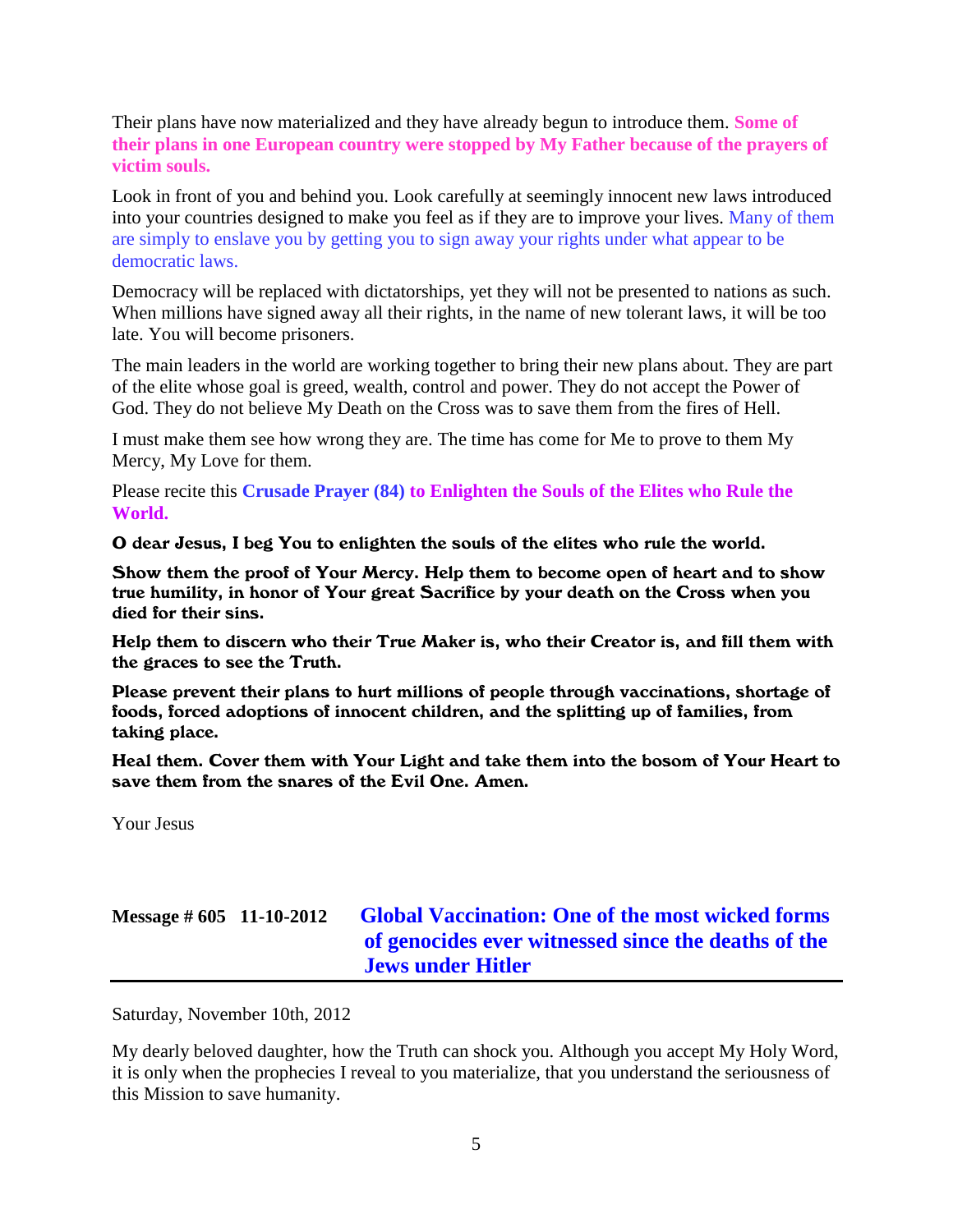The introduction of a global vaccine, targeting infants and young children, will be one of the most wicked forms of genocide ever witnessed since the deaths of the Jews under Hitler.

This evil plan will be possible because many of your governments forced their people to accept changes in their laws giving their governments power to enforce laws against your innocent children.

Remember that the only thing that has stopped My Father from bringing the world to an end is because of the love of those loyal servants amongst you.

My Father has, because of His Love for every child and every Creation of His, held His Hand. Now the time has come for Him to finally dissolve the times, so that the world He created out of Love and according to His Divine Will can continue in peace.

He will now destroy those who perpetrate this wickedness upon His children. He will no longer stand for this evil and now His Hand will fall in punishment.

His Anger will now manifest in a world, which will be startled as to the magnitude of punishment, which will befall the earth.

Those among you, responsible for inflicting terrible suffering on your fellow countrymen and fellow citizens, know this.

You will be struck down finally with the scourge of illness and then you, and those who pay homage to the one-world group, will be wiped out before the Battle of Armageddon begins.

You will not be tolerated by My Father and He will not allow you to infest His children any longer. Woe to you and those among you who anger Him at this time.

The time for My Father to show you whose Power will be sustained forever will now be proven to you. Your theories about your creation, which are flawed, will be shown to you for what they are, at last. The Truth, as promised to you in the Book of Truth, foretold to the prophet Daniel, will be shown finally.

So many people are oblivious to the Truth of God. Many well-meaning souls seek nothing in their lives other than titillation. Many waste the time they have been accorded in their lives on earth, as they do not know the Truth of God's Existence.

Now the Truth is being presented. The time of reckoning has come about.

My Father will make the world alert finally to the Truth. Those who ignore the Truth will deny themselves access to My New Kingdom on earth.

Instead of living an eternal glorious life, full of wonder, joy, love, and prosperity, they will be cast away to rot in the depths of Hell.

I urge all of God's children to heed this warning.

It may be harsh. Many who say: "this does not come from God for He is Merciful" heed this.

The time has come to divide the chaff from the wheat. That day is very near. Whichever choice is made by man will be the final choice.

Free will will always be honored by My Father up to the final day. The Day of Judgment.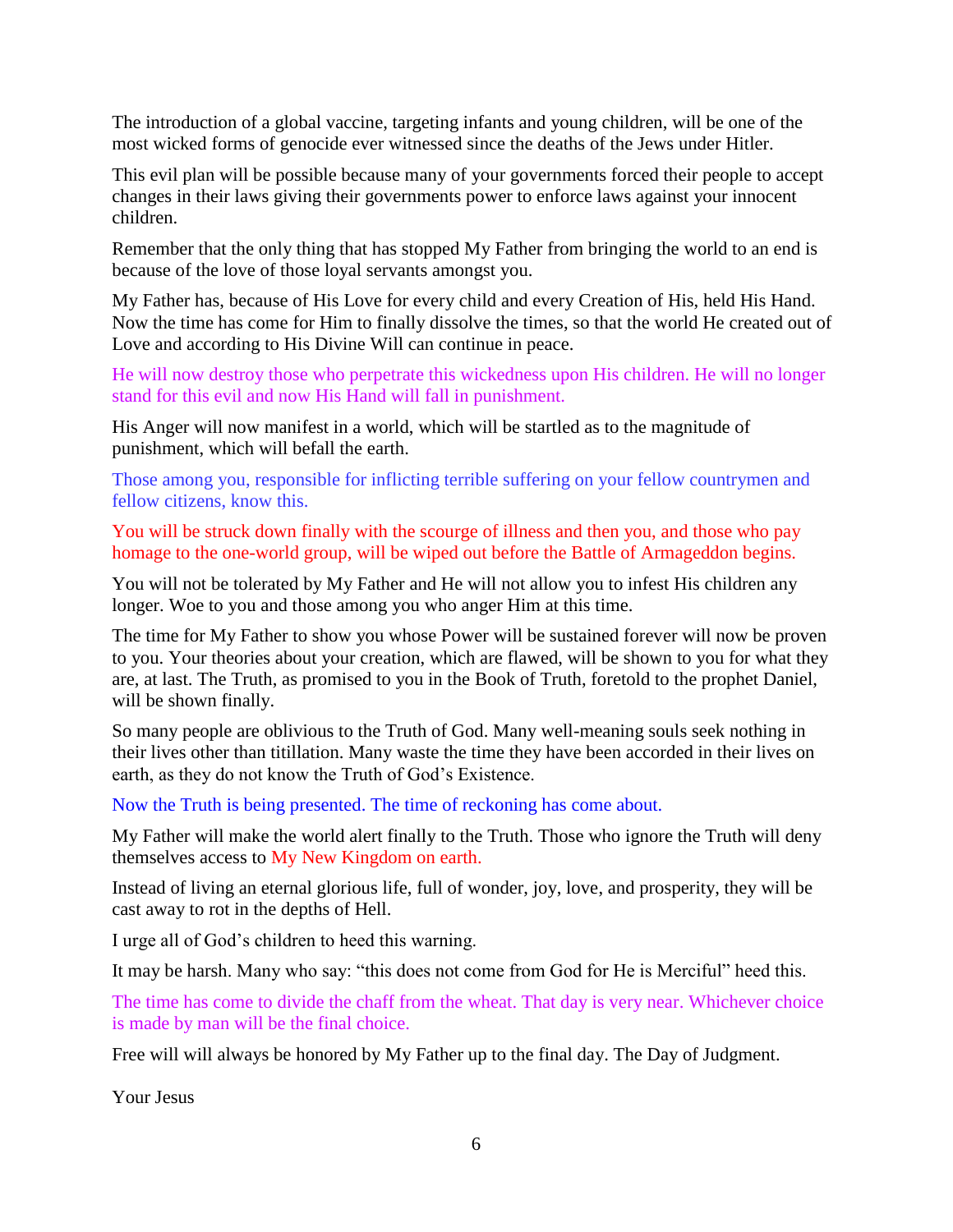### **Message # 606 11-11-2012 [I solemnly promise you that the transition will be](http://www.thewarningsecondcoming.com/i-solemnly-promise-you-that-the-transition-will-be-swift/)  [swift](http://www.thewarningsecondcoming.com/i-solemnly-promise-you-that-the-transition-will-be-swift/)**

Sunday, November 11th, 2012

My dearly beloved daughter, it is always important to remember that when you suffer it is not your pain only, which you feel. It is My pain you endure. The pain I speak of, is not that which I endured during My Crucifixion, but that which I face today as I watch and feel the pain of humanity.

**People are suffering in the world because of their darkness of soul**. Even those who live simple lives and who try to follow My Teachings are suffering. They can feel wretched as they struggle to love each other. They also suffer because of the doubts, which they experience in their faith.

So many do not understand the meaning of eternal life or the fact that life does not end when a person dies on this earth. This is why so many do not prepare themselves for the next life.

Many people in the past did not prepare adequately and are either in Hell or Purgatory.

This generation is being given a Gift, which no other generation has benefited from. Many will simply make the transition from this life instantly without having to experience death, as you know it.

My Second Coming will bring with it this extraordinary Gift. So do not fear. Rejoice, for I come to you to bring you a prosperous future.

Think of it like this. While you will endure some difficulties, and you will have to witness the way in which My Existence will be denounced, it will not last long.

I realize many of you worry, but I solemnly promise you that the transition will be swift. Then, when you witness the New Jerusalem as it descends upon the New Earth, the New Paradise, you will be filled with ecstasy.

**No words can describe this beautiful Creation**. My Heart bursts with Love when I think of how you and your loved ones will react with wonder. That will be when the mystery of the Final Covenant will become clear to you.

The clarity of My Promise to come again will be truly understood at last.

The world will become one holy family and will live an existence in accordance with, and in union with, the Divine Will of My Father.

This is going to be a time of re-union, as the first resurrection for the dead will take place. Those who have been cleansed on this earth, through the purification, will join those who have also been purified in Purgatory to live in the New Paradise.

Much will change but all those who follow Me and join Me in My New Era of Peace, over which I will reign through My spiritual direction, will find peace of soul.

At last the suffering experienced, under the reign of Satan on this earth, will be no more.

Every pain, every suffering, every prayer, every effort endured by you to gather the souls who languish behind and who kick and struggle all the way, will be worth it.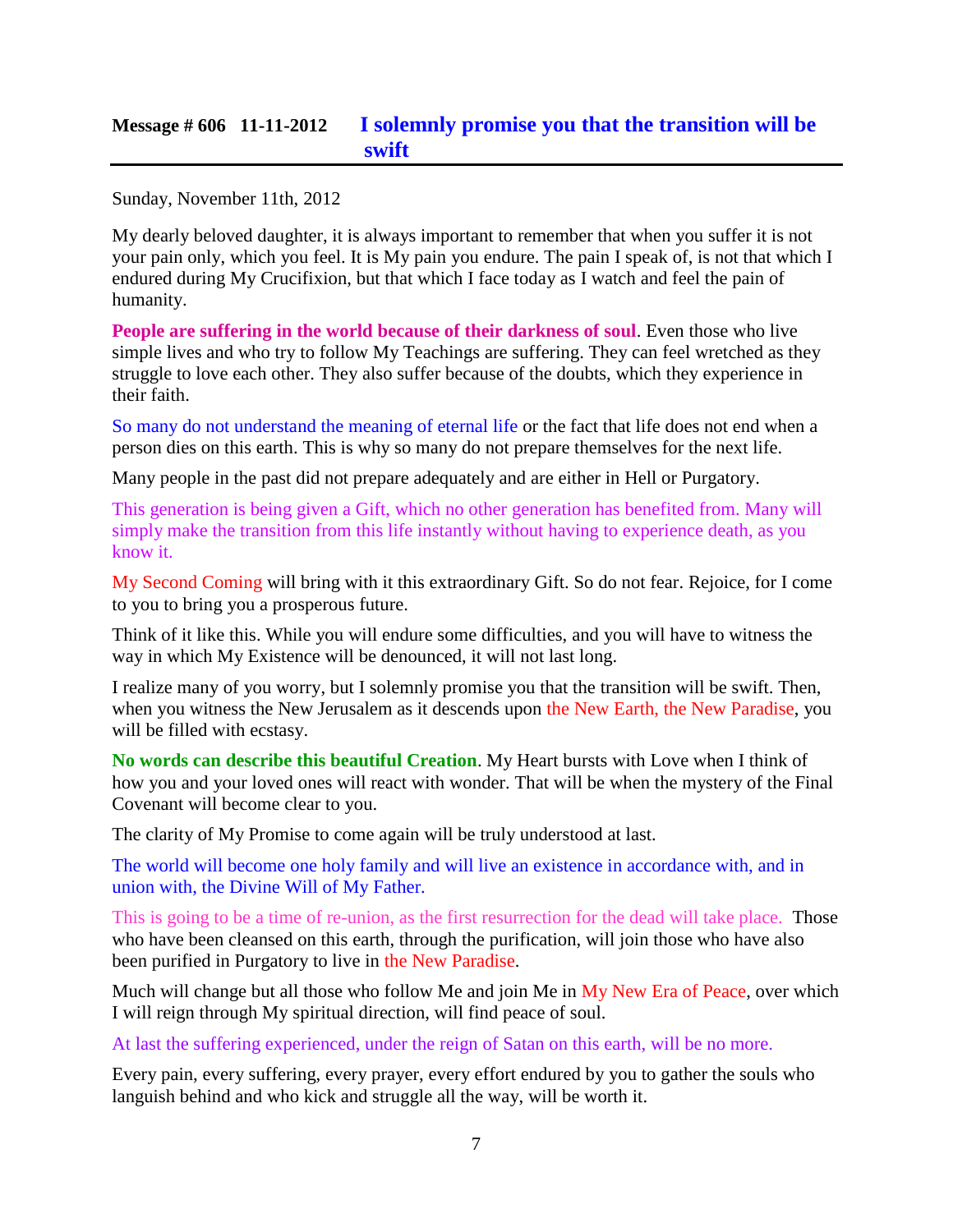The New Paradise is ready. All you need to do is to prepare your souls and walk towards the gates. Those of you, who redeem yourselves, in My Eyes, will be given the keys to open the gates.

Persevere during this coming tribulation, for it is something which must happen as it has been foretold in My Father's Book.

Your prayers will mitigate much of it and My Father will intervene at every possible stage to prevent evil deeds from being inflicted on His precious children.

Your Jesus

### **Message # 607 11-11-2012 [Roman Catholics will need to hold Masses in](http://www.thewarningsecondcoming.com/roman-catholics-will-need-to-hold-masses-in-refuges-or-churches-of-safety/)  [refuges or Churches of safety](http://www.thewarningsecondcoming.com/roman-catholics-will-need-to-hold-masses-in-refuges-or-churches-of-safety/)**

Sunday, November 11th, 2012

My dearly beloved daughter, you must gather together and search out those souls who are ignorant of the Truth.

Hold out your arms. Beckon them to listen to the Truth. Their lives and their souls may be lost, unless you help them to come to Me.

**The Crusade, the Mission of the Remnant Church on earth, will be just as challenging as those in the Middle Ages**. It will not involve physical warfare, when an army fights a combat in normal war.

**The war will be a spiritual one**, although some wars will be a trigger, for millions of prayer groups setting up to dilute the power of the Antichrist.

These prayers were written in Heaven and promise extraordinary Graces.

They have one purpose only and that is to save the souls of everyone; every child; every creed; each sex; every religious denomination, and atheists. This is My greatest desire.

You, My disciples, are under My direction. The Graces I pour over you are already bearing fruit. Soon the powers I will give, through the Graces of the Crusade Prayers, will draw thousands of new souls.

How, you may think, can a small prayer group achieve such conversions? The answer is simple. It is because you are protected by My Father, and guided by Me directly, that you will succeed. You cannot fail. While you will experience many distractions and rows, as well as inner fighting, which is to be expected in this work, I will be at your side always.

Remember we are now preparing for the fallout of My poor sacred servants, which will be as a result of the coming schism, which is to erupt in the Christian Churches.

So, while the Remnant Army will be led by priests and other Christian clergy, many will be lay servants, as this will be a time where there will be a shortage of priests.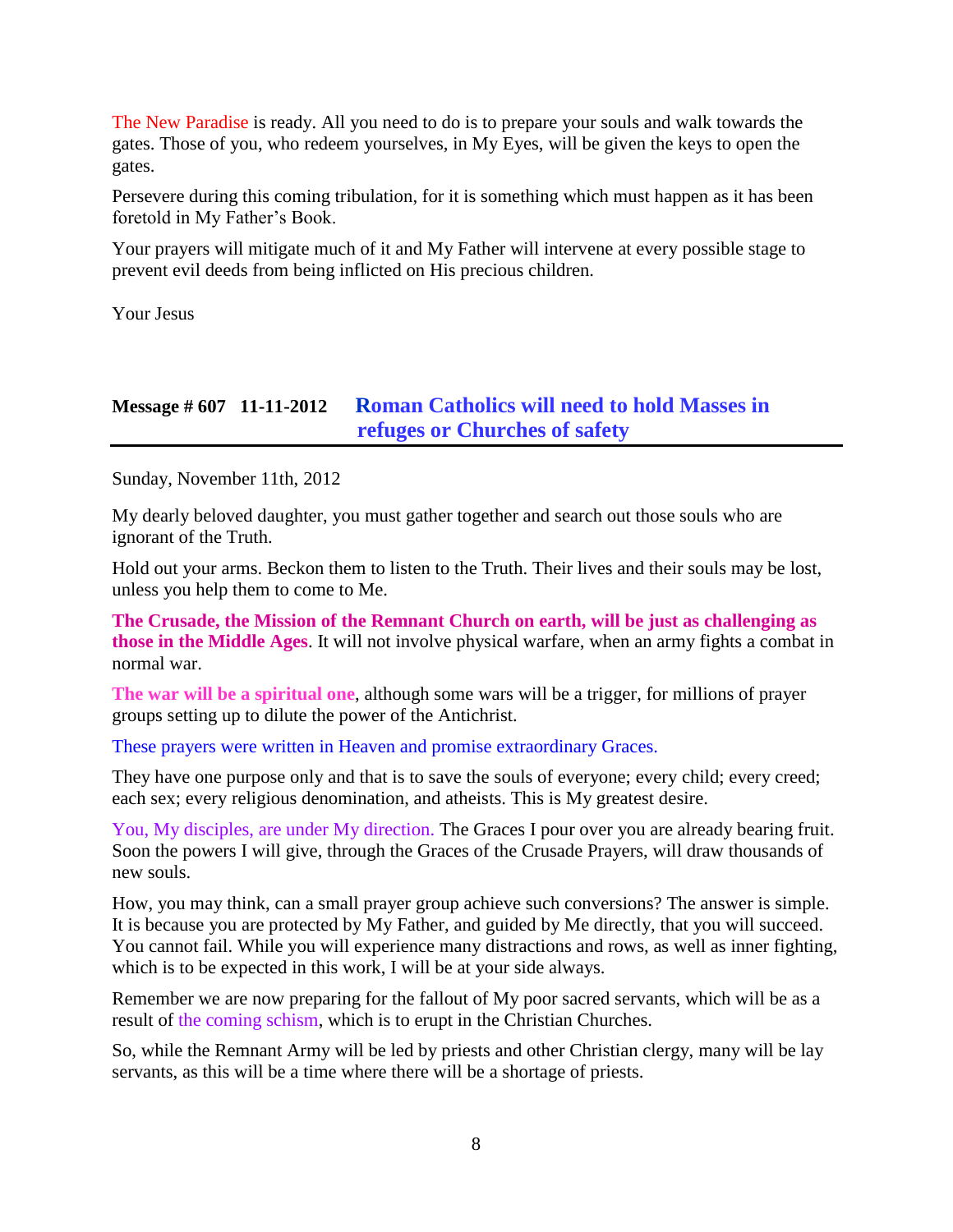### **You, My disciples, will need to gather and store Communion Hosts for they will be difficult to access. Those amongst you, who are Roman Catholics, will need to hold Masses in refuges or Churches of safety.**

A mission, similar to the German Nazi persecution where the Jews were hunted down, will be created to root out so-called traitors of the New World Church, which you will be told is for all religions.

You will be accused of defiling the Mass, and their newly formed presentation of Mass, where I will not be present in the Holy Eucharist, for this will be an abomination in My Father's Eyes.

My Body and Blood will be present in the Masses held in those centers and refuges where you pledge allegiance to the Transubstantiation to render the Sacrament of the Holy Sacrifice of the Mass to be authentic and accepted by My Father.

I will continue to instruct you as you continue to set up the Jesus-to-Mankind Prayer Groups around the world.

Many are already being formed every day. I thank those who have followed My instructions and show obedience.

Be at peace. You must be more confident. Leave fear aside as it is not from Me. We are now growing and spreading to every corner of the earth. Soon all will follow and when that happens, the prayers will change the world through conversion.

I love you all. I Am thankful and touched that you immediately responded to Me through this important Mission, the biggest orchestrated in order to bring all sinners home to the Father and safe from the influence and temptations of the Beast.

Your Jesus

# **Message # 608 11-13-2012 [The Crowning of Thorns during My Crucifixion is](http://www.thewarningsecondcoming.com/the-crowning-of-thorns-during-my-crucifixion-is-symbolic/)  [symbolic](http://www.thewarningsecondcoming.com/the-crowning-of-thorns-during-my-crucifixion-is-symbolic/)**

Tuesday, November 13th, 2012

My dearly beloved daughter, the crowning of thorns during My Crucifixion is symbolic for the End Times.

Just as the Church is My Body on earth, so it too will be crowned with the thorns of scourging as it was during My journey to Calvary. The Crown of Thorns signifies the Head of My Holy Church on earth. Pope Benedict will suffer much as he will be persecuted for speaking the Truth.

He will be crushed, as Head of My Church, and no mercy will be shown to him. The opposition will mount quickly as he will be declared no longer relevant.

Those who will claim to be more modern in their approach to apostolic ways will swipe at him and ridicule his words. **Then the Head of My Church will be replaced by the Head of the Serpent.**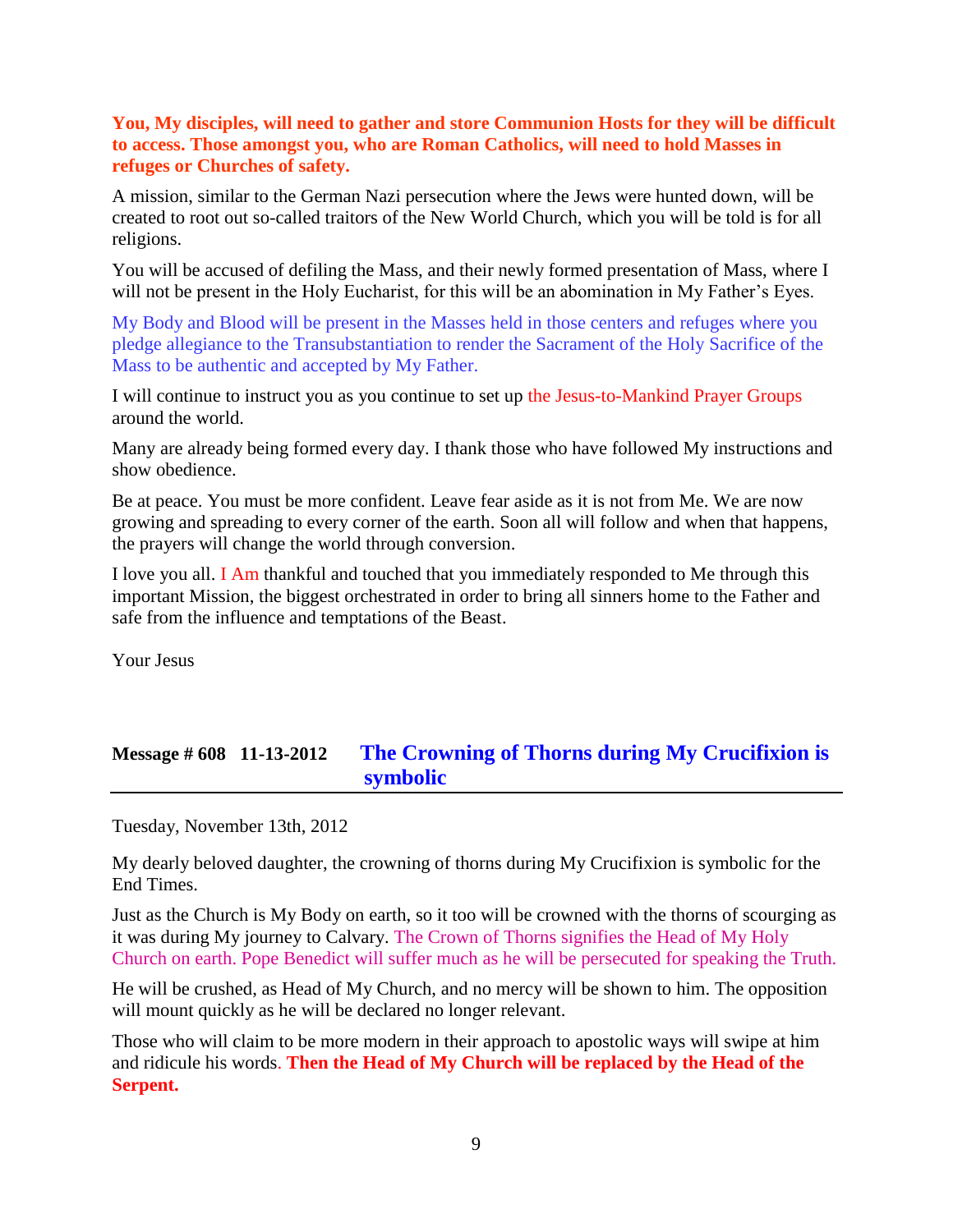The scourging I endured during My Crucifixion will now be reenacted in My Catholic Church. The serpent moves quickly now, as he will try to devour My Body – My Church on earth. **Then all Christian Churches will be swallowed up and forced to honor the False Prophet as the right hand of the Beast.**

While many of you may be fearful remember your prayers are delaying these things, and in many instances are mitigating such circumstances.

Prayers, and enough of them, will delay and weaken the work of the Evil One on earth.

It is the antidote to the persecution planned by the evil group who are ruled by Satan. With conversion and your prayers, My disciples, much can be overthrown. Prayer can destroy this wickedness. Prayer can and will convert mankind. Then if enough souls follow Me, all will be easy. Then the transition into My New Paradise will be easier.

Your Jesus

# **Message # 609 11-14-2012 [A number of events regarding the Churches, which](http://www.thewarningsecondcoming.com/a-number-of-events-regarding-the-churches-which-honor-me-in-the-world-will-begin-to-surface/)  [honor Me in the world, will begin to surface](http://www.thewarningsecondcoming.com/a-number-of-events-regarding-the-churches-which-honor-me-in-the-world-will-begin-to-surface/)**

Wednesday, November 14th, 2012

My dear mystical spouse, My dearly beloved daughter, your trials have given you a new strength and the passion needed to touch the hearts of many.

This is one of the ways in which I will touch the souls of those who need My Graces. I will do this through your work for Me, so that conversion can spread quickly.

During this time a number of events regarding the Churches, which honor Me, in the world will begin to surface.

**The schism in My Catholic Church will soon be made public**.

When this is done it will be to the sound of applause for those who have separated the Truth of My Teachings from the Commandments laid down by My Father.

**The planning and co-ordination of this grand scheme has taken some time, but soon they will announce the schism before the world's media.**

Many, shouting at the top of their voices present lies, not only against the laws laid down by My Teachings. What they really want is to create a new god. The new figurehead of My Church will be promoted as like any high profile election of political leaders.

They will make you want to believe that the Words of old are deceitful. Then they will tell you not to believe in them. They will change the ways in which they have lived My Teachings and change the way they honor Me.

They will now push My Laws to one side and will worship laws of their own making.

**They will change their solemn vows to justify their participation in the building of a new temple – the new temple dedicated to the rule of the False Prophet**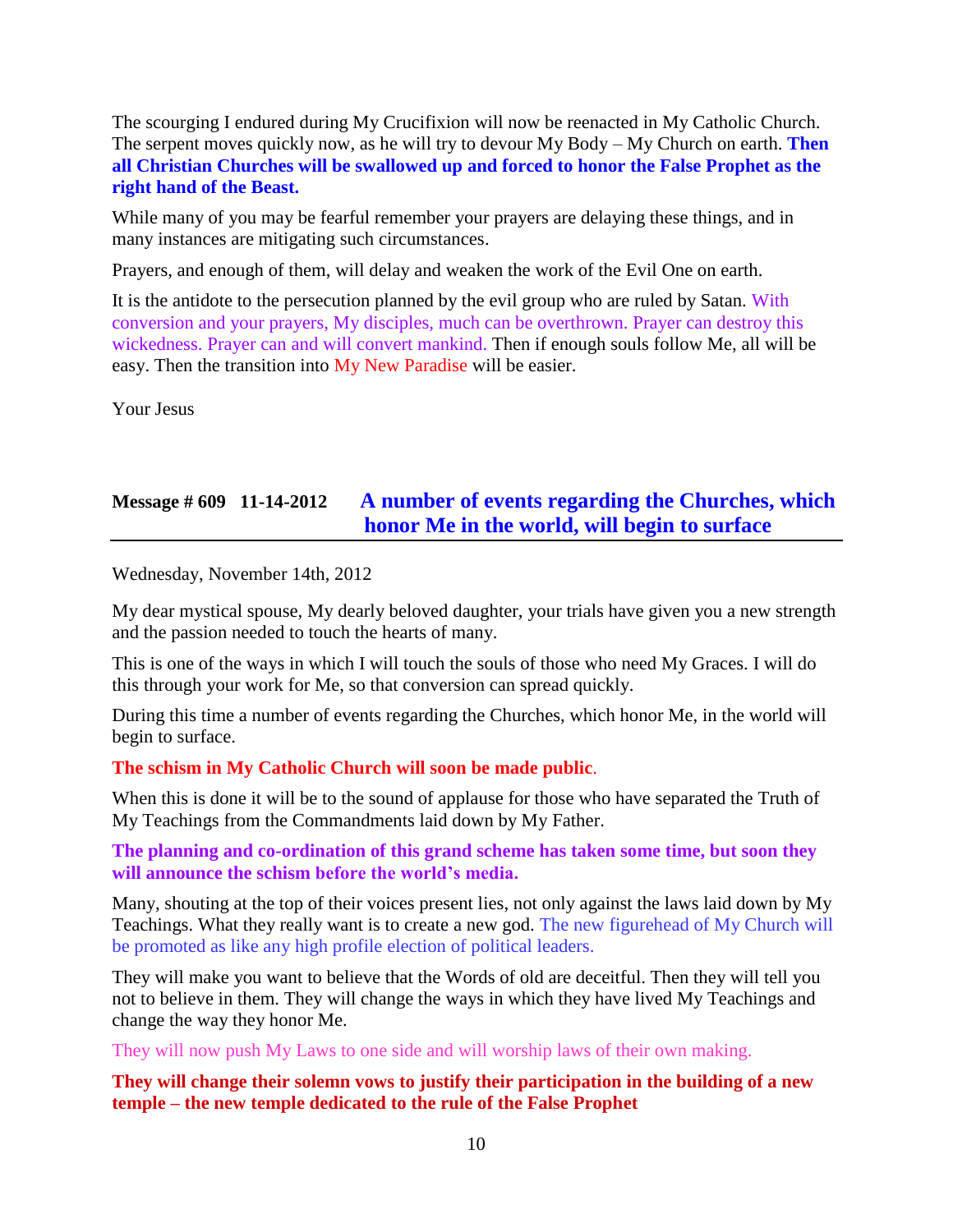### **Then they will no longer be servants of Mine, for they will switch allegiance and honor the False Prophet.**

Then they will worship a false god, a brand new concept, which will allow for certain laws of God to be abolished and replaced with obscenities before My Eyes.

This is My warning to those priests amongst you who will pull away from the Catholic Church.

When you stop trusting in Me fully, your heads will be turned to believe in lies. When you trust deceitful rulers, you will fall into terrible sin. You will honor the Beast, who will defile My Church by plunging the crown of thorns on the Head of My Church, My true Holy Vicar, Pope Benedict.

You will suffer terribly when you serve the Beast, for you will be depriving God of His children. Turn back to your true roots. Do not allow My Church to be defiled by the sins planned by people who want to destroy Christianity and other religions, which honor My Father.

You, My sacred servants, who disobey your Holy Orders, cut off your hearts from Me, while these deceivers will steal your souls.

The biggest sin you are about to commit is to honor a false god. Dressed in jewels, he will be charming, subtle and with a seemingly good grasp of the Teachings of My Father's Book. You will fall under his spell. He will twist My Teachings so they become heresy.

This religion, an alternative to the Truth of God, is worthless. Yet it will have an exterior of charm, love and wonder, and dressed with new gold and precious stones, it will feature as the new One-World Religion on all altars.

To those faithful priests, I tell you this. I will bless you with the Graces to understand the Truth at all times.

Such idols, presented to you as the Truth, are but clay. They are made of wooden objects. They are nothing. They do not have any meaning. No Graces will be emitted. God, the One True God, will simply not be present in their churches. Only the Living God can be present in My Churches. When God the Father witnesses this final insult, He will exile those who bring alive these pagan practices. Then He will demand an explanation from those who cause the schism in His Holy Church on earth – these same servants who arrogantly dismiss the Word of God so casually.

When they face Me, during the Warning, they will know how they have hurt My Father. No person or sacred servant has control because there is only one Master. Only one God. They are introducing a man-made god. He does not exist, yet they will steal My flock from Me. They will be given every grace and shown much patience. If they do not repent, they will be destroyed.

**Each of you will be repaid for every soul you have lost to Me.**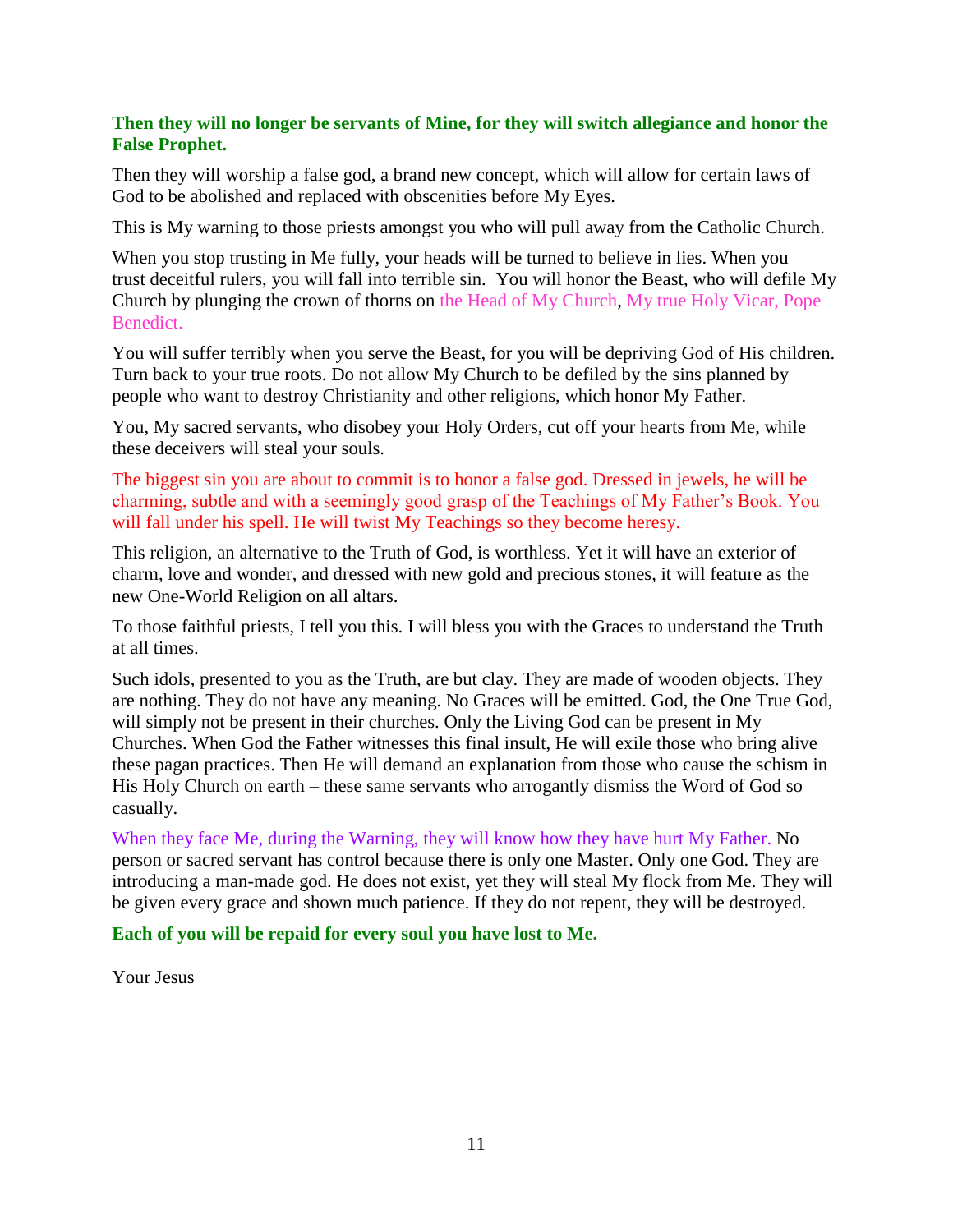# **Message # 610 11-17-2012 [I have a Message, which I must impart for the](http://www.thewarningsecondcoming.com/i-have-a-message-which-i-must-impart-for-the-american-people/)  [American People](http://www.thewarningsecondcoming.com/i-have-a-message-which-i-must-impart-for-the-american-people/)**

Saturday, November 17th, 2012

My dearly beloved daughter, I have a Message, which I must impart for the American people.

My dearly beloved followers, you must heed My Holy Word now and listen.

You are facing much persecution because of the sins of your fellow countrymen and those who are in control of your laws of abortion. This greatest sin, of which you are guilty millions of times over, has cut My Heart like as if a sword pierced it several times.

Your sins of immorality and your love of material wealth deeply offends Me. You have no allegiance to Me in the way in which it is expected of you. Those of you who have fallen away from the Truth must call on Me, so I can open your eyes.

I love all of God's children in the United States of America, but I fear that sin has driven a wedge so wide that many of you will fall into an abyss of despair, unless you accept the Existence of God.

It is important that you pray hard as the power of Satan has infiltrated many of your laws. The laws, more of which are to be introduced by those atheists amongst you, will be abhorrent in My Father's Eyes.

How I weep because of the deceit with which you are presented. My poor sacred servants amongst you will be crushed like insects under the feet of those leaders who deny Me, your Jesus.

This is a time when prayer must be your daily goal so that your nation can be saved and included amongst my twelve nations in the New Paradise.

Here is a **Crusade Prayer (85) to save the United States of America from the hand of the Deceiver**

O dear Jesus, cover our nation with Your most precious protection. Forgive us our sins against God's Commandments. Help the American people to turn back to God. Open their minds to the True Path of the Lord.

Unlock their hardened hearts, so that they will welcome Your Hand of Mercy. Help this nation to stand up against the blasphemies, which may be inflicted upon us to force us to deny Your Presence.

We beseech you, Jesus, to save us, protect us from all harm and embrace our people in Your Sacred Heart. Amen.

Go, My people, and never, be afraid to demonstrate your love for Me; or deny your Christianity.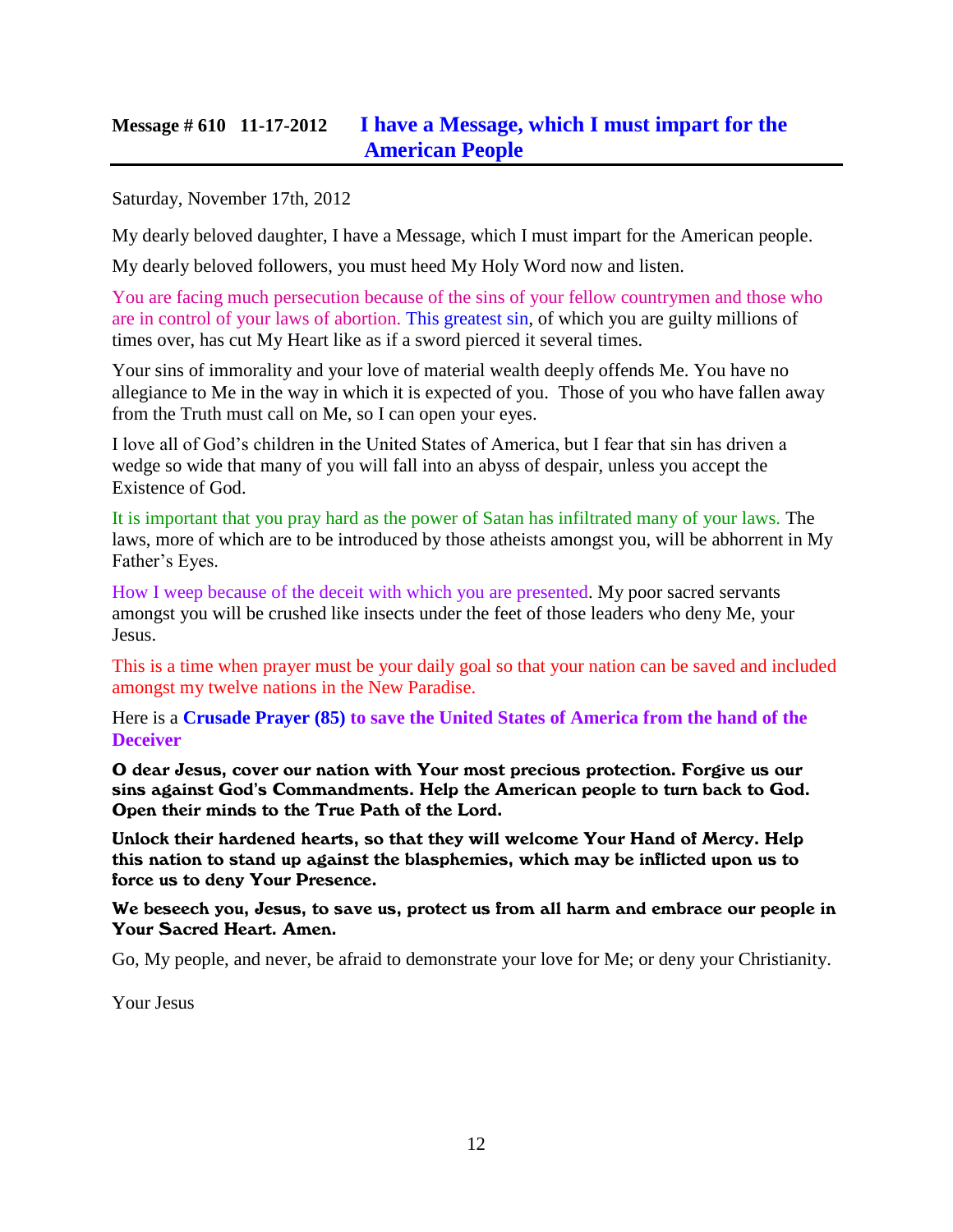# **Message # 611 11-19-2012 [Turmoil will be evident in every corner of the earth](http://www.thewarningsecondcoming.com/turmoil-will-be-evident-in-every-corner-of-the-earth-and-only-a-blind-man-will-fail-to-see-the-changes/)  [and only a blind man will fail to see the changes](http://www.thewarningsecondcoming.com/turmoil-will-be-evident-in-every-corner-of-the-earth-and-only-a-blind-man-will-fail-to-see-the-changes/)**

Monday, November 19th, 2012

My dearly beloved daughter, there is only one way to Eternal Life and that is through Me, Jesus Christ. There are, however, many paths which lead to Me.

Many who follow My Truth will find it easier than those who know the Truth but who do not pay homage to God.

My followers, you must understand that those amongst you who know the Truth, but who sit back and allow the Word of God to be deemed a lie, that you have a responsibility to Me, your Jesus.

Never accept laws, which honor Satan. You will know, in your hearts, which laws I mean when they are paraded before you. For then they will disgust you just as they disgust Me.

Let it be known that the battle against the Word of God has begun. The way in which this will happen will become clear to you.

Many changes in My Churches on earth; many trials amongst My sacred servants; rows between nations; and the conflict in Israel will all increase, in their intensity, all at the same time.

Turmoil will be evident in every corner of the earth and only a blind man will fail to see the changes all around you. Each of you will be affected in some way, but know this.

I have promised you that I will be with you, guiding you at every turn, easing your pain for every stone you step on in your quest for peace, love and harmony.

Keep by Me. Stand close to My Sacred Heart and allow Me to keep you strong.

Walk through this jungle of pain and confusion, with faith in your heart and trust for Me, your Jesus, and you will survive.

**Never allow your conscience or commitment to the Truth of God to be swayed, for anyone, no matter how convincing they sound. No matter how many so called tolerant laws they force upon you so that you will accept them.**

You will know, in your hearts, the difference between truth and fiction.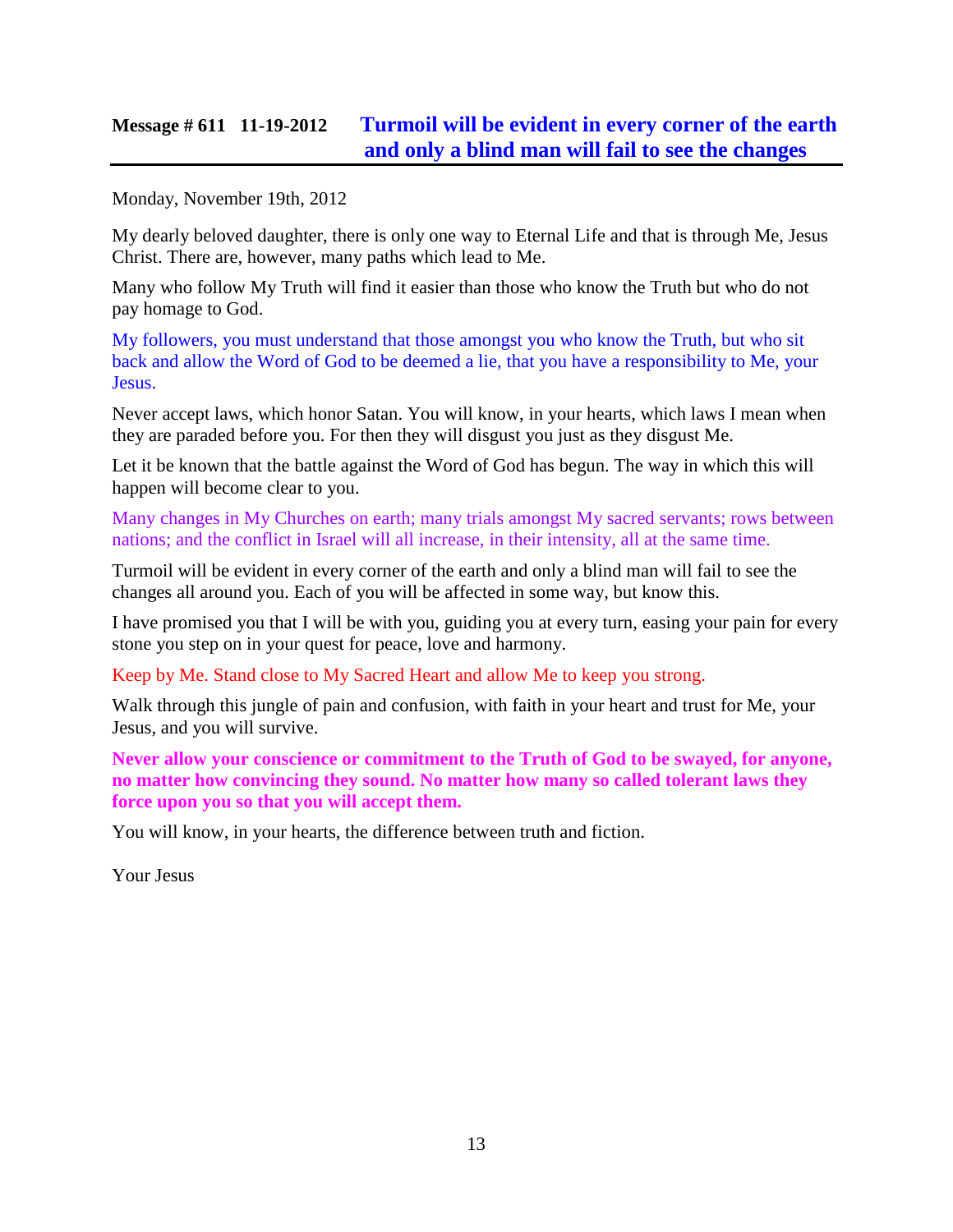# **Message # 612 11-20-2012 [This group of twelve, representing powerful](http://www.thewarningsecondcoming.com/this-group-of-twelve-representing-powerful-nations-is-an-affront-to-the-existence-of-my-12-apostles/)  [nations, is an affront to the existence of My 12](http://www.thewarningsecondcoming.com/this-group-of-twelve-representing-powerful-nations-is-an-affront-to-the-existence-of-my-12-apostles/)  [Apostles](http://www.thewarningsecondcoming.com/this-group-of-twelve-representing-powerful-nations-is-an-affront-to-the-existence-of-my-12-apostles/)**

Tuesday, November 20th, 2012

My dearly beloved daughter, many insults are being flung against Me, the Savior of man, and they are disguised under a veil of deceit.

Satan has infested Christians, in particular, all over the world at this time. He does this in the most cunning way. He convinces them that they must show allegiance to their brothers and sister by getting them to believe in lies.

People, by their nature, have a caring side born of a natural love for others. This is a gift from God. Satan uses this emotion to draw man into a web of deceit over which he has little control. He manages to get them to believe in laws which amount to grave sins against God.

**By supporting others in their quest to bring about laws, which condone murder, war and blasphemies against God, many people believe that they are doing the right thing.**

#### **When you believe that sin is acceptable and that it is justified, because it is for the good of others, you have fallen into a carefully orchestrated trap.**

It is no coincidence that excuses for division in Christian Churches are mounting. It is no coincidence that any excuse to condone abortion is presented to you at this time.

Every nation is linked and every public outcry to introduce abortion, condone war, and bring about changes in Christian Churches is being planned by one entity. This group has been planning these events for many years. They know exactly who they are and what they are doing. They are very powerful and dangerous.

Stop, watch and listen, for by now you must accept that what I tell you is in the Name of God. All these monstrous and repulsive actions, presented to you as plausible and caring changes in your society, have been planned and coordinated on a global basis by the group of twelve.

This group of twelve, representing powerful nations, is an affront to the existence of My twelve apostles.

### **They will present and support the Antichrist in the world, just as My twelve Apostles presented Me in public during My time on earth.**

Their power means that each powerful nation supports each other to bring about sinful laws to ensure that they will be accepted.

How you, My beloved disciples, will suffer because of your access to the Truth. The Truth will open your eyes to the evil all around you. You must never fear the Truth. It is only when you accept it that it can protect you from these wicked laws, deeds, and acts.

Know that those nations who partake in the introduction of wicked laws will suffer the most during the final purification.

They may believe that they are beyond reproach, but they will only succeed in achieving one thing. That will be a punishment, so severe, that they will not be able to hide or cover their faces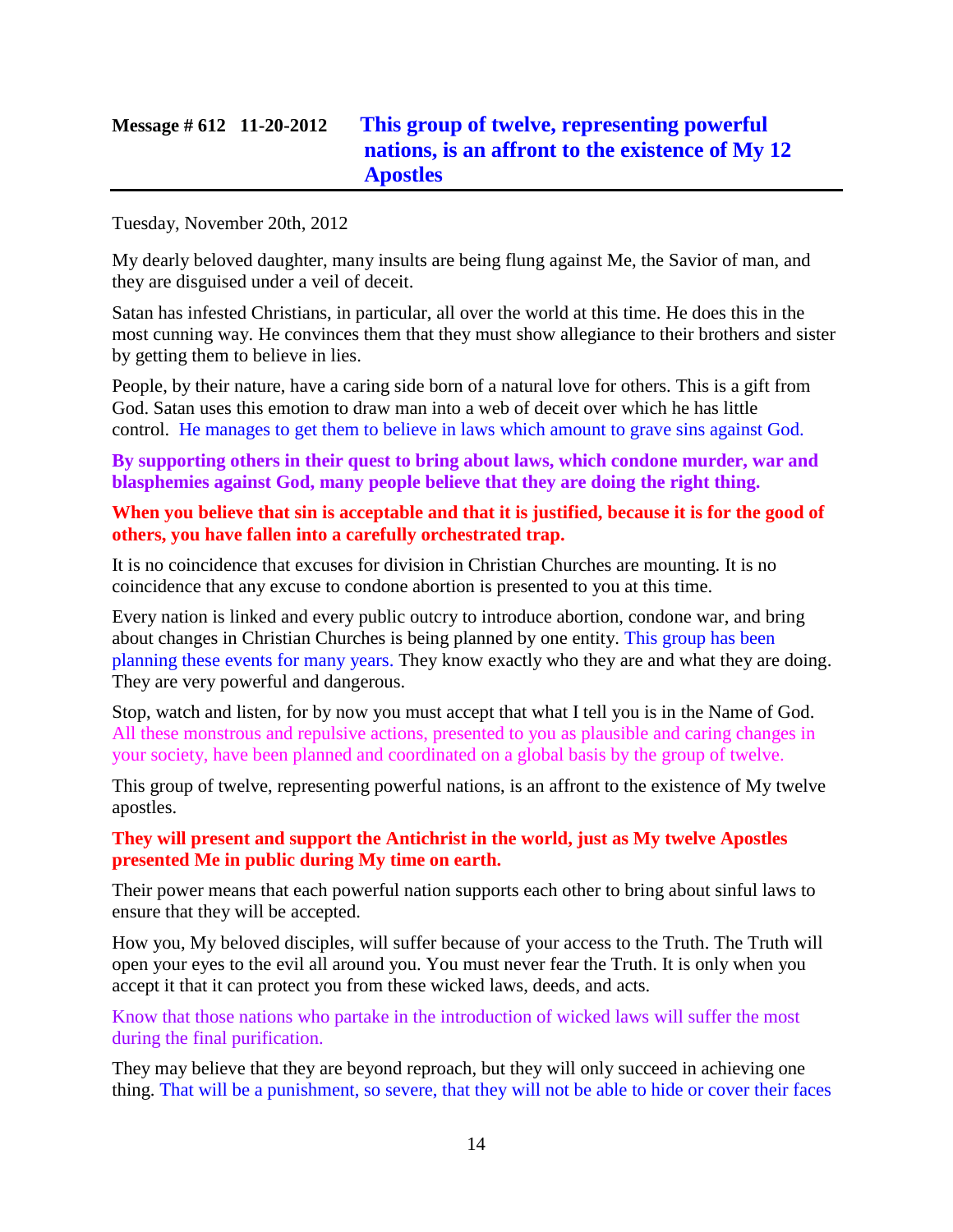to avoid it. They will, first of all, have to answer to Me. Many will spit, even then, in My Face. And then, they will join the Antichrist, the Beast and all those fallen angels for an eternity of pain.

**I now warn you. To those of you who try to bring abortion into your nations; to those who defile My Christian Churches, and to those who honor the Beast; your days are few.**

For you, there will be no future, no eternal life, no access to My Kingdom.

Your Jesus

# **Message # 613 11-21-2012 [Virgin Mary: You must pray that those poor souls](http://www.thewarningsecondcoming.com/virgin-mary-you-must-pray-that-those-poor-souls-who-continue-to-crucify-my-son-turn-away-from-sin/)  [who continue to crucify my Son turn away from](http://www.thewarningsecondcoming.com/virgin-mary-you-must-pray-that-those-poor-souls-who-continue-to-crucify-my-son-turn-away-from-sin/)  [sin](http://www.thewarningsecondcoming.com/virgin-mary-you-must-pray-that-those-poor-souls-who-continue-to-crucify-my-son-turn-away-from-sin/)**

Wednesday, November 21st, 2012

My child, all of my children who love my Son must unite in prayer at this time of strife in the world.

You must pray that those poor souls who continue to crucify my Son turn away from sin and implore my Son to forgive them.

Time is short and only those in a state of grace can enter my Son's Kingdom.

When before, it took many years of prayer and sacrifice and devotion to me, your Blessed Mother; now there will only be a very short time left for you to seek redemption.

Pray, my little ones, hard for those who insult my Son and who dishonor My Father, God the Most High.

So many have turned their backs on God. The Evil One has succeeded in turning their hearts into stone.

Very few honor the life, which was given to God's children. Your lives are in God's Hands. Anyone who interferes with God's Creation will be punished.

My child, you must call on all those who have been given the Book of Truth to pray to me, the Mother of Salvation. I have been accorded the task of helping my Son in the redemption of humanity.

Allow me to help you, children, to see the way to my Son with clarity and love in your hearts. I will help you to overcome every obstacle, which blocks your journey towards my Son's Mercy.

Please remember that my Son is all-forgiving. He loves all of God's children, no matter how they torment Him.

All you must do is to turn to Him and ask for His Mercy to bring you close to Him.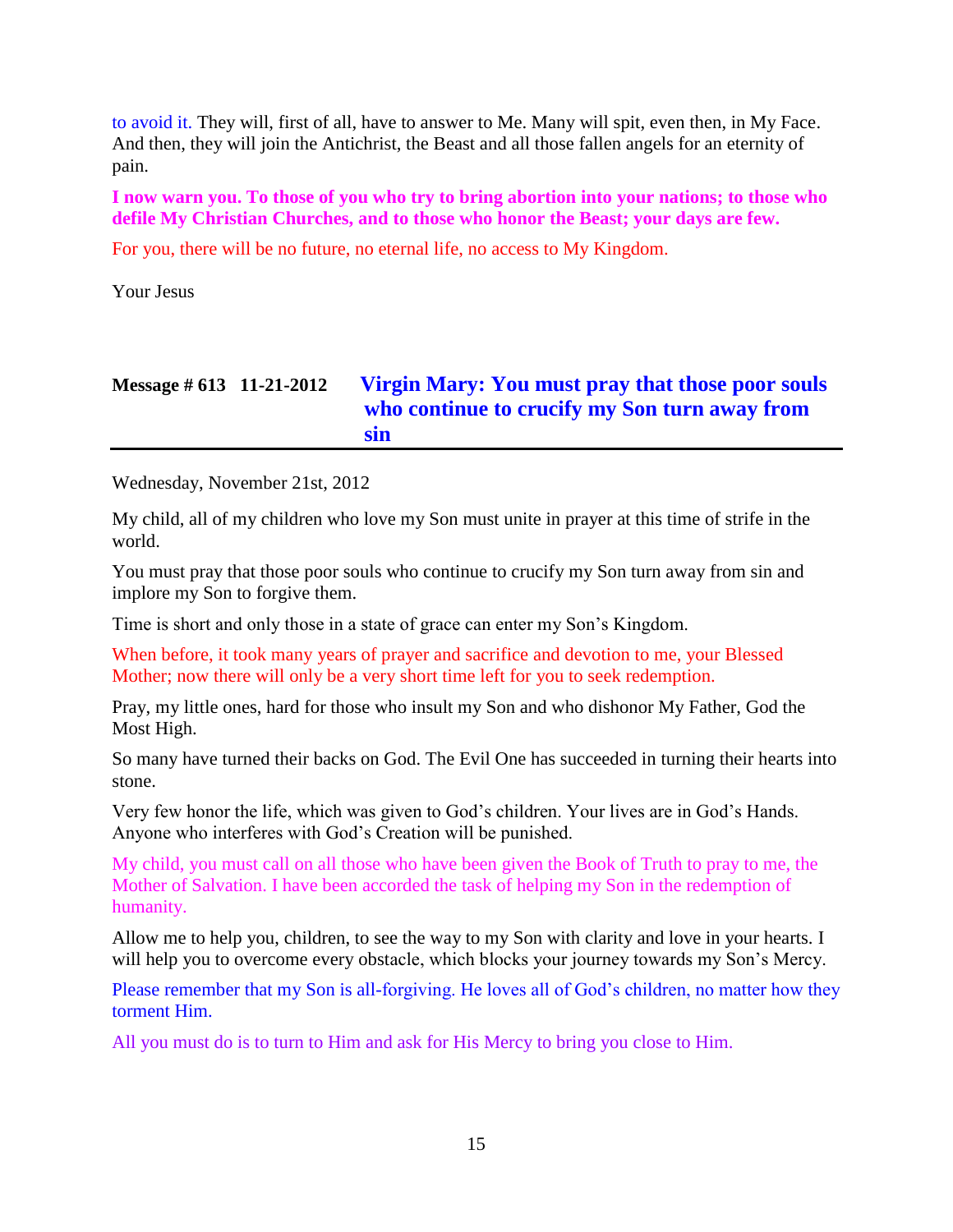Pray, pray, pray for all those who have offended my Son and who have desecrated His Churches, for they need your help. They are lost souls and must be brought back into the Bosom of my Son. Otherwise this would break His Heart.

Thank you for responding to this call from Heaven.

Your beloved Mother

Mother of Salvation

# **Message # 614 11-21-2012 [One half will not deviate from the Truth. The other](http://www.thewarningsecondcoming.com/one-half-will-not-deviate-from-the-truth-the-other-halve-will-twist-the-truth/)  [half will twist the Truth](http://www.thewarningsecondcoming.com/one-half-will-not-deviate-from-the-truth-the-other-halve-will-twist-the-truth/)**

Wednesday, November 21st, 2012

My dearly beloved daughter, for every stern Message I give to all of God's children, always remember that My Love is ever Merciful.

My patience is all enduring and I will save every single person who calls on My Mercy, irrespective of the gravity of their sins.

How I yearn to free all from the grasp of the Deceiver who tightens his hold on every soul he has seduced, so that many are powerless against his strength.

Let no man fail to understand this. When you have sold your soul, willingly, to Satan, he will not let you go free. Only I can set you free.

When those souls, who are lost to Me because of the sinful lives they lead, try to change their ways, they too, will struggle against the Beast. For this is a Beast who is aggrieved and he is vicious.

For many, even those who are devoted to Me, their Jesus, he will become like a thorn in their side from time to time. Nothing will satisfy him until you yield to his temptation, which differs from person to person.

Because every single one of you is a sinner, and will continue to be one until you are cleansed of sin, accept sin as a fact, but fight it.

To those of you who know Me intimately, you know that you can trust in My Mercy, always.

You know the importance of keeping in daily communication with Me. This can be as simple as chatting to Me during your working day. This is a perfect time to offer little sacrifices to Me.

**If someone hurts you, offer this trial to Me so that I can save souls because of it.**

**If you are disturbed about the struggles you face, which you have no control over, you must allow Me to take your burden away.**

Many people work long hard hours both inside of and outside of the home. All I ask is for you to turn to Me in your thoughts when you need support and help, for I will answer your prayer.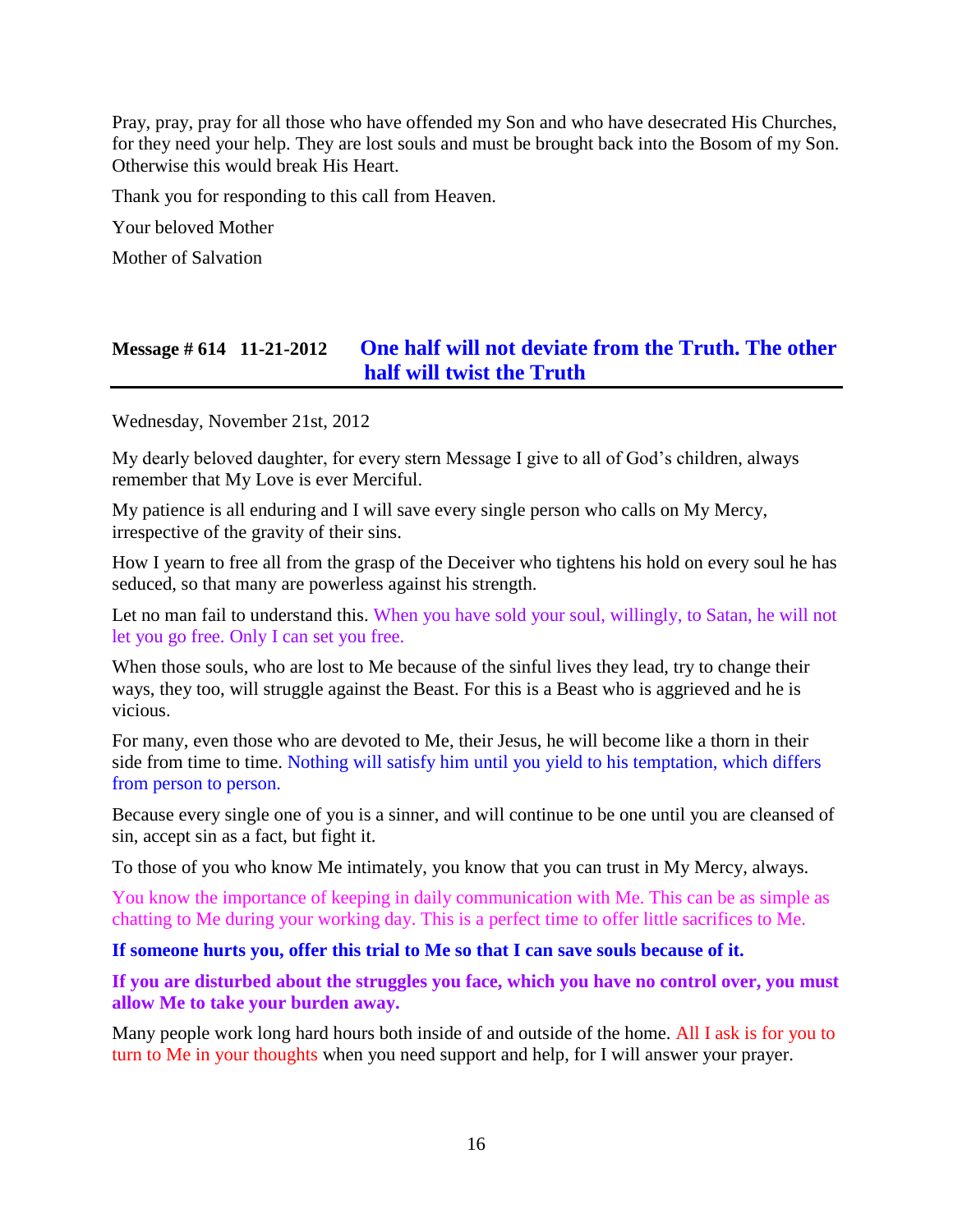Never make the error by thinking that you can only communicate with Me during your time in Church, or before and after receiving the Holy Sacraments. I am there at every moment of the day. I respond to every request, if it is according to My Holy Will.

My beloved disciples, you are all God's children. I unite you, nation with nation, so that I can bring peace and unity amongst the chaos, which will come.

Let Me bring you into My Holy Family and you will be strengthened.

Then you will rise and surge forward, renewed and with a new lease, to lead My army, which has not yet been formed in many countries.

Keep loyal to My instruction**.**

### **Please spread the Seal of the Living God everywhere. It must not be sold. It must be available for everyone. Pass copies to all those who need to be protected.**

The division between the loyal followers, those who accept My Father's Book, the Most Holy Bible, and those who want to change the Truth, is about to become wider.

One half will not deviate from the Truth.

The other half will twist the Truth.

They will do this to suit their own political and personal motivations, which will be hidden behind a couched language.

### **The Truth will soon be declared to be a lie and God will be accorded the blame.**

They will disrespectfully declare that the laws laid down by My Holy Vicar are old fashioned and do not suit modern society.

Every cunning argument will be in direct conflict with the Laws of God, which amount to this.

**These people want to introduce laws, which legalize sin. They do not love God. They say that they do, and many of those who promote such laws are atheists, but do not reveal their true beliefs.**

Many of their plans include the banning of Christian laws.

On the one hand, they tolerate the laws, which allow women to abort children because of lifestyle choices. They use the arguments of choice, but this choice applies to the needs of the mother, not the child.

Many women will be tormented after they destroy life in this way. Many will feel a sense of loss because they will know in their hearts that the life that they destroyed was created by God.

Every powerful and convincing argument will be made to bring about the legislation of abortion. Every trick, used to garner support, which amounts to abortion being introduced for all.

For this sin, I will tear down their countries.

The sin of abortion causes My Father great pain and He will not allow this to continue.

The nations, which constantly try to make it available to more women and who promote it as being a good thing, will be taken out and dealt a punishment from which there can be no recovery.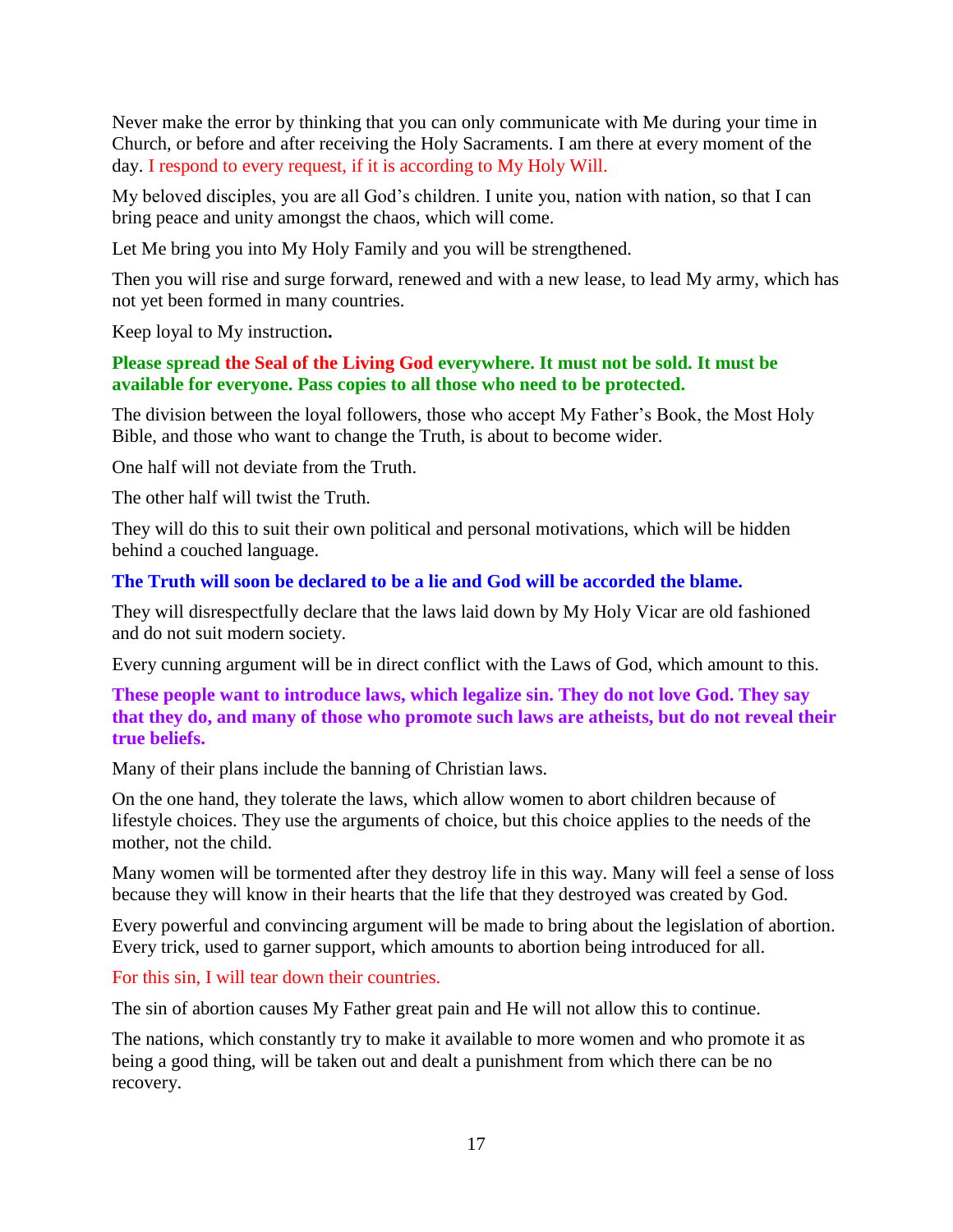They will be guilty of the sin of murder and will be one of the first groups who will suffer pain during The Warning.

God will not allow you to touch the lives He created.

His punishment will be meted out upon you in the form of earthquakes and many nations will continue to receive punishment after punishment until the Day of the Lord.

Abortion and murder will be the two sins for which My Father will cast down a severe chastisement upon the world.

Sin, My disciples, is something like a stain, which blights your souls every day. But when you are in a state of grace, that sin diminishes. The more you receive the Sacraments of Holy Communion and Confession, the greater the graces you receive.

To those of you who attend daily Mass, very special graces are given to you. For you, My devout followers will be passed through the Gates of My Paradise quickly.

Go now and spend a little more time with Me. Chat to Me. I like light chatter and it brings Me closer to you. I yearn for you. I yearn for the intimacy I crave, so I can bring you closer to Me.

You can build a wonderful relationship with Me simply by becoming a friend first. Then our love will build until such time that your heart will burst with love for Me and Mine for you.

It is not complicated, to begin a new fresh beginning, to prepare for My Kingdom. Start now. Call on Me.

If you love Me, you will soon trust in Me and this will lead you towards the cleansing of your soul. You will be happier, at peace, and nothing of the outside world will mean anything, except for the pain of sin, which you will witness.

I Am right here. I Am waiting for you. I want mankind to be able to get to know Me properly.

I love you.

Your Jesus

### **Message # 615 11-22-2012 [God the Father: I offer you the most perfect future](http://www.thewarningsecondcoming.com/god-the-father-i-offer-you-the-most-perfect-future/)**

Thursday, November 22nd, 2012

My dearest daughter, the Light of My Love falls over the earth today, in the hope that My children's hearts can be stirred.

For those who do not know Me, and there are many who are afraid to approach Me, you should know that I desire to take you into My Son's Kingdom.

I Am the God of Love and the God who bequeathed to you the Gift of Salvation.

You must not discard this Gift for it was given to humanity so that they could unite again to enjoy the Paradise, which I created for them in the first place.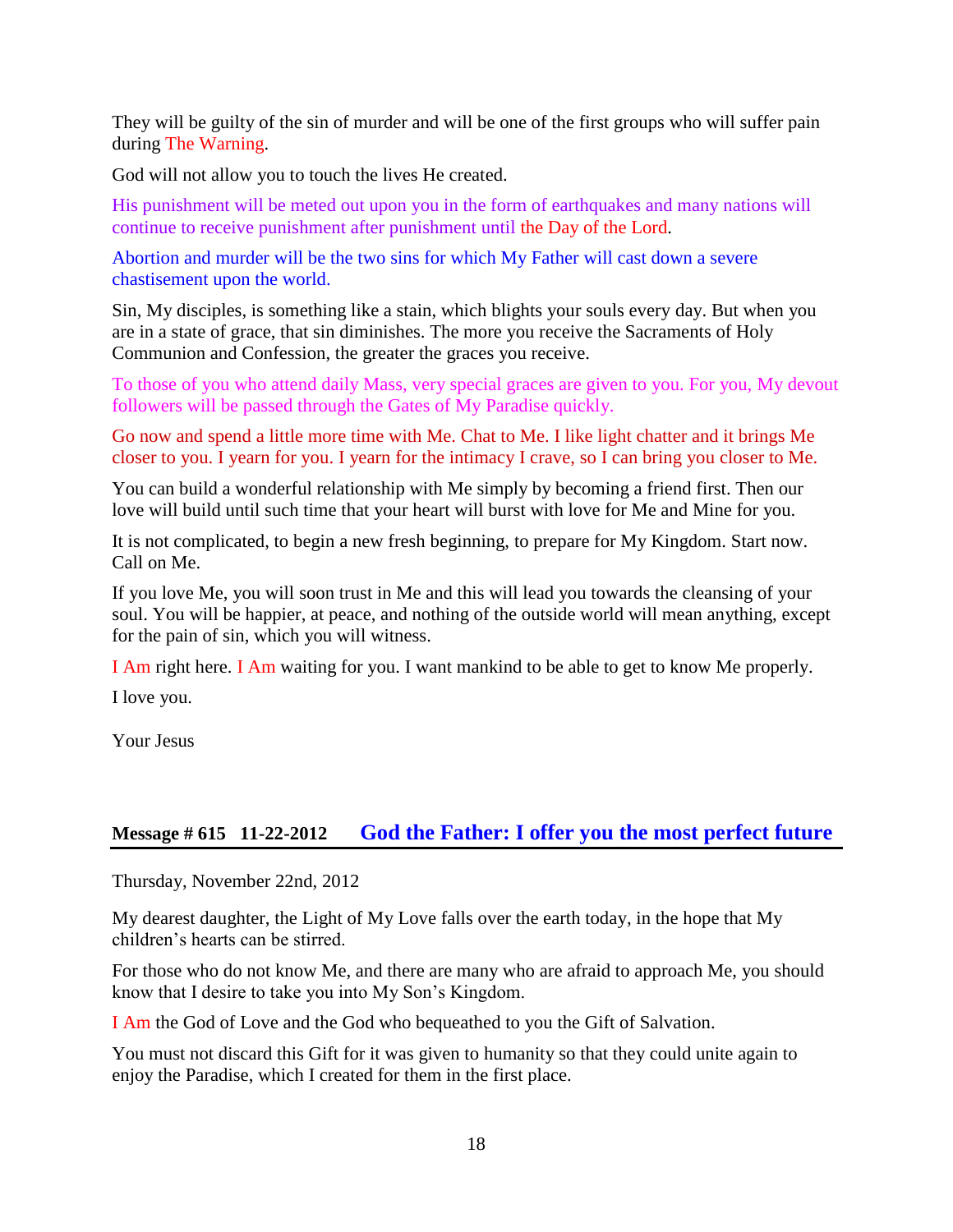This is the time for the Day of the Lord and you, My children, are being prepared for this great day.

**The time for My Divine Intervention, so that you can be saved that you can enter the gates of My Son's Kingdom, is to take place soon.**

When the prophecies foretold in My Holy Book begin to take place, you will finally accept the Truth.

The Truth I have promised humanity for these times is being given to you now.

Why, you may ask, do I need My children to be given the Truth of My Holy Word again?

It is because so few believe in My existence in the world today. They no longer heed My Ten Commandments.

Arrogance has replaced humility amongst My children, including many sacred servants who were appointed to impart the Truth. Many disregard the Truth of My Word and even more have never been taught the meaning of their existence on earth.

So many souls can now be redeemed because of My Love, and I have, therefore, given you instructions, through My beloved Son, as to what is expected of you.

Embrace the Truth. Remind those close to you of My Great Love for My children.

As any good Father I will warn My children of the dangers they face. I will never allow them to walk blindly into the web of deceit, which has fallen upon mankind, like a fisherman's net over an unsuspecting shoal of fish.

I will not allow those who try to stop My Holy Word from being heard to trip up the Words of My Son. Nor will I fail, in My duty, to warn My children of the punishments they will face if they continue to offend Me by their treatment of others.

I Am your Father. I Am responsible for gathering My children together again and I will use everything necessary in order to salvage My children from harm.

Every tactic, every trick will be used by Satan and his dedicated followers to stop you from hearing the Truth.

**This I solemnly promise. You will be taken swiftly into My Arms and into the protection of My Son's Great Mercy.**

The battle for souls has commenced, although this may not be apparent to many of you.

In order for you to enjoy My New Paradise on earth, you must accept My Hand, as it is reaches out to you. Do not be afraid, for I cover all those who honor Me, their Eternal Father and My Precious Son, with My Seal.

Heed My Call. Be strong. Close your ears to the whispers of the Beast as he uses those souls, who are stained with the sin of pride, to take you away from Me.

I offer you the most perfect future. You must not reject this Paradise for this is your inheritance. How many of you would reject an inheritance of great wealth in the world? Very few. Do not make the mistake of turning your back on this Gift.

Anyone who tries to stop you needs your prayers, for I love all of My children.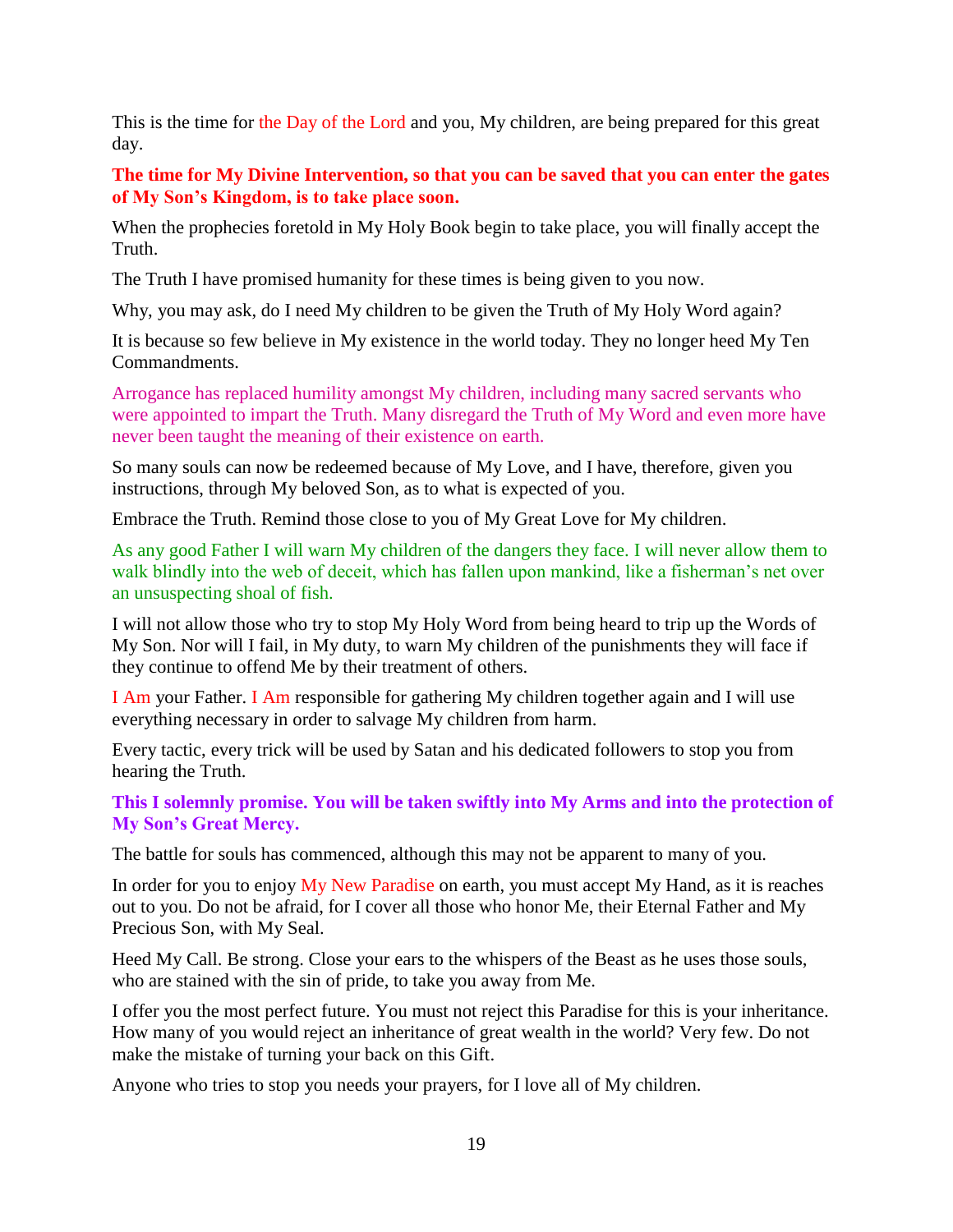### **I, your Father, will ensure that My great plan, to herald the Second Coming of My Son, will not be delayed.**

Come to Me, through My Son, and you will want for nothing. I love you. I weep for many of you, too stubborn to see that this is, indeed, the Call from Heaven, promised to prepare you for the New Era of Peace.

Your Beloved Father

God the Most High

### **Message # 616 11-23-2012 [My beloved priests and sacred servants, fear not](http://www.thewarningsecondcoming.com/my-beloved-priests-and-sacred-servants-fear-not-my-word/)  [My Word](http://www.thewarningsecondcoming.com/my-beloved-priests-and-sacred-servants-fear-not-my-word/)**

#### Friday, November 23rd, 2012

My dearly beloved daughter, the persecution against My Prophets and Visionaries intensifies now as opposition to the Messages increases.

I say to those of you, especially My beloved priests and sacred servants, fear not My Word. The fear and uncertainty you are experiencing does not come from Me. If it does not come from Me then you must ask yourselves, where does it come from?

#### **My Holy Word is always resisted.**

During My time on earth, the priests of the day, the Pharisees, did all they could to argue with Me. They tried, at every opportunity, to trip Me up, ask Me questions, designed to make Me contradict the Word of God, but they failed.

I remained silent when they tried to get Me to answer questions which they knew I was not prepared to respond to.

You see, although they practiced their religion; held many elaborate ceremonies, decked in expensive robes, they lacked one thing. They did not possess one ounce of humility for they, mistakenly believed that, **because of their role as sacred servants that they were above their brethren.**

They talked, preached, and presented in open places, as prophets, the Holy Word of My Father. Yet, they did not really understand the promise made by My Father, nor the lessons He gave to them through the Prophets. **They failed to accept that the time for the coming of promised Messiah was taking place within their own time.**

#### **They believed that this event would take place in the future.**

They felt confused by My answers, My teachings, and the simple life which I led. Yet, they felt drawn to me and kept coming back, again and again, to challenge Me.

Then they felt threatened because of My knowledge of spiritual matters, a fact they could not deny.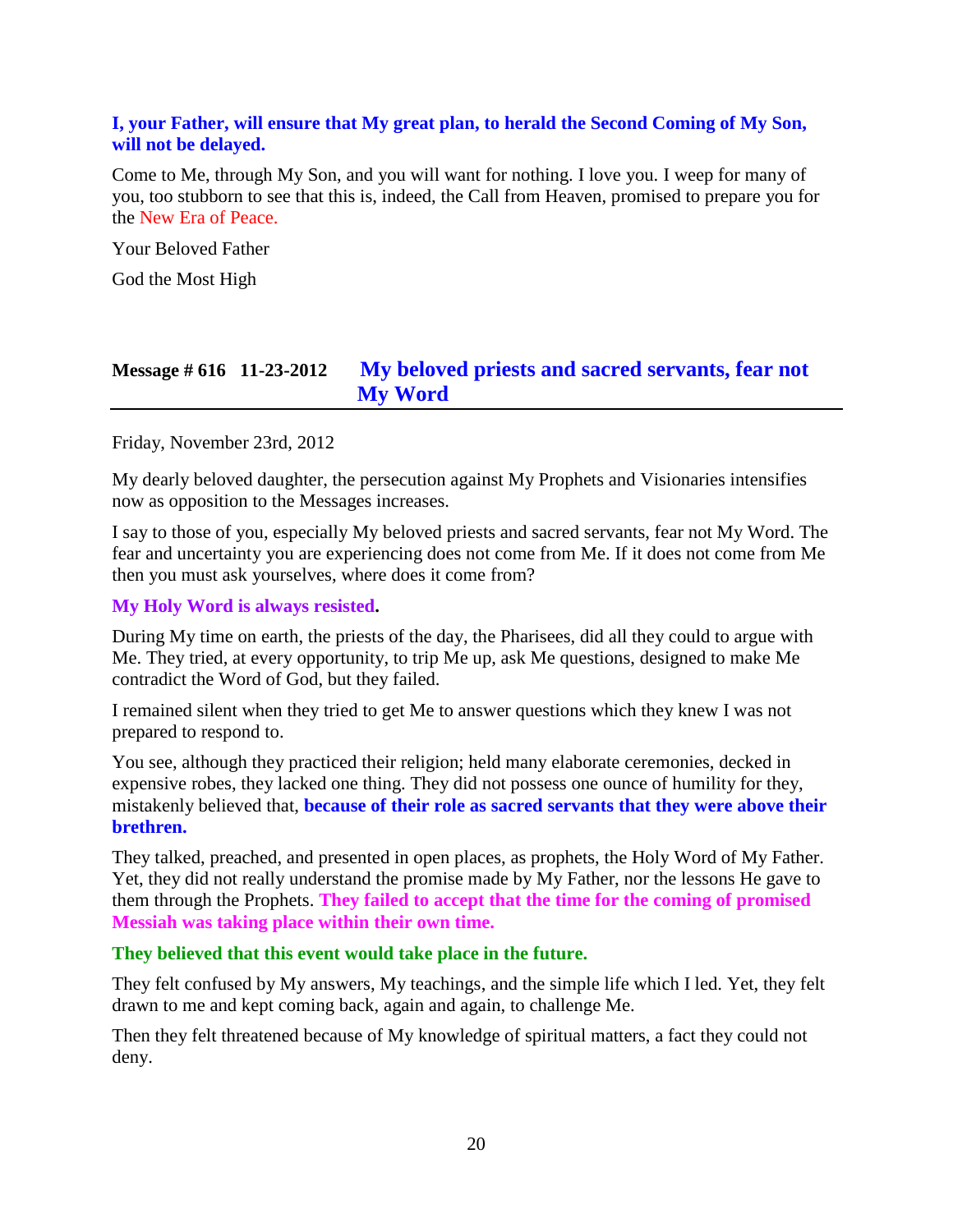They tormented Me. I answered their questions, according to the Holy Will of My Father. Then I remained silent when they pointed their fingers against Me in a state of rage.

For all their proclaimed knowledge of the Word of God, they fell into the trap laid down by the Deceiver. They believed that their knowledge was superior to Mine.

The tiered hierarchy of the Church they created was like a royal monarchy. The king they honored was not God but their own kings, appointed by them. The upper tier had little communication with the lowly servants who managed their tribes. As for the poor humble man, they had little time for him.

How they offended My Father. How they tortured Me. **They had the blood of many on their hands, yet they managed, in the public eye, to keep them clean.**

Their education meant that they believed that only they could interpret Holy Scripture correctly. My Word was treated as Heresy.

### **The same is true of today. So few of My sacred servants are prepared for My Second Coming. Their certification as Holy Ministers in My Church can create division, which I have not authorized.**

These learned men of theology, with many years of training, fail to understand My Teachings, the prophecies, or the way in which I speak.

To those of you who question My Word or try to create disparity, by comparing it to your own flawed knowledge of Holy Scripture, you must stop now.

Have you learned nothing? Do you not accept that the time is close and that I am preparing you?

The enemies of this My Holy Mission to prepare you for My Second Coming are many.

The attacks are vicious. Every turn, every corner and every step I take, through these Messages, face obstacles.

If you do not accept My Promise to come again then you must ask yourselves the question. What is my role in the Name of God? Is it to simply administer the Holy Sacraments. No, this is not just the role for which you were called.

When you attack My Messages in the way that you do, you make Me weep with sadness and frustration.

Haven't you been warned to stay alert, for you do not know the day or the hour for when I will return. It is time for you to awaken your spirit, read the Words contained in My Father's Book, and then pray that I will bless you with the Gift of Discernment.

Those of you who reject Me, because you are cautious and worried that it is not I, your Jesus, who speaks, then I forgive you. I understand how difficult it is, but, in time, you will feel My Love envelop you.

### **For those of you who refuse to listen to Me, then you are guilty of the sin of pride.**

To those of you who publicly denounce My Word, pull it apart and claim that My Messages come from the Evil One, then you are lost to Me. So far removed are you, despite your arrogant belief that your knowledge of spiritual matters from books, makes you more worthy to speak in My Name, that you must know this.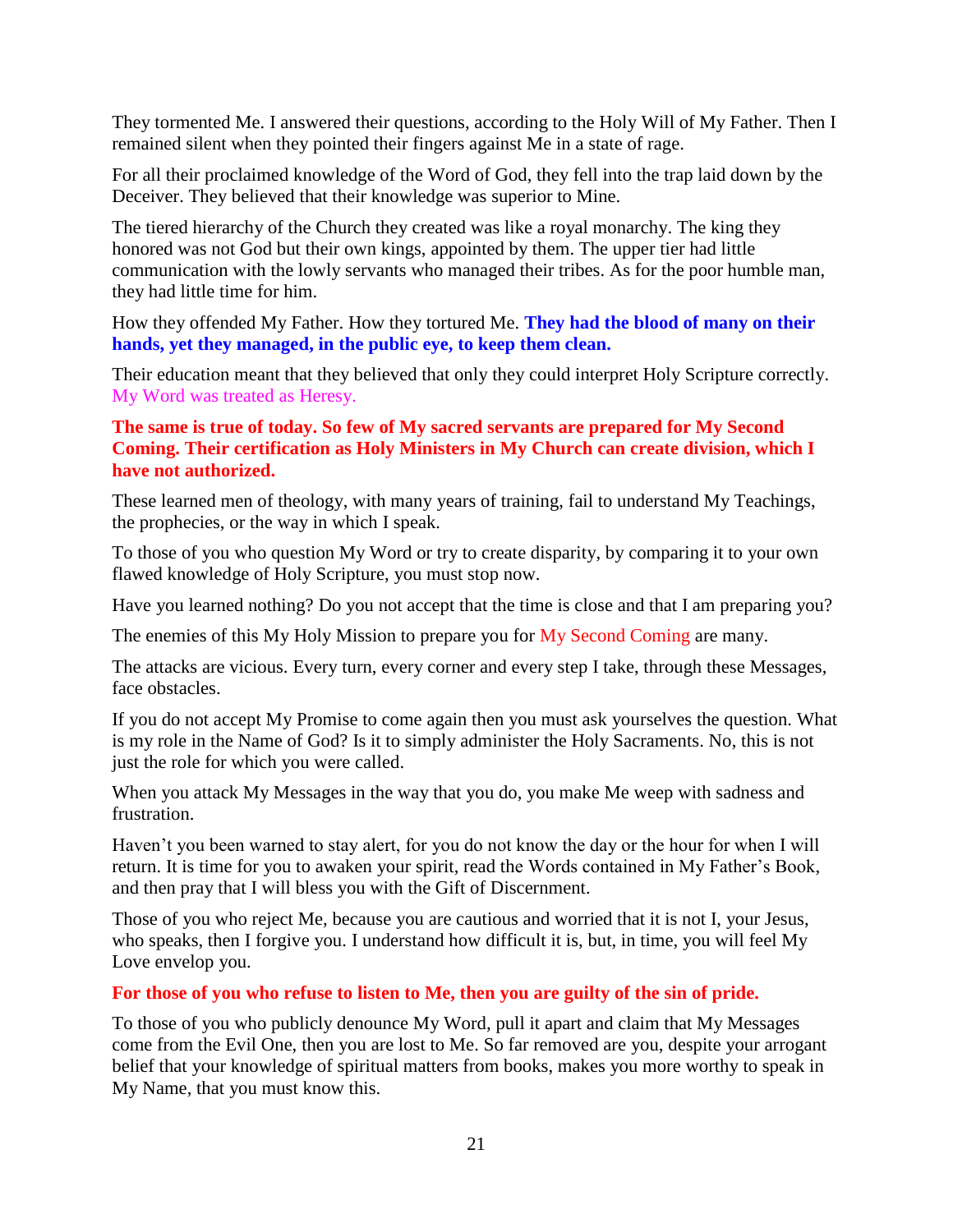### **Bring me a simple soul, with a purity of heart, who loves Me because of who I Am and they will join Me in Paradise.**

**Bring to Me a soul, full of pride, who shouts at the top of his voice the Word of God, and I will cast him aside.**

**Trust in Me with a humble heart and I will pour My Graces over you.**

Love Me without condition and you will recognize My Voice at this time. You are the fortunate souls. Yet, it is the souls who have removed themselves from Me who I crave and long for the most.

#### **O Come to Me, My sacred servants. I give you the Truth because I want you to renew your allegiance to Me. Disobedience to My Teachings and failure to acknowledge your weakness drives a wedge between us.**

To those sacred servants who have committed grave sins of the flesh, you must come to Me, so that I can hold you. Acknowledge your sins and I will renew your souls, so that you are fit to help salvage other souls before I come again.

You must listen. If you do have doubts, then I accept this. If you, however, try to harm My Prophets, you will suffer for this. Far better for you to remain silent. You must be willing to listen and humble yourselves before My Eyes. Only then will you be fit to represent My Body on earth.

Your Jesus

# **Message # 617 11-25-2012 [Not for Me will they place a crown of emeralds or](http://www.thewarningsecondcoming.com/not-for-me-will-they-place-a-crown-of-emeralds-or-precious-stones/)  [precious stones](http://www.thewarningsecondcoming.com/not-for-me-will-they-place-a-crown-of-emeralds-or-precious-stones/)**

Sunday, November 25th, 2012

My dearly beloved daughter,  $I$  Am Christ, the Savior of the human race, and I will soon take up My Crown and reign over the earth at last.

The Crown of Thorns still remain, however, in place on My Sacred Head, until the great day comes when I will finally sit upon the throne promised to Me by My Father.

### **I Am the only True King, the only True God, yet I wear a Crown of Thorns so cruelly placed by the hands of ungrateful man.**

Not for Me will they place a crown of emeralds or precious stones. Not even today. No, instead, they still hurt Me by cruelly rejecting the salvation which I achieved for them when they crucified Me.

I have waited and waited for humanity to lift their eyes and open them in order to see the Truth.

Yet, so few Christians follow My Teachings. They are weakened by external pressures and remain silent as the world embraces sin as being a good thing.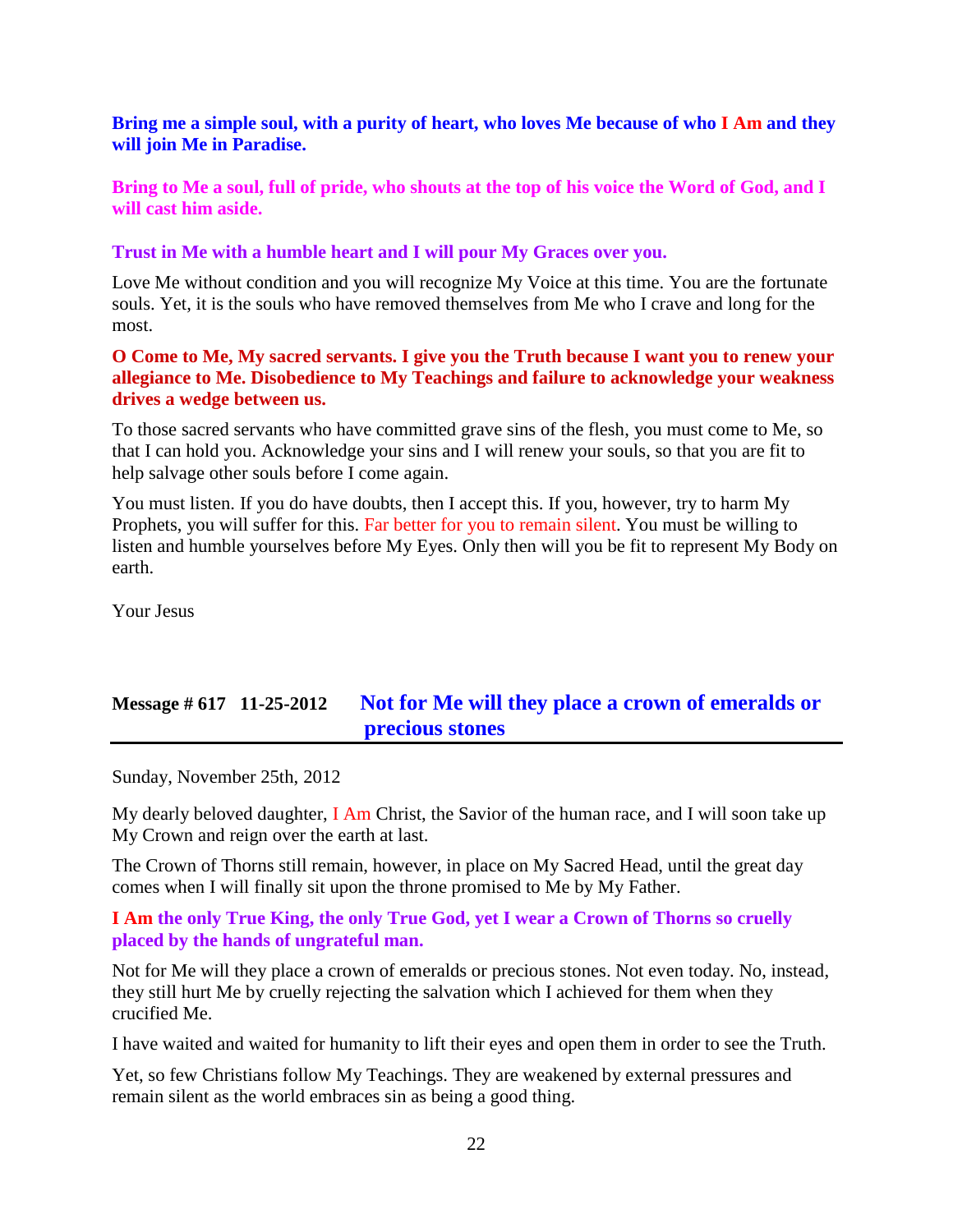### **My Crown has been prepared and I will arrive in Glory. No man will fail to see Me as I come from Heaven.**

#### **This event will take place over a number of hours and it will take a strong man of faith to shout and rejoice.**

So many will be shamed and frightened when they see Me. Even then, if they ask Me to forgive them, I will do so right up until the very last second.

**Beware of those who claim to be Me. This is very important for I will only come on the one day.**

**I will not walk the earth as a man, for this has not been permitted by My Father. Let no such man deceive you.**

My reign is near and let all those who fail to acknowledge Me, My Existence, or the prophecies contained in My Father's Book know that it cannot be stopped.

Satan and those who follow him have no power over Me. The only power which matters is the Power of God who loves all of His children.

### **Prepare for My New Kingdom and be joyful. Look forward to the day, for this will be the day when all human suffering ends for good.**

Only those who follow My Teachings will experience My New Paradise.

My disciples must create a circle of prayer in order to save the souls of those who will not come to Me even on the last day.

Please pray the Litany Prayer for the Grace of Immunity for those who do not have the strength to help themselves.

Your Jesus

# **Message # 618 11-25-2012 [Those who follow the Laws of God will be](http://www.thewarningsecondcoming.com/those-who-follow-the-laws-of-god-will-be-demonised-and-sought-out/)  [demonized and sought out](http://www.thewarningsecondcoming.com/those-who-follow-the-laws-of-god-will-be-demonised-and-sought-out/)**

Sunday, November 25th, 2012

My dearly beloved daughter, My disciples must understand that the trials they endure, in My Name, will only make them stronger.

To all those followers of these Holy messages, you must never allow attacks by other people to knock you down.

Even when they do, when they trample all over you and then kick you while you lie there defenseless, know that I will then raise you up. You will, each time, become stronger and then your fear will be lessened.

Pray for those people because it is not their fault. They are being used by the Deceiver to turn you away from this Mission.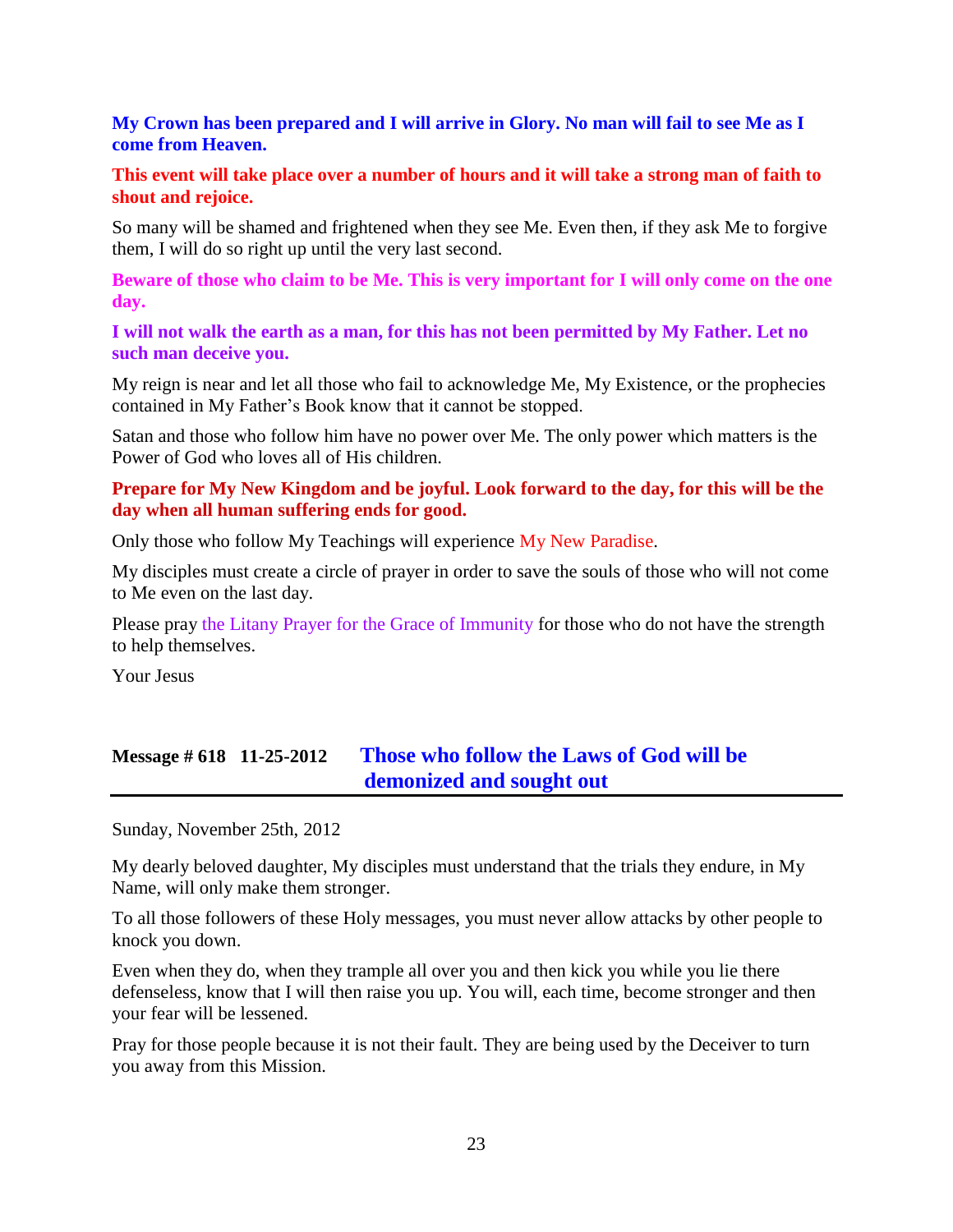Now you must be told that My Mercy will soon wash over humanity like a flame of fire and it will engulf the soul of every man. When this happens the world will be steered into a calmer place. So many will convert and that is good. But like a storm in the night, the Antichrist will arrive and dismantle this sense of peace.

He will interrupt people's lives, although they will not notice at first. **He will become a very powerful world leader and you must never look him in the eye. Cast your eyes downwards**. Place your trust in Me and pray that those he infests can be redeemed.

Just as it is with any storm which you know is coming, you must prepare well. **Do not leave any part of your house without protection. Batten down the hatches. Insulate you and your family from harm. This man has been given many powers by the Beast, so you must protect yourselves from him or he will be responsible for causing you to stain your soul.**

His wickedness will be carefully hidden from you and you could, if you are not prepared, fall into his trap.

The battle between good and evil will take place both on earth and outside of it, all at the same time.

**The problem with this war is that those who side with the Antichrist and the False Prophet will be seen to be doing great good in the world.**

Those who follow the Laws of God will be demonized and sought out.

My Refuge is where you need to flee. My Sacred Heart will, with every drop of My Blood, be poured over you in order to protect you.

Never feel disillusioned. Never feel alone. I have joined all of you together through this and other missions. In time, all those who follow the instructions I give through all genuine Prophets and Visionaries will help salvage the souls of billions.

Even 20 million of you, through your perseverance, trials, sufferings and prayers can save most of humanity.

This is My promise to you.

Pray, pray, pray for all of your brothers and sisters. For united we will all become part of My New Kingdom and all will be well.

Be in no doubt, however, that much work needs to be done to convert the human race.

It will be no easy feat, but the power and graces, which I will accord to this Mission, will ensure that the Holy Will of My Father can be completed in the way it must be.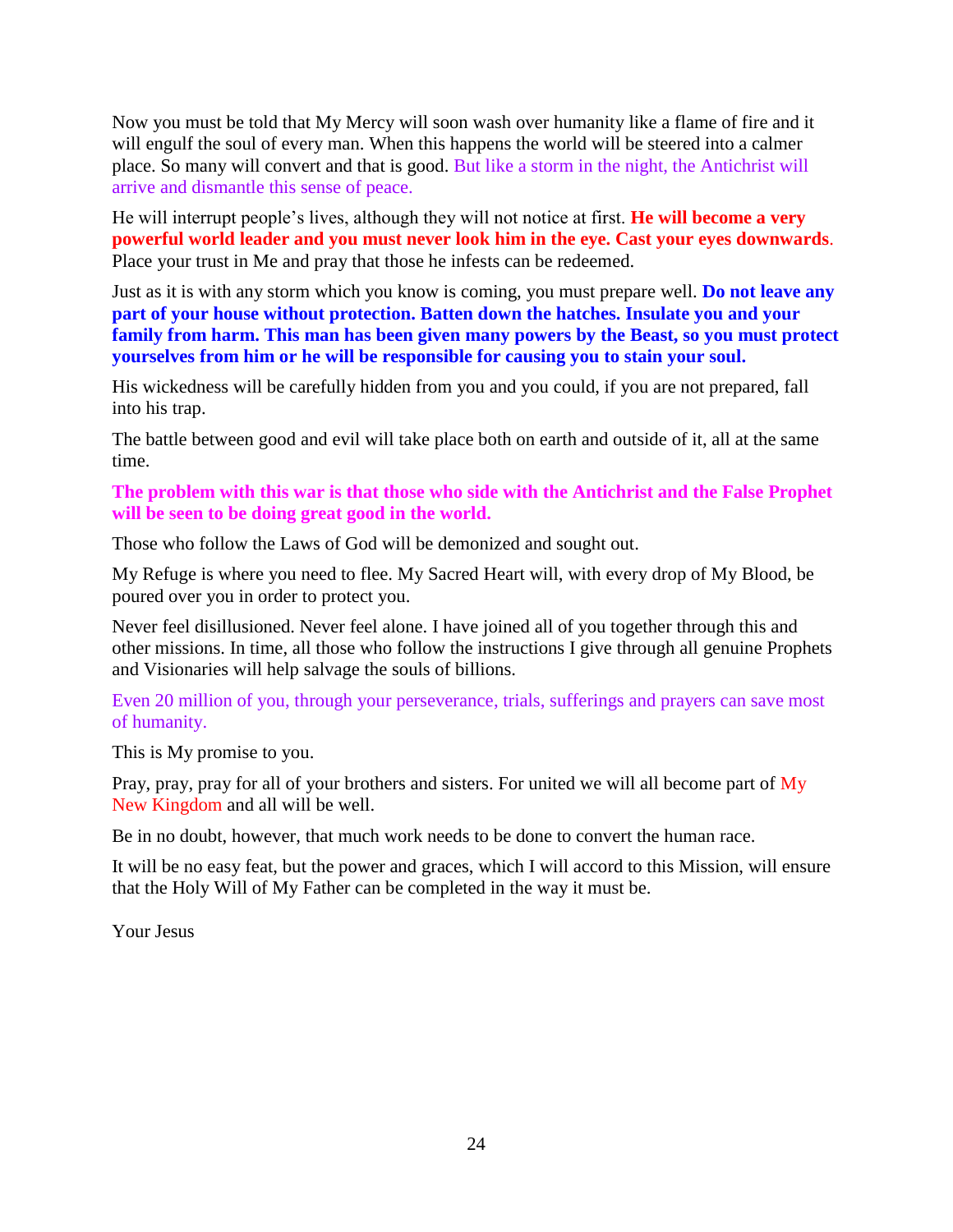# **Message # 619 11-27-2012 [My priests, you must not offend Me by declaring](http://www.thewarningsecondcoming.com/my-priests-you-must-not-offend-me-by-declaring-me-to-be-a-liar/)  [Me to be a liar](http://www.thewarningsecondcoming.com/my-priests-you-must-not-offend-me-by-declaring-me-to-be-a-liar/)**

Tuesday, November 27th, 2012

My dearly beloved daughter, I must explain that many of you who work hard to promote and spread My Holy Word will be attacked more than ever by self-appointed experts who will dismiss these Messages as being of no consequence.

Others, who attack you, will say that you have no right to proclaim My Word or to declare it to be the Truth.

Finally, you will be threatened by certain sacred servants from within My Church and told to stop what you are doing as they are offended by your work. They will say that these Messages are not from God.

They suspect that they come from an evil force. They will say that these Messages are in opposition to My Church's Teachings. I say this to them.

What part of the Messages causes you such heartache? Why do you not speak the Truth when you criticize My Word?

### **Why do you boast of your knowledge of spiritual matters which you say exceeds Mine?**

**Do you speak on behalf of My Body on earth, My Church? If so, then I have not, through My Holy Vicar, authorized this.**

Is your campaign to reject these Messages so intensely based on your own views and personal opinions?

You find fault and then threaten your flock that, if they read My Word, they will be misguided.

My Holy Word, you say, must be rejected, and then you tell My followers that it is their duty to do so.

**Why are you afraid of the King to Whom you have pledged your life?**

#### **I am not to be feared, yet My Word sits uncomfortably with you.**

There are many self-appointed prophets in the world who are not authentic and need the prayers of many. For those who are authentic, however, they are the ones you will always target the most. **It is My genuine Prophets who incur the wrath of priests, who are still unsure of the objective of this My Holy Mission.**

Be careful about whom you challenge, spread venom, untruths and create aspersions, for I have not given you or My Church the authority to do this. My priests, you must not offend Me by declaring Me to be a liar.

When the day of the Truth is revealed to you, you will feel much shame.

You must put down your weapons and eliminate all the hatred and anger which torments you right now. Then look at what has happened to you. Satan has deceived you in a way so that your verbal and written attacks on this Work goes way beyond that which is expected of you as a priest.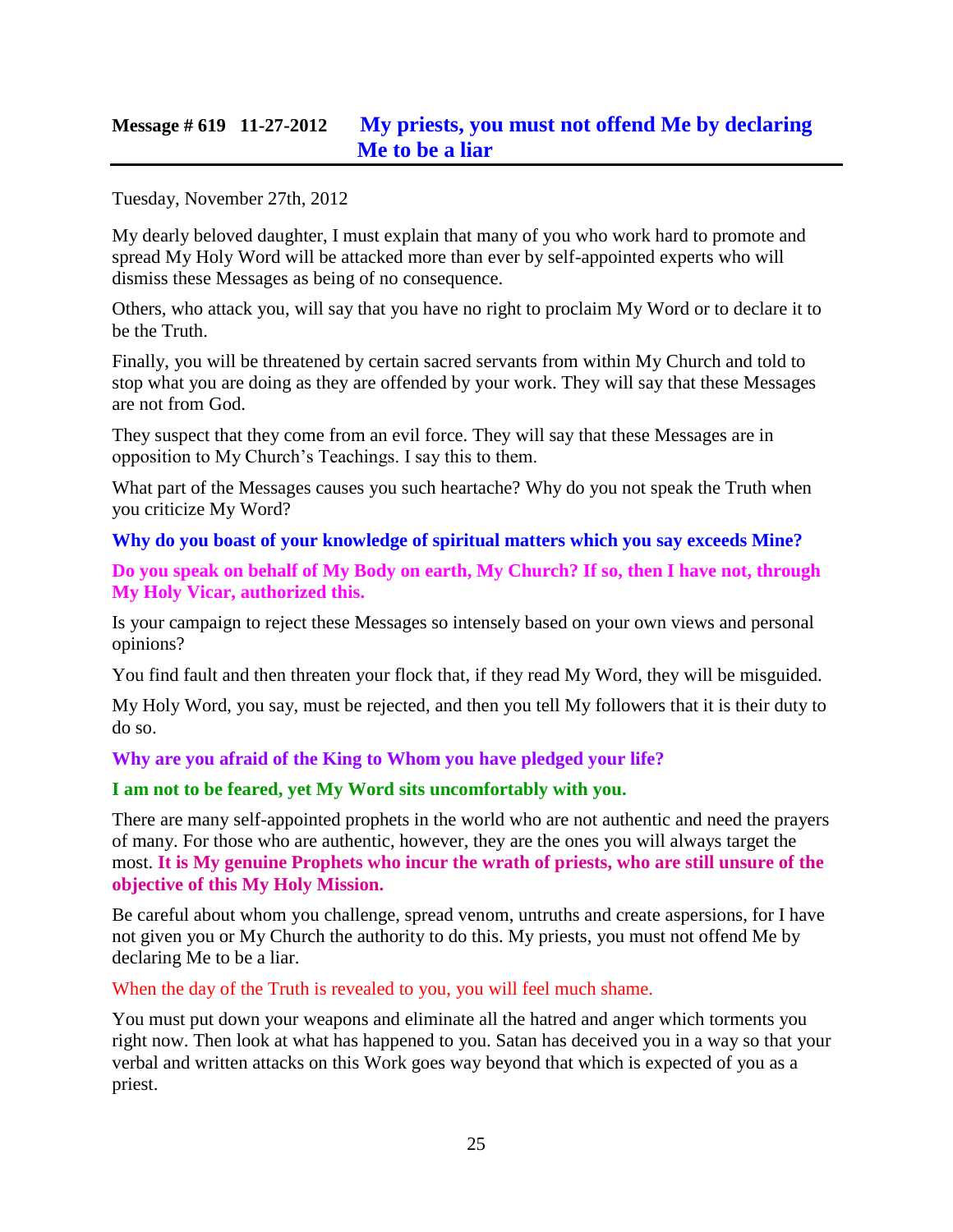Why has this happened? It is to delay this Mission and to take people away from My Prayers, which have been sent from Heaven to save souls. What you are doing is trying to stop Me, your Jesus, in My Plan for the salvation of humanity.

This is a very serious offense against God.

Here is a Crusade Prayer to help you to respond to My Call and to release you from the torment of doubt.

#### **Crusade Prayer (86) Release me from the torment of doubt**

I come before you confused, unsure, and frustrated, dear Jesus, because I am worried about the Truth You proclaim within Your Messages. Forgive me if I have wronged You. Forgive me if I cannot hear You. Open my eyes so that I can be shown what it is You need me to understand. I implore You, to give me the Power of the Holy Spirit to show me the Truth. I love You, dear Jesus, and I beg You to release me from the torment of doubt. Help me to respond to Your call. Forgive me if I have offended You and bring me closer to Your Heart. Guide me to Your New Kingdom and grant me the favor, so that through my own prayers and suffering, that I can help You to salvage souls so precious to Your Sacred Heart. Amen.

Your Jesus

# **Message # 620 11-28-2012 [No matter how much your belongings on this earth](http://www.thewarningsecondcoming.com/no-matter-how-much-your-belongings-on-this-earth-are-important-to-you-they-are-worth-nothing/)  [are important to you, they are worth nothing](http://www.thewarningsecondcoming.com/no-matter-how-much-your-belongings-on-this-earth-are-important-to-you-they-are-worth-nothing/)**

Wednesday, November 28th, 2012

My dearly beloved daughter, during the changes, which will very soon erupt in the world, no one must ever forget that it was God who created the world, and that it will be by His Hand and, through His Power alone, that it will come to an end, in the way that you know it.

No government, no leader or man can control the existence of humanity or the death, which only God can decide, when souls can leave the body.

No matter how much your belongings on this earth are important to you, they are worth nothing. Yet many people spend most of their lives pursuing a dream of fame, wealth, and the gathering of material things, which can be taken away from them at any moment.

**This is why those souls, for whom I feel a deep compassion, suffer loss of wealth. I permit them to be stripped of all so that I can purify them.**

Many people in the world have lost much by the hands of corruption and greedy organizations. Yet, while they need to eat and have a home to live in, I permit this suffering.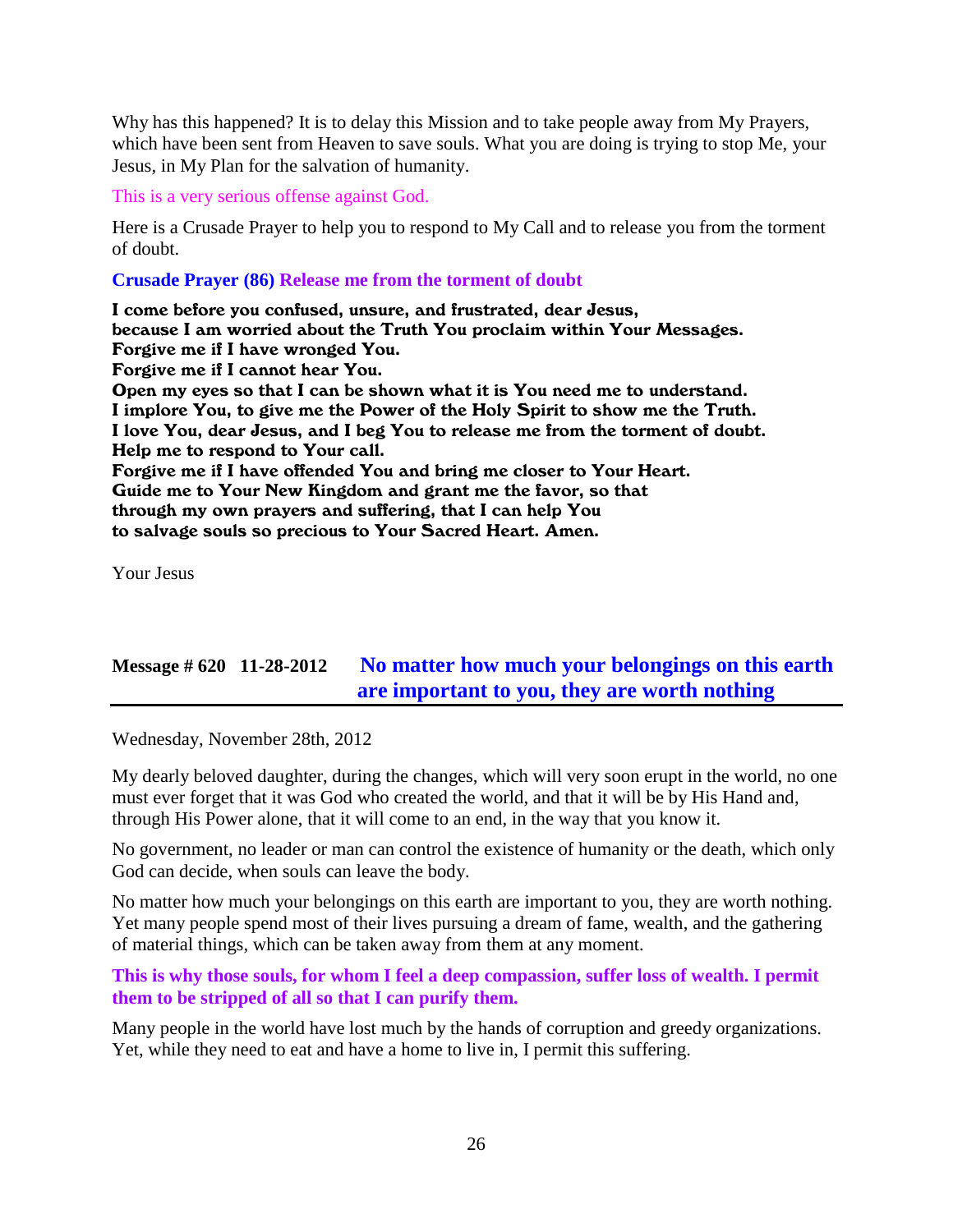For it is only then that such souls will turn to Me for help. **This is a form of purification so that then a man can come before Me in humility, a quality which is essential to possess, in order to enter My Kingdom.**

Do not be afraid when you find yourself in this position. It will only be for a while and is a result of your own making. In time all will be well. This will be a time to reflect on your future and the place which I hold for you in My New Paradise.

You must earn the right to come with Me. Your time on earth is temporary. Many souls who see the world as a place of material wonders must understand that they are but a glimpse of the exuberant and glorious gifts, which await all those of you who will live in the New Glorious Era.

### **Your time here is infiltrated with suffering, discontent, hatred, and despair due to the presence of Satan.**

You cannot see him but he and his fallen angels are everywhere prodding, pushing, and tempting humanity all day.

Many people cannot accept the fact of his existence, and this is very worrying. Yet, many will not deny the hatred they can feel when they are a victim of another person's rage. Hatred can only come from one source. It is not something, which exists on its own. It pours from the mouth of the Beast.

For souls who leave themselves open, because they will not accept that sin exists; they will be easy targets of the Evil One. They will be drawn into the temptations he places before them, usually through sins of the flesh. These souls are easy prey and will not suffer like the souls who resist him. Souls who love Me, their Jesus, and who follow My Teachings with a humble heart are the ones which the Evil One concentrates on the most.

These are the souls, which Satan finds extremely difficult to win over. These are the same souls who, through their prayers and suffering for Me, make him cringe and howl in agony.

To those of you who love Me, it is only through your perseverance and endurance that you can overcome the grip which he has, which weakens by the hour because of this Mission.

If and when you are attacked verbally, for no known reason, or when you are slandered in My Name, then know that your prayers are saving souls.

Please remain silent during these attacks, for when you engage with your attackers you give much power to the Evil One.

Keep strong, My beloved disciples, for My sake. I will hold you up and soon your suffering will come to an end.

Your Beloved Jesus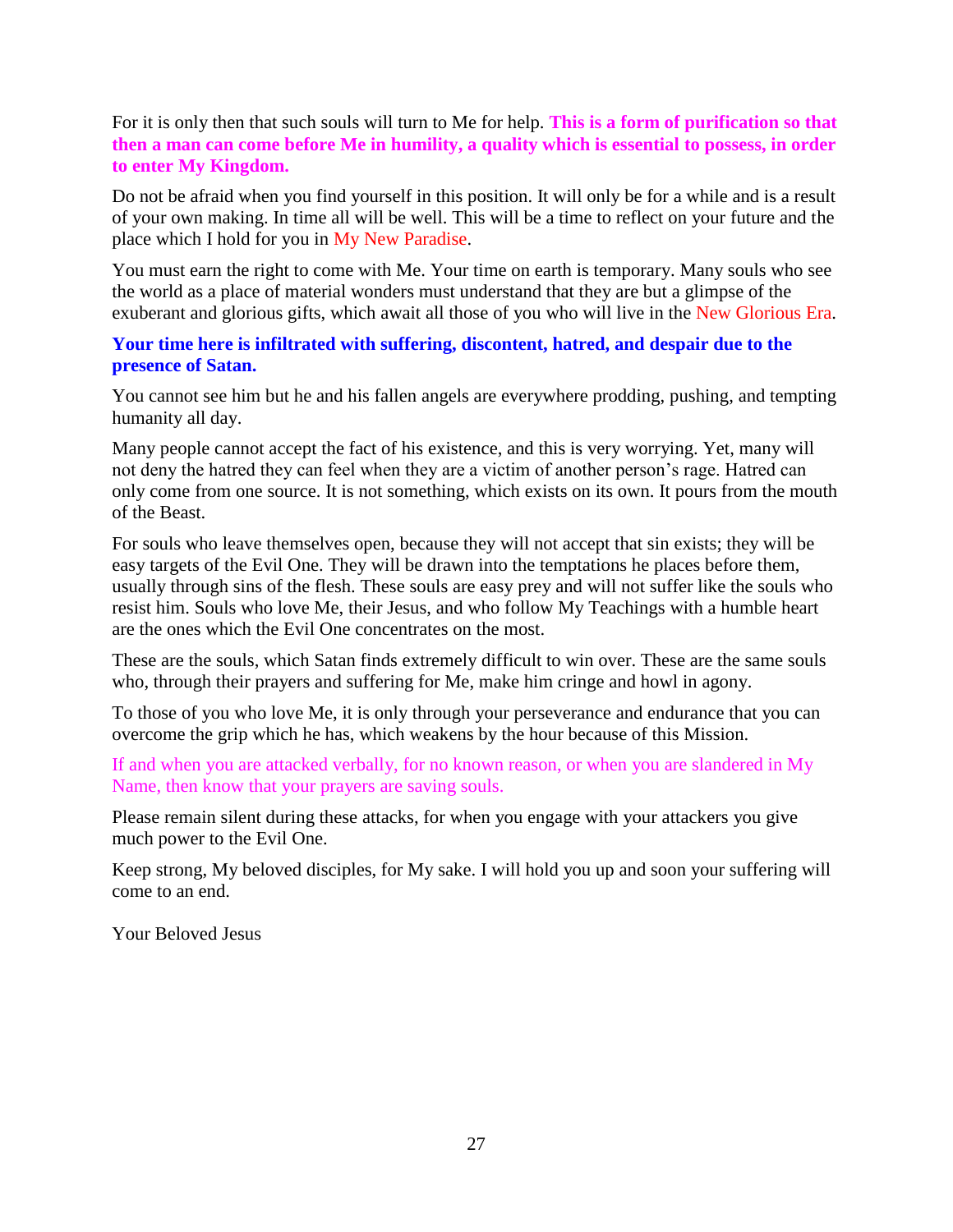# **Message # 621 11-29-2012 Virgin Mary: A Loving [God would not generate](http://www.thewarningsecondcoming.com/virgin-mary-a-loving-god-would-not-generate-conflict-or-cause-a-rift/)  [conflict or cause a rift](http://www.thewarningsecondcoming.com/virgin-mary-a-loving-god-would-not-generate-conflict-or-cause-a-rift/)**

Thursday, November 29th, 2012

My dear children, you must pray for all God's Visionaries in the world at this time. They suffer much and discord has been created within and outside of their Missions.

Many people reject them. Even more reject those Visionaries and Prophets who have made their Missions known to the world.

You must unite as one if you truly love my Son. There must be no room for jealousy, slander, or hatred among you. When this happens the Evil One has tempted you to dismiss, not the Prophet, but the Holy Word of my Son.

This is a time when no division must be allowed to create barriers amongst those who follow the Teachings of my Son.

When there is division there is distraction. This stops the flow of prayer and delays you in helping to save souls.

**A Loving God would not generate conflict or cause a rift. To slander another in the Name of God is a sin in my Father's Eyes.**

When you do this, you offend my Son who has always said that you must love one another as brother and sister.

When you use the Name of my Son to damage the reputation of others, you must beg my Son to forgive you.

It is time children to be strong and to honor my Son by remembering all that He has taught you.

Many events foretold are now about to be seen in the world.

There is no time for division amongst those who honor my Son.

Soon, divisions will be forced upon Christians. This is why united you will become a strong Army worthy to proclaim the Word of God.

Divided, you will be sucked into a vacuum where pagan laws will be forced upon your Church.

When you cause division, there can be no unity.

Only those strong of faith, united within the Heart of my Son, will forge ahead in my Son's Army.

Your beloved Mother

Mother of Salvation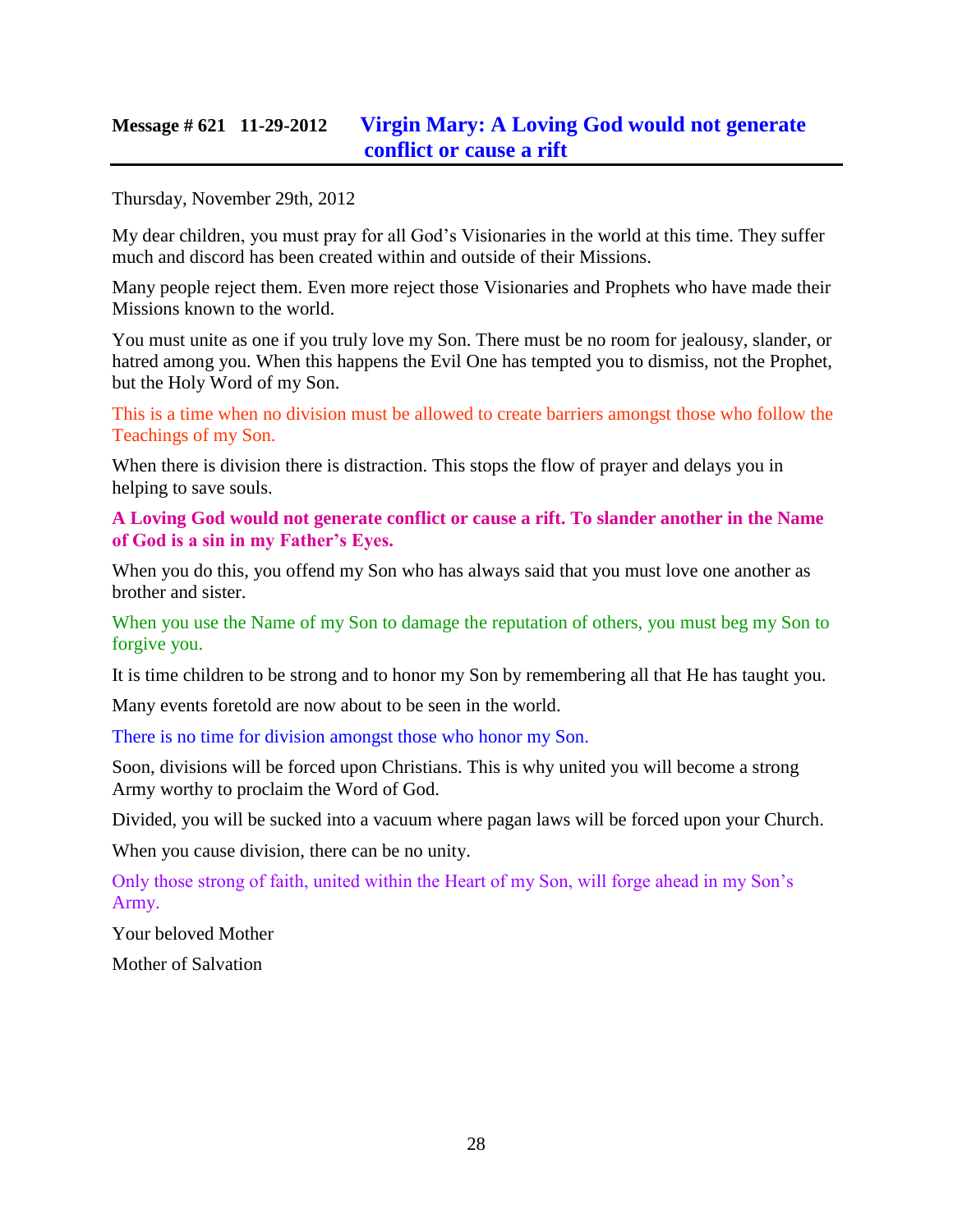### **Message # 622 11-30-2012 [When the freedom to speak is taken away, the](http://www.thewarningsecondcoming.com/when-the-freedom-to-speak-is-taken-away-the-truth-is-hidden/)  [Truth is hidden](http://www.thewarningsecondcoming.com/when-the-freedom-to-speak-is-taken-away-the-truth-is-hidden/)**

#### Friday, November 30th, 2012

My dearly beloved daughter, the prophecies, when the freedom of nations, which allows them to speak without shackles ends, are about to be revealed.

**[In My Message to you on 01, January 2011, I told you that the voice of the people through](http://www.thewarningsecondcoming.com/media-and-other-censorships-to-come/)  [the media would be hidden from mankind and taken away.](http://www.thewarningsecondcoming.com/media-and-other-censorships-to-come/)**

**When the free voice of the media is silenced, then you know that you are living in a dictatorship.**

Many changes are being forced upon nations through the control of the media. When the freedom to speak is taken away, the Truth is hidden. Then nation after nation will be fed with lies dictated by pagans.

#### **The Book of Truth is being given to the world, so that humanity can feel the Love of God and be guided towards the Truth, so that they will find freedom.**

Freedom to make your own choice is being taken away by the elite group. You are like lambs being led to the slaughter and many of you will be led astray and will become blind to the Truth.

#### **Freedom is a Gift given to every man by God Who respects the free will of His children.**

Through your free will, you will make many choices: some of these choices are frowned upon by My Father, yet, He never interferes with your free will, for He cannot nor will He ever take this away from you.

Slaves of Satan will always attack your free will. They do this by tempting nations to take away the freedom of those over whom they rule. They do this for many reasons.

One reason is to make slaves of you for their own selfish gain. The second is to control the growth of their populations. The third reason is to wipe out all traces of God.

Since My Death on the Cross, this plan has been witnessed in many countries. Yet the Western World managed to remain as free from dictatorship as possible. This will now all change.

#### **Each nation will be taken over by another. They will fight amongst each other for power. Many nations will begin to introduce laws, which amount to communism.**

Then, there will come a time when the Red Dragon and the Bear will control all, but many people will not realize this because much of this dictatorship will be hidden from public eyes.

#### **Know this. When attempts to wipe out the Name of God take root, and you become slaves to lies, then the Hand of My Father will strike.**

One third of the world will be wiped out and Divine Intervention will continue until the last day.

To mitigate the evil laws, which will be introduced into your countries, where the Truth will be hidden from you, you must recite this Crusade Prayer (87) to protect nations from evil.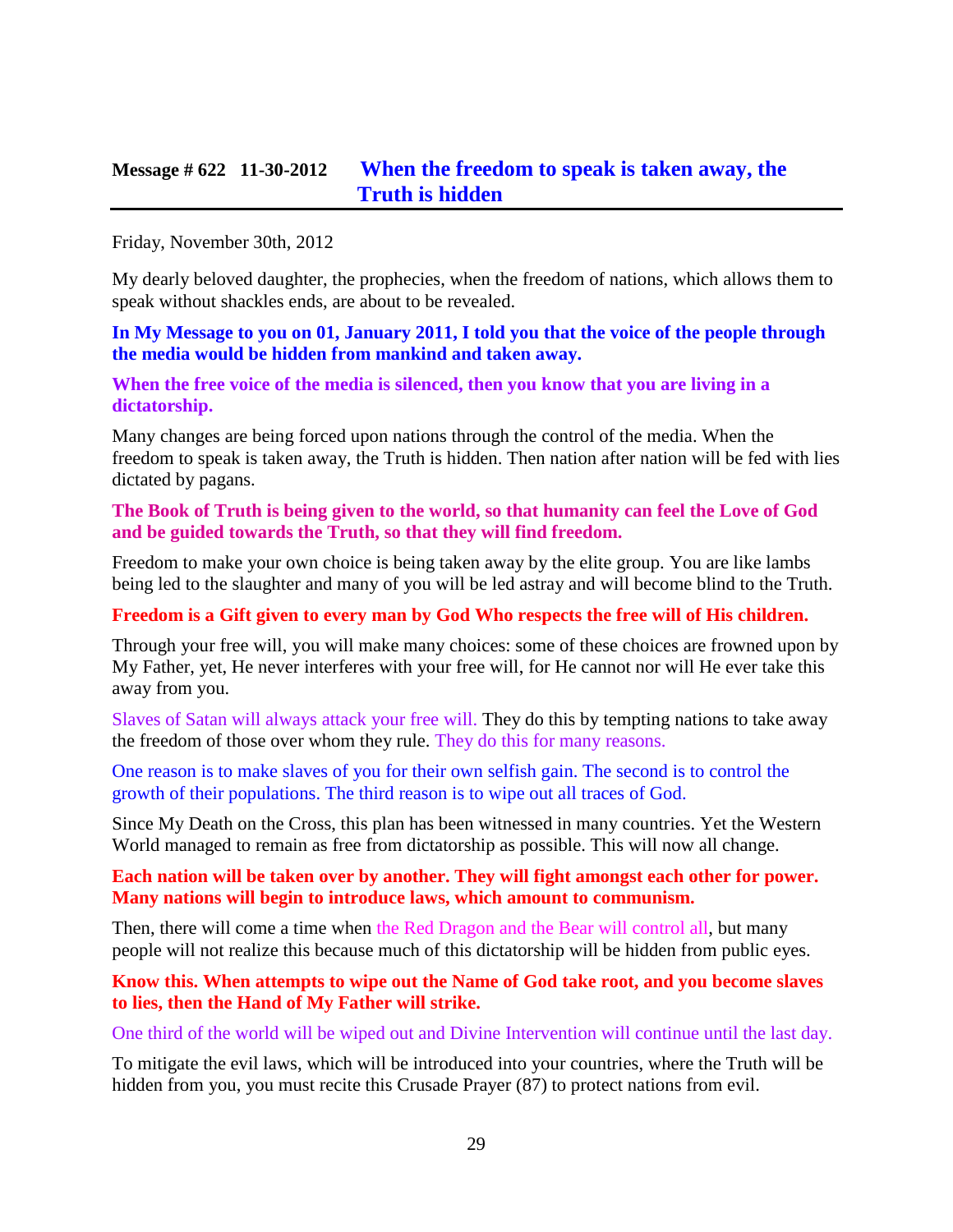### **Crusade Prayer (87) Protect our Nation from Evil**

O Father, on behalf of Your Son save us from communism. Save us from dictatorship. Protect our nation against paganism. Save our children from harm. Help us to see the Light of God. Open our hearts to the Teachings of Your Son. Help all Churches to remain true to the Word of God. We beg you to keep our nations safe from persecution. Dearest Lord, look upon us with Mercy, no matter how we offend You. Jesus, Son of Man, cover us with Your Precious Blood. Save us from the snares of the Evil One. We implore you, dear God, to intervene and stop evil from engulfing the world at this time. Amen.

Pray, pray, pray for the Heart of My Father is broken at the speed in which sinful laws are being brought before every nation on earth at this time on earth. Hope, pray, and trust in Me so that this devastation can be diluted.

Pray that, as many of God's children as possible, will keep their eyes open at all times and that they remain loyal to the Truth of My Teachings.

Your Jesus

# **Message # 623 11-30-2012 [The enemies of the Jews in all nations will gather](http://www.thewarningsecondcoming.com/the-enemies-of-the-jews-in-all-nations-will-gather-together-in-unity-to-crush-israel-2/)  [together in unity to crush Israel](http://www.thewarningsecondcoming.com/the-enemies-of-the-jews-in-all-nations-will-gather-together-in-unity-to-crush-israel-2/)**

Friday, November 30th, 2012

My dearly beloved daughter, the time for the prophecies foretold in the Old Testament regarding the fate of the Jews is to become evident shortly.

#### **My chosen race will suffer**

The Jews who rejected the Covenant of God, laid down by Moses, will suffer as they have done for centuries. Their power over the land of their forefathers will be taken and the only solution will be to sign a treaty where they will become slaves to the Anti-Christ. My chosen race will suffer, just as I did, and little mercy will be shown to them.

The treatment of the Jews will be worse than that shown to them during the genocide, which took place in the Second World War. It will be in Israel that the Tribulation will be seen, as foretold, clearly.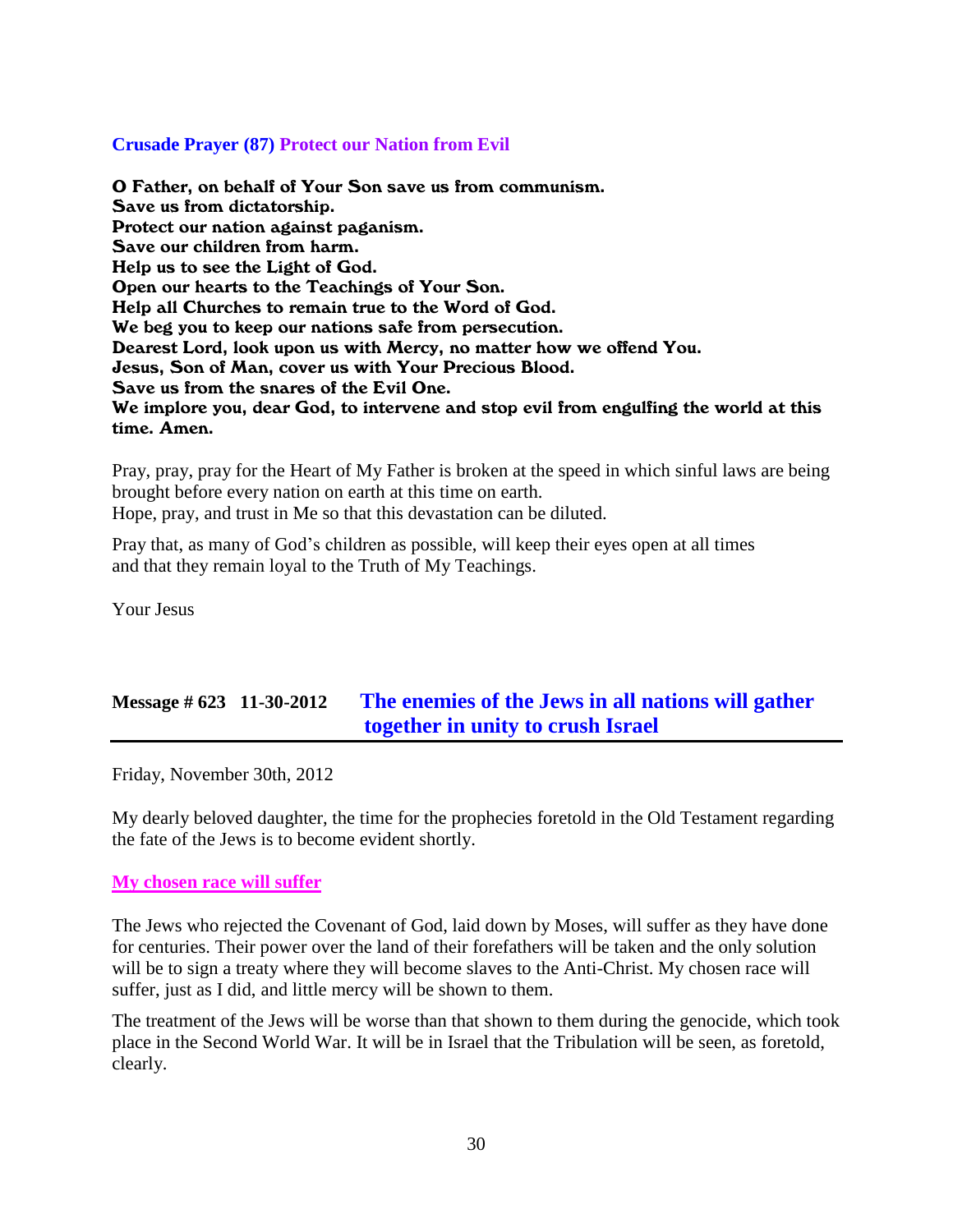It will be because of Israel that wars will escalate, when it will become difficult to determine who the real enemy will be. The peace treaty will be signed soon afterwards and the man of peace will enter the world stage.

### **European Union will crush all traces of God**

### The Beast with the ten horns, that is the European Union, will crush all traces of God.

Now is the time to prepare for their cruelty, which will be unprecedented, when it will come to the abolition of Christianity.

How proud they will be when the little one, hidden amongst them, will rise and boast of his power. They will applaud the appointed leader of a new Church and his power will spread over the world.

This will develop quickly and to those sacred servants of Mine, who do not accept the Truth of this prophecy, you must know this.

Should you conform to the new laws of Rome, a city, which will be seized by the liar and servant of the Antichrist, you will become a prisoner of this new regime. When you see the Sacrament of the Holy Eucharist being amended and changed beyond recognition, know that this will be your chance to turn your back on this wicked regime.

My Church is infallible. It will remain infallible. If others, however, within My Church, rebel against My Teachings and change the Holy Sacraments they will be cast away from My Church. The new regime, not of God, will be fallible for it will not represent the Truth. Only My Teachings can be adhered to by Christians.

If you follow a man-made religion you cannot call yourself a Christian. Anyone who says that My Church is infallible is correct.

Anyone who claims to belong to a new Church, where My Teachings have been tampered with and where My Sacraments have been abolished, will be living a lie.

This will be a very difficult time for My sacred servants, for they must follow the Laws laid down by My Church. I say to you now that you must still do this. But, as soon as My Sacraments have been desecrated, only follow My True Church. By then only those servants who follow the Truth can claim to lead My people according to the instructions laid down by Me during My time on earth.

#### **Rise of Paganism**

The rise of paganism will sweep over the earth and in its wake a false sense of peace will be created. Then you will see the rise in the adulation of celebrities and a fanatical devotion to new age spiritualism and satanic worship, disguised as modern psychological therapy. This is where worship of oneself will be the most important trait to strive for.

### **Sexual immorality will increase as the Battle of Armageddon intensifies**

Abortion and murder will be so common that many will become immune to any feeling of compassion for those who are vulnerable.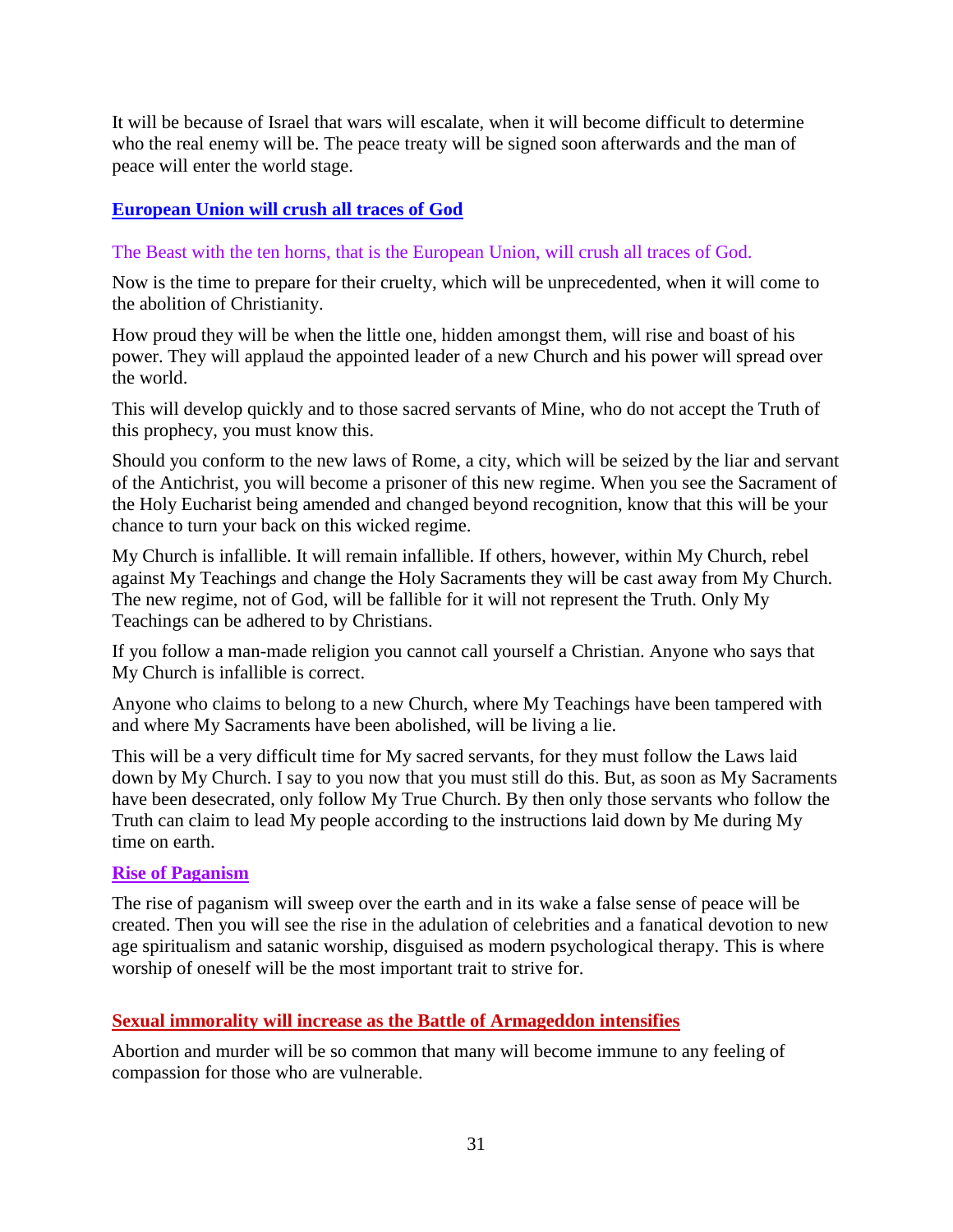It will be during this time that My Army will continue, undaunted, in their Mission to save souls. Nothing will stop them, and for every hour of their prayers, I will mitigate much of this suffering in the world.

To the Jews I say this. You have suffered because of your failure to listen to the Word of God through the Prophets. You, however, will finally accept the True Messiah soon. Then you, too, will join My Army as it marches towards victory against the Antichrist.

You will suffer just as I did for this has been foretold. The House of David will have its day of victory on the day I will raise up the New Jerusalem out of the ashes. As My New Kingdom emerges the king of the pagan world and his servants will be turned into ashes.

My Promise to come to bring you to My Father's Kingdom is close. To you I pledge My Love and My Loyalty, as your promised Messiah, promised to you so long ago. This is your inheritance. You did not reject Me, your Jesus, when I was crucified. You rejected God.

I Am God. I Am the way for you to enter the New Paradise. Accept My Hand for I love you, I forgive you. You are My People and I Am coming for you.

Your Jesus

# **Message # 624 12-01-2012 [All nations of the world are united as one with God.](http://www.thewarningsecondcoming.com/all-nations-of-the-world-are-united-as-one-with-god-all-are-part-of-the-same-family/)  [All are part of the same family](http://www.thewarningsecondcoming.com/all-nations-of-the-world-are-united-as-one-with-god-all-are-part-of-the-same-family/)**

Saturday, December 1st, 2012

My dearly beloved daughter, when I bestow love in the hearts of your parents, this will give you but just a glimpse of the love I hold for you in My Heart.

A child, who is nurtured by the pure love of his parents, is blessed, for this is a taste of the Love, which God has for all of His children.

**My Love is especially present in the heart of the family unit, for the love, which forms it, becomes reminiscent of the Holy Family.**

All nations of the world are united as one with God. All are part of the same family. In some families there is much love and all the children are in harmony with their parents.

In other families there is division, with children wandering off and falling into despair.

When a child wanders off the path of Truth and finds himself embroiled in wayward deeds, he causes much disruption in his family.

When he is in pain and is addicted to sinful pleasures of the flesh, he causes terrible anguish for his parents.

When he refuses to allow them to help him, they are not only saddened and frustrated, but they become ill with worry.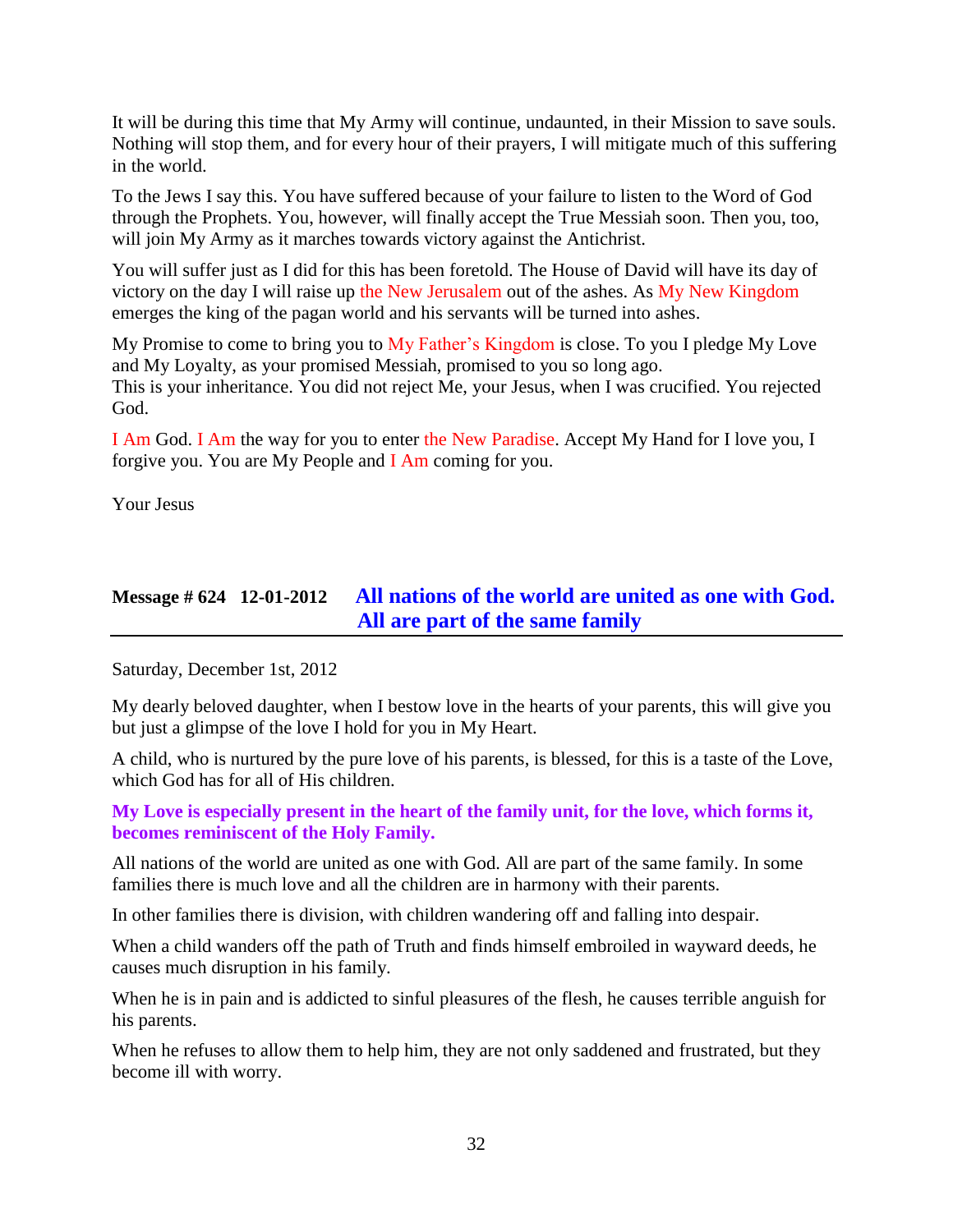When he turns his back on his brothers and sisters, causes them pain and anguish, and rejects them, he is rejecting his entire family.

This broken family, although united, save for the wayward son, cannot find peace.

They would sacrifice everything if only to save their poor distracted child from destroying his chance of happiness in life.

The same is true of God's children who reject His Hand of Love and Mercy. How this makes Him weep with sorrow.

For those followers of Mine who witness these lost souls, who wander the world seeking solace in things not of God, they also feel sorrow in their hearts. They also feel fear because they know that, unless these poor souls ask Me, their Jesus, to save them, then they would otherwise be lost forever.

My Living Church on earth, comprised of all of My followers, needs to help Me to salvage every single soul.

Without all of God's Family, it will be a painful reunion, were just one soul be lost to Me.

We are one, all of God's children. Bring Me, through your prayers, the souls of those amongst you, including those who will not accept the Existence of God and those who are embroiled in such sinful lives, they cannot find an easy escape.

Then bring to Me the souls of those deluded sinners who fall into every trap laid down before them by the Evil One.

**Where there is a will, on the part of My disciples, to help salvage souls, I will multiply those souls one thousand times. This I promise you. Your efforts will not go to waste. Every scrap of your suffering, which you endure in My Name, offered to Me willingly, will be used to salvage most of humanity.**

Love your family as I love you. Love your brothers and sisters as you would in your own family and I will shower you with graces.

Love your enemies and prove it by praying for them and I will salvage their souls.

Your Jesus

### **Message # 625 12-02-2012 [The flame of love extinguishes the fire of hatred](http://www.thewarningsecondcoming.com/the-flame-of-love-extinguishes-the-fire-of-hatred/)**

Sunday, December 2nd, 2012

My dearly beloved daughter, it is only when you are the target of hatred that you can truly understand the power, which the Evil One has over humanity.

Hatred is caused by Satan who uses it to tempt people to turn on their fellow brothers and sisters.

Hatred breeds hatred, when one person hates another and it is usually caused by anger.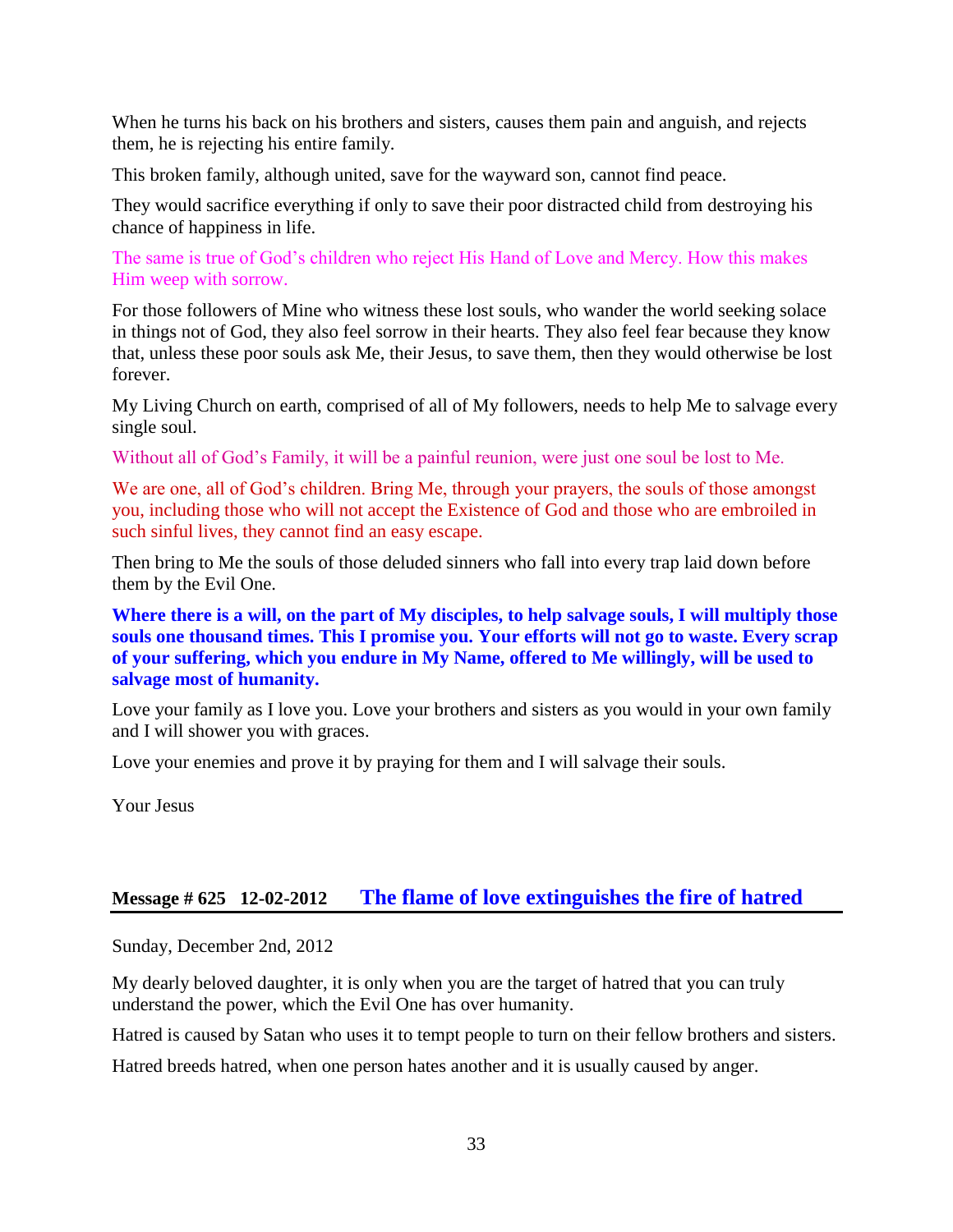Anger can come about as a result of a difference of opinion. Unless it is controlled, it can turn to hatred very quickly.

When someone attacks another person, an organization or a nation, because of the difference of opinion, it can spark a torrent of hatred within a quick period of time.

This is why I urge all those who find themselves the target of such anger, to remain dignified at all times. Even when someone insults you, face to face or behind your back, you must be careful not to engage with them. When you do, you will be tempted to sin.

Satan encourages people to become angry. He then uses anger to create anger in the next person, and so it continues until hatred is instilled on both sides.

### **He, the Evil One, inspires hatred so that he can cause division**.

Division is the opposite to unity. Unity is a God given Grace. When people are united as one and respect each other, love is present. Love is God, so God has inspired this unity.

Satan uses hatred to cause nations to divide, marriages to break down, murders to take place and vicious crime to thrive. When Satan has been conquered, hatred will be finally banished, and it won't exist in the world again.

Love can deplete hatred. When a person is angry towards you, you must try to respond with love. It may be very difficult for you to do this but, with My help, you will find that the hatred will be diluted quickly.

The flame of love extinguishes the fire of hatred. It cancels it out. Love is God and, as God has great Power over the Beast, then this is the solution for driving the Beast out of your lives.

It takes great courage to stand up, as victims, against hatred. If you do as I ask of you and call on Me to give you the courage, then you can defeat hatred.

Your Jesus

### **Message # 626 12-03-2012 [I call on humanity to prepare for My Great Mercy](http://www.thewarningsecondcoming.com/i-call-on-humanity-to-prepare-for-my-great-mercy/)**

Monday, December 3rd, 2012

My dearly beloved daughter, with all your strength and with all your courage, I call on humanity to prepare for My Great Mercy.

**Those of you with a humble heart and a purity of soul, I call upon you to pray for the souls of those who will die during The Warning.**

How they need your prayers. How I need your suffering. Both gifts, given to Me by you, will help save those who cannot be saved by their own free will.

**As My Flame of Mercy will be poured over the whole earth, many will rejoice, but it will be a painful time for sinners who will be unable to ask Me for forgiveness, because of pride.**

Their purification will be painful and it will take much suffering on their part in order to be redeemed in My Eyes.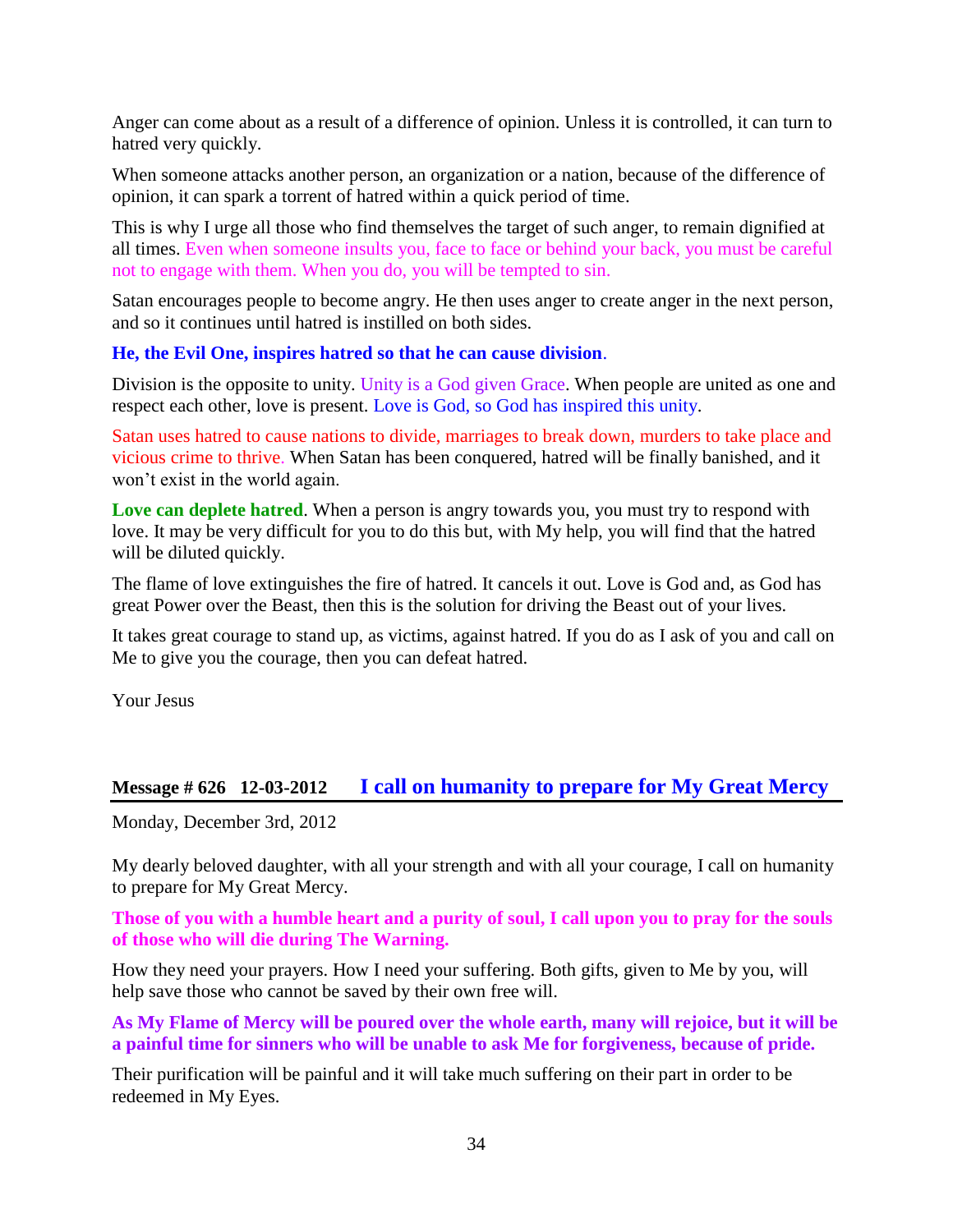How the wicked hearts of man will be torn inside out, and with terror in their souls, many will fall before Me in agony. Let them know that, although they will undergo much anguish, billions will become pure of heart and soul. Then they will be fully prepared for the great Day of My Coming.

### **My daughter, the trials of My followers will increase and intensify before The Warning.**

When you offer Me such suffering I will save the souls of millions. Please do not begrudge Me these torments for great miracles will be given despite those ungrateful men who have no shame in their hearts for the wickedness they are guilty of.

### **Not one man will be spared the sight of the state of their souls as they appear in My Eyes.**

When they see the sorry state of their souls they will be deeply ashamed. Those who are genuinely sorry for their offenses against God will be forgiven. They will be required to undergo a cleansing, which they must accept with humility.

Many, many, souls will accept My Hand of Mercy, but for the souls who have committed mortal sin, they will be so hardened that they will shun My Mercy. This Crusade Prayer must be recited for souls for after the Warning.

### **Crusade Prayer (88) for Souls after The Warning**

O Sacred Heart of Jesus, show Mercy to all of us poor sinners.

Enlighten those hearts of stone, so desperate in their quest for guidance.

Forgive them their iniquities.

Help them, through Your Love and Mercy, to find it in their hearts to grasp Your great Gift of Redemption.

I implore You to forgive all souls who reject the Truth of God.

Cover them with Your Light, Dear Jesus so that it will blind them to the wickedness and snares of the devil who will try to cut them off from You for eternity.

I beg You to give all God's children the strength to be thankful for Your Great Mercy.

I ask that You open the door to Your Kingdom to all lost souls who wander the earth in a state of helplessness and hopelessness. Amen.

Go, My disciples, and adhere to My instructions to prepare your souls for My Divine Mercy.

Your Jesus

# **Message # 627 12-05-2012 [Virgin Mary: As the Mother of Salvation I will help](http://www.thewarningsecondcoming.com/virgin-mary-as-the-mother-of-salvation-i-will-help-you-and-your-families-to-be-consecrated-to-my-son/)  [you and your families to be consecrated to my Son](http://www.thewarningsecondcoming.com/virgin-mary-as-the-mother-of-salvation-i-will-help-you-and-your-families-to-be-consecrated-to-my-son/)**

Wednesday, December 5th, 2012

My child, please tell my children to call on me, their beloved Mother, so that I can protect them at this time of confusion and distress.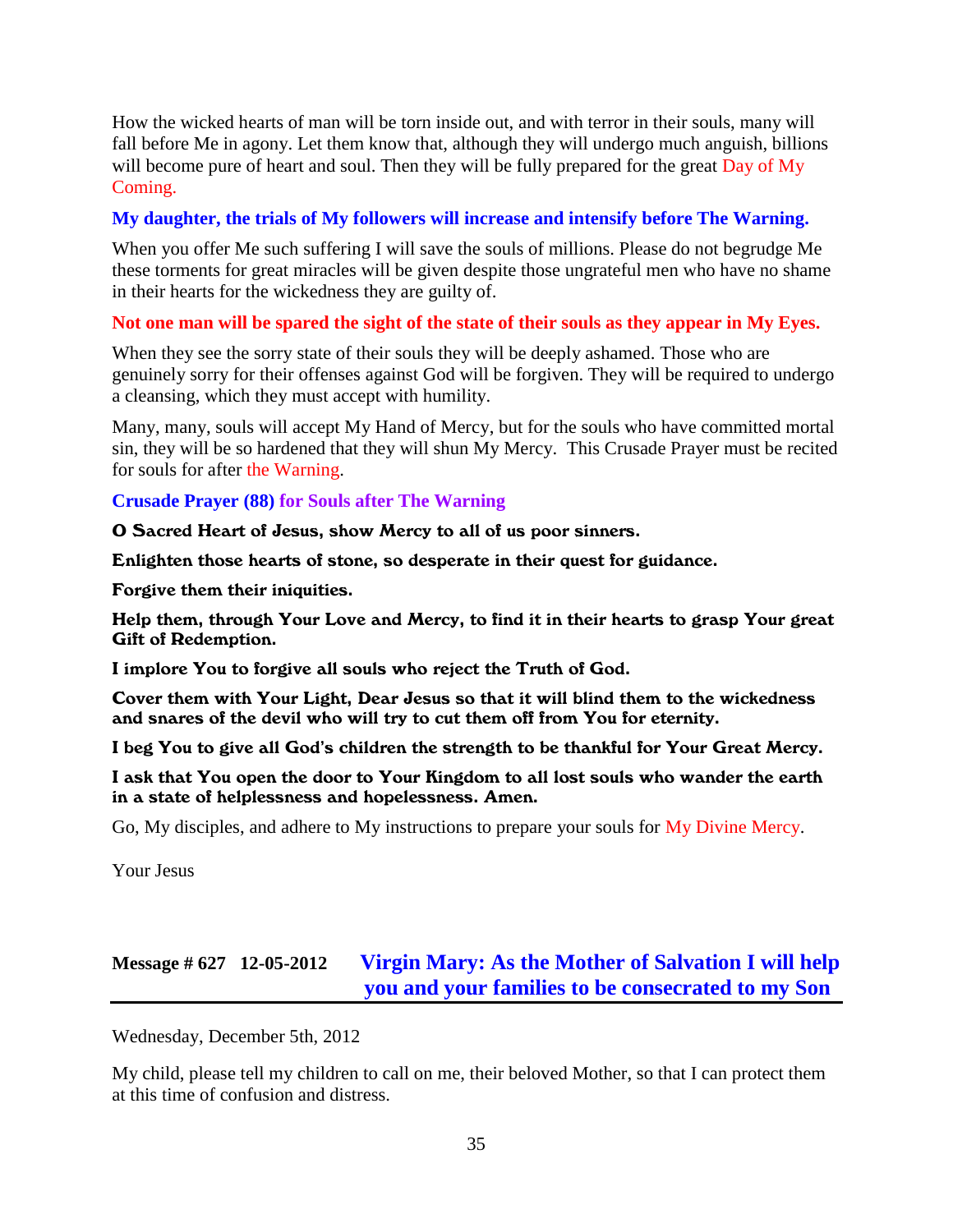My Immaculate Heart is the refuge to which you must turn, so that, through my intercession, you can renew your faith and trust in my Son.

I will come to your aid, and my tears of love and compassion for each of you will fall, and then you will find peace in your heart.

With my help, which you must try to seek out daily, my Son will give the graces necessary so that you are made worthy of His Great Mercy.

**Never hesitate to call upon me as I have been given a special Gift by my Son.**

**I will help you to prepare your soul so that it is pleasing to my Son.**

My help will make you stronger and you will feel a closeness to my Son, which you will find to be of such comfort, that you will come back to me again so that I can keep you safe.

**As the Mother of Salvation, I will help you and your families to be consecrated to my Son, Jesus Christ.**

You must never fear my Son, no matter how you have sinned, because He is always hoping and waiting for you to call on Him. His Mercy is beyond your comprehension.

My sweet children you must never complicate prayer. All you need to do is to talk to my Son and call on me in order to help me to bring you to Him.

Your Heavenly Mother

Mother of Salvation

# **Message # 628 12-07-2012 [The False Prophet has already planned how he will](http://www.thewarningsecondcoming.com/the-false-prophet-has-already-planned-how-he-will-take-over-the-ministries-within-the-catholic-church/)  [take over the ministries within the Catholic Church](http://www.thewarningsecondcoming.com/the-false-prophet-has-already-planned-how-he-will-take-over-the-ministries-within-the-catholic-church/)**

Friday, December 7th, 2012

My dearly beloved daughter, as the time draws nearer for the false prophet to make himself known, preparations have been laid down by him and his cohorts to denounce these Messages.

**Many false prophets are infiltrating My followers in every corner. This will cause, not only confusion, but, they will turn God's children away from Me.**

As you continue to be rejected by factions within My Church, they will defy Me by declaring that other self-acclaimed prophets, instead, bring the Truth to humanity.

One of My sacred servants, who like Judas before him, has betrayed Me. He will be like a thorn in your side.

As the Crucifixion of My Church commences in its last days everything, which happened during My Passion, will be replicated on earth now.

Firstly My Holy Word will be rejected.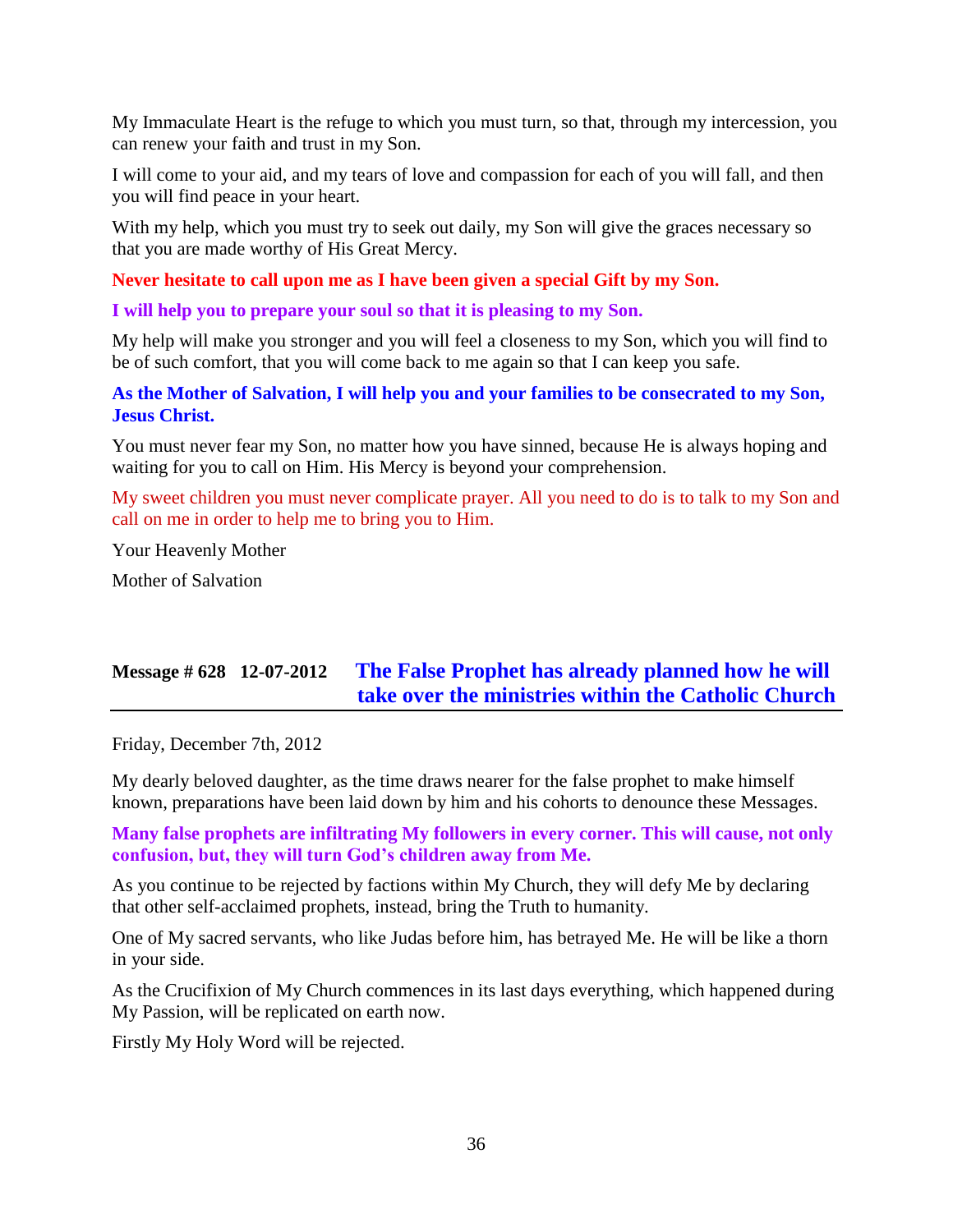**Then My last Prophet will be betrayed, in the Presence of My Holy Eucharist. You, My daughter, will be declared to be a fraud by one of these false prophets, who will do this in a Catholic Church in front of My Tabernacle.**

Their blasphemous words will be applauded by those enemies of God dressed in holy garments.

During this time many false prophets will make themselves known so that their voice drowns out Mine. Then one amongst them will try to destroy you.

The Hand of My Father will strike down upon those who harm His prophets, sent to prepare the world for My Second Coming.

Sadly, many poor souls will be misled. It is not that they will reject you, My daughter, which is the problem. It is that they will prevent souls from being saved.

I call on those of you who love me to listen carefully to the words of the false prophets. Watch, how they will not be questioned by priests; how they will be promoted by them; and how they will be allowed to preach lies from the pulpits in My Father's House.

These events will be widespread and they will pave the way for the false prophet as foretold who will come soon to claim his throne.

The abomination, which will be inflicted on the Catholic Church, will then be compounded by the work of the Antichrist.

**This man, directed by Satan, will be seen to become a friend of Israel. Then he will appear to defend it with the support of Babylon, which is the European Union.**

All wars, instigated deliberately in the Middle East, will spread into Europe.

#### **The Antichrist will spread atheism, behind the guise of the New World Religion, which will be headed up by the False Prophet.**

My daughter, the secrets I have revealed to you as to the identity of the False Prophet and other matters must not be revealed yet. Know this, however.

The False Prophet, who will profess to be a man of God, has already planned how he will take over the ministries within the Catholic Church.

He and the Antichrist work already in unison, in order to bring about desolation upon the world, which will result after the abomination in the Catholic Church has been fulfilled.

My followers, you must not listen to those who try to stop your prayers. You must ask, what man of God would prevent the recital of prayers, the recital of My Divine Mercy Chaplet or the recital of the Holy Rosary? The answer is that any man who tries to stop you from praying, even though he dresses in the robes of a sacred servant, must not be trusted.

These are dangerous times for My true Prophets who will always be rejected. This is how you will know who they are.

Just as I was rejected, tormented, scourged, and belittled by the priests of My day, so also, will My Prophets suffer.

Never reject the true Prophets. Listen to the prayers they will bring to humanity as a Gift from Heaven. If they do not bring you prayers, then they have not been sent by Me.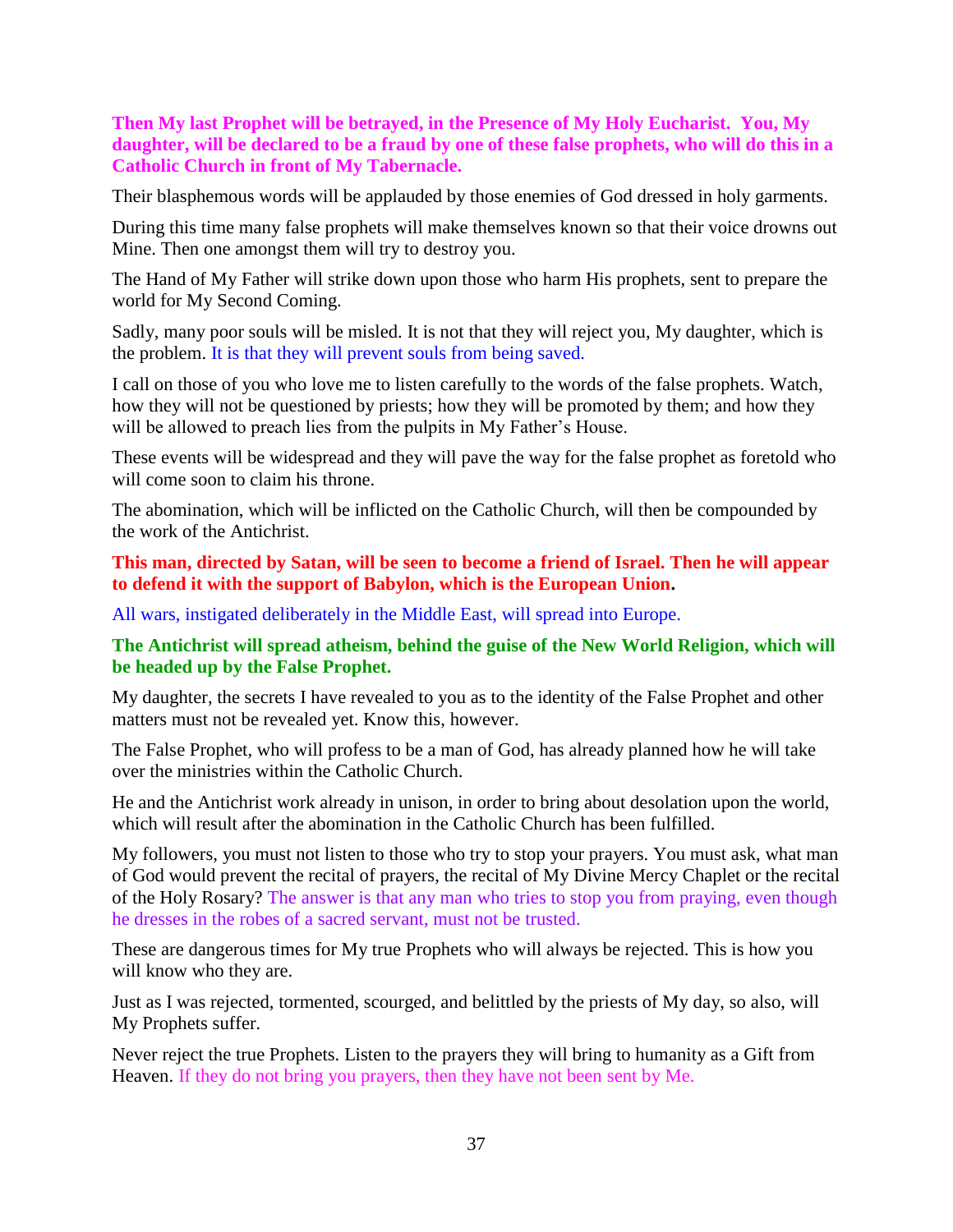If they are welcomed with open arms by priests, bishops and other sacred servants, publicly into their Churches, they have not been sent by Me.

Know Me. Know My prophets. They will suffer the same sufferings which I endured. They will be rejected by those in My Church, My followers, and others who claim to speak in My Name.

Their lot will not be easy. Yet it is by their public rejection, the vicious slander spread about them, which they will have to endure, that you will recognize Me.

Go now and let not your hearts be deceived by liars.

Your Jesus

## **Message # 629 12-08-2012 [The Warning will purify God's children in](http://www.thewarningsecondcoming.com/the-warning-will-purify-gods-children-in-preparation-for-my-second-coming/)  [preparation for My Second Coming](http://www.thewarningsecondcoming.com/the-warning-will-purify-gods-children-in-preparation-for-my-second-coming/)**

Saturday, December 8th, 2012

My dearly beloved daughter, just as My Father prepared the world for My First Coming, so also does He now prepare His children for My Second Coming.

The whole of Heaven rejoiced when I was born, for they knew that I was sent to save humanity from eternal damnation. Now the Hierarchy of all the Angels and all the Saints rejoice for now the preparations are underway to prepare the world to welcome Me, Jesus Christ, the Son of Man once again.

#### **Only My Father knows of the dates, but I can tell you that it will take place not too long after The Warning has occurred.**

This is the time My Father has waited patiently for. Finally He can throw the Beast and his demons, who walk the earth tormenting His children, into the abyss.

#### **The Warning will purify God's children in preparation for My Second Coming.**

It is necessary because it will mean that many people will now seek forgiveness for their sins; who would not otherwise have done so.

The earthquakes, the storms, the floods and unseasonal weather will combine to purge the earth of poison. The land, sea and air will also be purified in readiness for the New Paradise, when the Heavens and Earth will merge as one.

All is carefully organized, according to the Divine Plans of My Father. Very little is known amongst men of the Divine Laws, which govern My Father's Kingdom on earth and in the Heavens.

Much has been taught to you, through the Prophets and through My Teachings. Yet much remains a mystery to you. When the mysteries are revealed to you, in time, you will then understand the reason for human suffering.

Many of you learned scholars of God adhere, as best you can, to the Laws laid down by Me.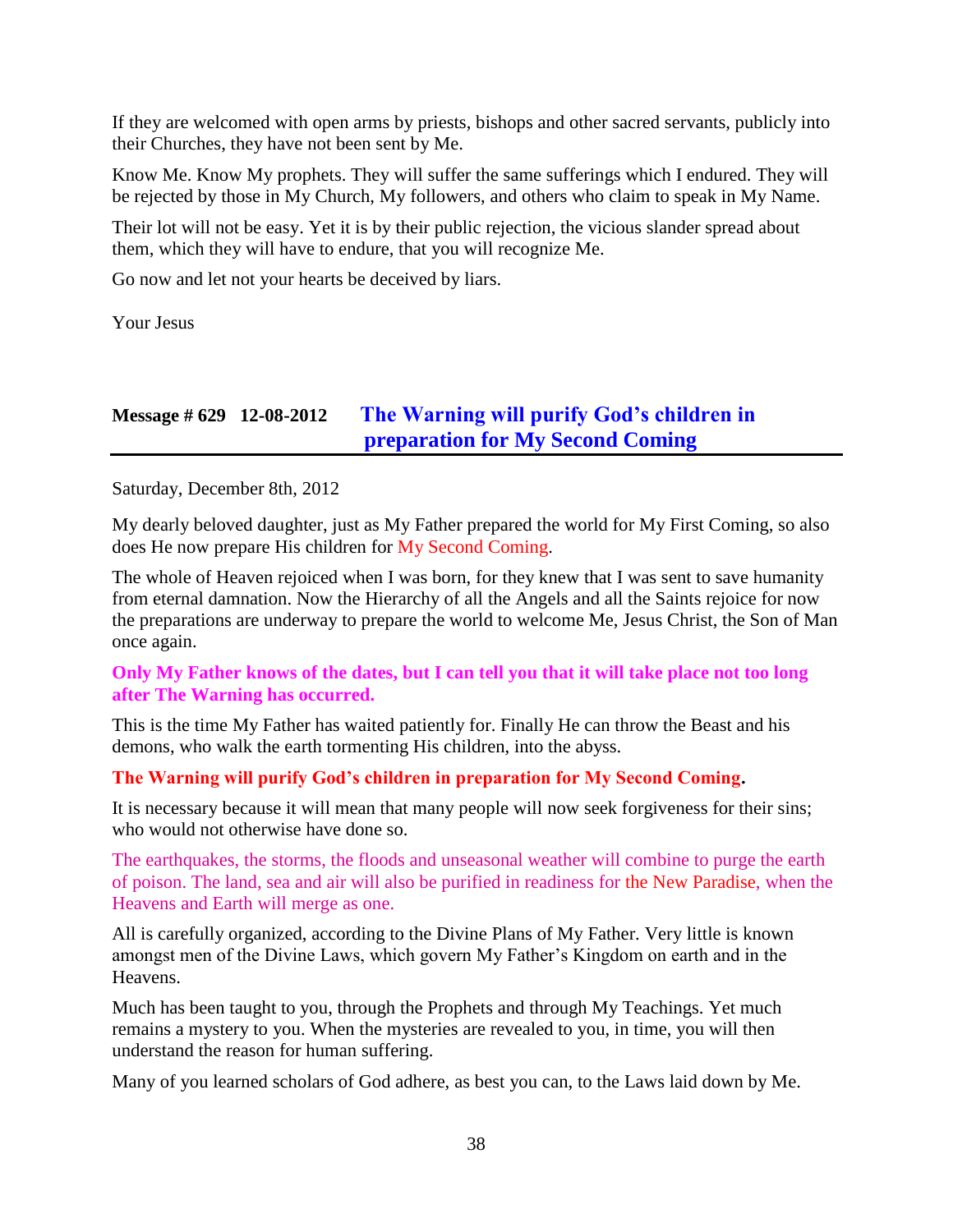Know then that the Love that God has for His children surpasses any theological reasoning.

**The same is true of the simple soul who feels a genuine love, without analyzing why, for Me their beloved Jesus.**

By trusting in Me, and accepting that My Love is Merciful and Patient, then know that I will fulfil the Promises made by My Father.

His Divine Will be done at last. Only His Will can ensure peace among His children. This will be the manifestation so that all His Creation will love Him, accept His Love and the Gifts, which he wishes to shower upon His children.

The world has glimpsed just a fraction of the wonders created by My Father.

His children have yet to witness the True Glory of the Kingdom He has waiting for them.

After much pain and suffering, caused by the hatred inflicted upon the earth by the fallen angels, led by Satan, all will now be resolved.

The final battle will see the destruction of evil being finally completed.

**The Warning is a Miracle, permitted by My Father, to ensure that as many of His children as possible can enter My New Kingdom.**

**Because of the apostasy and the doctrinal errors, spread by misguided sacred servants, over the last four decades, this is the only way to unite humanity quickly.**

The size of the population of the world at this time means that billions can be saved through this Miracle of the Illumination of Conscience.

As the time moves now into the Great Tribulation I, the Lamb of God, will reveal to the world the true meaning of the contents of the Seals, given to John.

The Book of Truth is the Word of God, given to mankind already up to now through My Father's Book. It reminds God's children of the Truth, as so many have forgotten it.

It will also reveal some of the mysteries of the End Times, as given to Daniel, so that all of you are prepared to enter the New Paradise by your own free will.

Do not reject the Truth, as it is now being given to you, for it would be akin to a sick man refusing treatment for an illness. Without the Truth you will be ill prepared to enter My New Paradise.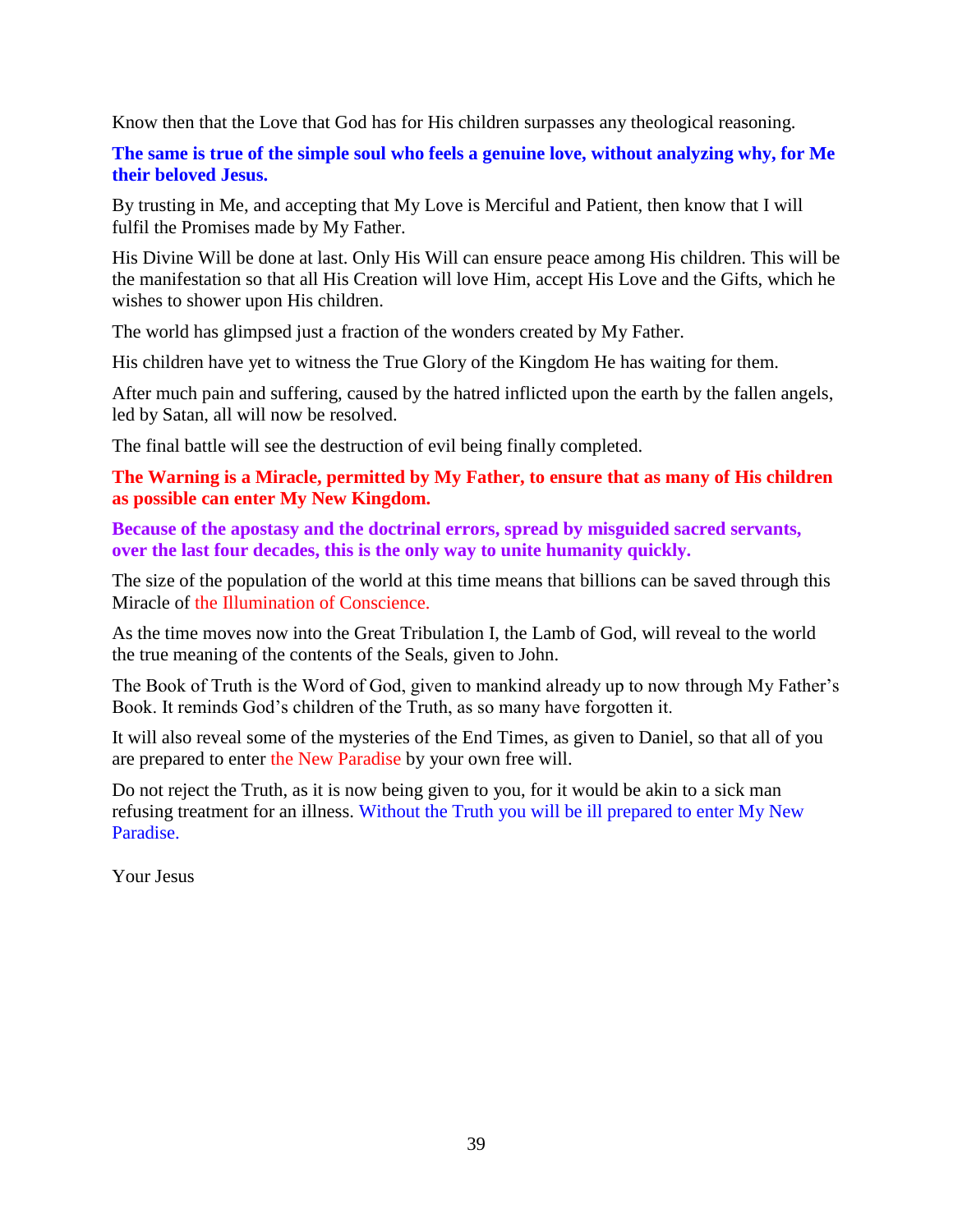### **Message # 630 12-09-2012 [The Fire of the Holy Spirit will be felt in the hearts](http://www.thewarningsecondcoming.com/the-fire-of-the-holy-spirit-will-be-felt-in-the-hearts-of-everyone/)  [of everyone](http://www.thewarningsecondcoming.com/the-fire-of-the-holy-spirit-will-be-felt-in-the-hearts-of-everyone/)**

Sunday, December 9th, 2012

My dearly beloved daughter, it is My desire, not to frighten My followers, but rather, to demonstrate the Love and Compassion which I hold in My Heart for every man, woman and child.

**It is because of My Love for every one of God's children, including those who defy the Word of God, that I wish to cover them with My Flame of Mercy.**

Be prepared, all of you, for soon you will witness the Power of God and His Divine Intervention in the world, when He will stop all that is, for a period of fifteen minutes.

#### **The Fire of the Holy Spirit will be felt in the hearts of everyone.**

For those who are in a state of grace, it will be a feeling of joy, love and compassion for Me, your Jesus.

For those in a state of venial sin, you will feel the pain of Purgatory, but you will soon be purified and then you will feel a deep peace and love within your hearts for Me.

For those of you in mortal sin, you will experience the wretchedness and pain as if you have been plunged into the fires of Hell.

Some of you, in this state of sin, will beg for My forgiveness and favor to stop your internal suffering. This I will grant to you if you can find true remorse in your heart and accept that your sins cause Me grievous hurt and pain for they insult God.

Then there will be those poor unfortunate souls who will spit at Me, fight with Me and then turn their backs. The terror, they will feel, will be because their souls are infested by Satan.

They will not be able to stand the pain when they witness My Light and they will run into the embrace of the Evil One whose darkness brings them comfort.

Finally there will be those who will die instantly because of the shock they will experience. Please pray for these souls every day, for your prayers will gain for them entrance to My Kingdom.

This is one of the greatest miracles ever accorded to God's children.

My Revelation to you, during this event, will wake you up to the fact that My Promise, to come back to save the human race so they can inherit the Glorious Life ahead, will soon be realized.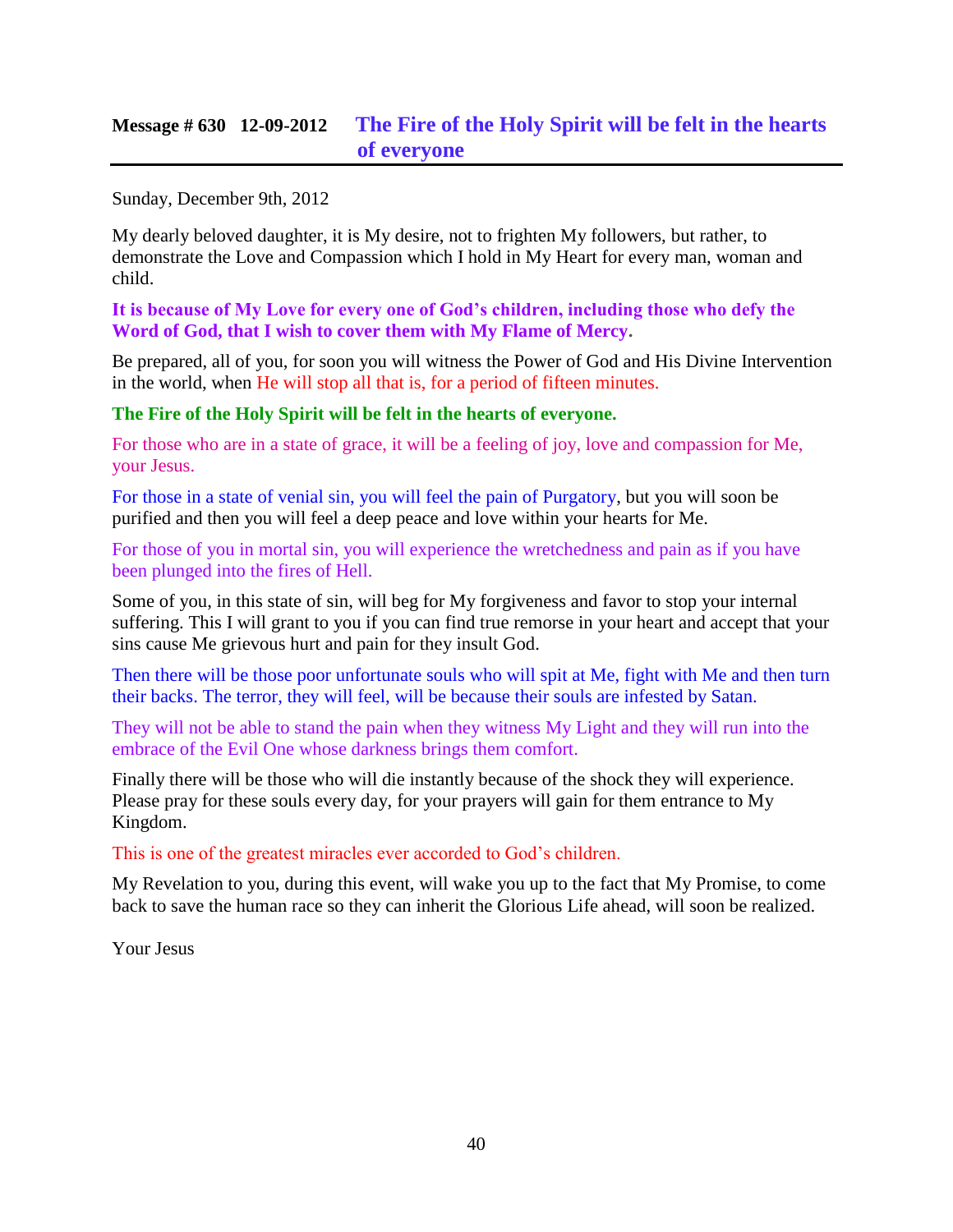### **Message # 631 12-10-2012 [I will Judge the Living and the Dead and only those](http://www.thewarningsecondcoming.com/i-will-judge-the-living-and-the-dead-and-only-those-who-are-worthy-can-enter-my-kingdom/)  [who are worthy can enter My Kingdom](http://www.thewarningsecondcoming.com/i-will-judge-the-living-and-the-dead-and-only-those-who-are-worthy-can-enter-my-kingdom/)**

Monday, December 10th, 2012

My dearly beloved daughter, please tell all those who follow My Teachings to remind themselves of My Promise.

I have made it clear that I will come again to salvage My Kingdom.

My Second Coming is awaited and those who profess to know the Truth, which is contained in My Father's Book, will know that it does not contain untruths.

**I will come again as foretold and this time is almost upon you.**

**I will judge the Living and the Dead and only those who are worthy can enter My Kingdom.**

It has also been foretold that the Evil One will prepare a war on earth to fight My Father for souls.

**This is a war he cannot win and yet many of those who live their lives based on false promises believe that their earthly lives are all that matter. The deceit, which has taken hold over many people, will be their downfall.**

Oh how I yearn for those souls to open their eyes to the Truth in time, before it is too late for them.

My pain and anguish now, as I envisage those poor deluded souls, who will be lost to Me, has never been so intense. This is why victim souls, chosen souls, and those who are close to My Sacred Heart, feel such pain right now. I suffer through them as the time approaches.

All the plans by My Father to envelop His children and cover them with His Seal of Protection are in place.

Every soul is being sought by Him. The Holy Spirit is covering so many souls at this moment in history in order to entice them into My Sacred Arms.

Please do not deny My Promise. Accept that My Second Coming will be witnessed by you of this generation.

It is good news. My Return will be the moment of My Glorification, which will renew all those who love Me and they will begin a new life, a time of great splendor, where they will rejoice in Light and Love.

Please do not be frightened.

I come with Great Love.

I come with a Great Gift.

You will be taken into your true home and you will be united with your own family.

All of God's children, favored to enter this new Glorious Existence, will become as one.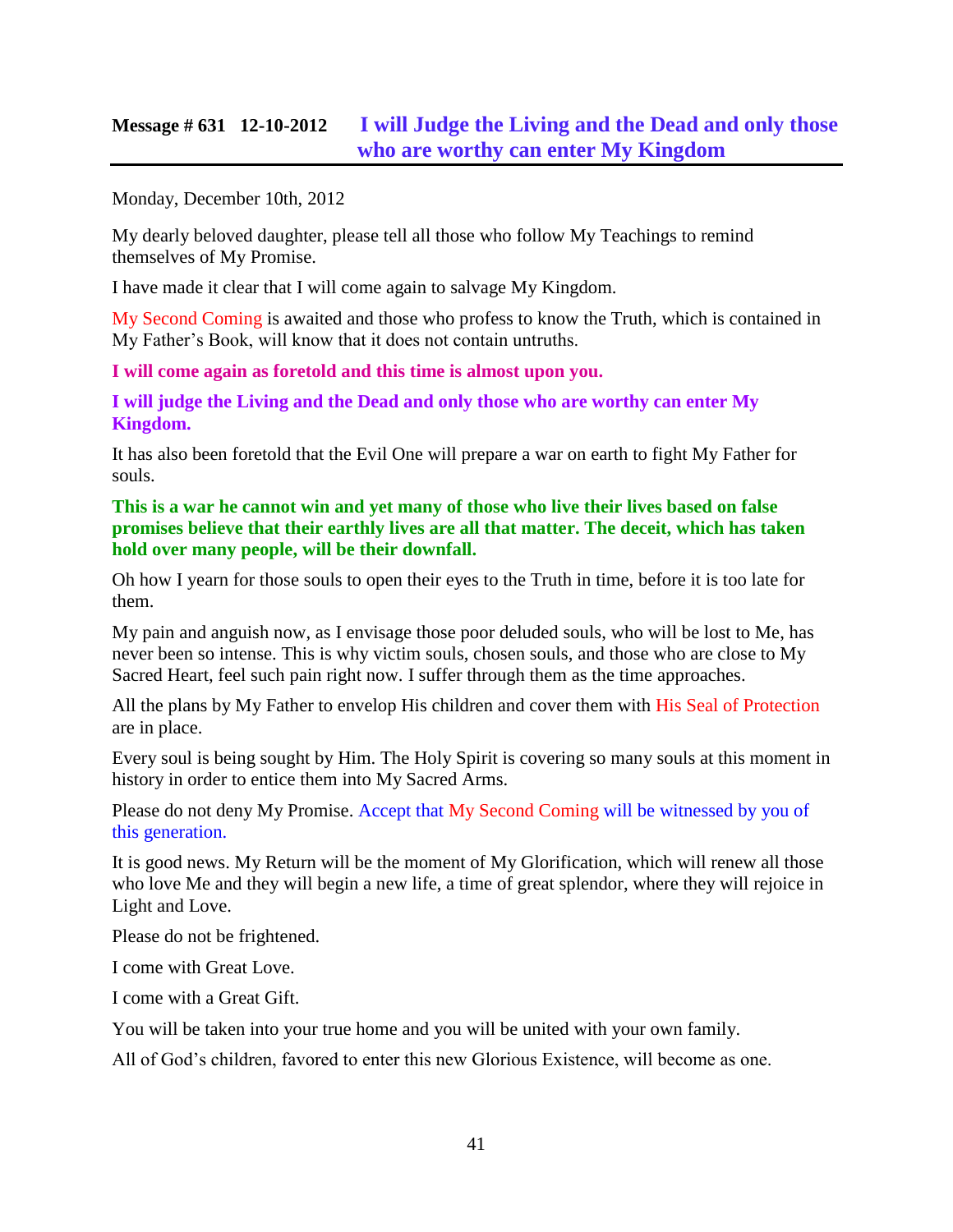Love will be everywhere. Peace, joy, laughter, companionship, wonders and the Adoration of God, will be part of every moment.

Death will not exist. Hatred will be dead.

Evil will be banished.

The whole of mankind will no longer suffer or experience pain or imperfection of any kind. This is My New Paradise. The time for tears will be no more.

Trust in Me, My followers, for the pain and suffering you are experiencing is almost over. I know how you suffer because of the unjust regimes under which you must live. This is the final period, for the Hand of My Father will now intervene.

The world will change. The old will be cast away and a New Dawn will emerge in all God's Glory when His Power will Reign, as it was meant to be, since the Creation of the world.

Your Beloved Jesus

# **Message # 632 12-11-2012 [Virgin Mary: He, so humble, will come in great](http://www.thewarningsecondcoming.com/virgin-mary-he-so-humble-will-come-in-great-glorious-splendour-and-his-great-mercy-will-flood-the-earth/)  [glorious splendor and His Great Mercy will flood](http://www.thewarningsecondcoming.com/virgin-mary-he-so-humble-will-come-in-great-glorious-splendour-and-his-great-mercy-will-flood-the-earth/)  [the earth](http://www.thewarningsecondcoming.com/virgin-mary-he-so-humble-will-come-in-great-glorious-splendour-and-his-great-mercy-will-flood-the-earth/)**

Tuesday, December 11th, 2012

My dear little ones, my Heart rejoices because the Reign of my Son is very close.

For all His suffering, His rejection by ungrateful men and the apostasy, which covers the earth, He will bring great glory to mankind.

**He will come on a great cloud and His Majesty will overcome every single soul who will fall at His Feet in ecstasy**.

**He, so humble, will come in great glorious splendor and His Great Mercy will flood the earth.**

Children, you must prepare because you will need great strength to surrender before Him. You will be required to show humility and beg Him to redeem your souls so that you can see the Light of the Truth.

His Great Mercy will be seized by many of you. Others, however, will ignore His Presence and the Great Gift, which He will bring.

Pray, pray, pray for those who refuse to accept the existence of eternal life, for these people need your help. It will bring great joy if you can find it in your heart to ask my Son to save these souls.

You, my children, will soon see the end of your suffering because my Son, in His Mercy, has great plans for every person alive on the earth today.

Be thankful for the Gift of Life you have been given when you were born.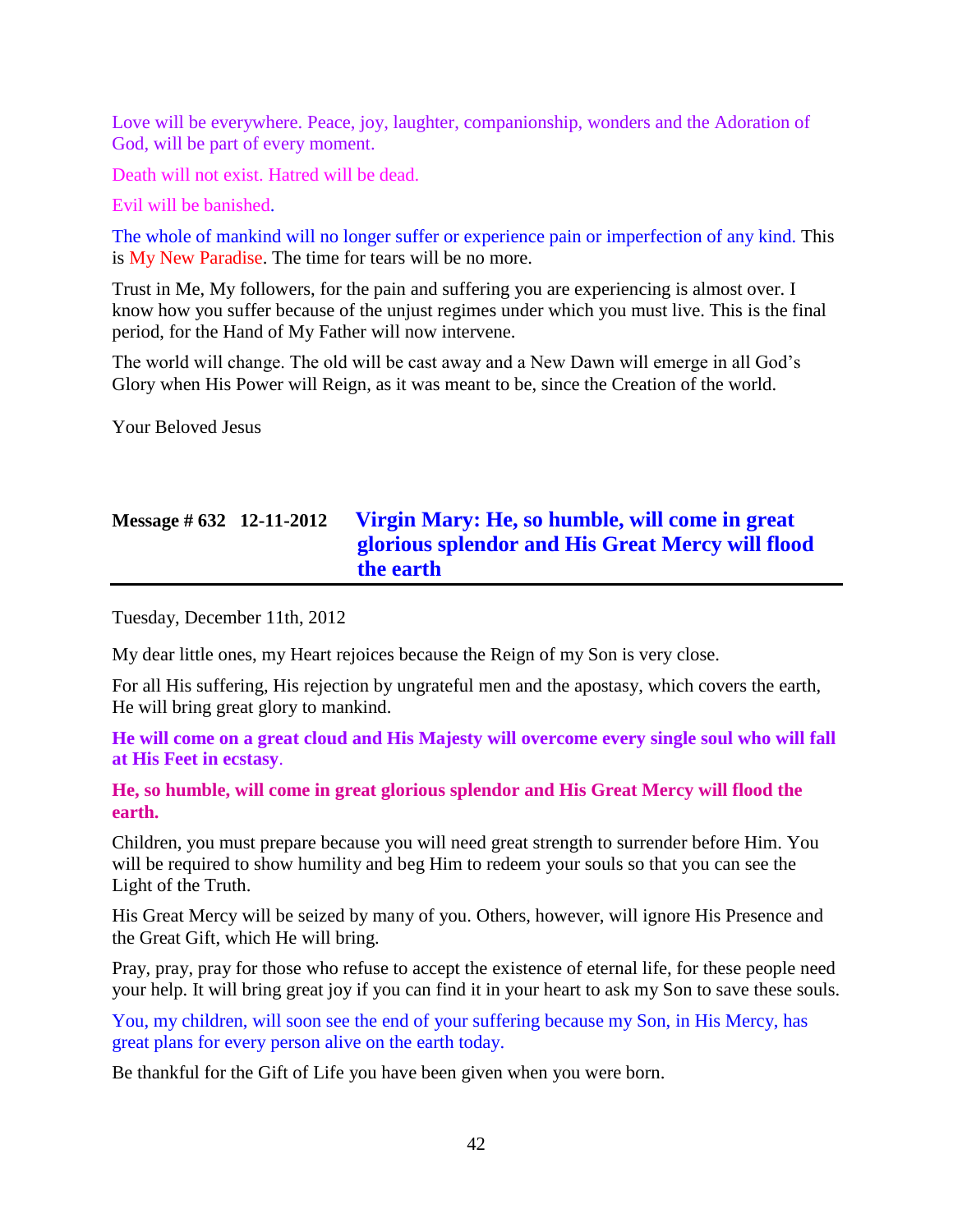Be thankful because of the Gift of Eternal Life, which my Son will soon present to the world. This Gift is for every single sinner. It will be by your free will whether or not you will accept it.

Come to me, children, as I will take you into the refuge of my Immaculate Heart and prepare you so that I can take you to my Son in readiness for His Second Coming.

Your beloved Mother

Mother of Salvation

### **Message # 633 12-11-2012 [Human reasoning is meaningless when you try to](http://www.thewarningsecondcoming.com/human-reasoning-is-meaningless-when-you-try-to-define-eternal-life/)  [define Eternal Life](http://www.thewarningsecondcoming.com/human-reasoning-is-meaningless-when-you-try-to-define-eternal-life/)**

Tuesday, December 11th, 2012

My dearly beloved daughter, as Advent is celebrated I call on My loyal disciples to remind others of the importance of My Birth on earth.

**My Birth demonstrated the unfathomable Love, which My Father has for His children**. He willingly sacrificed Me, the Lamb of God, so each one of you can have eternal life. This Gift, which caused tremendous pain and suffering for all those close to Me, was given to humanity with Joy.

This was the only way to redeem humanity from the desolation facing them. My Name, My Presence is known to all, but few in the world truly believe in My Existence. My Death on the Cross, a savage and vicious Crucifixion, even by the standards meted out to criminals at that time, bring you freedom – even today.

**Each one of you has, by virtue of your birth, been given the key to freedom, to Eternal Life in My Glorious Paradise**. Many of you do not realize what this means. This is because of the pressures you are under to deny Me in public. How many of you are afraid to say you believe in Me? If you were asked to declare your belief openly would you stand by Me and show your loyalty to Me?

Many of you say that you do not know Me, but that you believe that I Exist. You believe that there is a life after the time on earth, which has been accorded to you by My Father. Don't you know that when you have turned your back on Me, that you deny yourself the right to My Kingdom?

**Human reasoning is meaningless when you try to define Eternal Life for you have not been given the knowledge necessary to know the Mysteries of My Father's Creation.** Yet you have been given My Word through My Teachings, which is all you need in order to be accepted by Me into a life of eternal peace, love, and happiness. This new life is yours, and, because of God's Love, it is there for you, waiting, if you would only respond to My Call.

I, your beloved Jesus, your Savior and King, now prepare to present Myself to you when I come to reclaim all of you.

My Love is present in each of you. Look within you and ask Me to ignite the fire of love, which you need, just like oxygen, to live in this New Paradise. It is not to be feared. You must welcome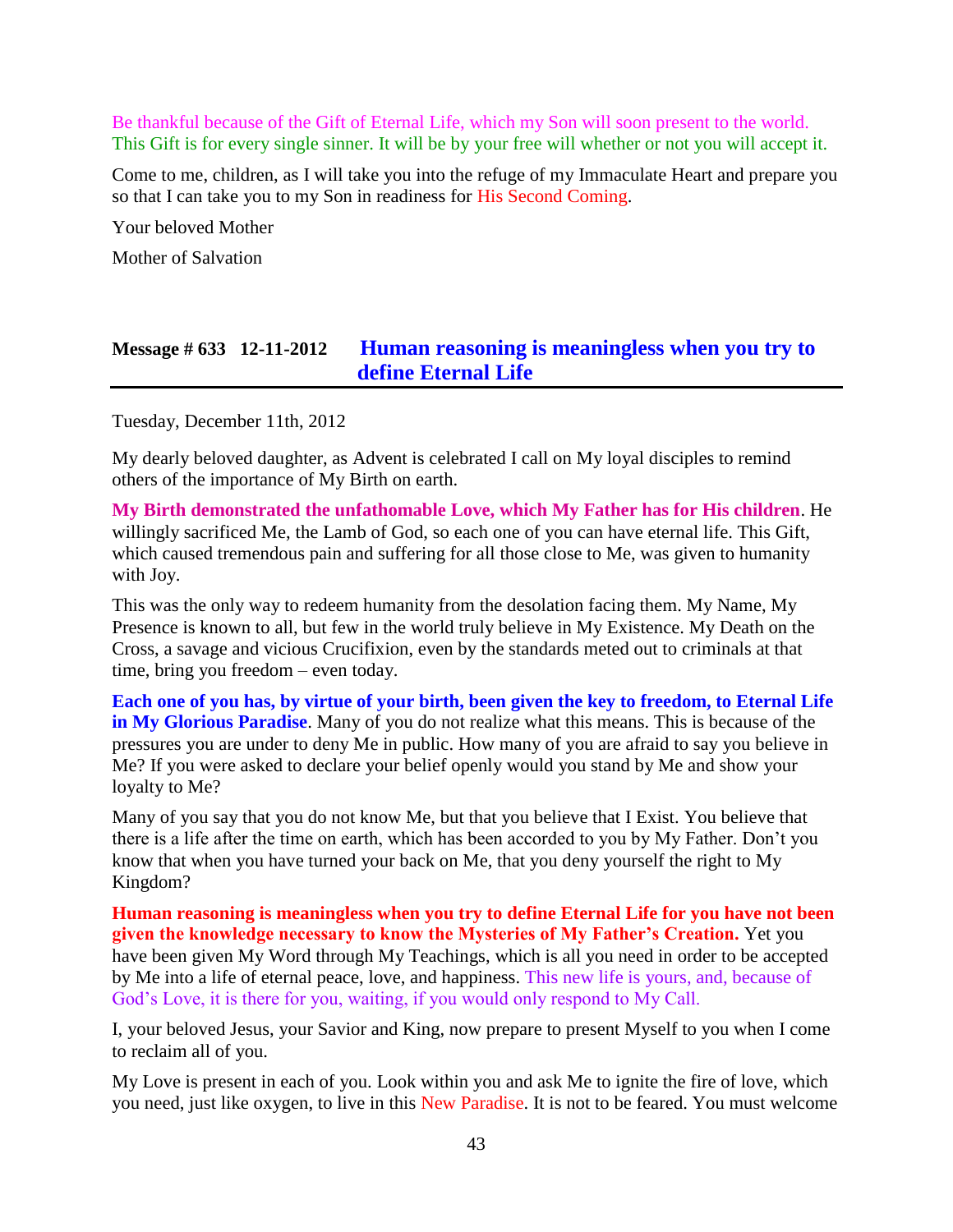Me for I Am coming to bring you eternal happiness. I call on you to accept My Second Coming with joy in your hearts.

Your Jesus

# **Message # 634 12-12-2012 [Traitors of My Holy Word, sent through God's](http://www.thewarningsecondcoming.com/traitors-of-my-holy-word-sent-through-gods-prophets-will-i-solemnly-promise-result-in-the-wrath-of-my-father/)  [Prophets, will, I solemnly promise, result in the](http://www.thewarningsecondcoming.com/traitors-of-my-holy-word-sent-through-gods-prophets-will-i-solemnly-promise-result-in-the-wrath-of-my-father/)  [Wrath of My Father](http://www.thewarningsecondcoming.com/traitors-of-my-holy-word-sent-through-gods-prophets-will-i-solemnly-promise-result-in-the-wrath-of-my-father/)**

Wednesday, December 12th, 2012

My dearly beloved daughter, how it saddens Me to see so much division, which My Holy Word, given through these Messages, has caused.

When My Word, given to Visionaries and genuine Prophets, is made known to the world, it attracts immediate criticism. Why is this? It is because it is I, your Jesus, Whose Holy Word will always be questioned and criticized, before it is denounced as heresy by sinners.

#### **Human reasoning, while important in the role of discernment, plays a very small part in recognizing My Word.**

The Love, which My Word sparks in a soul, which is empty of malice and which is pure and humble, will not nor can it be denied. It is through these souls that I grant the gift of being able to recognize Me. These souls, along with the Prophet I chose to impart My Word, will have to accept My Cup of suffering.

#### **I ask you to detach yourselves from the world's attractions and consecrate yourselves to Me, for this is a very harsh and lonely path when you follow Me.**

When challenged in My Name, or when the voices of My true Prophets are ridiculed and declared not to be from God, I say this to you.

#### **Do not dignify such attacks with a response of any kind. Remain silent in your suffering.**

The Voice of God will Reign over the world now and let no one take you away from the Truth, which is very important, so that I can bring you, poor helpless sinners, into My Holy Arms to calm you.

I bring you Peace. Arguments, criticism and public displays of authority, by those who proclaim My Word on the one hand, and condemn others in My Name on the other, must not be accepted. This kind of behavior is not from God. It comes from the spirit of evil.

#### **Remember it is not My Prophets you hurt. It is I you offend.**

You are guilty of wasting time and detracting from the Work of the Holy Spirit. You will not be permitted to sacrifice the souls of those who you dare to mislead in My Name.

You, who sin against Me by preventing the Word of God from being heard in these times, will be cast away. My patience is weary. My worries intense. My pain excruciating. You are trying to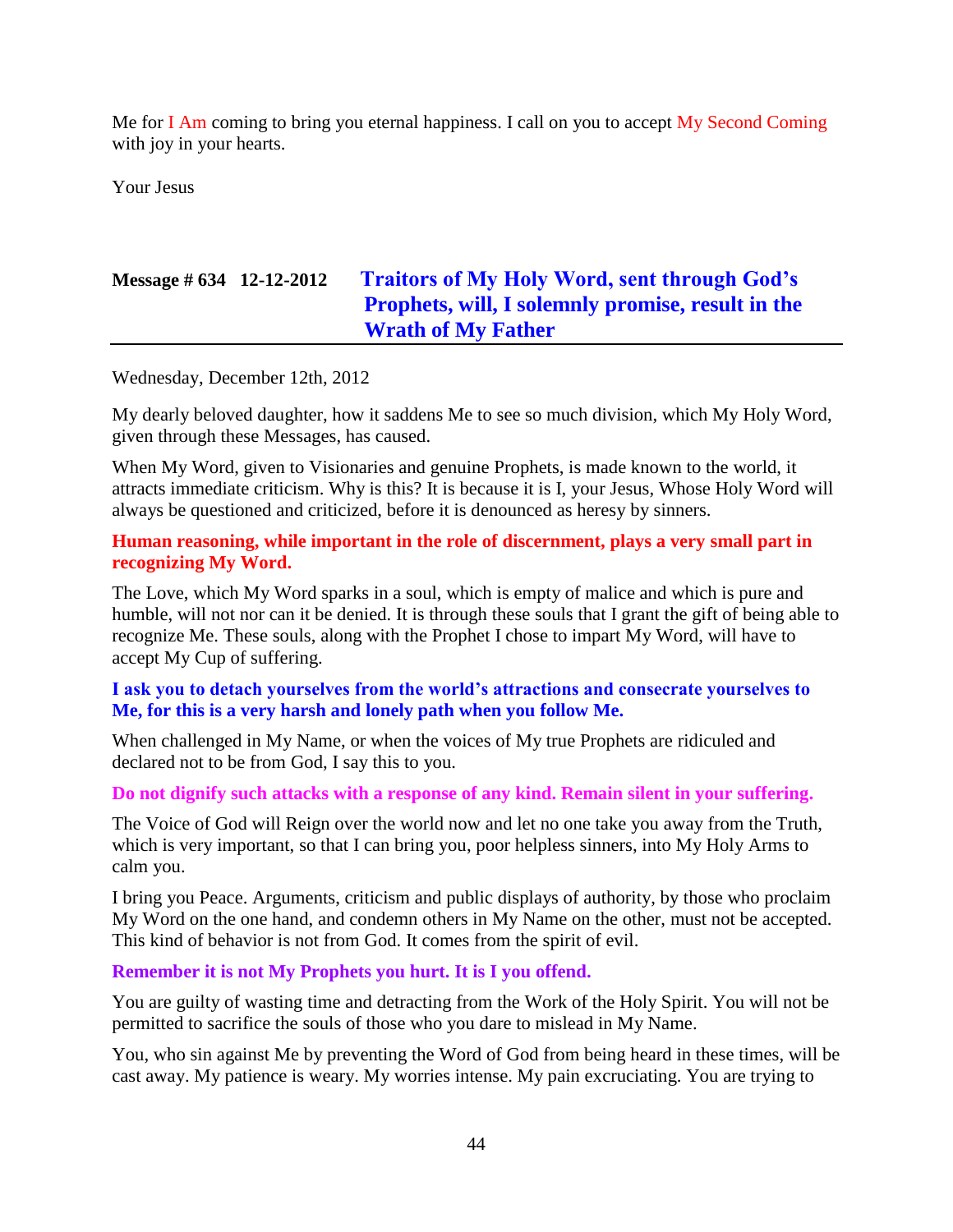deceive My followers, whose role in leading My Remnant Army is paramount. For this you will be punished.

**I plead with you to ask Me to come to you so that I can give you solace, for make no mistake, you are troubled souls and your sins are known to Me.**

Your arrogance is offending and insulting to My Father. Your willingness to sacrifice your own souls, because of your ambition to be seen as intelligent and authoritative spokespersons for Me, is disgusting in My Eyes.

Traitors of My Holy Word, sent through God's Prophets, will, I solemnly promise, result in the Wrath of My Father. Your punishment will be swift. Your time is limited. You have but a short time in which to choose which master you really serve.

Your Jesus

## **Message # 635 12-13-2012 [Humility is more than just the acceptance of](http://www.thewarningsecondcoming.com/humility-is-more-than-just-the-acceptance-of-suffering-it-is-a-powerful-means-of-defeating-evil/)  [suffering. It is a powerful means of defeating evil](http://www.thewarningsecondcoming.com/humility-is-more-than-just-the-acceptance-of-suffering-it-is-a-powerful-means-of-defeating-evil/)**

Thursday, December 13th, 2012

My dearly beloved daughter, the gift of humility must be earned. It must never be confused with cowardice.

**It was because of My own Humility that Satan was fooled and, as such, lost the right to win all souls and curse them with eternal damnation.**

Satan is arrogant, boastful, deceitful, and full of self-love and hatred. The battle for souls was won through the Act of Humility when I, the King of mankind, allowed Myself to be belittled, tortured, scorned, mocked, and tormented by sinners infested with the hatred of Satan.

**It is impossible for the Beast to feel humility.** He knew of the Power of God and how tough his battle against His children would be. He expected Me to, not only proclaim the Word of God, but to demonstrate My Authority amongst men by declaring Myself before them in an exalted state of majesty. Even then he was confident of defeating My Mission.

**What he did not expect was My refusal to condemn My executioners, or the Humility I showed.** My failure to engage with My tormentors meant that they had no power over Me. My tolerance of the scourging, mocking, and persecution only further diluted the power of the evil one. He never expected this and tried everything, including physical torture, to get Me to renounce the human race.

It was My acceptance of My death, the sacrifice made by My Father, to permit My Crucifixion, that man was set free from sin.

This was the first battle fought and won. This is how the second battle will be fought, to bring humanity back into My Kingdom, so that they can enjoy eternal life.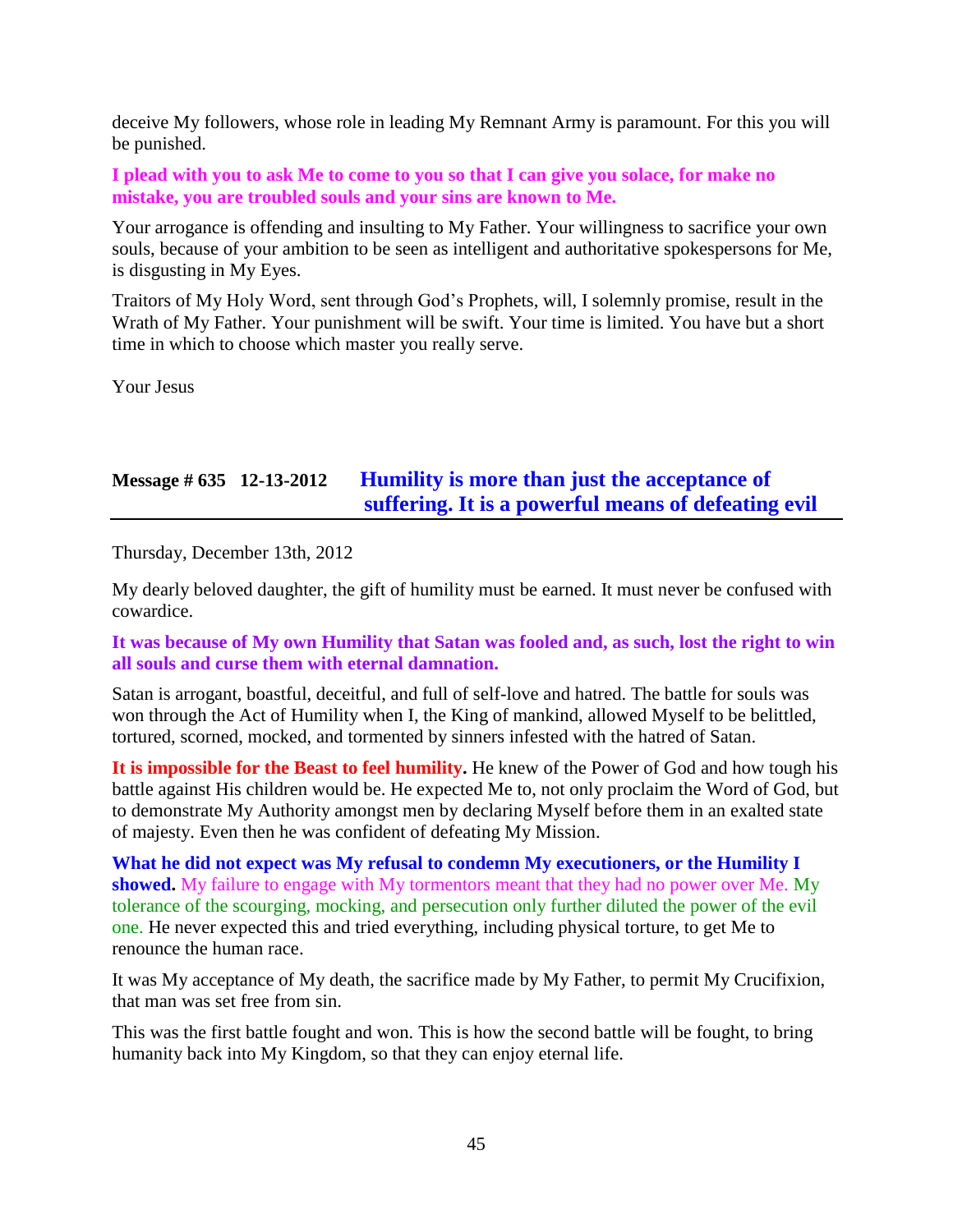He, the Beast and all of his fallen angels, tempt many souls so that many are deceived and do not accept My Existence. Many of those who do are fighting hard, through the temptations placed before them, to ignore My Call at this time from Heaven.

Then there are those who pose as servants in My Church who are planning, along with the elite group, to destroy millions. They will do this by blocking My Word and then by physical persecution. Their final betrayal against God's children will be witnessed by all.

The souls I am most concerned about are those atheists and young people who have not been taught the Truth. I urge all of you who acknowledge Me, your Jesus, to bring them to Me. I surround them with My Light and Protection and I will fight the Evil One right up to the last second for these souls.

You must march forward, My brave disciples, and try to block out the evil which surrounds you. If you engage with those who are desperate to stop this Mission, you will fail Me.

Why, you may ask, are these people so desperate to block My Word? The answer is that it has always been like this where I walk, where I talk, and where I Am present.

Move and keep close to Me. My Power will cover you and you will be protected. But do not take your eyes off Me, because there are many who will threaten you, insult you, try to trip you up. When you hear the arrogant, but disorderly, verbal rants thrown at you, you will know what to do.

The more determined your adversaries are, in trying to convince you that it is not I, Jesus Christ, the King of mankind, who speaks with you now, then you will know that **I Am** truly present amongst you.

I walk with you as you stay close to Me. Your silence and refusal to engage with those taunts will keep you strong. Let those who shout abuse and ridicule My Holy Word do what they do. Pray for them hard, for they are in need of your help. Think of it like this.

Look at all of these people as if they are gathered together in a room and that they are only little children. When you look at young children you feel a deep love because of their vulnerability. You see the reliance they have for their parents and guardians and you feel overwhelmed by the love you have in your hearts for them.

Some of these children will behave according to what they have been told is the correct way to behave. Others show cruelty to the other children. And while you may be appalled by their behavior, you know that you must correct them, and then punish them, if they continue to refuse to behave properly. Above all, you still love them, no matter what they do as they are the precious children of loving parents.

This is the way My Father feels for all of His children. It does not matter what they do because He still loves them. But He will not allow some of His children to destroy His other children and He will punish them, but only so that He can re-unite His family.

#### **When you pray for those who offend God and who hurt His children, you cause terrible suffering to Satan, who loosens the grip he holds over the person for whom you pray.**

Humility is more than just the acceptance of suffering. It is a powerful means of defeating evil. By praying for those who torment you, you bring Me a great gift of true love. A special love for Me, your Jesus.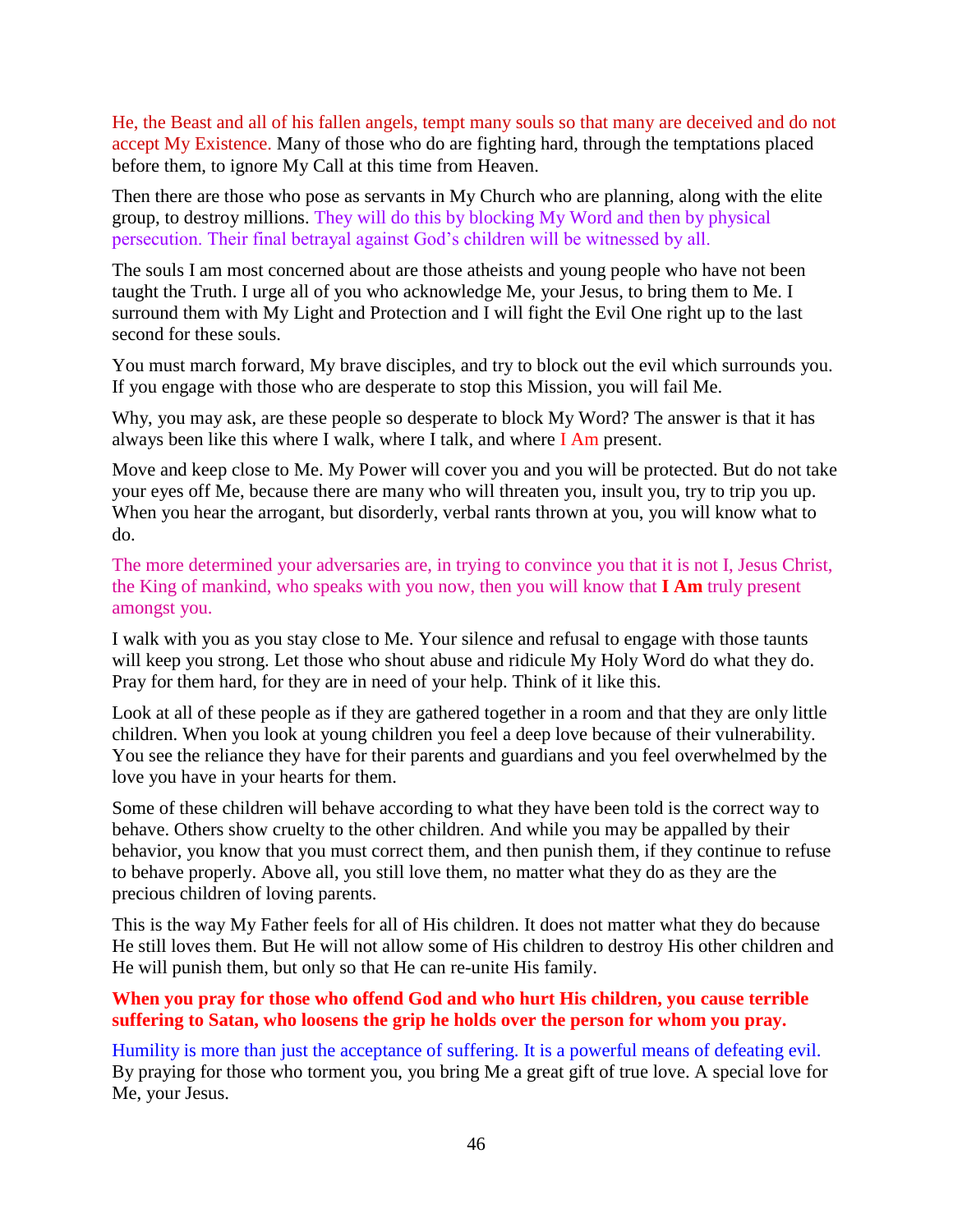I will continue to instruct you, My disciples, so that you will remain strong and faithful to My Teachings. It is in these times of great apostasy, that My Holy Gospel and My messages, now being given to prepare you, must be spread throughout the world in My campaign to save souls.

Your Jesus

# **Message # 636 12-15-2012 [I Am an all-forgiving God, ready to grant you](http://www.thewarningsecondcoming.com/i-am-an-all-forgiving-god-ready-to-grant-you-freedom-from-the-sins-which-entrap-you/)  [freedom from the sins, which entrap you](http://www.thewarningsecondcoming.com/i-am-an-all-forgiving-god-ready-to-grant-you-freedom-from-the-sins-which-entrap-you/)**

Saturday, December 15th, 2012

My dearly beloved daughter, I desire to reach out to those of you who are troubled in your lives at this time.

**I call on those of you who are in deep sin and who are despairing of ever finding comfort because of the pain you are in.** You may be guilty of grave sin, including murder, abortion, violence, sexual depravity, or you may have dabbled in the occult, but don't you know that all you must do is to turn to Me and ask Me to help you?

I Am an all-forgiving God, ready to grant you freedom from the sins, which entrap you. These sins can be banished from your life. All it takes is courage. Remember there is not one sin, other than the sin of blasphemy against the Holy Spirit that I will not absolve you of.

It is not that sinners cannot remain in a state of grace for a long time, which blocks you from seeking My Pardon. It is the thought that I could never forgive you that keeps you away from Me.

My Mercy is so great that it will be given to those who ask for it.

I call out to all of you who are unsure of My Existence. I ask that you trust in Me. By confiding in Me, communicating with Me and asking Me to forgive you that you will receive the answer you crave.

I will respond and you will feel this in your heart when you recite the Crusade Prayer for the Grace of My Mercy for wretched sinners.

**Crusade Prayer (89) For Wretched Sinners**

Dear Jesus, help me a poor wretched sinner, to come to You with remorse in my soul. Cleanse me from the sins, which have destroyed my life.

Give me the gift of a new life, free from the shackles of sin and the freedom, which my sins deny me.

Renew me in the Light of Your Mercy.

Embrace me in Your Heart.

Let me feel Your Love so that I can become close to You and that my love for You is ignited.

Have Mercy on me, Jesus, and keep me free from sin.

Make me worthy to enter Your New Paradise. Amen.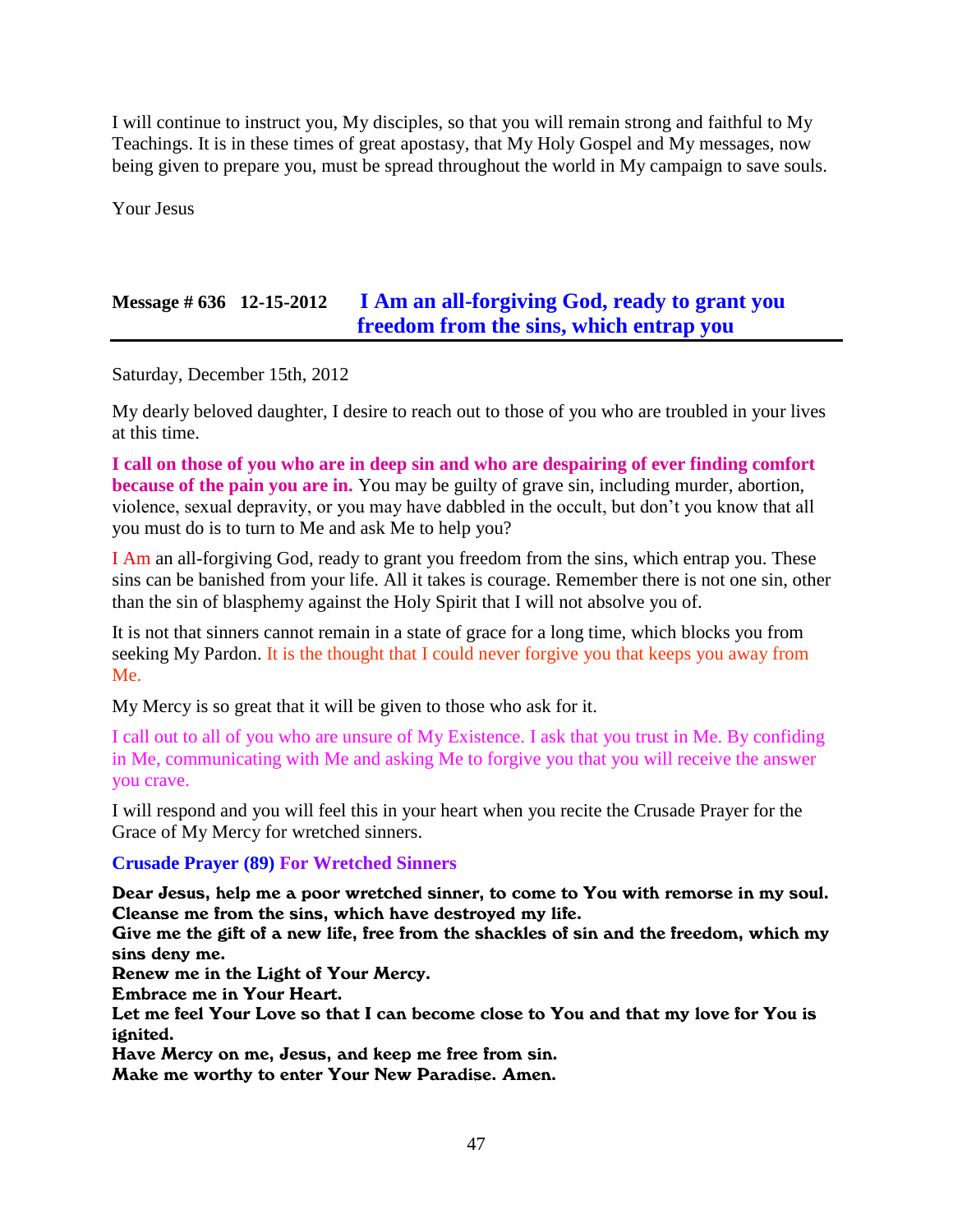Remember it is not because souls are worthy to enter My Kingdom that they receive reconciliation. It is because My Mercy is so great that I can save every single sinner if only they would seek the courage they need to ask Me for help.

I love all of you with an abiding passion. Never reject My Love or Mercy, as without them, you will sink further into sin and remain lost to Me.

When you recite this prayer, I will respond in such a way that you will find it very difficult to turn away from Me again.

Your beloved Jesus

### **Message # 637 12-16-2012 [I bring hope. I bring Mercy. I bring salvation](http://www.thewarningsecondcoming.com/i-bring-hope-i-bring-mercy-i-bring-salvation/)**

Sunday, December 16th, 2012

My dearly beloved daughter, it is important that My disciples do not cause fear in the hearts of their friends and families because of My Messages to you at this time.

I come to you all at this time to speak with you from Heaven in order to prepare you. I do this with love and joy in My Heart.

I come to help those who believe in Me, so that they will be ready to accept Me in the state of grace needed to reign with Me in My Kingdom.

I come also to plead with those who cannot understand the meaning of God's Creation, especially those souls who use human reasoning to define everything in their lives. They believe only in what they can see or touch. These same souls will accept lies from those they believe are to be respected in their societies and nations. How easily they are fooled by the lies of man and how weak they are in that they reject the Truth of their Creation.

My task is to help you all. Not to threaten, but to draw you closer to Me so that you will receive comfort.

**My Kingdom is your home. You must not feel any pressure to reject your family, so that you can unite your heart with Mine. Instead, bring to Me your family through your prayers.** Many will hurt you when you proclaim the Truth of My Word. But that is okay. Do not challenge them and try to force them against their will. **I will take them into My Light of Protection when you recite [My Grace of Immunity Crusade Prayer](http://www.thewarningsecondcoming.com/crusade-of-prayer-13-prayer-calling-for-immunity/)**.

I Am full of love for you. Those who believe in Me will be greatly comforted by My Second Coming. Those other souls can be saved by your prayers. This is why I prepare you now. It is to save all of you, so that you can enjoy the New Heavens and the New Earth.

I bring hope. I bring Mercy. I bring salvation. I bring to a conclusion the final covenant, the final age, which will be the fulfillment of My Father's Will.

Never fear Me for I Am your family, joined by My Flesh and Blood, by My Humanity, as well as by My Divinity.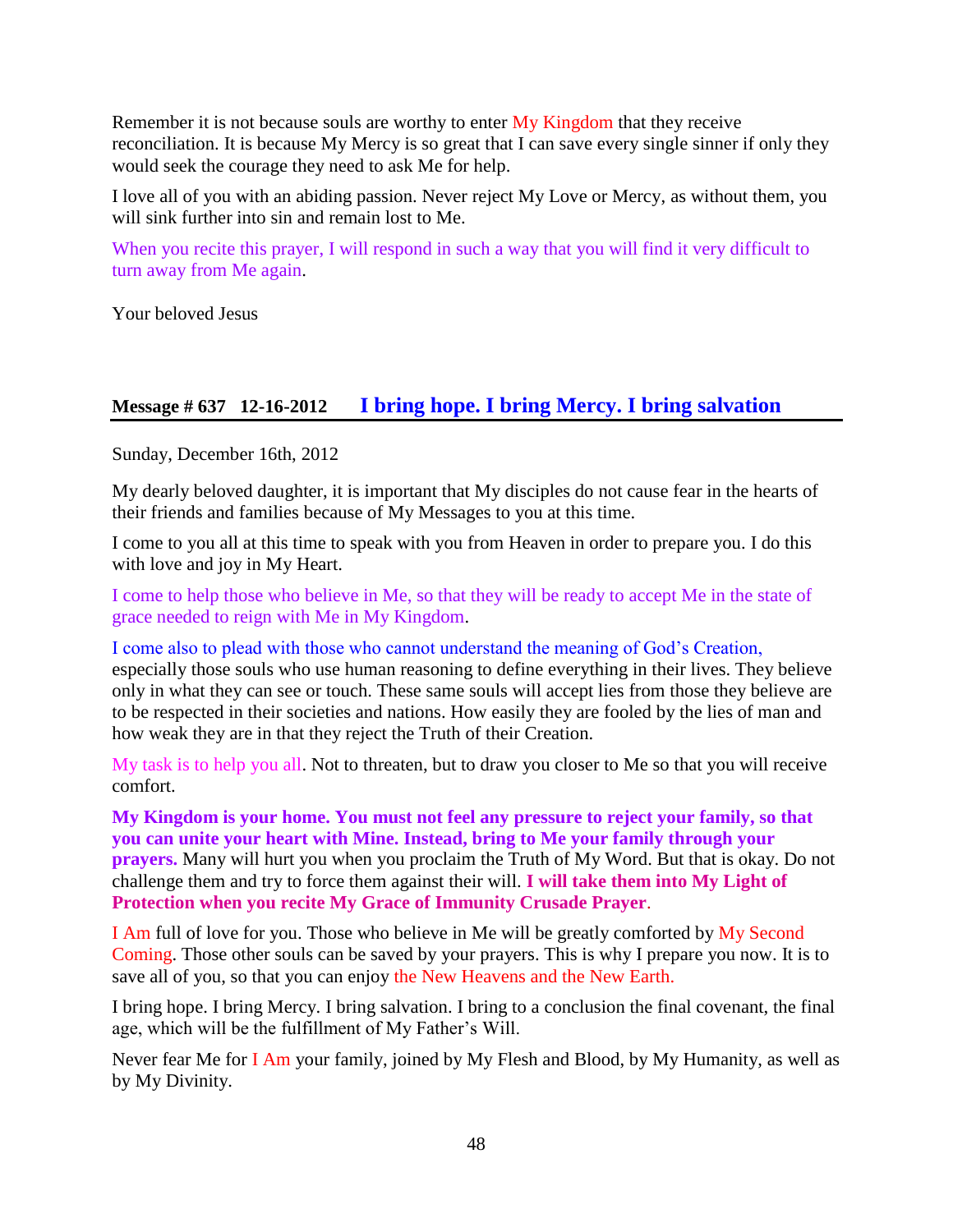Be at peace, My beloved followers. Rest on My Shoulder for My Love and Mercy is greater than any of you know. This is a time for rejoicing, not sorrow, for I have given you the Gift of Salvation. This Gift is for you as well as those who are lost. It is for everyone.

Your Beloved Jesus

# **Message # 638 12-17-2012 [The power of death over humanity will be defeated](http://www.thewarningsecondcoming.com/the-power-of-death-over-humanity-will-be-defeated-finally/)  [finally](http://www.thewarningsecondcoming.com/the-power-of-death-over-humanity-will-be-defeated-finally/)**

Monday, December 17th, 2012

My dearly beloved daughter, the day I come to reclaim My Inheritance, promised to Me by My Father, will be sudden.

While I prepare all of humanity for this Great Event, the day will come unexpectedly. **The time for the Beast to be cast into the abyss is near, and then the twelve nations will enjoy peace and unity.**

During this time the Saints in Heaven, and all those who died in My Favor, will be raised with the righteous who will survive the Tribulation. All will be resurrected and be given the Gift of perfect bodies, which will overcome the death known to humanity since the sin of Adam. They will enjoy peace and prosperity under My Spiritual Reign until My Kingdom is handed over to My Father.

This will be the first resurrection and will be followed by a one thousand year reign of perfect harmony according to the Divine Will of My Father.

During this time, sinners who denied Me will suffer. The Second Resurrection is not known to mankind, nor have the details been revealed to anyone other than the Prophets Daniel and John the Evangelist.

These secrets will be revealed, in time, for they are not for your knowing now.

The Power of God will be manifested when the battle to salvage souls will succeed. The power of death over humanity will be defeated finally. This is My Promise. I will fulfill the prophecies laid down by My Father.

Those among you who are confused, have no fear. All is now in My Holy Hands, but be assured all that matters is the forgiveness of sin. **This will be when all of you ask Me for the Gift of Redemption. It is that simple.**

Your love for Me will yield the Gift of Life. Death, as you know it, will have no control or hold over you again. Your future is something to welcome with joy in your hearts, for it is the greatest Gift of God and only those deserving souls will be bequeathed with such wealth. Be at peace. Trust Me. Love Me. That is all that matters.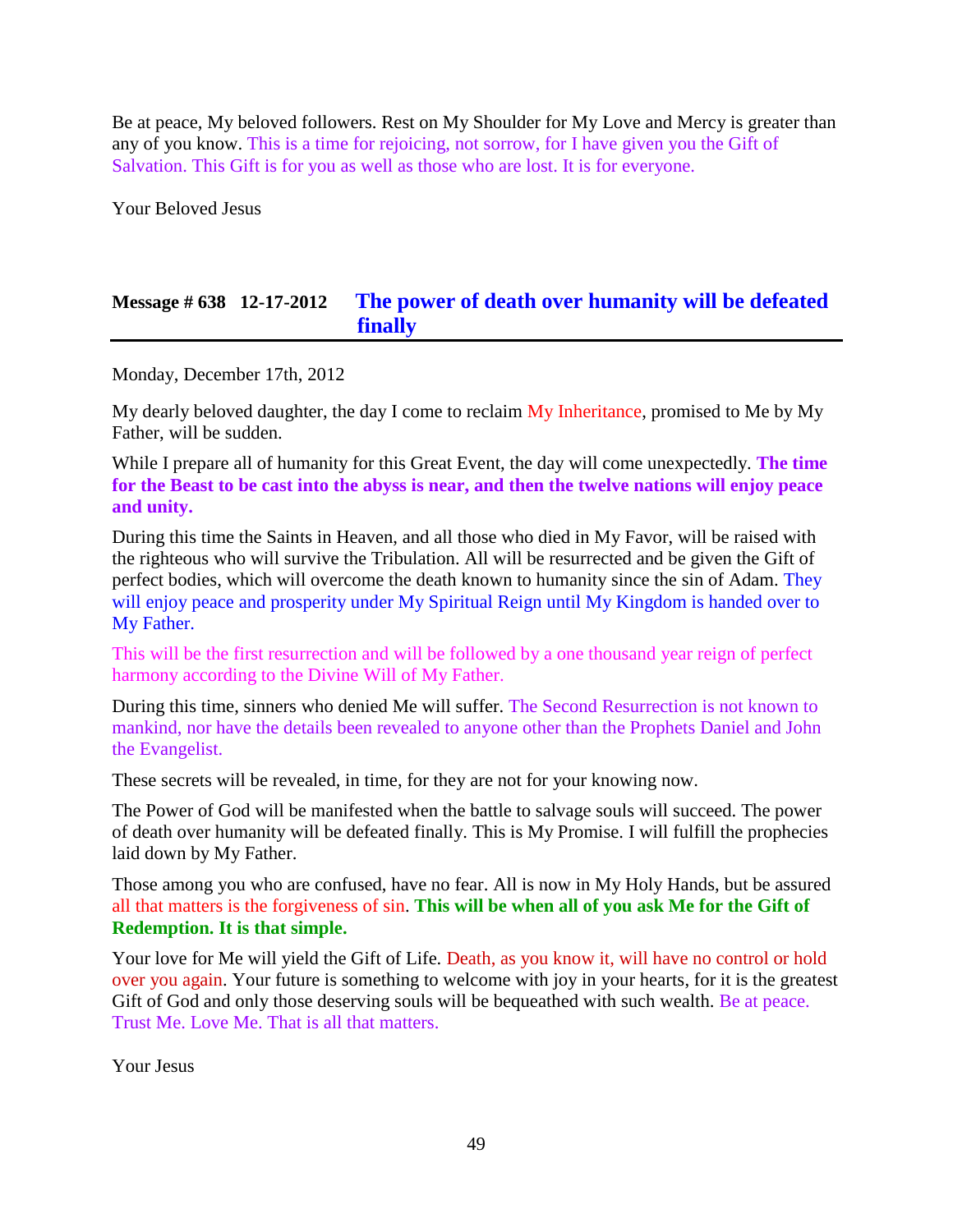# **Message # 639 12-18-2012 [Virgin Mary: All those who promote abortion and](http://www.thewarningsecondcoming.com/virgin-mary-all-those-who-promote-abortion-and-who-are-responsible-for-it-being-introduced-are-guilty-of-mortal-sin/)  [who are responsible for it being introduced are](http://www.thewarningsecondcoming.com/virgin-mary-all-those-who-promote-abortion-and-who-are-responsible-for-it-being-introduced-are-guilty-of-mortal-sin/)  [guilty of mortal sin](http://www.thewarningsecondcoming.com/virgin-mary-all-those-who-promote-abortion-and-who-are-responsible-for-it-being-introduced-are-guilty-of-mortal-sin/)**

Tuesday, December 18th, 2012

My dear child, the most sacred Creation of My beloved Father, the life of those babies in the womb, is to be destroyed a millionfold all over the world.

The Evil One has influenced governments in all parts of the world to ensure that abortion is not only accepted, but that it will be seen as a good thing.

How many tears are now being spilled in Heaven! All the Angels and Saints bow their heads in sorrow.

God's children will be destroyed in many numbers as the time for the Great Tribulation commences.

Wars, famines, murders, and suicides will increase. It is the sin of abortion, however, which incurs the Wrath of My Father more than almost any other sin.

**Countries who condone abortion will suffer greatly by the Hand of God. Their countries**  will weep when their punishment is witnessed. All those responsible for the introduction of such a vile act will need much prayer.

My child, it is important that everyone recites My Holy Rosary every Friday until the last week in January 2013 to stop the spread of abortion.

Every child murdered in the womb becomes an Angel in My Father's Kingdom. They pray, every day, for each mother who intervened knowingly and without hesitation to end the life of the child within her. Their prayers are being used to salvage the souls of their Mothers.

All those who promote abortion and who are responsible for it being introduced are guilty of mortal sin.

Pray, pray, pray for these sinners as they are in great need of the Mercy of God.

Your beloved Mother Mother of Salvation

# **Message # 640 12-18-2012 [My Flames of Mercy, like Tongues of Fire, will](http://www.thewarningsecondcoming.com/my-flames-of-mercy-like-tongues-of-fire-will-descend-on-every-soul-soon/)  [descend on every soul soon](http://www.thewarningsecondcoming.com/my-flames-of-mercy-like-tongues-of-fire-will-descend-on-every-soul-soon/)**

Tuesday, December 18th, 2012

My dearly beloved daughter, it is time for each of My followers to understand that My Mercy must be accepted without fear.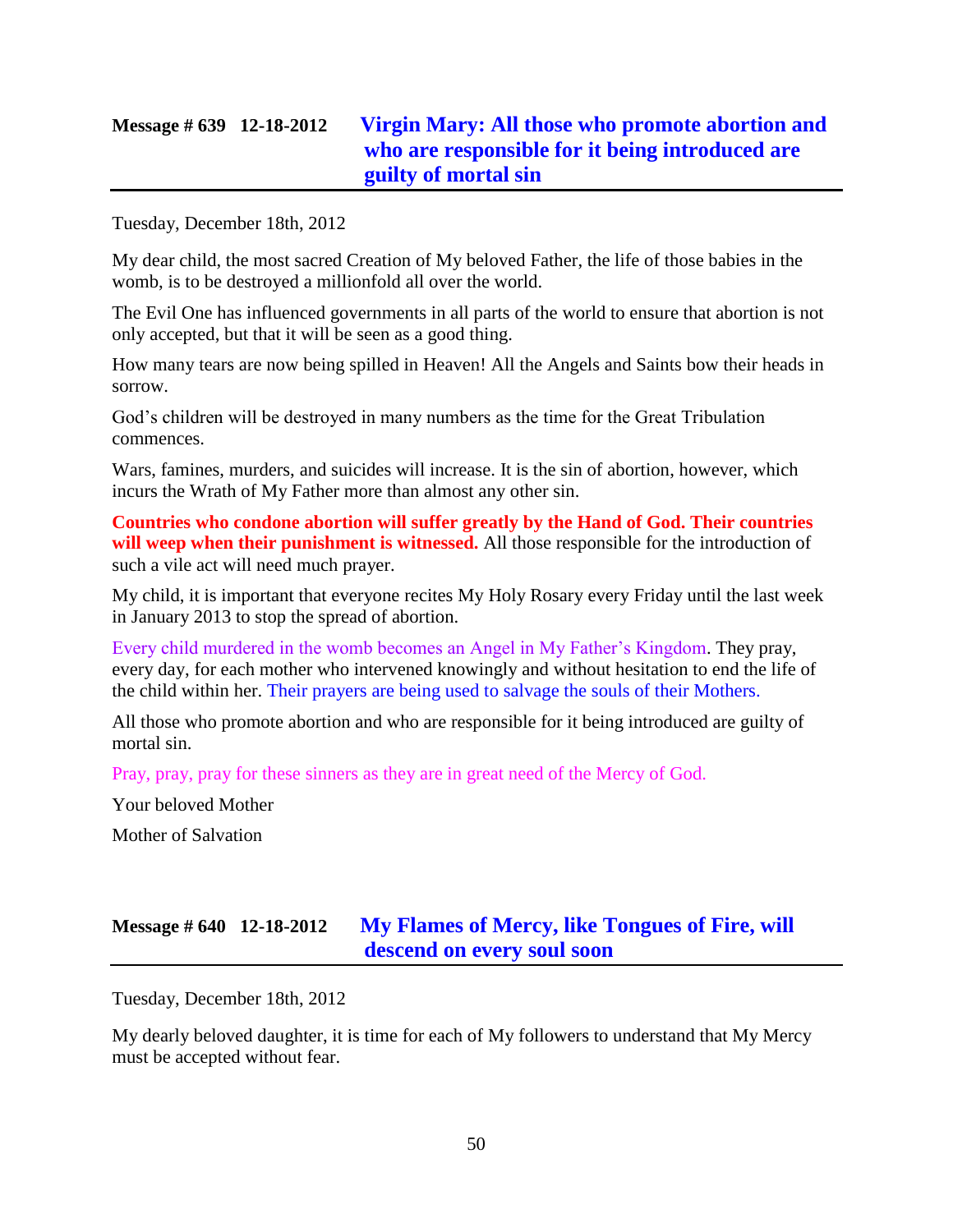I am not coming to harm or judge God's children during The Warning. I come only to prepare them by revealing to them the Truth in their hearts.

**Only by trusting in My Love and Divinity can you feel real joy and peace.** If you allow fear to grip your heart, you will not be able to accept My Gift. Rejoice, for I love all of you.

The time to celebrate My Birth is important, as fewer and fewer nations tolerate My Name. When you celebrate My Birth, you acknowledge your own salvation.

I have given you the Gift of Freedom. Now share The Truth with others without fear in your hearts.

When the time comes for the whole world to witness the public event of My Second Coming, you will regret not having spread My Word to lost souls.

Please prepare your hearts and souls so that they can be cleansed in anticipation of My Promise to come again.

Use this time in prayer. Spend time with family and those close to you. Help those who are troubled in body and spirit.

My Flames of Mercy, like Tongues of Fire, will descend on every soul soon. You must not stop in fear or be worried. All I ask is that you are prepared at all times.

Your Jesus

# **Message # 641 12-19-2012 [Satan will be bound during My Reign and will no](http://www.thewarningsecondcoming.com/satan-will-be-bound-during-my-reign-and-will-no-longer-deceive-gods-children-2/)  [longer deceive God's children](http://www.thewarningsecondcoming.com/satan-will-be-bound-during-my-reign-and-will-no-longer-deceive-gods-children-2/)**

Wednesday, December 19th, 2012

My dearly beloved daughter, the world must know that the Era of Peace will be the culmination of My Promise, where I will Reign over the New Heavens and the New Earth. This will be a Spiritual Reign and My Church, the New Jerusalem, will be at peace and My Word will be heard amongst all nations.

Satan will be bound during My Reign and will no longer deceive God's children. This Reign, will not be a symbolic one, but where the Tree of Life will breathe Love and Peace, so that all **those who are blessed to enjoy My New Paradise will not suffer death, even when Satan will be released, albeit for a short time, at the end of this period.**

My Plan is according to the Will of My Father and no man has the right to deny the Will of God.

Make no mistake, you must accept the Word of God which is contained in My Father's Book because if you do not, then you will be deceived as to the prophecies given to man since time began.

Follow only My Path. Accept My Promises. Do not doubt Me, for you will insult Me. You either, accept Me as your Savior and trust in Me completely, or not at all.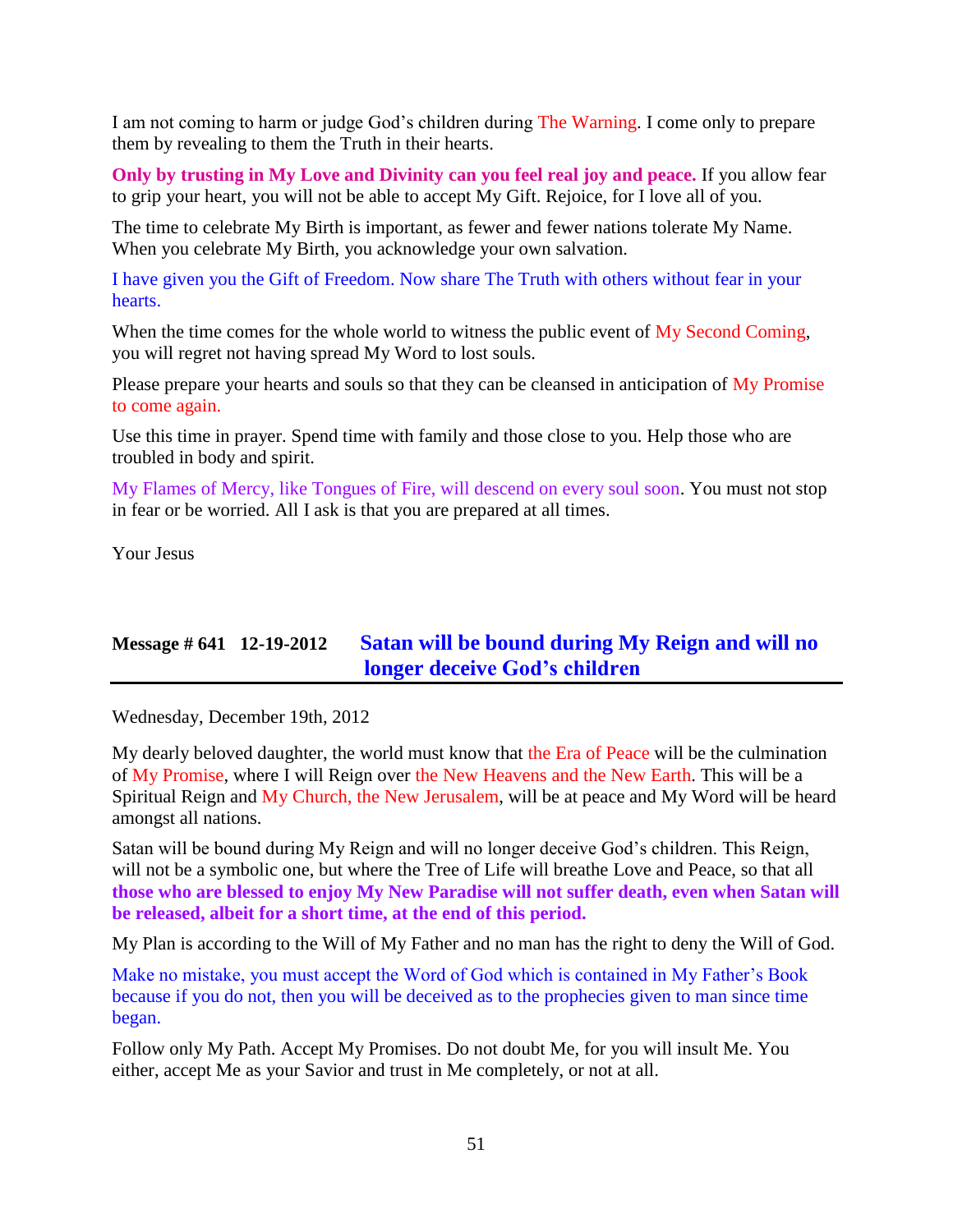My Word is the Truth. The Truth will, when accepted by every living soul, be the key to freedom and to the Gates of My New Paradise.

Your Jesus

# **Message # 642 12-19-2012 [I died for you. Because of this,](http://www.thewarningsecondcoming.com/i-died-for-you-because-of-this-you-must-trust-me-now/) you must trust Me [now](http://www.thewarningsecondcoming.com/i-died-for-you-because-of-this-you-must-trust-me-now/)**

Wednesday, December 19th, 2012

My dearly beloved daughter, I must warn you that criticism will mount against you and My Word, given to you at this time.

You must not allow distractions or doubts to stop you from imparting every single Word I give you. Man must never doubt the prophecies handed down since the day of Moses. Not one prophecy contains untruths.

Now as I reveal to the world the secrets and My plans for humanity, kept from you, up to now, do not turn away. For I present to you now many things still to come, which you, My disciples, must be informed of, so that **you do not fail to prepare for** My Glorious Return.

Let no one deny themselves the gift I bring of eternal life. Those amongst you, fortunate to enter the New Era when Heaven and Earth will become one, must follow the Path of Truth.

Now is the time for your faith in Me, your Savior, to be truly challenged and tested. You will soon be bullied into rejecting My Messages. Every effort will be made to force you to reject My Word and to declare the Truth to be heresy.

Turn your minds now to My Birth. To the Teachings I gave humanity so that they could learn how to prepare their souls. To the Sacrifice made by My Death on the Cross to salvage souls.

I died for you. Because of this, you must trust Me now.

I Am the Light, which shines down upon the path you must walk. On either side of this path, evil spirits will pull at you, torment you, try to get you to walk back the same way you came and into the darkness. They will do this through the taunts of others who will pull you apart because of your loyalty to these Messages.

**You must stay in silent meditation, read My Word and feel My Presence. Allow My Holy Spirit to calm your heart and feel My Love envelop you.** As your pain intensifies, because of this Mission, know that you are in full union with Me, your Jesus.

Never give up. Do not reject My Hand of Mercy. Allow Me to embrace you in order to give you the courage needed to continue on this journey with Me until the day I come to reward you.

Your beloved Jesus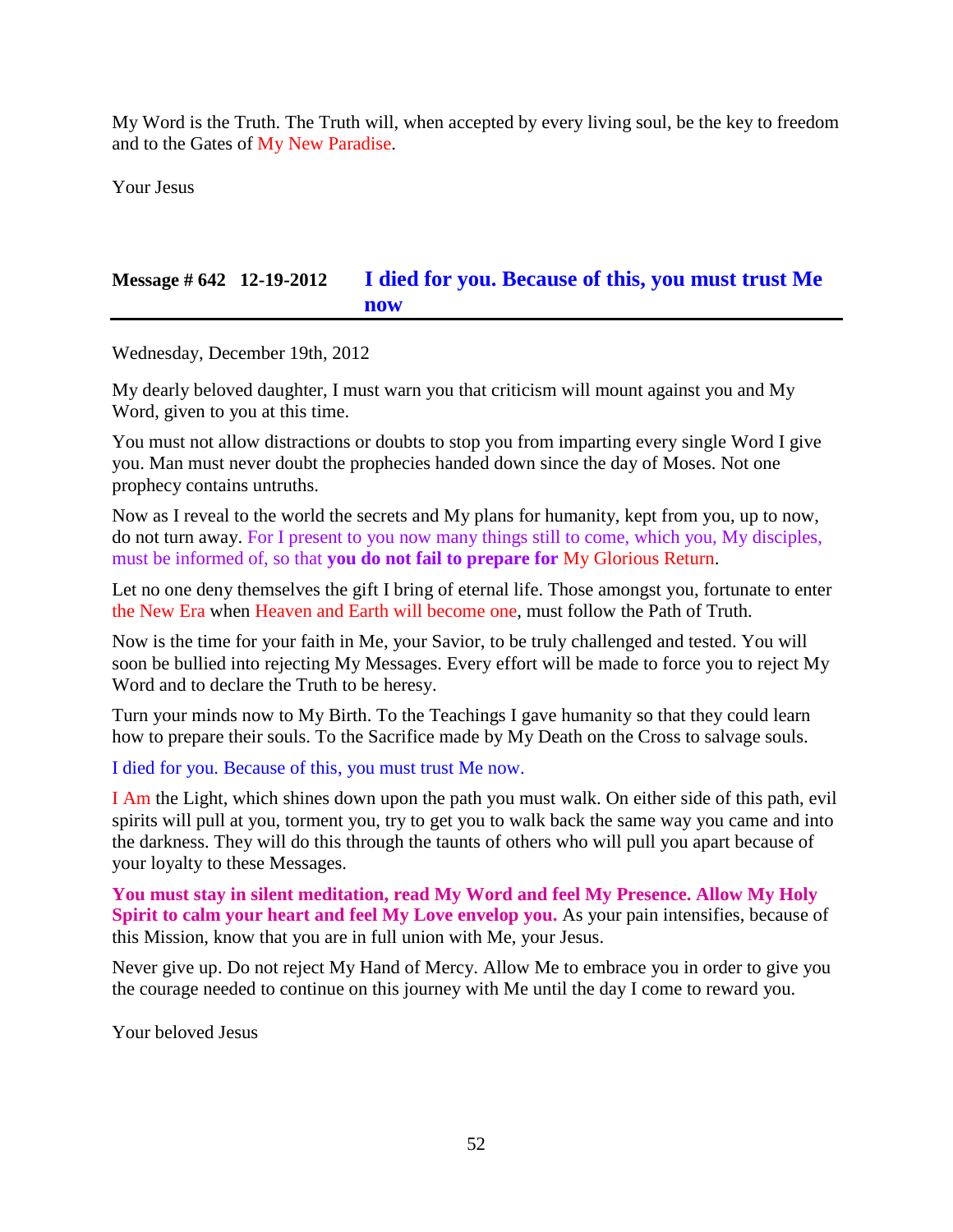## **Message # 643 12-20-2012 [God the Father: The time for great change, for the](http://www.thewarningsecondcoming.com/god-the-father-the-time-for-great-change-for-the-good-of-all-is-upon-you/)  [good of all, is upon you](http://www.thewarningsecondcoming.com/god-the-father-the-time-for-great-change-for-the-good-of-all-is-upon-you/)**

Thursday, December 20th, 2012

My dearest daughter, I call on all My children to uphold the Name of My only Son, Jesus Christ, and show Him the honor, which has been accorded to Him amongst humanity.

My Angels in My Holy Kingdom, ring out and rejoice because of the Mercy, which is to be granted to all, through My Son.

This great Divine Gift will be used to vanquish the darkness, which covers the world. It will be by My Divine Intervention that I will be able to save most of My children.

**This Christmas, a time of great rejoicing as you celebrate the Birth of the Savior I gave the world, is a turning point in the history of the human race.**

As your Father, I bless you all and bestow, with a deep compassion, this great Gift of Mercy. I gather you, all of My Creation, so that I can cleanse you of every doubt, every sin, and every blasphemy against the Laws of My Kingdom.

**This great cleansing of the earth will take some time, but I will hasten these times of persecution.**

Your suffering, by the hands of corrupt governments, who do not accept My Laws, will be difficult but will not last too long.

I will give all of My enemies time to open their eyes to the Truth of the glorious Paradise I have awaiting to unveil to the world.

Rejoice. Praise My Son, for it is because of Him, that I present the New Paradise where the Reign, promised to Him by Me, will evolve.

**The time for great change, for the good of all, is upon you.**

**My Power will be shown in all its strength and glory for the world to witness.**

I Am the Beginning. I Am the End. My New Kingdom, the New Paradise, will finally replace the old. The earth was tarnished by the sin of Adam and Eve.

The perfect creation of man was destroyed when sin brought to an end the Gift of immortality. Soon I will reverse all that was sullied by the contamination caused by Satan and his demons. They will no longer be masters of temptation.

I will now send My Son to reclaim the Throne, which was created for Him.

The battle for this Throne is fierce, but My Power prevails and every miracle will be used to bring My Family back safely into the Divine Sacred Heart of My Son.

You are, My children, lost and in pain. Now I send My Son to begin the process to take you to your rightful home.

I love you, dearest children of Mine. I have never forsaken you, although you could be forgiven for believing this.

You are now being called. No man will be excluded from this announcement from Heaven.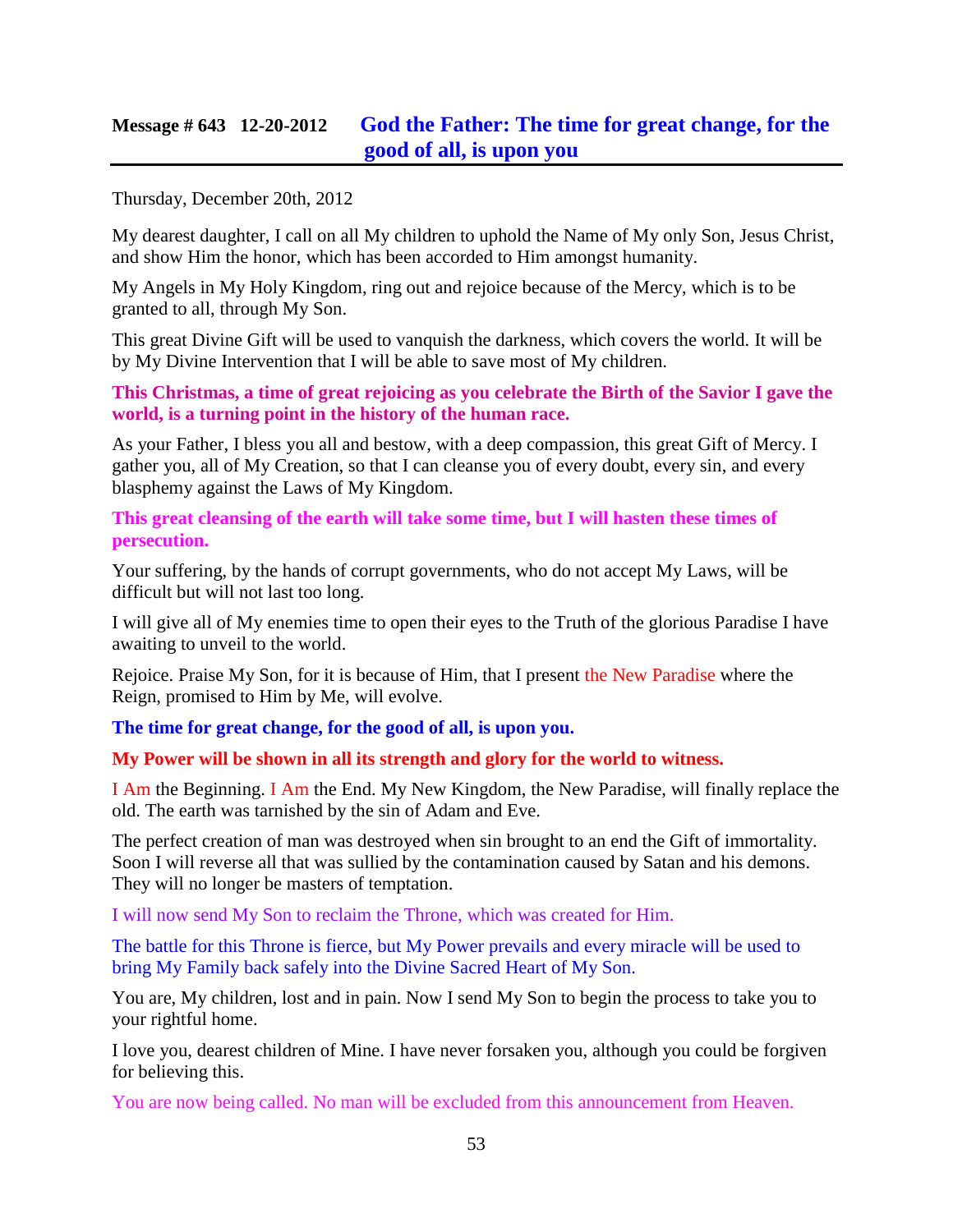Pray, children, that all will respond to My Son's Mercy.

Your beloved Father God the Most High

### **Message # 644 12-21-2012 [My Love for humanity is felt by many. Sadly, those](http://www.thewarningsecondcoming.com/my-love-for-humanity-is-felt-by-many-sadly-those-who-do-not-look-for-it-will-not-find-it/)  [who do not look for it will not find it](http://www.thewarningsecondcoming.com/my-love-for-humanity-is-felt-by-many-sadly-those-who-do-not-look-for-it-will-not-find-it/)**

Friday, December 21st, 2012

My dearly beloved daughter, to love Me is simple. You do not have to be learned in Holy Scripture. All you need to do is this.

**Call to Me, even when in doubt about My Existence. I will fill you with My Presence unexpectedly. You will feel a Love like never before. And then you will know The Truth.**

I Am real. I Am there and I love each of you. True love pierces your heart with a powerful emotion of attachment. It is a two-way gift. You will love Me and you will wonder how can this be?

My Love for humanity is felt by many. Sadly, those who do not look for it will not find it. To those who still find themselves wandering away from Me, all you need to do is call upon Me, so that I can enlighten your soul.

My Birth heralded the proof of My Father's Love for the human race. He sent Me, your Savior, because of His Love for you.

**Love is not something you should ever take for granted, as it is the greatest Gift from God. It transcends every other feeling and can defeat evil if you would only embrace it.**

My Spirit of Love, My Protection covers you at this special time. You are Mine. I Am in your heart. All you need do is to allow My Love to fill you, because when you do you will feel true peace.

I bless all of you.

Your Jesus

# **Message # 645 12-21-2012 [My Word will be like a sword, which will cut](http://www.thewarningsecondcoming.com/my-word-will-be-like-a-sword-which-will-cut-through-confusion-and-lies/)  [through confusion and lies](http://www.thewarningsecondcoming.com/my-word-will-be-like-a-sword-which-will-cut-through-confusion-and-lies/)**

Friday, December 21st, 2012

My dearly beloved daughter, the time for My Teachings and My Holy Messages, to be spread into every corner of the world, is now.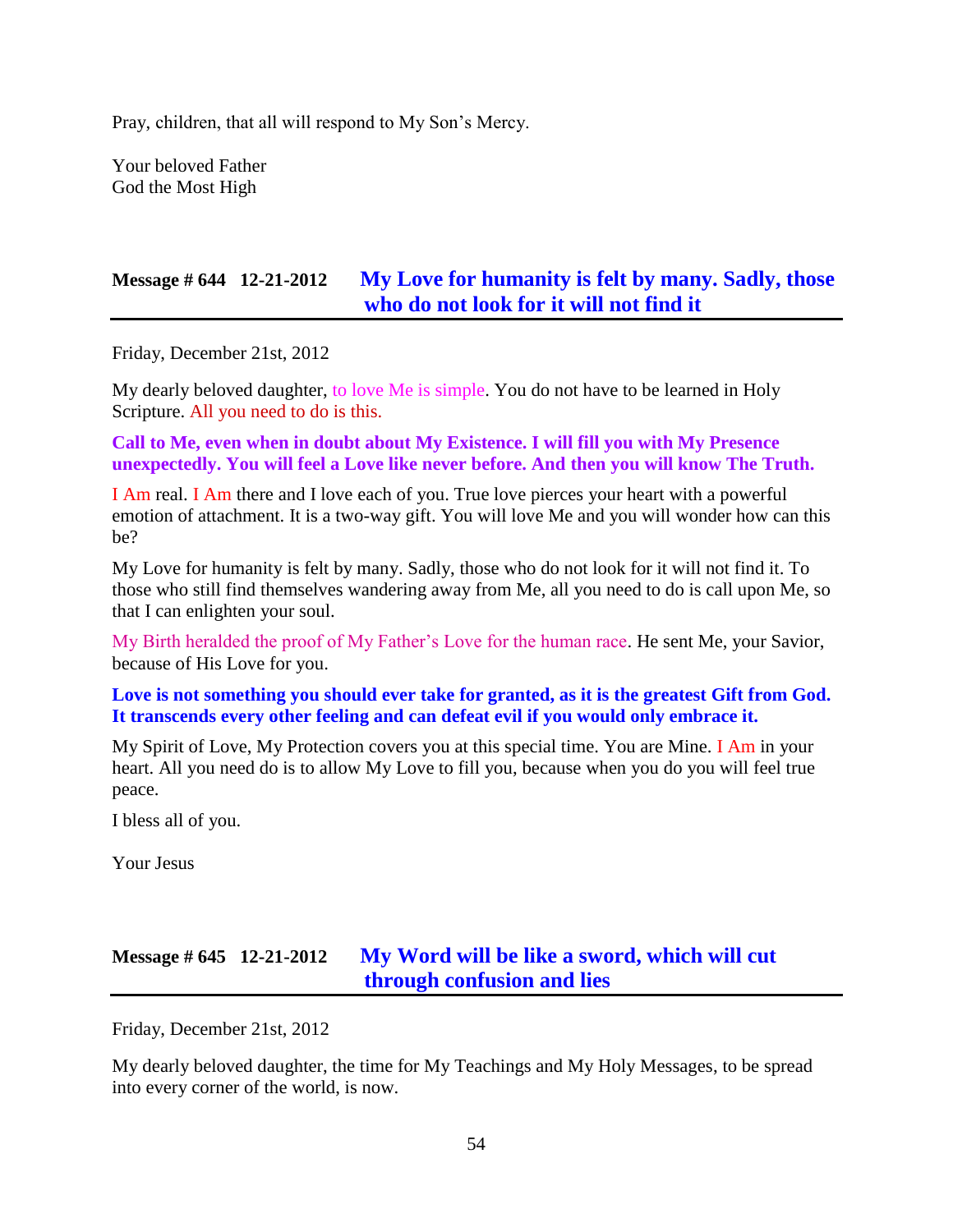#### **I will ensure that the Book of Truth, promised to the world, will be ready in every nation and every language.**

My disciples and My Sacred Servants will preach from the four corners of the earth. Billions will follow My Word and many will, finally, read the Holy Gospel.

My Father's Book, the Holy Bible, will be revisited and My Word will be read again.

Now, My Messages today, contained in the Book of Truth will be food, which will be fed to God's children when it will be deemed illegal to read the Holy Word of God in the future.

You, My disciples, must convert those who do not know Me. If they do not know Who I Am, they cannot prepare themselves properly for My New Kingdom.

My Word will be like a sword, which will cut through confusion and lies. It will touch the minds, hearts and the souls of all. Some will take time to digest My Word, but most of the world's population will accept the Truth, once they are given it.

Please pray for the courage, the strength, and the will to do what it is that I ask of you. Remind them that I died for them. Tell them that the time for Me to come again is soon. Comfort them by revealing to them the great Gift of the New Paradise I Am to reveal.

Tell them that I Am coming to save them and to end their suffering. Your Jesus

### **Message # 646 12-22-2012 [I shower you with this Special Blessing today](http://www.thewarningsecondcoming.com/i-shower-you-with-this-special-blessing-today/)**

Saturday, December 22nd, 2012

My dearly beloved daughter, Christmas Day is My Gift to humanity. It is because of this day that eternal life became possible for mortal man.

I, Jesus Christ, Savior of the World, welcome you all, God's children, into the Kingdom promised to Me by My Father.

I came into the world unknown by but a few. My Birth changed the future. My Promise was accepted by My followers. They knew that I would come again, but had no idea when. They listened to My Teachings, although many of them were not learned men. They were poor and lived simple lives. Yet, they were the ones who welcomed Me.

The same will be true now when I prepare you for My Second Coming. It will be those souls with a simple love for Me who will open their hearts to My Call. And it will be those amongst you, humble of heart and pure of soul, who become My disciples of today. It will be through you, just as it was when I walked the earth, that My Word will be heard and believed.

I shower you with this Special Blessing today. I desire that you accept My Blessing of Protection through this, Crusade Prayer to welcome Me, the Messiah, as I will unveil My New Kingdom.

**Crusade Prayer (90) Thanksgiving for Your Most Glorious Second Coming**

O My Jesus, I offer You praise and thanksgiving for Your Most Glorious Second Coming.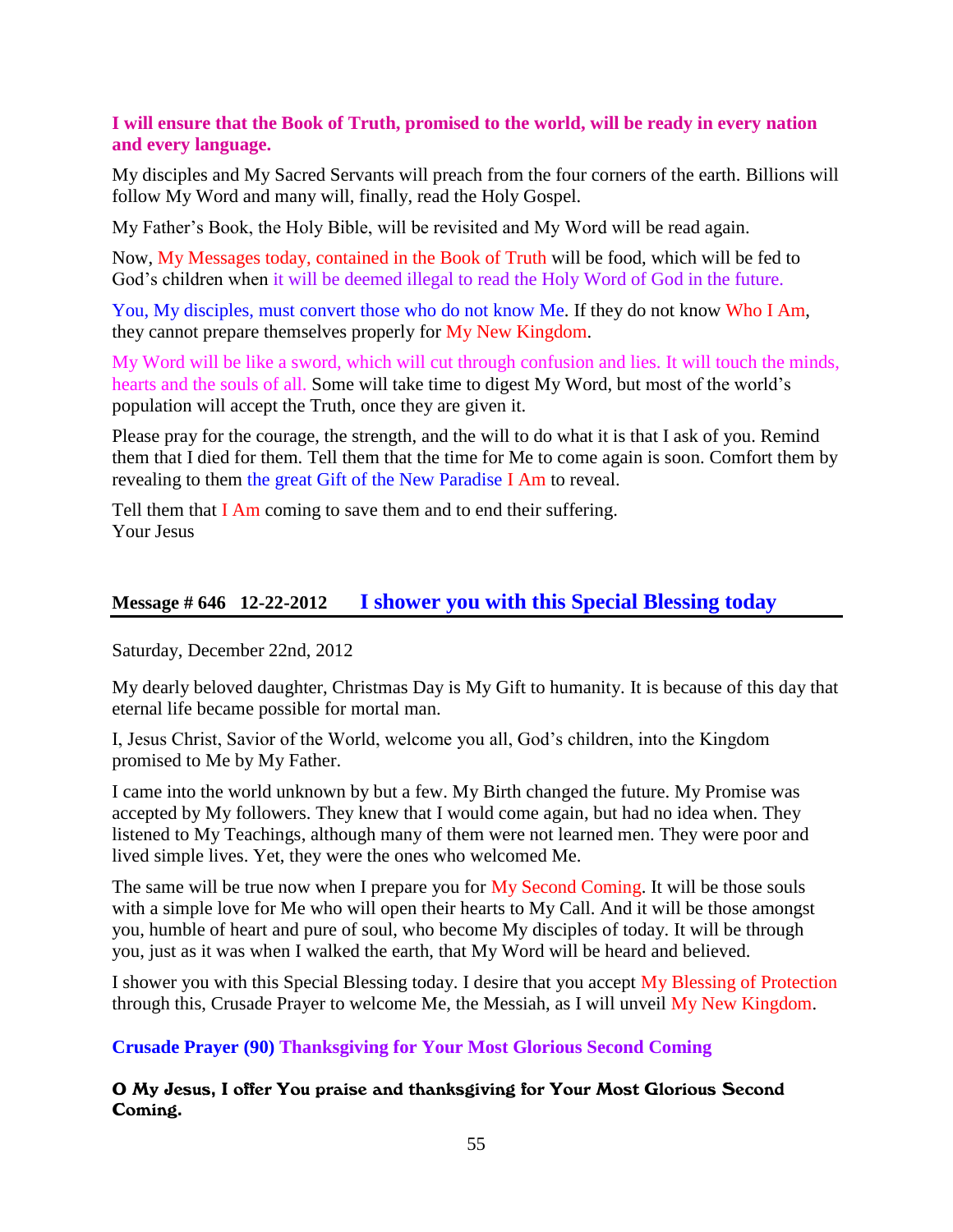You, my Savior, were born to give me Eternal Life and to free me from sin. I offer You my love, my thanks and my adoration as I prepare my soul for Your Great Coming. Amen.

**Go now and prepare. For the times are short and much is needed to be done in order to salvage every soul. I bring you Peace, Love and Joy on this special day.**

Your Jesus

### **Message # 647 12-23-2012 [The family unit, and the destruction of it, will be at](http://www.thewarningsecondcoming.com/the-family-unit-and-the-destruction-of-it-will-be-at-the-root-of-everything/)  [the root of everything](http://www.thewarningsecondcoming.com/the-family-unit-and-the-destruction-of-it-will-be-at-the-root-of-everything/)**

Sunday, December 23rd, 2012

My dearly beloved daughter, many of those sacred servants of Mine, are to face a terrible challenge. This will be one, which will convince them to take one of two separate paths. It will be up to each, by his own free will, as to which path he must choose. For the abomination will make itself known shortly.

Many of My sacred servants will not be immediately aware of what is happening. **It will only be when they read letters, given to them from those in high places, that they will find difficulty.**

Those who uphold My Holy Word, given to man through the Gift of the Holy Bible, will be challenged and urged to accept amendments. These amendments will be given to them and they will be expected to swallow them, and accept them as The Truth. They amount to one thing.

#### **They will urge those holy sacred servants of Mine, to accept tolerance of sin.**

They will be told that God is an ever-merciful God and that He loves everyone. Yes, this part is true. But then, they will be instructed to condone laws, which are an abomination in My Eyes. The family unit, and the destruction of it, will be at the root of everything.

**Others will be asked to accept a new type of ceremony, which will replace the Mass and the Presence of My Holy Eucharist.**

It will be deemed as an all-inclusive move to join all Christians and other religions as one. This will be the beginning of the end.

The day the daily Sacrifices of the Mass are cut will be the beginning of all events to unfold, as foretold to John the Evangelist. It will be the time of the rise of the Beast and his influence will be great. He will win over the hearts and souls of many priests. His aim is to stop all Masses and to desecrate the Holy Eucharist.

He already does this, through black masses, held in many Catholic Churches. The core of disloyal servants is plotting against My Church and they will mislead many.

Be alert. Open your eyes and beg Me for the strength you are going to need, in order to stand up against this vile and wicked plan.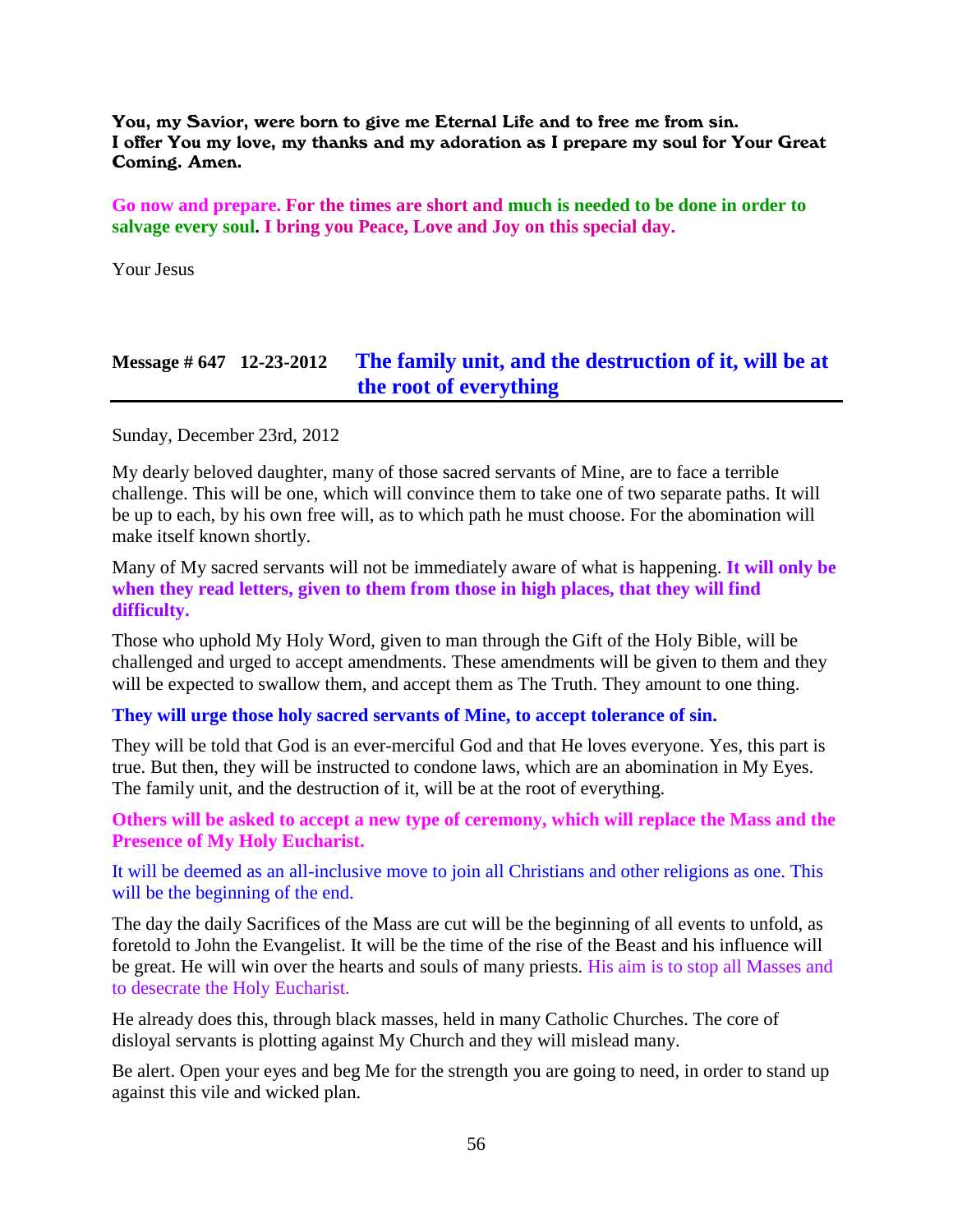This battle within My Church on earth will be vicious. **Priest against priest. Bishop against Bishop. Cardinal against Cardinal.**

Let it be known that those amongst you, My sacred servants, who know Me and love Me, I will lead you. I will guide you. I will give you the strength to deal with these enemies of God. You are not alone.

You must never listen to lies, given or presented to you, in My Holy Name. Only you know the Truth in your hearts. Listen to your heart. Remain loyal to all that you have been told is the Law of God.

If you are presented with anything, which seems to be in contradiction of My Teachings, then you must turn your back.

Your Jesus

# **Message # 648 12-24-2012 [Virgin Mary: The day I brought the world a](http://www.thewarningsecondcoming.com/virgin-mary-the-day-i-brought-the-world-a-saviour-it-changed-the-destiny-of-humanity/)  [Savior, it changed the destiny of humanity](http://www.thewarningsecondcoming.com/virgin-mary-the-day-i-brought-the-world-a-saviour-it-changed-the-destiny-of-humanity/)**

Monday, December 24th, 2012

My child, the day I brought the world a Savior, it changed the destiny of humanity.

This little child I loved with a passion like any other mother. But there was an extra grace given to me by My Father. That was the grace of protection. I protected my Son, from the start, in a way which was different. I knew that He was the promised Messiah and, therefore, I had been given a very special responsibility, although I had no idea of the magnitude which this responsibility would entail.

I was not given to understand, early on, that my Son, the Savior, sent by God to save the human race from the fires of Hell, would be killed. This part of my mission came as a terrible shock and my pain cannot be described, so intense was it.

I suffered through my Son, in Him, and with Him. Even today, I feel His pain and sorrow at the disbelief of my Son's Existence in the world today. As the Mother of Salvation, my responsibility is to assist my Son in His plan to salvage souls.

#### **This is the time of the deluge; this time for swift and sudden change. As wars will break out, and a great war emerges from the ashes, God's Plan will increase in its pace to awaken His Presence amongst all nations and all races.**

My child, I plead with you to pray the most Holy Rosary as I weep today. My tears, which you have just witnessed are for those souls who will not acknowledge my Son. It is those Christians who say that they accept Jesus Christ, as Savior, and who insult Him, by not praying to Him, who sadden Him the most.

The spread of atheism is like a dreadful epidemic sweeping the earth. God has not been forgotten, instead, His Existence is being deliberately ignored. His laws banned from your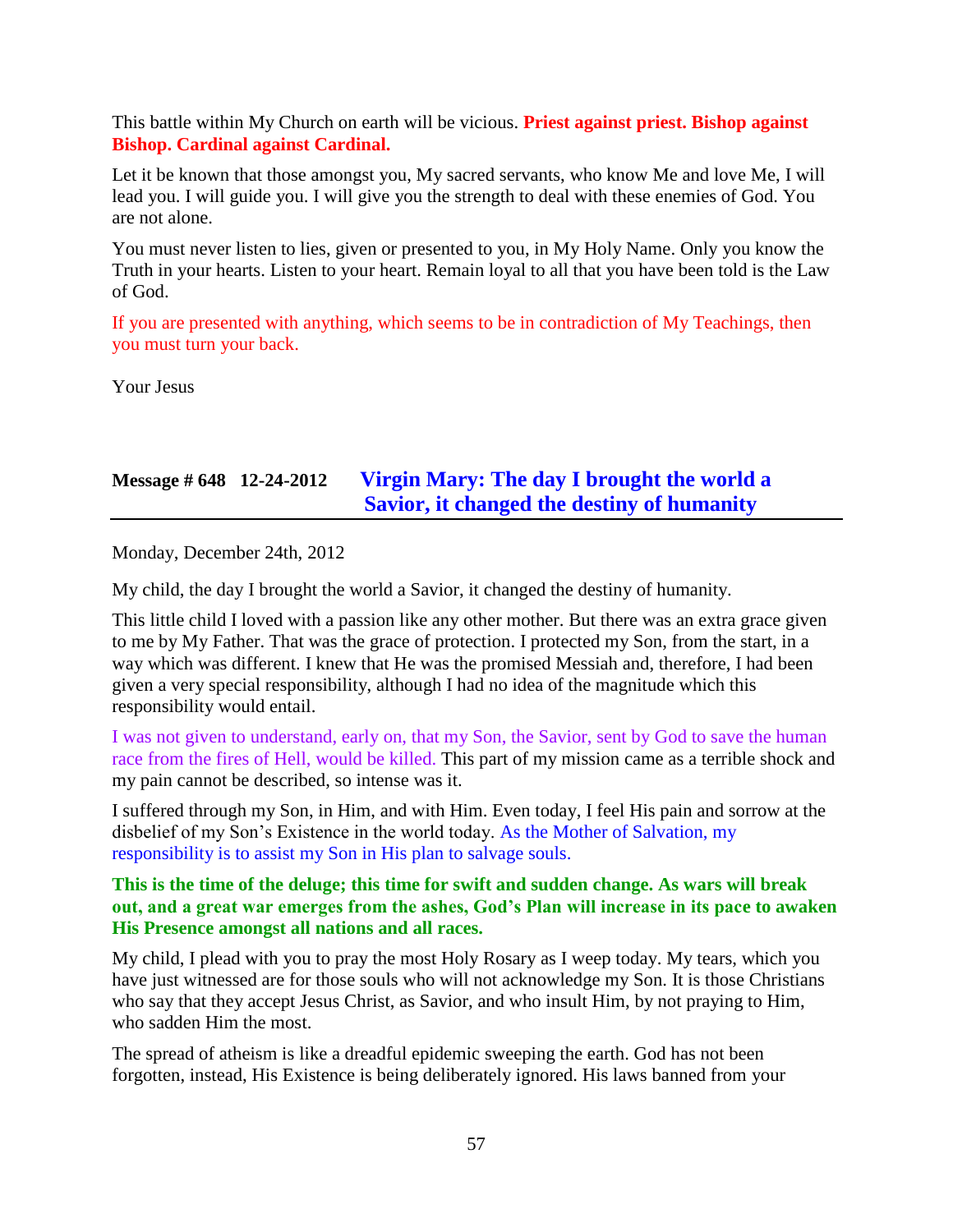countries. His Churches not honored. His sacred servants too timid and not courageous enough to proclaim His Holy Word.

The earth will now change both physically and in spirit. The cleansing has begun. The battle will be waged between those who follow the Evil One and God's Remnant Church.

Those loyal to my Son must always call on me, your beloved Mother of Salvation, so that I can consecrate you to my beloved Son, in order to grant you much needed graces. You must be prepared as a soldier of Jesus Christ. Your armor must be made stronger, because your role is as a crusader and you will have to march against great cruelty and injustice.

Go in peace children and keep in daily prayer as the changes commence, so that the salvation of humanity can be achieved.

All will be done according to the Holy Will of my Father, through His only Son, Jesus Christ. You, my children, who ask for my help, will be granted great protection for your nations.

Your beloved Mother

Mother of Salvation

### **Message # 649 12-25-2012 [There will be a great deluge. You will also witness](http://www.thewarningsecondcoming.com/there-will-be-a-great-deluge-you-will-also-witness-smaller-floods-across-all-countries/)  [smaller floods across other countries](http://www.thewarningsecondcoming.com/there-will-be-a-great-deluge-you-will-also-witness-smaller-floods-across-all-countries/)**

Tuesday, December 25th, 2012

My dearly beloved daughter, My Plan of Salvation for the world, began in My Time, on the 22 December 2012.

This time in the world is Mine, as I gather all God's children together as one, as the great battle begins.

This period of Great Tribulation will last some time. **The wars will escalate until the big war is declared and the world will change.**

All nations will witness the changes. You must be prepared for this and be accepting, for all these things must happen before My Second Coming.

#### **There will be a great deluge. You will also witness smaller floods across other countries.**

The climates will all begin to change and your weather will be different, in a way, which may seem strange to you.

This is a time for all those who have opened their eyes to the Truth, to plan the path for Me, so that I can welcome all in My Sacred Arms.

Have no fear, for My Love will dilute much, and your prayers can, and will, mitigate many of these things, as well as, the atrocities planned by the Beast.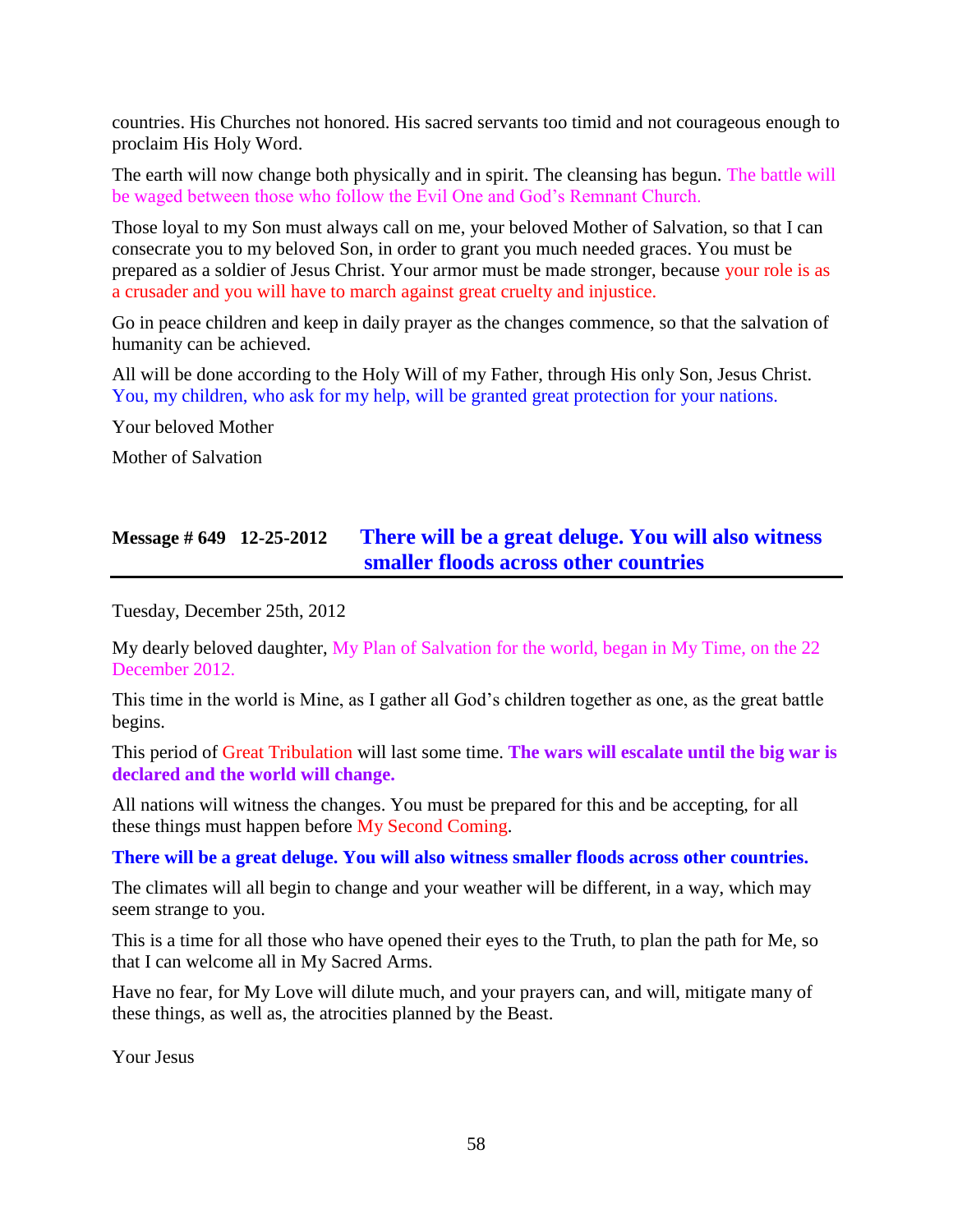### **Message # 650 12-27-2012 [God the Father: Soon, a new Light, a new sun, will](http://www.thewarningsecondcoming.com/god-the-father-soon-a-new-light-a-new-sun-will-be-seen/)  [be seen](http://www.thewarningsecondcoming.com/god-the-father-soon-a-new-light-a-new-sun-will-be-seen/)**

Thursday, December 27th, 2012

My dearest daughter, this is a Message of great hope for all My children.

**The time for the changes, as foretold, when the earth will turn; the planets will change and the climates will no longer be predictable, is upon you.**

My Great Power is now being manifested in Heaven, as it is on earth, as I lead the battle against My enemies. Satan and his demons are being defeated, but they put up a terrible defense. With them, they suck My poor children, whose hearts are filled with political and worldly ambitions, into playing a role, as they try to crucify My children.

Man is weak. Man is easily seduced. Because of his blindness to the Truth, laid down by Me, from the beginning of Creation, man believes in lies. He believes the lies, spewed out by the Evil One, because he is attracted by the promises of power and pleasure.

My children must acknowledge the glorious and splendid Light of My Kingdom. You, My daughter, have seen this Light and you know how powerful it is. You know the Power of God, and how it envelops you. Can you imagine what this will be like when My New Paradise is revealed? You, My daughter, have glimpsed but just a small portion of this glorious and gleaming Light.

It is important to welcome the Light of My Son into your hearts. When you invite Him to salvage you, and take you into His Sacred Heart, you will feel this Light.

#### **The Light of the New Dawn – the New Era – will slowly, but surely, illuminate the world. Soon, a new Light, a new sun, will be seen. It will be larger and will be the cause of much wonder.**

This is a sign of My Power and My Majesty. It will be a miracle, and will prove that man does not fully understand the secret of Creation.

#### **Only I, God the Creator of the Universe, command all that is. All that will be. All that can be. No man, no scientist, can solve these most sacred secrets, as it is not for man to understand at this time.**

The wonders of My Creation, and the force of My Power, will be shown to the world. Let no man make the error of believing that Satan, and his wicked followers, have any power to bring you the wonders which I have Created for every single creature. I have promised to reveal the Truth so that you, My children, can wipe away the cobwebs which cover your eyes.

When the Day comes for the Truth to be finally accepted by you, I will grant you the most splendid riches, graces, and a life you could never envisage, for it is beyond your imagination.

I Am happy to impart this Message of hope today. I hope it brings you much happiness and peace.

My Promise, to bring you to your Final Inheritance, is to become a reality, soon.

Your Loving Father God the Most High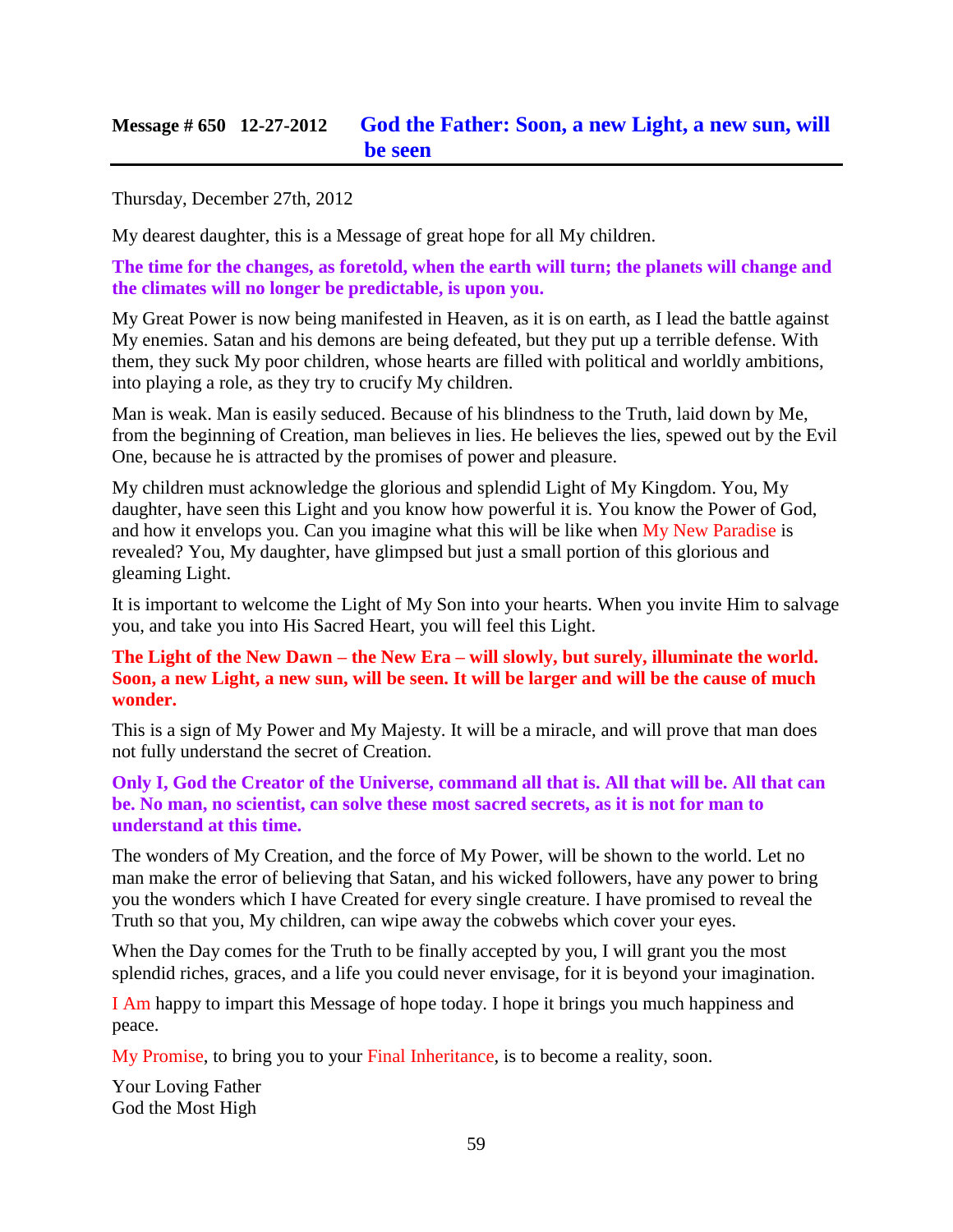### **Message # 651 12-28-2012 [Knowledge can very often blind you to the Truth](http://www.thewarningsecondcoming.com/knowledge-can-very-often-blind-you-to-the-truth/)**

Friday, December 28th, 2012

My dearly beloved daughter, it is only when your heart is truly open to Me that you can experience My Light and acknowledge the Truth.

Many say that they have asked for the Gift of Discernment and that they prayed to the Holy Spirit in order to receive it. Not all who ask, are given the insight they need, however, to receive this precious Gift. Yet, they will say that they have. Then they insult Me by claiming that My Holy Word makes them uncomfortable. They claim that their concerns must mean that My Holy Messages are coming from the spirit of evil.

To those of you who proudly proclaim your twisted interpretation of My Holy Word, given to you through these Messages, to be false, I have this to say.

When did you last come before Me naked? Without the screen of pride shielding you? When did you come before Me, on your knees, calling Me to truly guide you, without you first putting your hands over your ears by refusing to listen? Don't you know that I will only enlighten you with the Gift of Discernment when you come before Me without any pre-conceived views of your own? You cannot be freed from the chains of intellectual pride, which blinds you to the truth of spiritual knowledge, until you are stripped of all human pride.

To those amongst you who spend years studying Holy Scripture, and who consider yourselves to be well versed – and therefore more worthy to define My Word – you must think again.

Knowledge of My Father's Book does not qualify you any more than the beggar in the street, with no education of spiritual matters. Knowledge can very often blind you to the Truth. Knowledge based on your own human interpretation of My Father's Book means nothing when it comes to understanding the Word of God.

Those of you who boast of your learned ways by following the Holy Scriptures of God, and then use this to deny My Word given to the world today, are guilty of sin. Your sin is the sin of pride. You offend Me because your pride is worth more to you than love for Me, in its most simple form.

Love for Me, your Jesus, comes from the heart. Souls worthy of My Kingdom recognize My Voice quickly. Souls who defy My Word and encourage others to outwardly reject Me are influenced by the spirit of evil. You disgust Me. Your vile voices, where you shout out and proudly declare your worthiness, based on your knowledge of Holy Scripture, will be silenced.

My patience is never ending, but for those of you who stand before Me and damage My Plan of Salvation, with deliberate intent, you will be cast into the wilderness in the blink of an eye.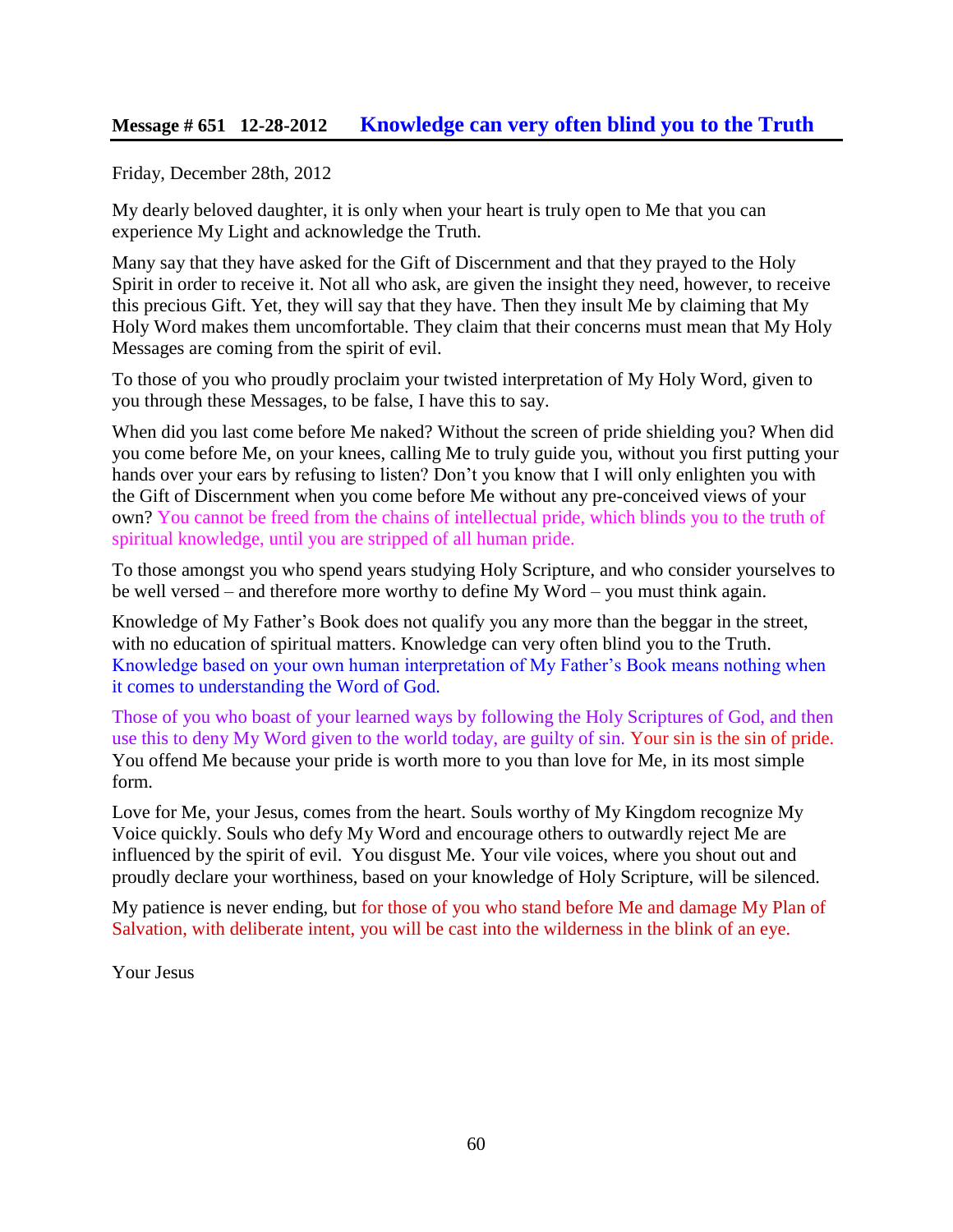#### **Message # 652 12-29-2012 [Never fear Me for I come in peace](http://www.thewarningsecondcoming.com/never-fear-me-for-i-come-in-peace/)**

Saturday, December 29th, 2012

My dearly beloved daughter, again, I say to all of you, dear disciples of Mine, not to be fearful. While events to come may be distressing for you to witness, remember these, My Holy Words, given to you now.

My Love for humanity is so great that I forgive easily, any sin, no matter how offensive, once true remorse is shown by the sinner. Never fear Me if you truly love Me because I protect you at all times. Yes, you will suffer in My Name, when you walk behind Me. But this is something, which you must accept. It is such a small price to pay for the Glory, which lies ahead of you.

Those who, however, walk in front of Me in the mistaken belief that they do not need the Presence of God in their lives, need to be fearful. These sinners, who will never show remorse, for they believe that they are in control of their own destiny, will fall into the abyss. This, the trap laid down for them by the Evil One, can be likened to a ticking clock. For every minute they continue to forsake Me, their time is shortened. Their time to redeem themselves in My Eyes is short.

Know that the two Armies for the battle of souls have now lined up in order to prepare for the war. Time is moving on, so please be prepared at all times.

Never fear Me, for I come in peace. Be fearful, however, of the Beast who will be seen to come in peace, but who comes to destroy you. He, the Evil One, and his followers on earth are those you should be fearful of. Not Me.

Your Jesus

# **Message # 653 12-30-2012 [He will, by the power of the occult, perform what](http://www.thewarningsecondcoming.com/he-will-by-the-power-of-the-occult-perform-what-will-be-seen-to-be-cures-for-people-who-are-terminally-ill/)  [will be seen to be cures for people who are](http://www.thewarningsecondcoming.com/he-will-by-the-power-of-the-occult-perform-what-will-be-seen-to-be-cures-for-people-who-are-terminally-ill/)  [terminally ill](http://www.thewarningsecondcoming.com/he-will-by-the-power-of-the-occult-perform-what-will-be-seen-to-be-cures-for-people-who-are-terminally-ill/)**

Sunday, December 30th, 2012

My dearly beloved daughter, I wish to tell you that the changes, which will prepare the world for My Second Coming, are about to be seen by the whole world.

The wars in the Middle East will accelerate and be widespread. They will involve the West as well as the East. The turmoil will be halted by the man of peace, the Beast, the Antichrist. Many will, in time, believe that he is God, the Messiah; so much power will he seem to possess. His powers have been accorded to him by the father of evil, Satan.

He will, by the power of the occult, perform what will be seen to be cures for people who are terminally ill. They will be cured of their illnesses **temporarily** and people will believe that his powers will have come from Heaven. That he is I, Jesus Christ. They will believe that he comes to prepare the world for the New Era and that the Second Coming is taking place before them.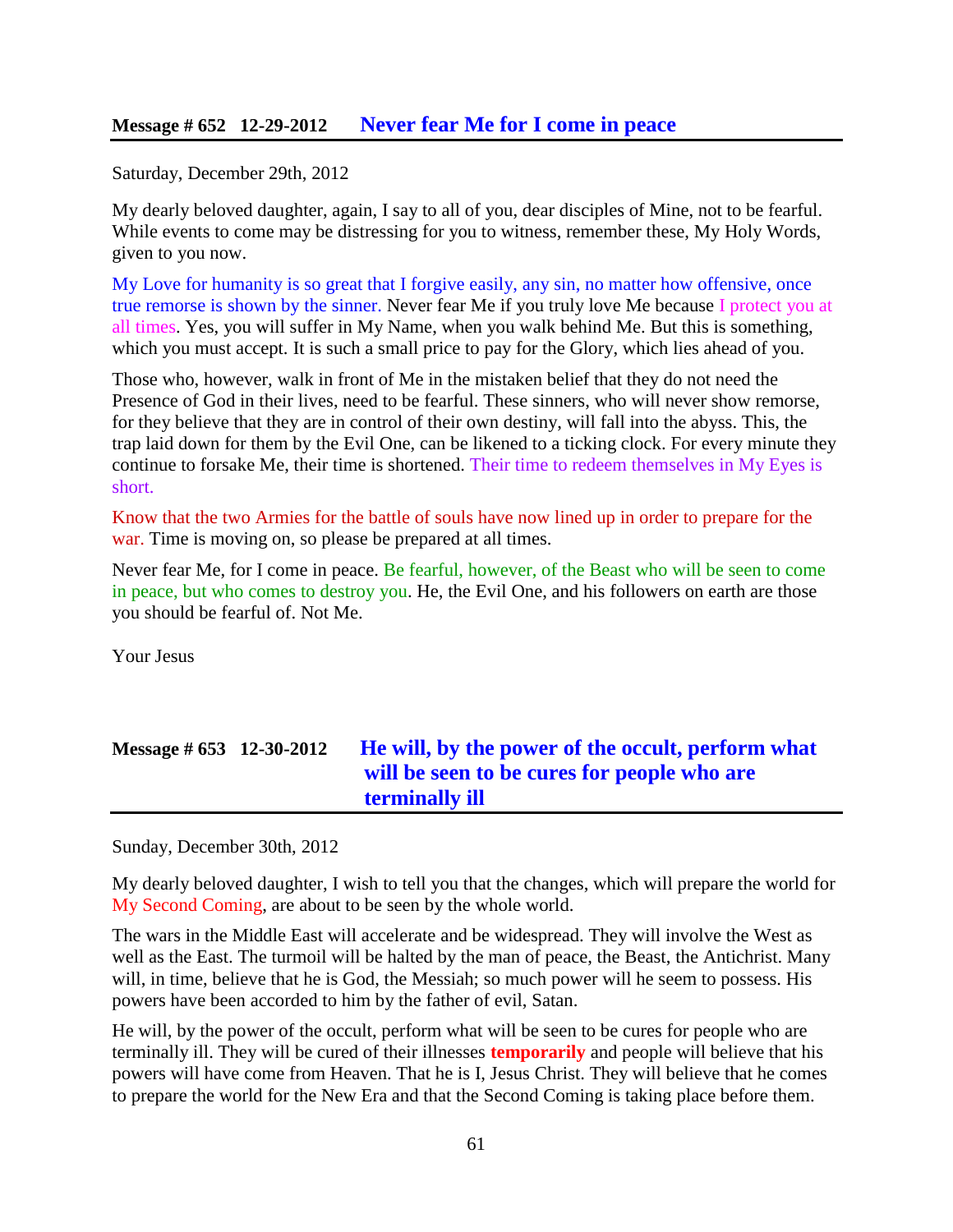**He will perform other miracles, but they will simply be an illusion**. Some sacred servants of Mine will drop before him and adore him. Political leaders will publicly applaud him. He will be seen as the good and humble messiah and he will emulate all My traits. Sadly he will deceive many.

I beg you, My disciples, to warn people that I, Jesus Christ, will not come in the flesh. This cannot be. **I have already come to earth in the flesh and this cannot happen a second time.** When I come again it will be through the way in which I left and then the wicked will be banished and My New Paradise will replace the earth.

Do not be deceived. Be alert. I will continue to warn you about the Antichrist and the lies he will present to the world. In this way, you can help Me save those poor souls who will follow him slavishly into the pits of Hell.

Your Jesus

### **Message # 654 12-31-2012 [You will be the focus of much hatred](http://www.thewarningsecondcoming.com/you-will-be-the-focus-of-much-hatred/)**

Monday, December 31st, 2012

My dearly beloved daughter, the burden upon you, the Messenger, sent to prepare the way for My Second Coming, is to become heavier.

You will be the focus of much hatred, and many, including priests from within My Church, will try to destroy you.

The same will be true of those who spread My Messages. As the carriers of the Truth, they too, will be verbally attacked.

This is the time when you must keep to yourself and simply continue to do what is needed to ensure that as many as possible are given access to these Messages.

As My Holy Word begins to reach many corners, the anger against them will deepen. When the Messages are pulled apart and, in some cases, declared heresy, you must keep moving. Remain together and do not listen to the poisonous rants, which will be hurled at you.

Remain strong and courageous. Keep by My side as we walk this path to Calvary. For make no mistake this difficult Mission has been foretold and it will be very difficult for many of you.

I bless you all as I warn you that you must not fret when the attacks become fiercer. It is because this is My Holy Word that much hatred will be shown. This is the price to be paid for the salvation of souls, including those who torment you the most.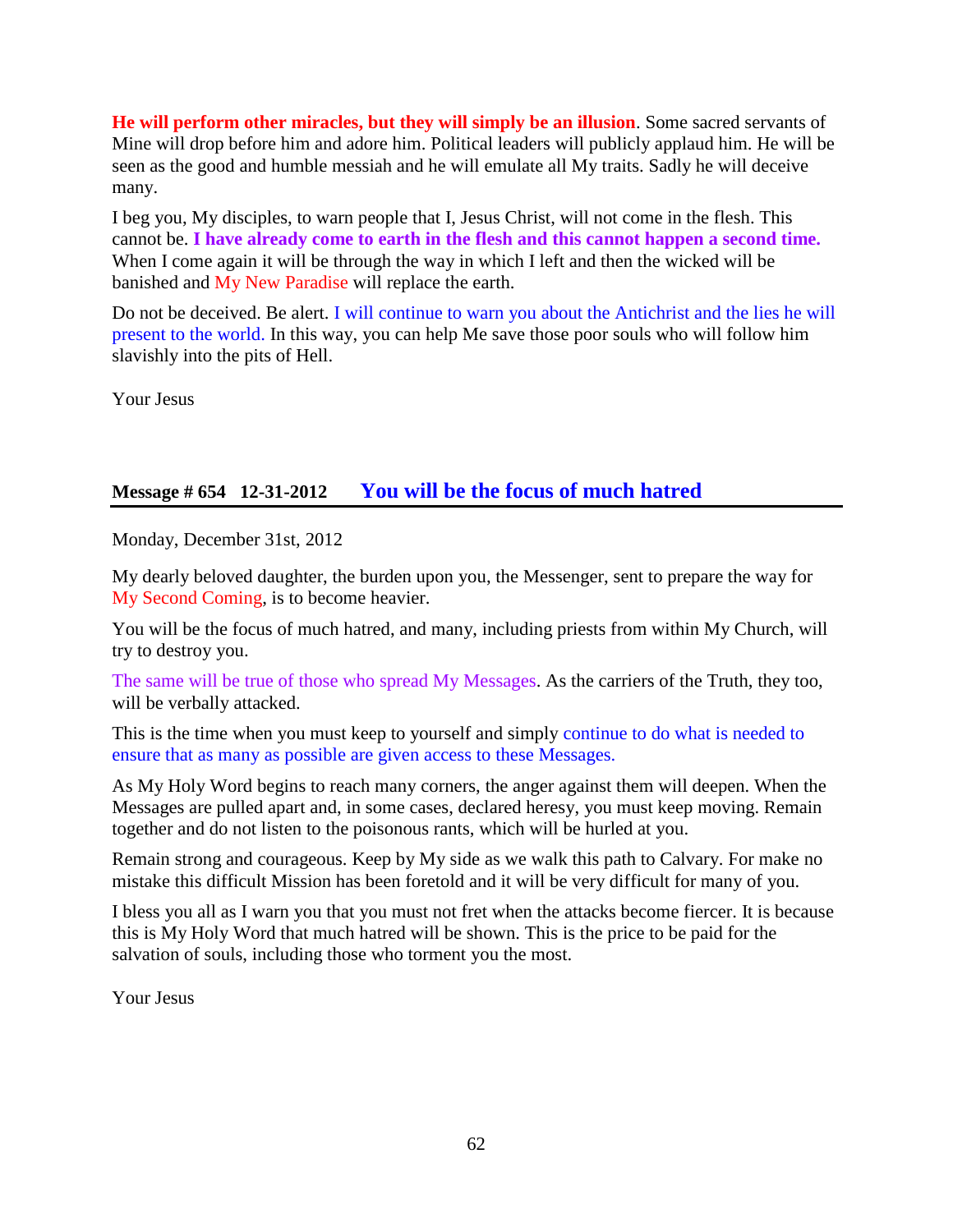### **Message # 655 01-01-2013 [The Temple of God will be desecrated beyond](http://www.thewarningsecondcoming.com/the-temple-of-god-will-be-desecrated-beyond-recognition/)  [recognition](http://www.thewarningsecondcoming.com/the-temple-of-god-will-be-desecrated-beyond-recognition/)**

Tuesday, January 1st, 2013

My dearly beloved daughter, the new dawn has arisen and the changes have commenced in preparation for My Second Coming.

Wars in the Middle East will now escalate and many will die by the hands of the evil group. They, the evil group, are going to be stopped, however, by the Hand of My Father. Each one struck down, as they pose a greater danger to God's children.

My Plans are being manifested, and those among you, chosen by Me to lead the Remnant Church will swiftly build bases throughout the world. These places will be where you will go to honor Me, in peace, when your churches will not welcome you in the way it is meant to be.

Your churches will become no more than places of entertainment where pagan rituals and music will be staged in elaborate ceremonies. Supposedly, these events will be to honor God. Instead, they will idolize sinful acts and they will declare them to be in accordance with My Teachings.

Many will present themselves, soon, as the new servants of God. Many will never have been prepared in the Christian Church and, therefore, will not be fit to present the Holy Sacraments to God's children. They will be imposters. They will dictate to all, the truth of what, they say, are the teachings of God in today's world. Their lies will reach the ears of humanity all over the world.

Many will be attracted to what they will perceive to be a fresh, new approach, to My Teachings and the Love of God. All will be a terrible lie. Many will be deceived into accepting the new One-World Religion.

As the false Church grows and attracts many celebrities, the media and political leaders, My Remnant Church will grow. Many of My sacred servants will be disloyal to Me and join in the new One-World Religion where they will be welcomed with open arms.

These imposters will cause terrible hardship for Christians everywhere, if they do not accept this new, politically endorsed cultural organization, which will call itself a Church of God.

#### **While Christians will be the main target of hatred, the House of Israel will also be sought out and the Jews will be made scapegoats in this war for souls.**

Nothing you see will appear to be different on the exterior in the early days. Soon, there will be seen, a rich and powerful building in Rome which will become a meeting place. All religions will be made welcome here until they are forced to swallow the lies presented to them by the New World Order.

#### **It will, in time, become unacceptable for certain Christian practices to be held in public**.

These will include the **Sacraments of Baptism and Holy Communion**. They will be deemed to be unacceptable in a modern and secular world, and you will find it impossible to receive them. The Sacrament of Marriage will be changed and marriage will be available in a different form. The only way to receive the True Sacraments at that stage will be through the Remnant Church.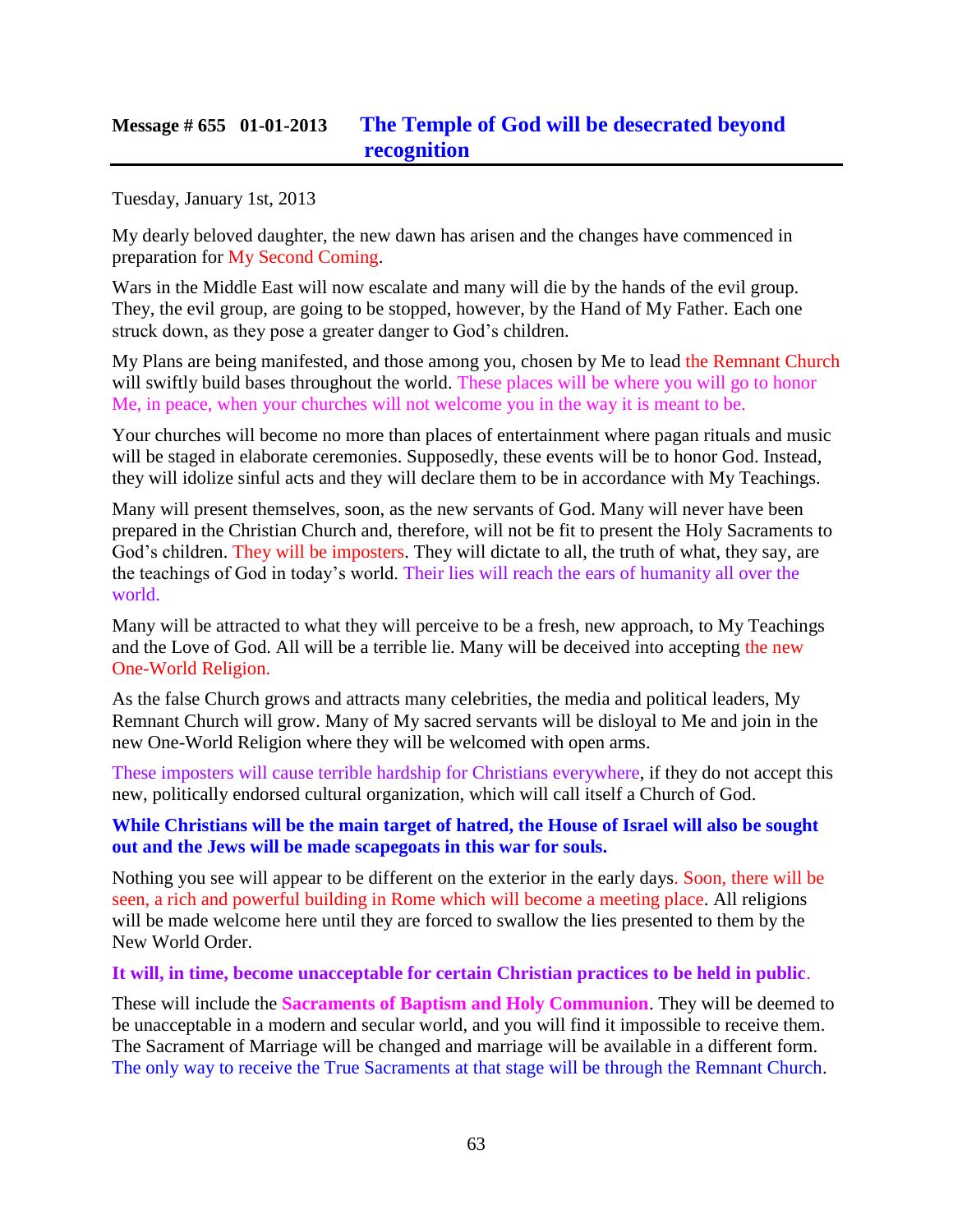To My sacred servants who will suffer in My Name, as they will struggle to hold onto the Sacraments and the Holy Mass, know this. Your duty is to Me, through your Holy Vows, and you must never be tempted to deviate from the Truth. Pressure will be put on you to desert the ways of the Lord. Your voice will become just like a whisper as the enemy tries to drown out the True Word of God.

Gather together. Unite. For very soon the Temple of God will be desecrated beyond recognition. All you need do is follow Me, listen to your heart and your conscience. Be ready at all times, for this difficult journey ahead. You will need all your courage, your strength and your perseverance.

Know that, at the end of your journey, I will be waiting to sweep you into My Holy Arms and into the safe haven of My New Paradise.

Your Jesus

## **Message # 656 01-02-2013 [Virgin Mary: Not all will accept freedom. Many](http://www.thewarningsecondcoming.com/virgin-mary-not-all-will-accept-freedom-many-will-side-with-the-evil-one-and-reject-my-son-2/)  [will side with the Evil One and reject my Son](http://www.thewarningsecondcoming.com/virgin-mary-not-all-will-accept-freedom-many-will-side-with-the-evil-one-and-reject-my-son-2/)**

Wednesday, January 2nd, 2013

My child, much will now unfold in the world and many events are necessary, in order to purify God's children.

It is important that the hearts of all are opened to the Truth, the Holy Word of God. If they do not open their hearts, they will not be able to accept the Truth of my Son's Promise to humanity.

**He will come again, and soon, to redeem His Kingdom on Earth**. It will be prized away from the evil grip of Satan. All of God's children will be offered the freedom they need to become one with my Son.

**Not all will accept freedom. Many will side with the Evil One and reject my Son**. They will be so weak that they will not accept His Promise and will continue to pursue worldly ambitions.

I ask you children to be generous towards these souls. They will, not only reject my Son's Mercy, they will harass and sneer at all those brave souls, who will stand up and proclaim the Truth of God.

Keep in daily prayer, children, and then hand over any fears you may have to my Son. He loves you and wishes to unburden you of such sorrow and pain. Come to me, your beloved Mother, and I will ask Him to make you stronger in your allegiance to Him.

Your Beloved Mother Mother of Salvation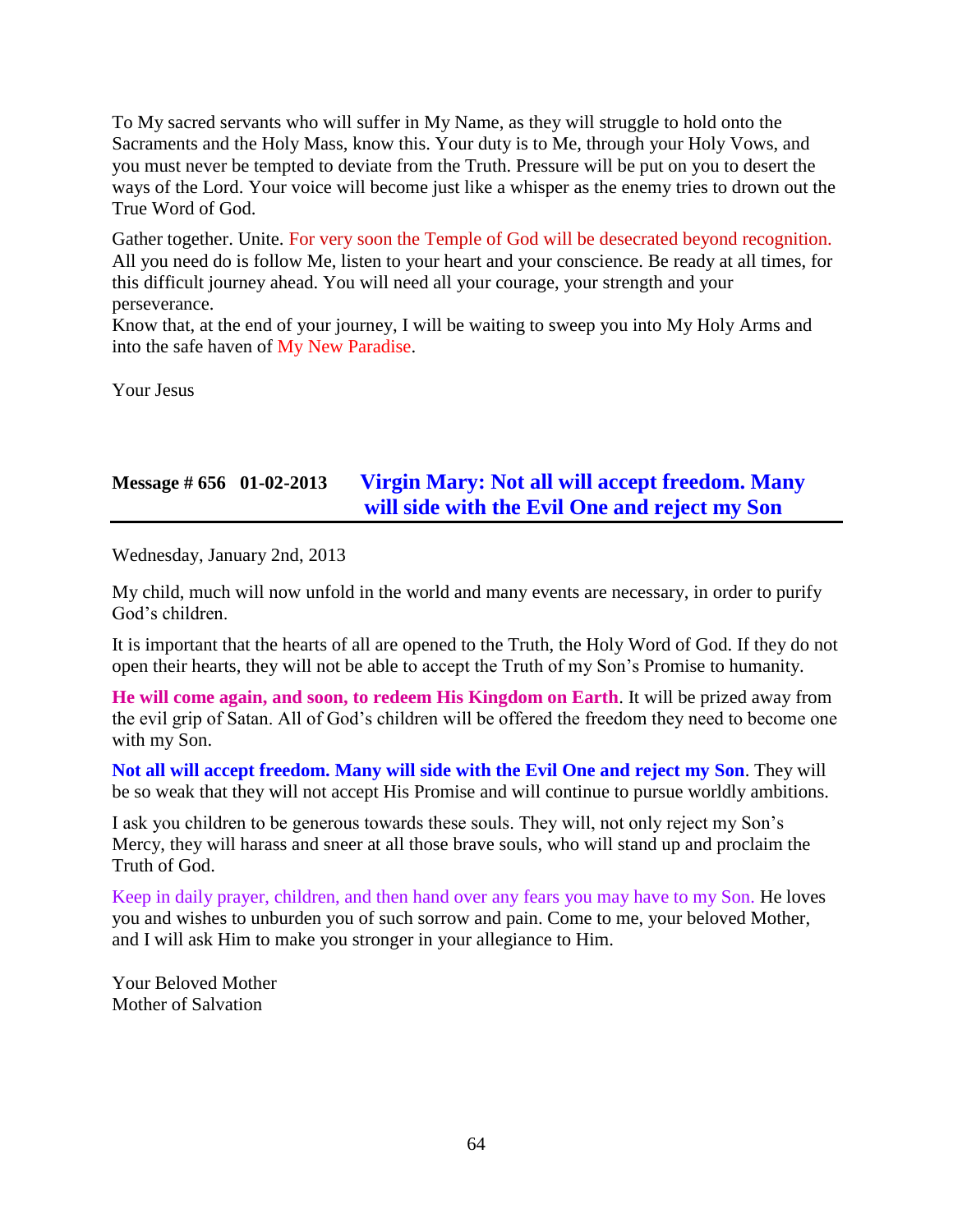### **Message # 657 01-02-2013 [Love all those who persecute you, in My Name.](http://www.thewarningsecondcoming.com/love-all-those-who-persecute-you-in-my-name-then-pray-for-them/)  [Then pray for them](http://www.thewarningsecondcoming.com/love-all-those-who-persecute-you-in-my-name-then-pray-for-them/)**

Wednesday, January 2nd, 2013

My dearly beloved daughter, you must inform all of My followers that their prayers will help to mitigate much of what has been foretold.

Prayer is so powerful, that if enough of the prayers I give to the world, through the Crusade Prayers, are said, that much of the difficult tribulation can be curtailed.

I also must point to the power of forgiveness. When you are persecuted, in My Name, you must pray for those souls who torment you. When you pray for them, from the heart, I will cover them with your love. When you pray for your enemies, you delay Satan's mission to take souls away from Me.

My daughter, I must now instruct you, and My followers, to remain calm in the face of much opposition to these Messages. You must never fear the Word of God, even when it brings you much pain from the outside world.

Do not think that My Kingdom is easy to enter. For each of you who truly loves Me, there will be one or two more people tempted to stop you in your allegiance to Me. This has been the case since My Death on the Cross. It will remain this way until My Second Coming.

My disciples will attract those souls who seek Me out. My disciples will then embrace these souls, so that My followers will swell to become one, in union with Me. It will never be without suffering, this lonely pathway to My Kingdom.

When they throw accusations at you, think of My own journey to Calvary. Think of My silence, and the dignity of simply focusing on My sole objective, to save souls, for every second you endure ridicule, in My Name.

This will make your journey more bearable. Let your detractors scream abuse; let them call you a fool; let them declare My Messages to be heresy. For when you do this, their wicked tongues will have no power over you.

Love all those who persecute you, in My Name. Then pray for them. And when you forgive them, you will destroy the power which Satan holds over them.

This is the secret of humility.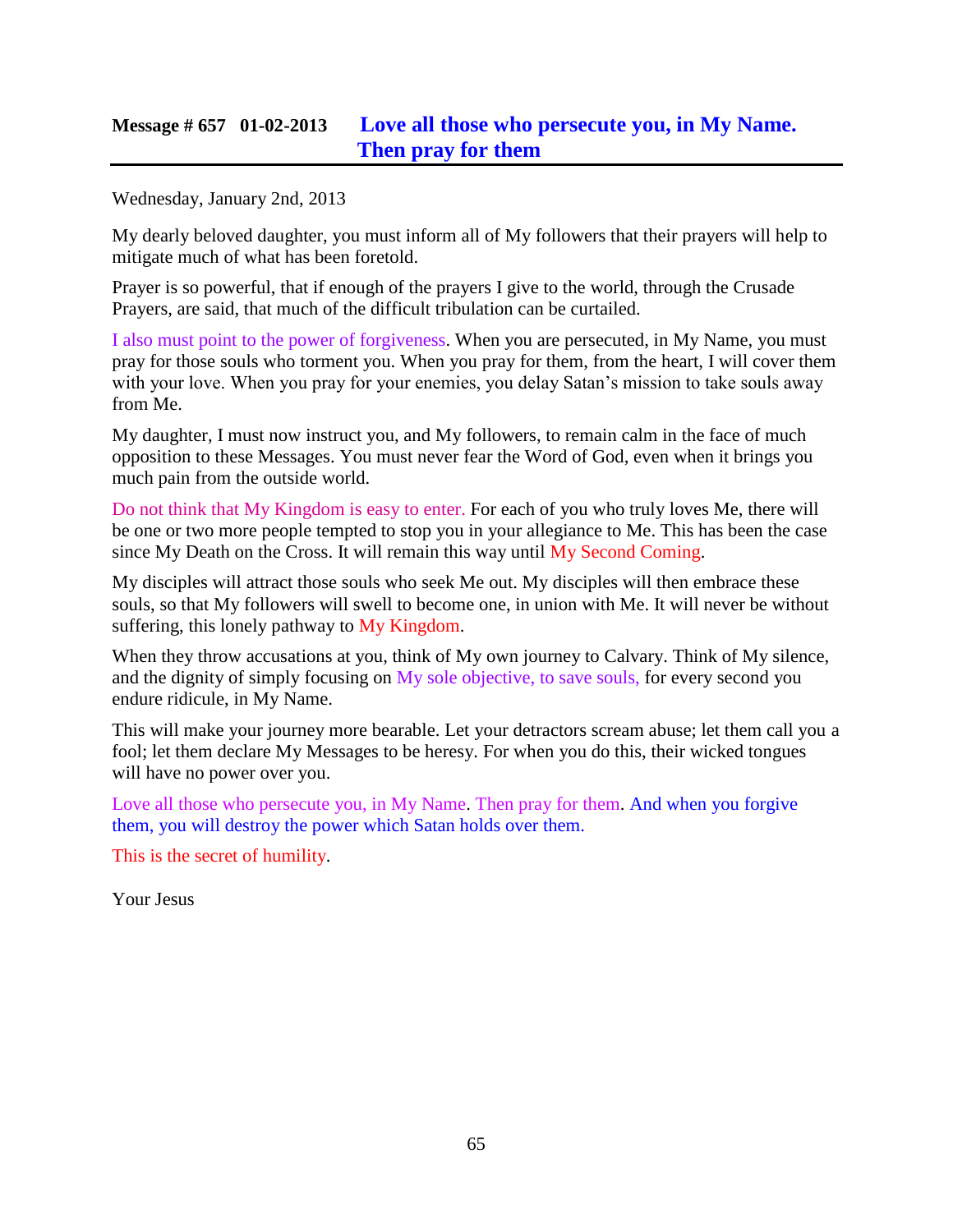Thursday, January 3rd, 2013

#### **My child, the reason why so many people are in such pain and darkness is because they do not believe in God.**

The faith, which was meant to be instilled in every soul, by those appointed ones, has lapsed. So many have turned away from God and find, now, that their lives are empty and without meaning. When a soul turns their back on God, they become restless. They fill the vacuum with a love of false things, which will never satisfy their desire for peace.

True peace can only be found through the Sacred Heart of my Son. When you accept Jesus Christ, as your Savior, you will never die. Nor will you remain dry of spirit. My Son brings you salvation, and even the weakest amongst you will find an inner strength, when you call on Him.

#### **Those who have never been taught the Truth, because it was denied to them, will be offered the Hand of Mercy by my Son. He will enlighten them because they are the ones He wishes to draw into His Glorious Kingdom.**

The Glory of God will, if you allow the Truth to be given to you with an open heart, save you. When you recognize God's Goodness, you could never again put anyone, or anything, before Him.

Please pray that the Light of Truth will open the mind, heart, body, and soul of each one of you during The Warning. It is why God is sending such a Gift of Mercy. Please respond to His Call.

Your beloved Mother

Mother of Salvation

## **Message # 659 01-03-2013 I call [out to all those who are unsure as to whether](http://www.thewarningsecondcoming.com/i-call-out-to-all-those-who-are-unsure-as-to-whether-i-exist-or-not/)  [I Exist, or not](http://www.thewarningsecondcoming.com/i-call-out-to-all-those-who-are-unsure-as-to-whether-i-exist-or-not/)**

Thursday, January 3rd, 2013

My dearly beloved daughter, I call out to all those who are unsure as to whether I Exist, or not.

I realize how difficult it is for you to believe in a life, other than the one you live now. I know that you find it hard to accept in My Divine Presence. Yet, know that when you love someone, that the Presence of God, in your soul, allows for this Gift. Use this love to call on Me and I will speak to your heart.

This is an age where, very soon, you will know, instinctively, that many events in the world are being caused by the evil present in the hearts of men with cruelty in their souls.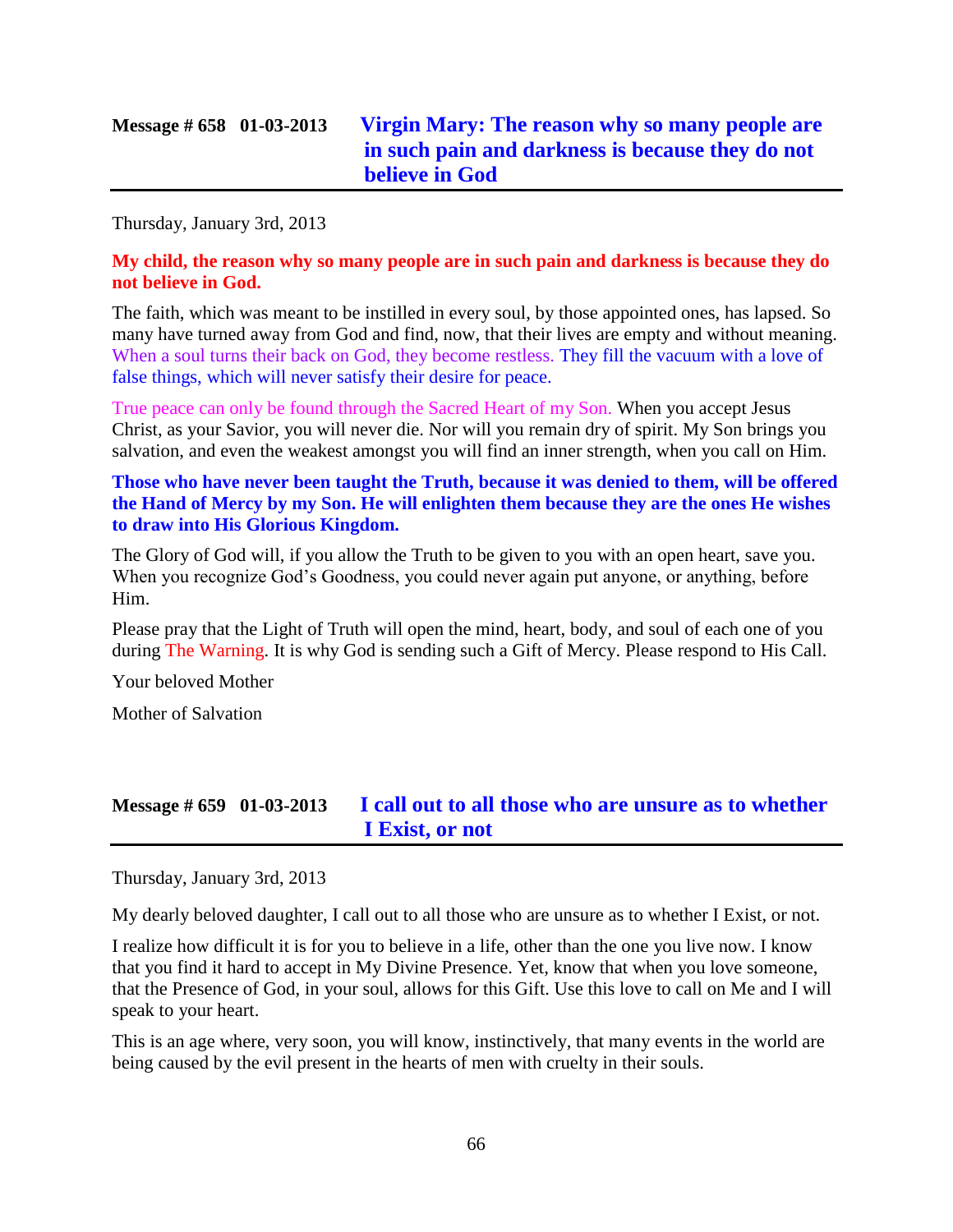# **This is the time when I will make My Voice heard amongst you**. **I speak through My**

**Prophets in order to enlighten you so that I can show you the Love that I have for you.** Do not pull away from Me. There is a spark of recognition for Me within your soul. Now is the time for you to ponder on your future, for you must know this. Without Me, without My Love and My Mercy, you will never find peace.

I Am the Truth. I bring news, which may not sit comfortably with you, but I speak the Truth. The Truth is difficult, in the beginning, to accept because it reveals the bad as well as the good. People only want to see the pleasant side, but very often, the exterior of warm pleasantries simply cover up the Truth. Many cannot savor the Truth – the Existence of God, the Creator of all things – yet, they are prepared to accept falsities, which are presented to them.

These are just passing forms of titillation and are meaningless. They succeed in distracting you and give you a false sense of security. But they have no substance.

Remember, your time on earth is simply a form of exile, brought about by sin.

I came to salvage the human race from sin, when I came the first time. Sadly, I was not welcomed. I was murdered and died on the Cross before I could claim My Kingdom. Now I will come again, as foretold, to claim the Kingdom, promised to Me by My Beloved Father. This time, I will prepare all of you for this Event, for I promise you now, the greatest Gift of all.

You, are a child of God, whether or not you accept this fact. You are very much loved. I will enlighten you, if you come to Me and ask Me to help you. There is nothing to fear, because I am your beloved Jesus, and for you, I died a death of great suffering. Your own suffering, where you wander lost, in confusion, and where you find it impossible to find peace, is almost over.

Come, follow Me. I have great plans and My Divinity will be proven to all. Even those who continue to reject Me will be presented with the Truth, when My Glorious Second Coming is witnessed by over seven billion people.

No one will deny I Exist then. They will find it impossible, yet many will refuse to accept the New Kingdom, which I will unveil for all of God's children.

Do not turn away, for I wish to save you and take you, and the whole of humanity, into the Inheritance for which you were all born.

Your beloved Jesus

# **Message # 660 01-04-2013 Virgin Mary: The times [ahead will be challenging](http://www.thewarningsecondcoming.com/virgin-mary-the-times-ahead-will-be-challenging-for-all-christians/)  [for all Christians](http://www.thewarningsecondcoming.com/virgin-mary-the-times-ahead-will-be-challenging-for-all-christians/)**

Friday, January 4th, 2013

My dear children, you must pray that the Christian Churches wake up to the Truth of these Messages. It will be by the power of their numbers that they will continue to uphold the Teachings of my Son.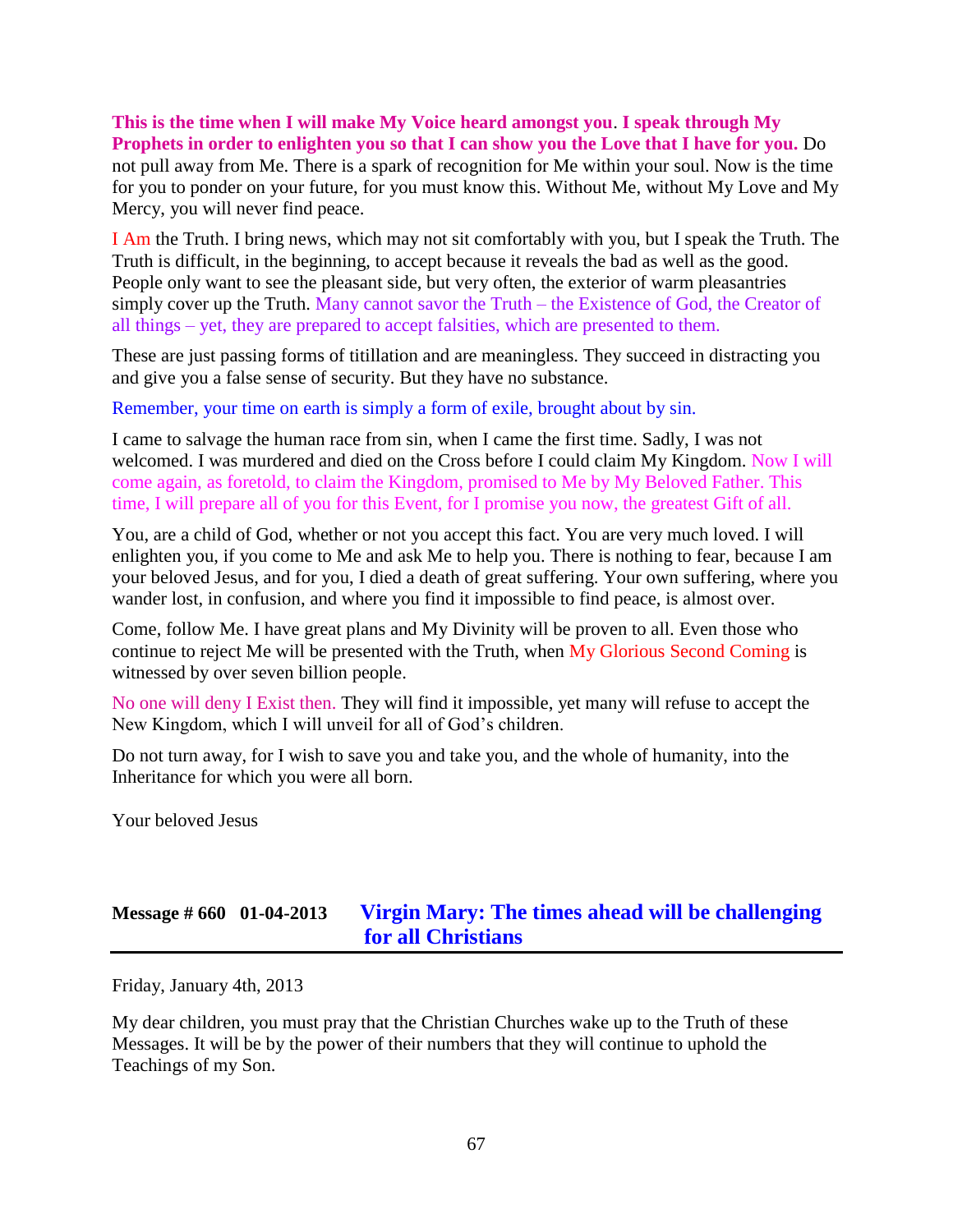He, my precious Son, desires the loyalty of all of His followers. You must pray that those amongst His Churches, with responsibility for the daily proclamation of His Holy Word, remain loyal to Him at all times.

**I must urge you not to listen to any new doctrine which will be presented in the Name of my Son, Jesus Christ, which does not come in His Holy Name.**

The times ahead will be challenging for all Christians. You will need great perseverance if you wish to remain true to God.

When you are challenged, bullied, and persecuted, by other Christians, to accept new laws, which you will know in your heart are not from God, then you must recite this Crusade Prayer to keep you true to your Faith.

**Crusade Prayer (91) Keep me true to my Faith**

O Blessed Mother of Salvation, protect me in my hour of need, when I am confronted with evil.

Help me to defend the Word of God with strength and courage, without any fear in my soul.

Pray that I remain loyal to the Teachings of Christ and that I can fully surrender my fears, my worries and my sadness, completely.

Help me, so that I can walk fearlessly ahead on this lonely path, in order to proclaim the Truth of the Holy Word of God, even when the enemies of God make this task almost impossible.

#### O Blessed Mother, I ask that, through your intercession, the faith of all Christians remains strong, at all times, during the persecution. Amen.

Children, you must remember that when your faith is constantly being challenged, insulted and sneered at, that my Son suffers with you. This suffering and persecution is as it was during His cruel trial, during which He was accused of heresy for simply speaking the Truth.

The Truth, when spoken, attracts controversy, anger and, sometimes, violence. Know that my Son will give you the strength you will need, to endure this time of great difficulty.

Listen, children, to my call. I will intercede, on your behalf, to keep you strong, and my Son will shower you with special graces to enable you to avoid being bullied into accepting blasphemous laws, which will cause a great rift in the Christian Churches and, in particular, the Catholic Church.

I love you and offer you my prayers at every stage of your journey on the path of Truth.

Your beloved Mother

Mother of Salvation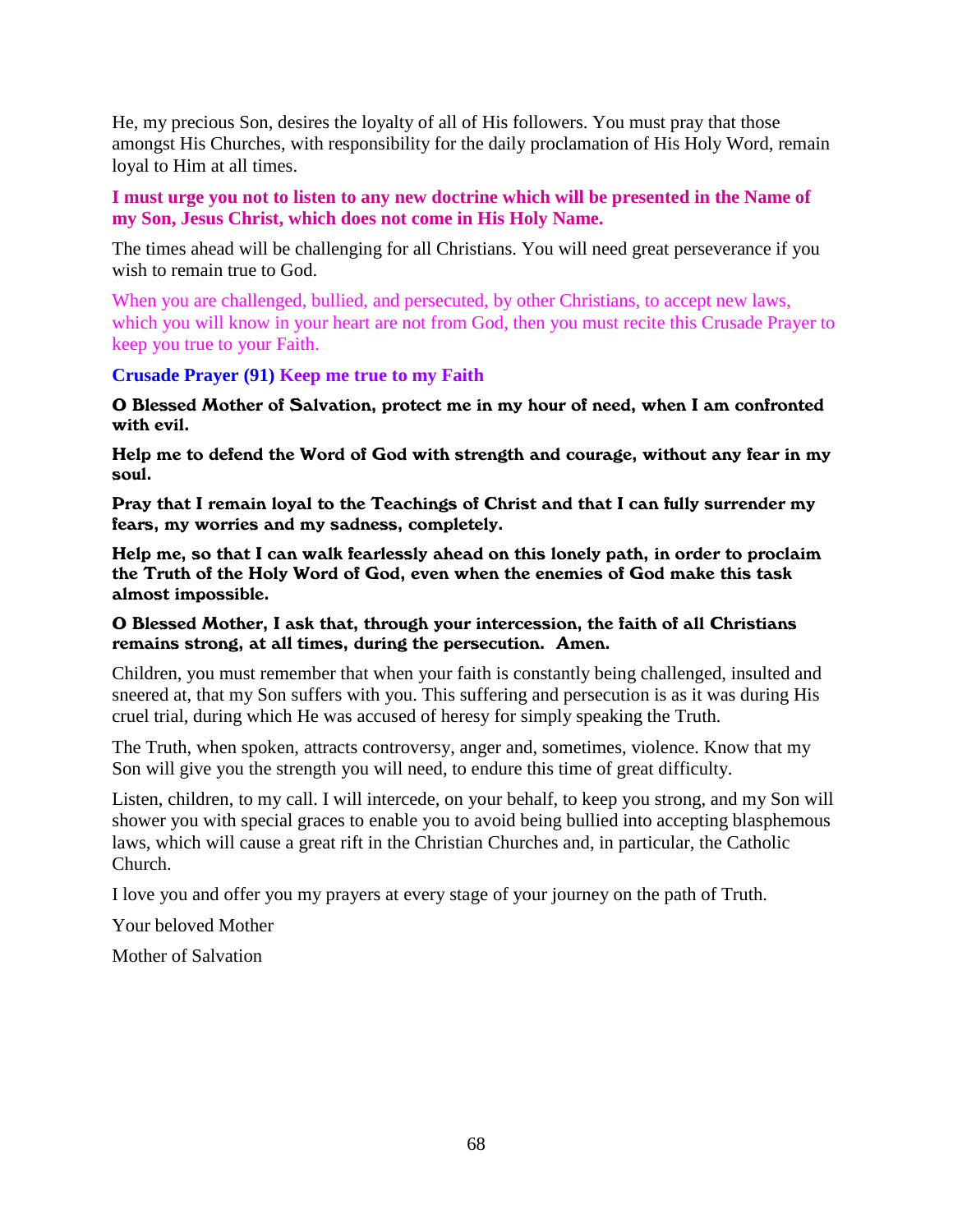### **Message # 661 01-06-2013 [Please recite this Crusade Prayer \(92\) for the Grace](http://www.thewarningsecondcoming.com/please-recite-this-crusade-prayer-92-for-the-grace-of-perseverance/)  [of Perseverance](http://www.thewarningsecondcoming.com/please-recite-this-crusade-prayer-92-for-the-grace-of-perseverance/)**

Sunday, January 6th, 2013

My dearly beloved daughter, it is through the Holy Spirit that strangers, from all over the world, are now responding to this call from Heaven.

**It can only be by the Power of the Holy Spirit that so many thousands of souls have come together with love in their hearts in order to follow My Crusade Prayer Groups**.

You will know, immediately, when a Mission from God is authentic, by the numbers who are called and who unite as one in My Holy Name. No questions are raised. No monies sought. No arguments. All simply join together, out of their love for Me. Because of the response of so many souls to My Crusade Prayers, in so many nations, I now give them this Blessing.

My beloved disciples, you bring Me great joy and comfort. For the loyalty and the perseverance you have demonstrated, I bless you with the Gift of Holy Spirit. From this day, for every task you undertake, to help Me to save souls, before My Second Coming, I will give you a special grace, which you will recognize immediately. It is the Grace of Perseverance in the face of adversity.

Please recite this **Crusade Prayer (92) for the Grace of Perseverance**

O dear Jesus, I ask you for the Gift of Perseverance.

I beg You to bestow upon me the graces I need to uphold Your Most Holy Word.

I ask You to rid me of any lingering doubts.

I ask You to flood my soul with kindness, patience, and perseverance.

Help me to remain dignified when I am insulted in Your Holy Name.

Make me strong and cover me with the grace to keep going, even when I am tired, lacking in strength and when faced with all the tribulations, which lie ahead, as I work tirelessly to help You save humanity. Amen.

Go, My precious followers, and know that My Heart bursts with love and joy as I witness your love when you respond to My Call.

I love you. I cover you with My Precious Blood.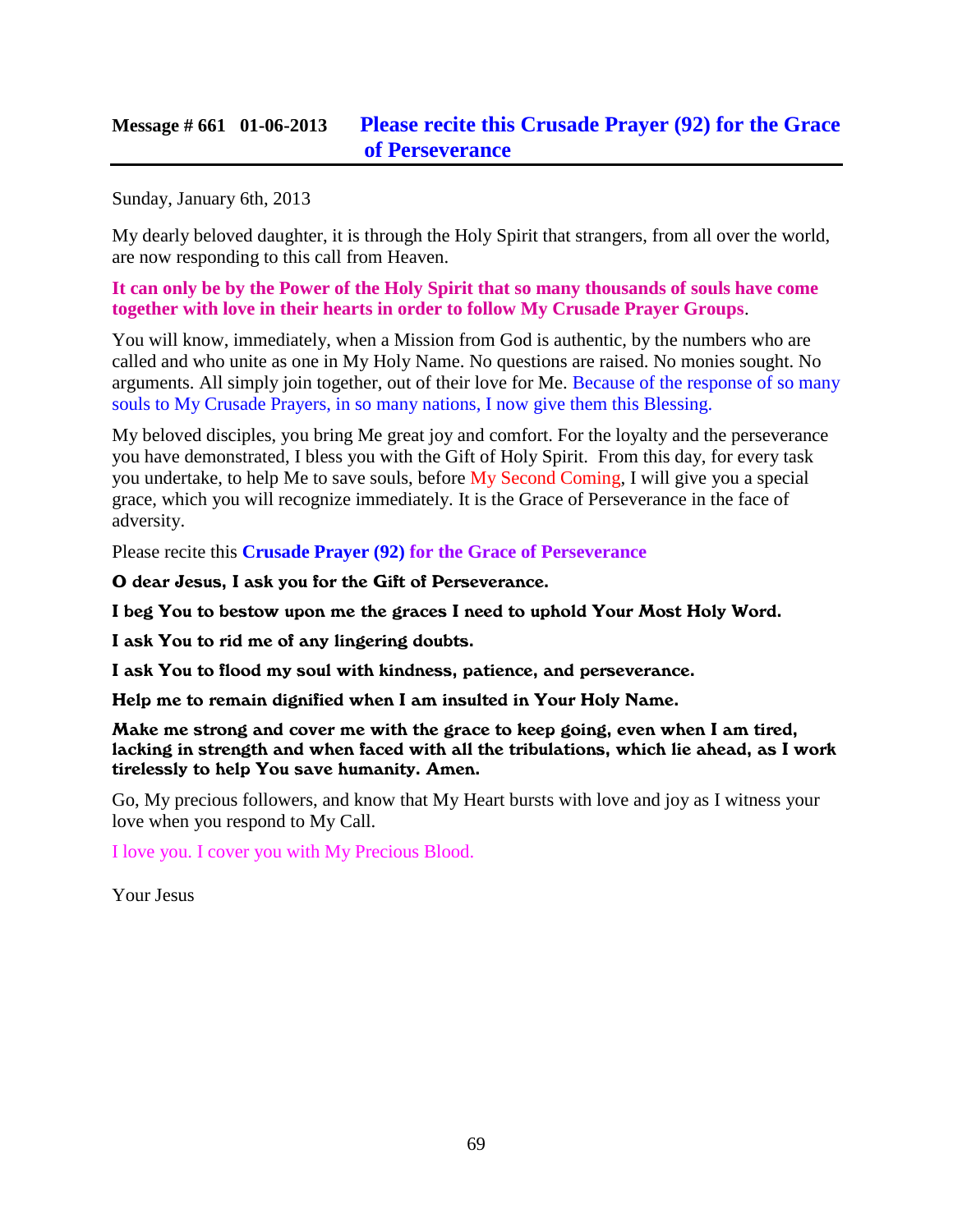### **Message # 662 01-07-2013 [Only by the Power of God, do you exist. Only by](http://www.thewarningsecondcoming.com/only-by-the-power-of-god-do-you-exist-only-by-the-love-of-god-will-you-live-forever/)  [the Love of God will you live forever](http://www.thewarningsecondcoming.com/only-by-the-power-of-god-do-you-exist-only-by-the-love-of-god-will-you-live-forever/)**

Monday, January 7th, 2013

My dearly beloved daughter, you may wonder why, when I communicate with you, that it seems like the most natural thing in the world.

Sometimes you ask why you do not feel overpowered by My Presence. I allow this, for you would find it impossible to stand before My Presence, as you would faint with the Power of My Light. Yet, I allow you to glimpse a little of this Divine Light, as a special Gift. It is because then you will grasp just how powerful My Light, My Love, and My Spirit is.

#### **If man were to glimpse, but just a fraction of My Divine Presence, he would be so overwhelmed that he could not stand the Light, as it would blind him.**

This is the distance, which sin places between man and his Creator. When My Light is shown to souls, they can only be embraced by Me, in My Kingdom, when they have been purified. Only those of you who humble yourselves before Me can be enveloped within the Light of My Mercy. **No matter how much you claim to love Me, you must redeem yourselves constantly before Me, if you are to be given this Gift of My Mercy.**

To each sinner, I say this. Not an hour goes by, when, in your thoughts, through your lips and by your actions, do you not sin. But, when you quietly accept your weakness, and are full of love for Me, and I can see your sorrow, then I will forget your iniquities in an instant.

When I come to cover you with My Divine Mercy, before My Second Coming, it will be to offer you the purification needed, so that you can be embraced and taken into the security and safety of My Divine Light. **My Light, on that day, will cover the earth. Many, although blinded by the Light of My Great Mercy, will instantly accept My Hand of Salvation.**

To be accepted into the Light of My Mercy, you must accept that the Power of God is eternal. Only by the Power of God do you exist. Only by the Love of God will you live forever. Those who reject the Light can only find darkness. Darkness can only mean one thing – that you accept the life of eternal suffering offered to you by the Evil One.

#### **Allow My Light to shine down upon you, but first, you must earn the right to share in this powerful Light, which offers you a place in My Kingdom, forever.**

I bless you. I call you. Come to Me, without fear, for I wait patiently for you. If only you would come to Me, you would then understand the Truth of My Promise.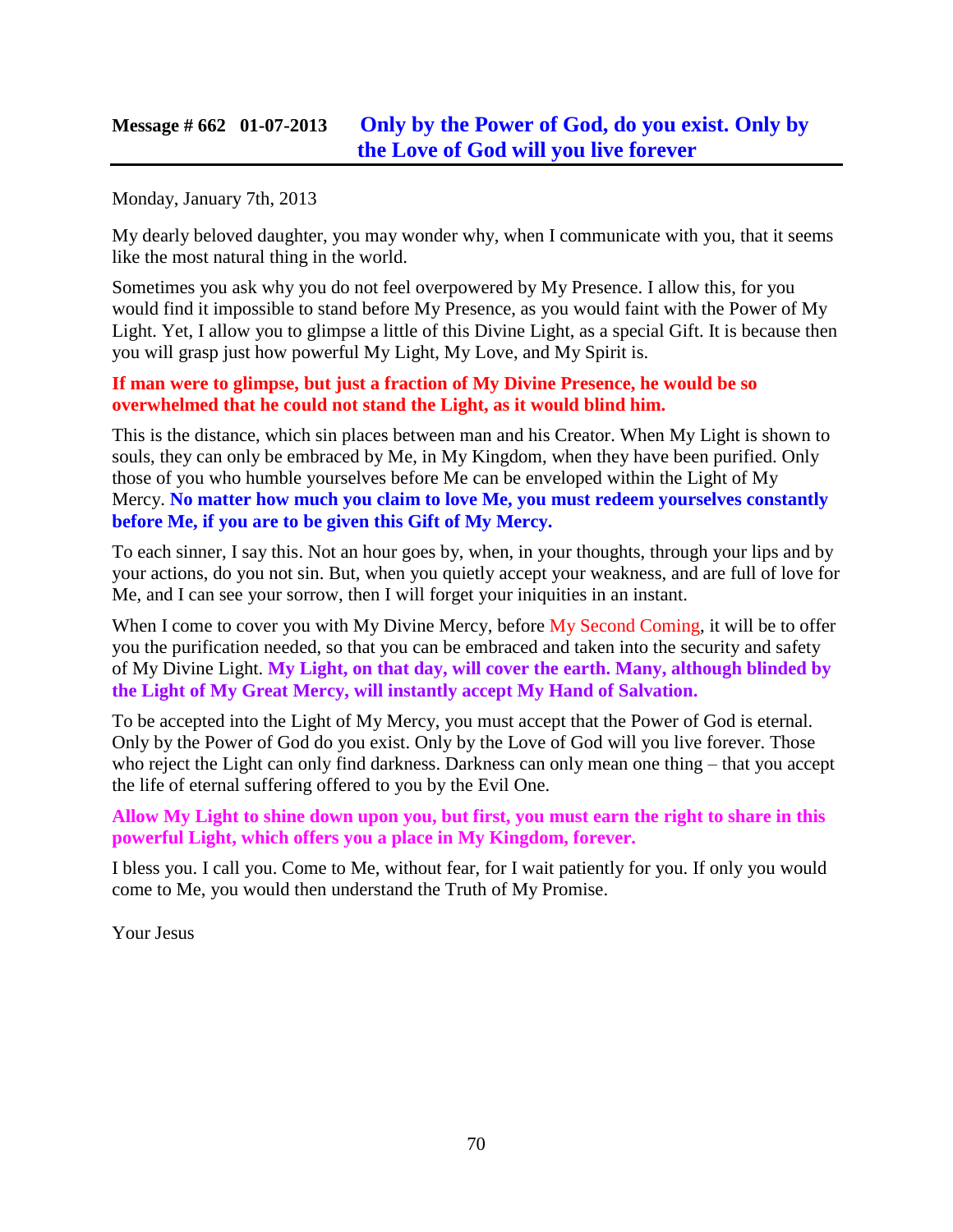Tuesday, January 8th, 2013

My dearly beloved daughter, when I wish to prepare the world for  $My$  Second Coming, I must ask that all of My followers trust in Me, completely. **I love you. I will always respond to your prayers, in order to mitigate the evil acts, which are being planned in the world by the enemies of God.**

I protect you, My beloved followers. While I could never hide the Truth from you, I must warn you against the inaccurate prophecies, which are being delivered by false prophets in the world at this point in time, and which create terror in the hearts of souls.

The Hand of My Father, as I have told you before, will fall on those wicked people, when they try to take God's children from the earth before they are fit to enter My Kingdom.

You must never allow fear to destroy hope, or terror to destroy love. Love will destroy evil. Love will increase in the world and be spread because of the Grace of God, in response to the prayers of His children.

Do not listen to exaggerated claims you may hear about the End Times. Do not allow such tales, many of which amount to fiction, to upset you or frighten you.

I, Jesus Christ, in My Mercy, will destroy evil, as I will never give up on souls. God is Love. God's Power is Almighty.

God is Merciful. Never forget that.

Pray, pray, pray, for you must not allow your hearts to be troubled when prayer can mitigate much of the evil in the world. Surrender to Me in love, hope, and joy, and I will take away all your fears and unnecessary worries.

#### **When you are preparing for a great celebration you will always be joyful and excited. And, although many disruptions and difficult setbacks may occur before the great day, all will be forgotten when the sun rises at dawn on the much anticipated day.**

This is how you must look upon My Second Coming. While the evil you will witness in the lead up will frighten and disgust you, it will be short lived, for soon it will have all been forgotten.

Be at peace. Never lose hope in My Great Mercy. I will never forsake those who love Me.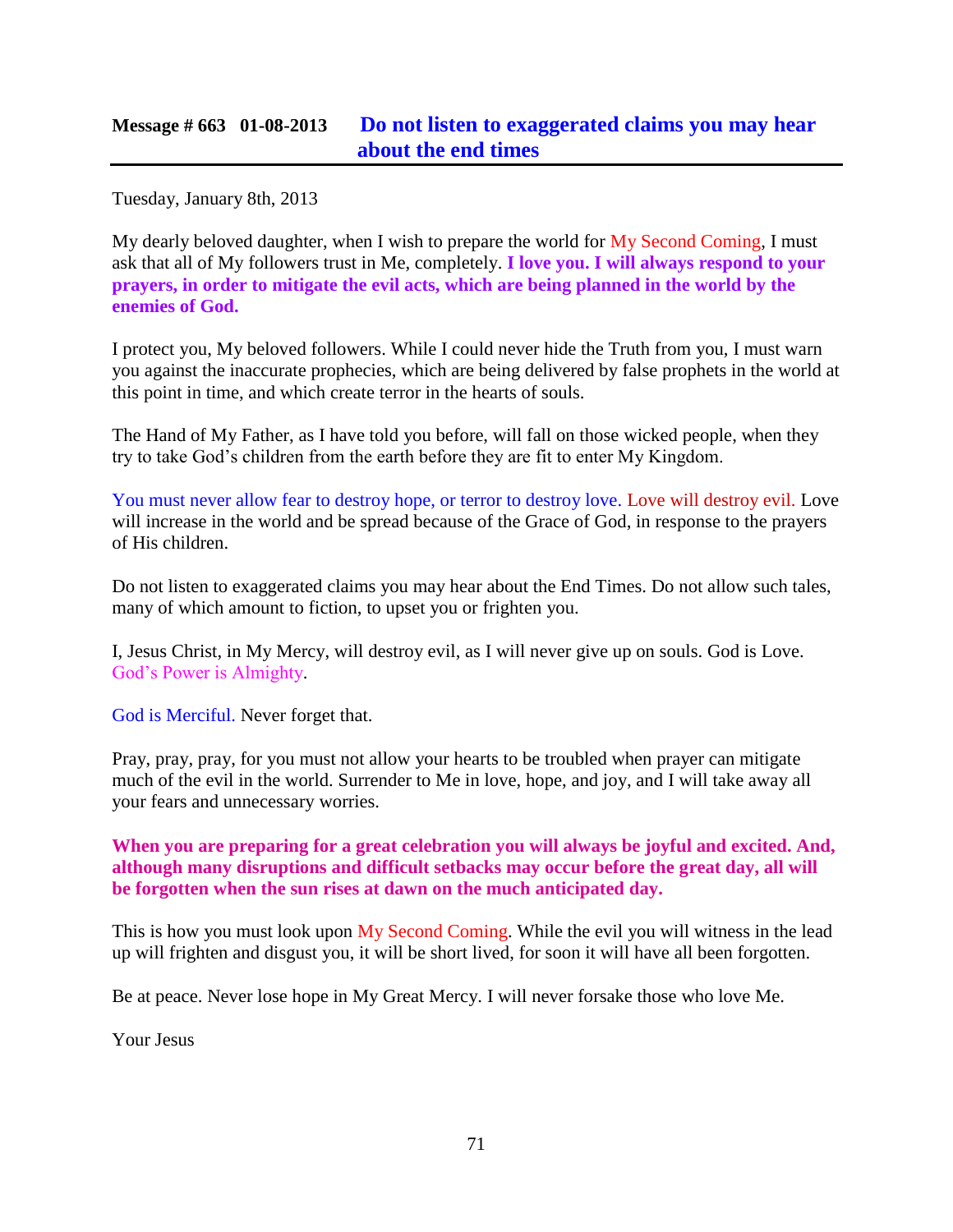### **Message # 664 01-09-2013 [When you take away the Truth, or tamper with it,](http://www.thewarningsecondcoming.com/when-you-take-away-the-truth-or-tamper-with-it-it-is-no-longer-the-truth-all-that-is-left-is-a-shell/)  [it is no longer the Truth. All that is left is a shell](http://www.thewarningsecondcoming.com/when-you-take-away-the-truth-or-tamper-with-it-it-is-no-longer-the-truth-all-that-is-left-is-a-shell/)**

Wednesday, January 9th, 2013

My dearly beloved daughter, how familiar I Am, through the tongues of man, every single day, and yet, I Am so far away from them.

Many, instinctively, call out My Name aloud, in moments of expression, without actually realizing how they use My Name**. Not only Am I not revered; no respect of any kind is shown to Me. My Name is used to curse others, at times of great friction.** How this hurts and shocks Me; that I Am used in this way.

Many use My Name in daily conversation, but not in a way, which addresses My Role as the Savior of the human race.

How I wish that I could call upon those atheists and agnostics, so that they could listen to how they use My Name, in their daily conversations. If it is a habit, then why don't you use another form of expression? **Why do you include Me, if you do not accept Me? Why do you use Me as a form of blasphemy, when you do not believe I Exist?**

So many people dismiss Me as not being important in their lives. I Am pushed to one side as if I Am of no consequence.

Many souls, who do believe in Me, do not practice their faith. As such, they fail to prepare their souls. So many do not know when they will be taken from this earth and into the next life and have made a terrible mistake. For, they are not fit to enter My Kingdom.

**The day when souls find themselves divided into two groups, the Truth of the future will finally be revealed to them. Woe to the man who has not prepared for this Great Day and who wasted the time accorded to him on earth.**

To the others who have refused to listen to the Truth and who publicly demeaned and rejected Me, their terror will be impossible to describe. There will be weeping, hysteria, and shock witnessed on that day, as these souls see that the path they chose led them only into the fires of the abyss.

**This is the time of spiritual renewal for souls who have been blessed with the Gift to see how the prophecies of old are now taking place in the world as foretold.**

I look at the world and I see terrible confusion, as people are being sucked into lies about how the world was created – these lies, which are designed to turn people away from the Truth.

**I see good people being told to reject their understanding of My Teachings and to throw them aside in favor of accepting Sin. Then they are encouraged to applaud sin until they convince themselves that I, Jesus Christ, will turn a blind eye.**

The Truth of My Teachings lies at the very kernel of Christianity. When you take away the Truth, or tamper with it, it is no longer the Truth. All that is left is a shell.

**It is time to discern whether or not you are prepared to allow yourselves to be deceived by modern New Age spiritualism, or to stand firm and defend the Holy Word of God.** It may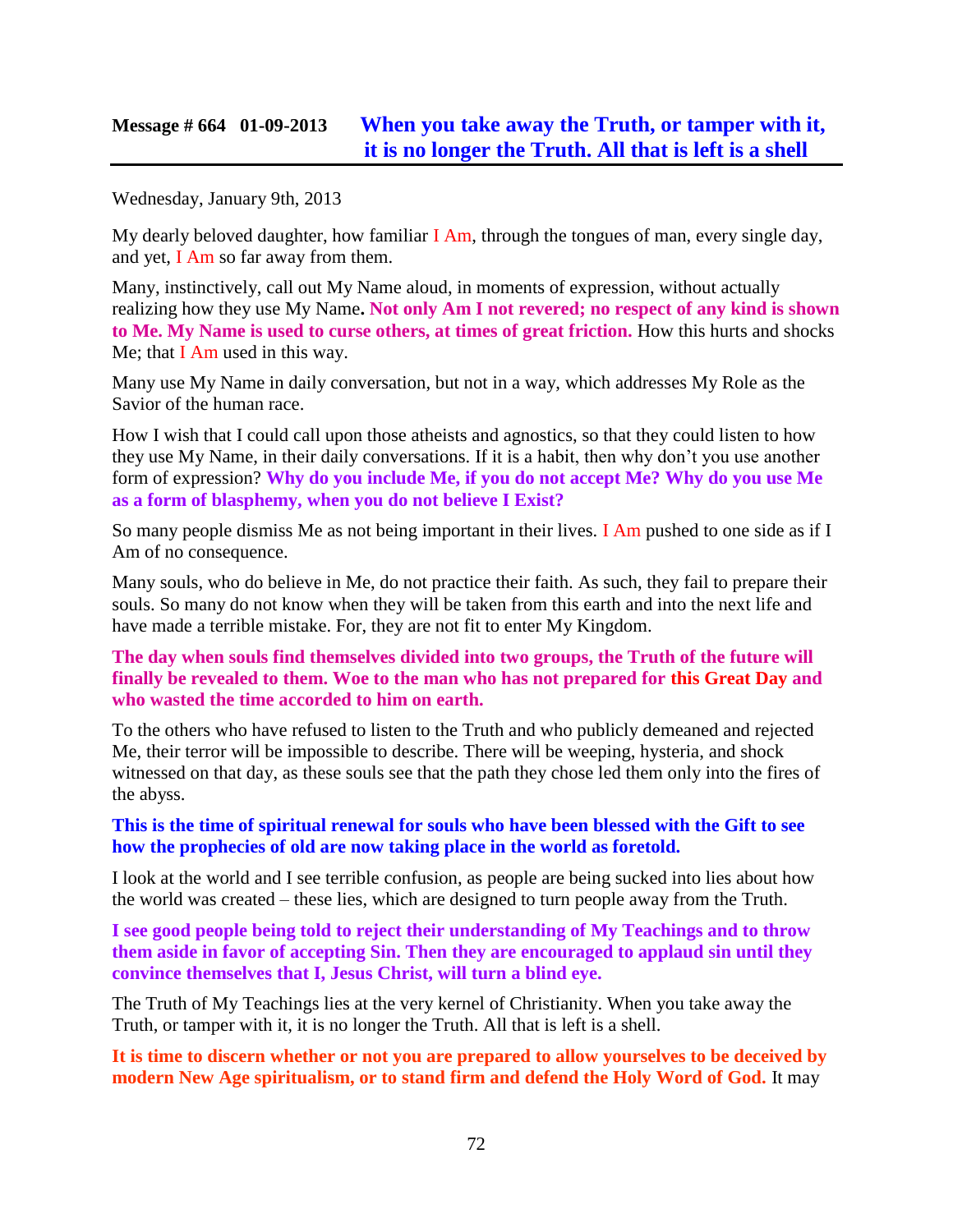not seem to matter to you now, but when the day comes, when I come to Judge, only the Truth will be acceptable in My Kingdom.

When you accept lies, you are not being honest. You are not being truthful. Therefore, you will not receive Graces. You will be like an empty vessel, which sails in the seas, boasting of a cargo, which exists only in your minds. It will be of no use to anyone, this false sense of security. It will not give you access to the keys of My New Paradise.

**Pray every day, as if tomorrow is your last day, because you do not know the time of My Second Coming. It will happen unexpectedly. When that day dawns, there will be little time to turn back. You will either accept Me, and My Promise to bring you into My Kingdom, or you will be sent to the place from which there is no return.**

Your Jesus

## **Message # 665 01-11-2013 [I now grant them the Grace of the Tears of Love](http://www.thewarningsecondcoming.com/the-pain-of-thorns-is-now-being-felt-by-leaders-in-the-catholic-and-christian-churches/)  [and Conversion](http://www.thewarningsecondcoming.com/the-pain-of-thorns-is-now-being-felt-by-leaders-in-the-catholic-and-christian-churches/)**

Friday, January 11th, 2013

My dearly beloved daughter, please hear Me and listen as I reveal My Pain. **My Head, covered with thorns, is being crushed painfully, as I endure the pain of My Crucifixion, two thousand years after My Time on earth.**

**The Time for My Second Coming is very close.** Let no man doubt My Promise to come again. Let no man doubt that it can be at any time. **Prepare your souls, for the time is close. Far better, that you concentrate on the state of your souls, than on the state of your future prosperity.**

**The pain of thorns is now being felt by leaders in the Catholic and Christian Churches.** They suffer, so, as they are being force-fed doctrines, dictated to them by political leaders, which pour forth from the mouth of the beast.

To all those who attack My Word, through these Messages, I must warn you that the battle between God and Satan, at the End Time, is now. May My Father pardon you for your misdemeanors. May He pour down His Mercy on your misguided and wayward ways, all of which, condone sin.

The pain of the Crown of Thorns, which are being pressed down, in agony, upon My Christian Churches on earth, is being replicated, at this time, as foretold. The pain of rejection – the rejection of My Word, My Existence and My Teachings – is being felt, not only by Me, but by all of those poor souls who honor Me, who proclaim My Holy Word and who love Me.

My Heart is entwined with them in love and suffering. **They will know this, immediately, for I now grant them the Grace of the Tears of Love and Conversion, when they recite this Crusade Prayer.**

**Crusade Prayer (93) For the Tears of Conversion**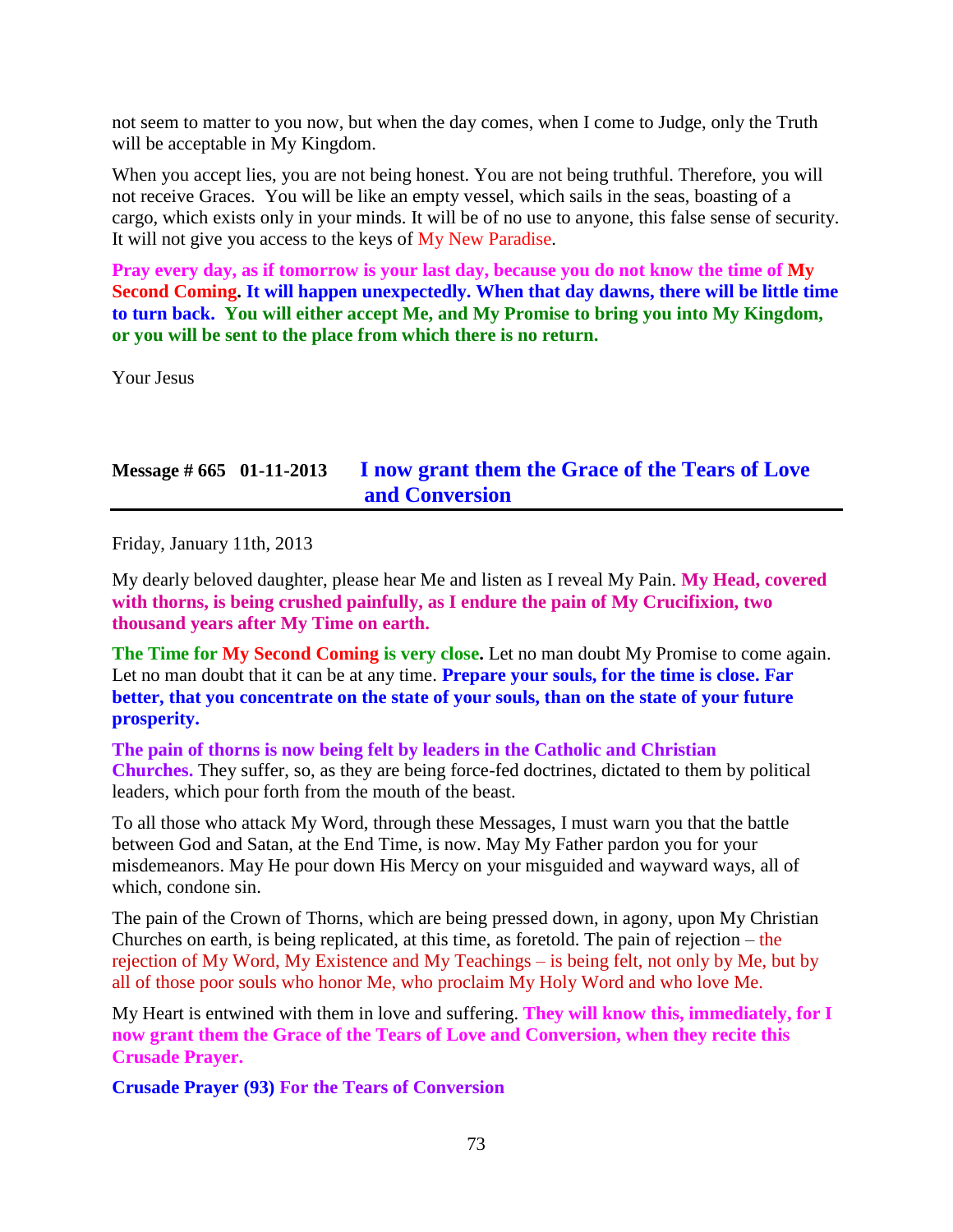O My beloved Jesus, You are close to my heart. I am one with You. I love You. I cherish You. Let me feel Your Love. Let me feel Your Pain. Let me feel Your Presence. Grant me the Grace of humility so that I am made worthy of Your Kingdom on earth, as it is in Heaven. Grant me the Tears of Conversion so that I can truly offer myself to You as a true disciple to help You in Your Mission to save every single soul on earth, before You come again to judge the living and the dead. Amen.

Go, My beloved followers. **I promise that I will grant you the Grace of the Tears of Conversion so that you will truly become united within My Sacred Heart when you recite this prayer.**

My Heart embraces you, My cherished and loyal disciples. I love you. **I Am with you now, in a way, which you will find hard to deny.**

Your beloved Jesus

### **Message # 666 01-12-2013 [The plan to destroy the Catholic Church, from](http://www.thewarningsecondcoming.com/the-plan-to-destroy-the-catholic-church-from-within-its-own-ranks-is-already-underway-2/)  [within its own ranks, is already underway](http://www.thewarningsecondcoming.com/the-plan-to-destroy-the-catholic-church-from-within-its-own-ranks-is-already-underway-2/)**

Saturday, January 12, 2013 15:10 hours

My dearly beloved daughter, **this is the time for the next phase in My Plan to prepare the world for the New Era, the New Paradise, the Kingdom, promised by Me, the Son of Man.**

**My Army must now gather and link as one in prayer, for the battle for souls has now intensified.** The plans by the evil group, on a global scale, to legitimize wars, murder through euthanasia and abortion, is gathering momentum.

**The plan to destroy the Catholic Church from within its own ranks is already underway.** Those souls in positions of power, and especially those within Christian Churches, who condone sin and try to legislate for it, know this. You will suffer terribly. The Hand of My Father will intervene and destroy your plan.

For every man and woman who tries to bring in laws against the Will of God, they will face a terrible chastisement. Not only will they be struck down, their own nations will also be chastised.

Enough has been endured by My Father. He will no longer tolerate such interference in His Creation. **The earth will be shaken and not one man will fail to notice.**

What wickedness there is. And what cunning is in place, where terrible abominations are being introduced by humanity, which insult God. By these acts, man will have to face the Wrath of My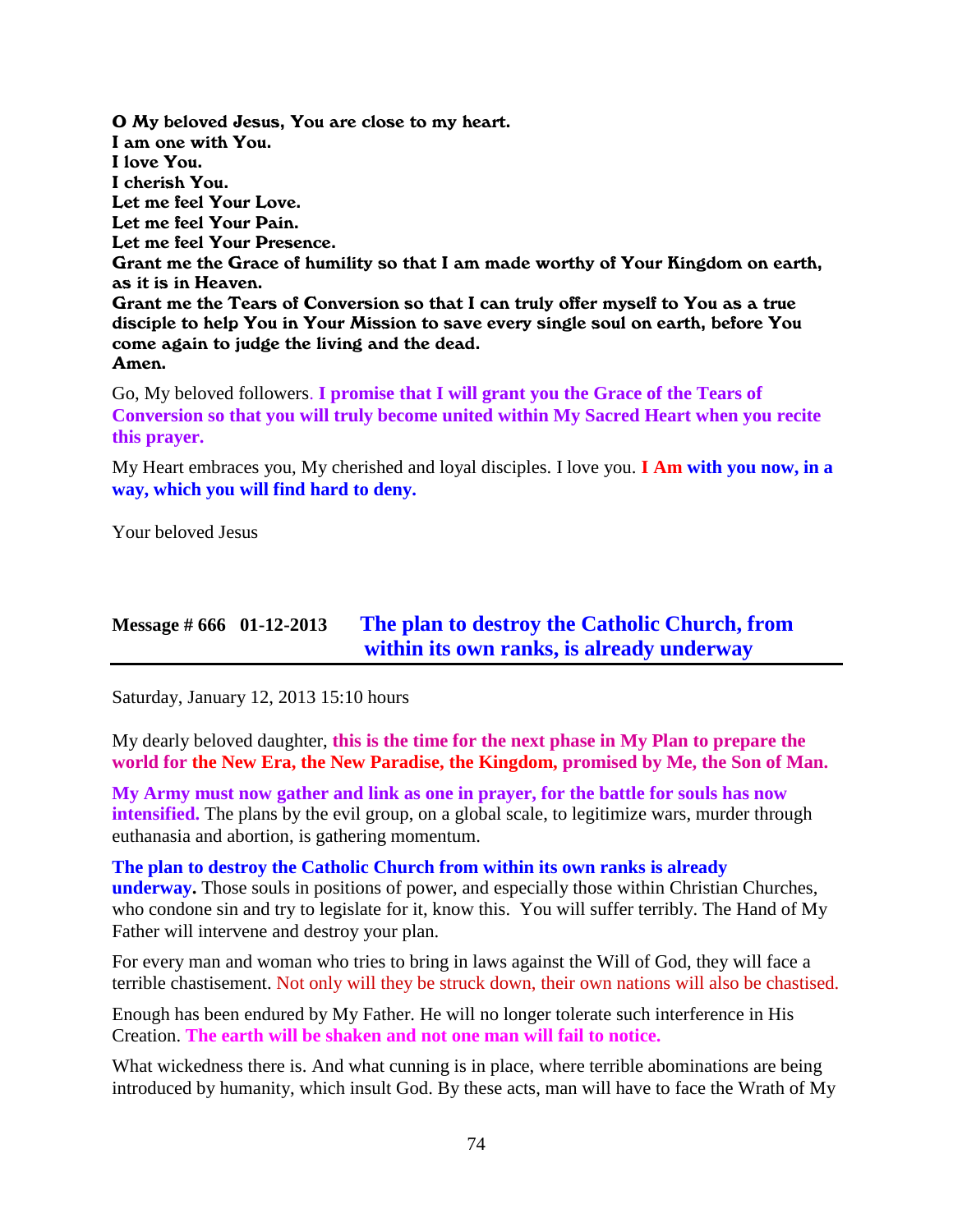Father. Prayer, and much of it, can halt this wickedness. And **it is because of your prayers that the Divine Interventions, to punish mankind, have been delayed.** Now those nations, whose rulers are driven by the spirit of evil, will be wiped out.

My beloved followers, you will suffer greatly as you witness the acts of disobedience against the Laws of God. You must keep praying in order to mitigate the punishments by My Father.

**Now, you must set up as many prayer groups for My Crusade of Prayers as possible in every nation.** By doing this you will allay the work of the evil group.

My patience is never ending, but man will be punished, before My Second Coming, for his wicked deeds. T**his punishment has been delayed for some time, but My Father will permit ecological upheavals, in order to purify souls.**

Here is an important Litany to help mitigate the punishment by My Father.

**Litany Prayer (4) to Mitigate Punishment by God the Father**

O God the Most High. We beg You for Mercy for the sins of Your children. We thank You for the Gift of the earth. We thank You for the Gift of human life. We treasure the Gift of life. We uphold the Gift of life. We thank You for the Gift of Your Son, Jesus Christ. We thank You for the Gift of Redemption. We praise Your Divinity. We surrender, completely, before You, so that Your Holy Will can be completed, on earth, as it is in Heaven. We thank You for the Gift of the Illumination of Conscience. We thank You for the promise of eternal life. We welcome the New Paradise. We beg You to save all souls, including those who torment You and those who are lost to You. We thank You for the Love you show all Your children. We thank You for the Gift of prophecy. We thank You for the Gift of prayer. We ask You to grant us peace and salvation. Amen.

My daughter, this Mission will become even more difficult, as the hatred of man against man intensifies and divides.

God's loyal disciples will be tempted to give in to the sins, which will be disguised as the laws of tolerance. **You must resist every attempt to turn your back on the Truth of My** 

**Teachings.** When you leave all your trials in My Holy Hands, you will find this Mission to save souls, much easier.

Your Jesus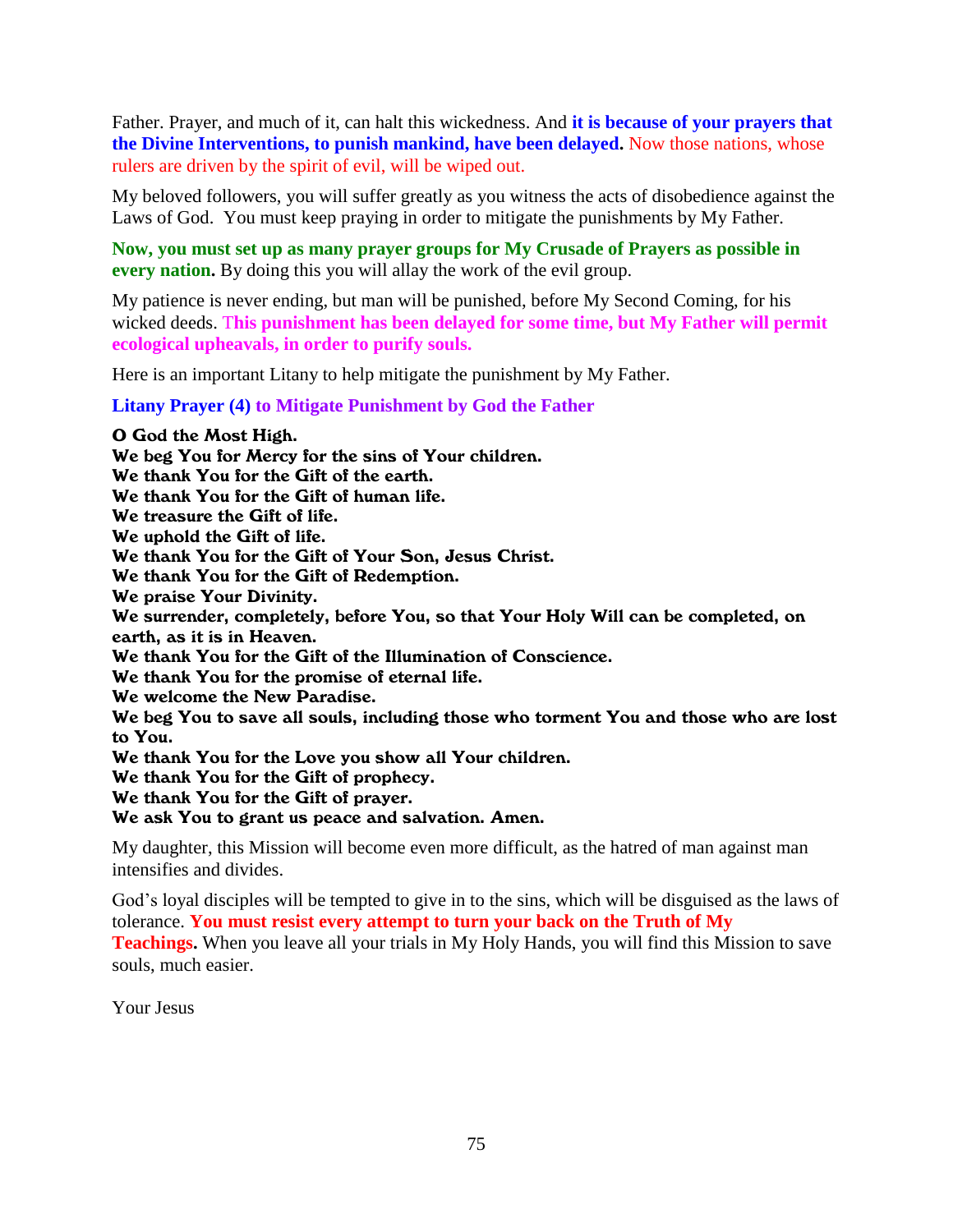## **Message # 667 01-13-2013 [Ignore questions or demands made of you to](http://www.thewarningsecondcoming.com/ignore-questions-or-demands-made-of-you-to-change-my-words/)  [change My Words](http://www.thewarningsecondcoming.com/ignore-questions-or-demands-made-of-you-to-change-my-words/)**

Sunday, January 13th, 2013

My dearly beloved daughter, you must never forget Who your Master is. When you are being dragged in every direction, and when My disciples place enormous loads upon your shoulders, you must resist. Place yourself in My Holy Hands, remain alone and ask Me to handle everything.

You must only respond to My Voice. Any other voice, which commands you to do My Holy Work, according to their ways, their interpretations, must be ignored.

Many, who follow this Mission, must understand that **My Holy Word may not be scrutinized, changed or adapted to suit others. My Word is Sacred**. Accept what I say, in faith, and be content. Trying to find hidden meanings, sensation, or seek fortune-telling, is offensive to Me.

Learn to listen to My Voice. Let it touch your soul and be thankful that I give you this Gift of My intimate Teachings and desires. I do this out of compassion for you and because I love you. To question and demand that I give you the answers you want to hear is insulting to Me.

**My daughter, please ignore questions or demands made of you to change My Words or the meaning of what I say to you.** You do not, as I have told you before, have the authority to do so. Even when those devious souls plant difficult questions, to which you do not have the answer, remain silent.

To those of you who continue to try and trip Me up, by challenging and criticizing My Holy Word, know that you are but a poor weak sinner. It is not that you ask questions for the good of your soul, which I find displeasing. It is your refusal to accept that I, Jesus Christ, could ever communicate to the world as I do now.

If you take My Word and twist it to suit your way, it will become meaningless. If you then tear it apart, in order to defy this, My Holy Mission to save this last generation, then you will be thrown to one side.

My plan is powerful now as I lead humanity quickly onwards along the Path of Truth. Those who wander and stray will be left behind. There is only so much time left to save each of you. Why do you waste it? Every minute is precious.

Allow Me the chance to lead you, teach you, and salvage you. Obedience to Me, your Jesus, is required if I Am to help you. **You can only obey Me when you surrender your will to Me**. When you do this, confusion will no longer be present in your soul.

Your Jesus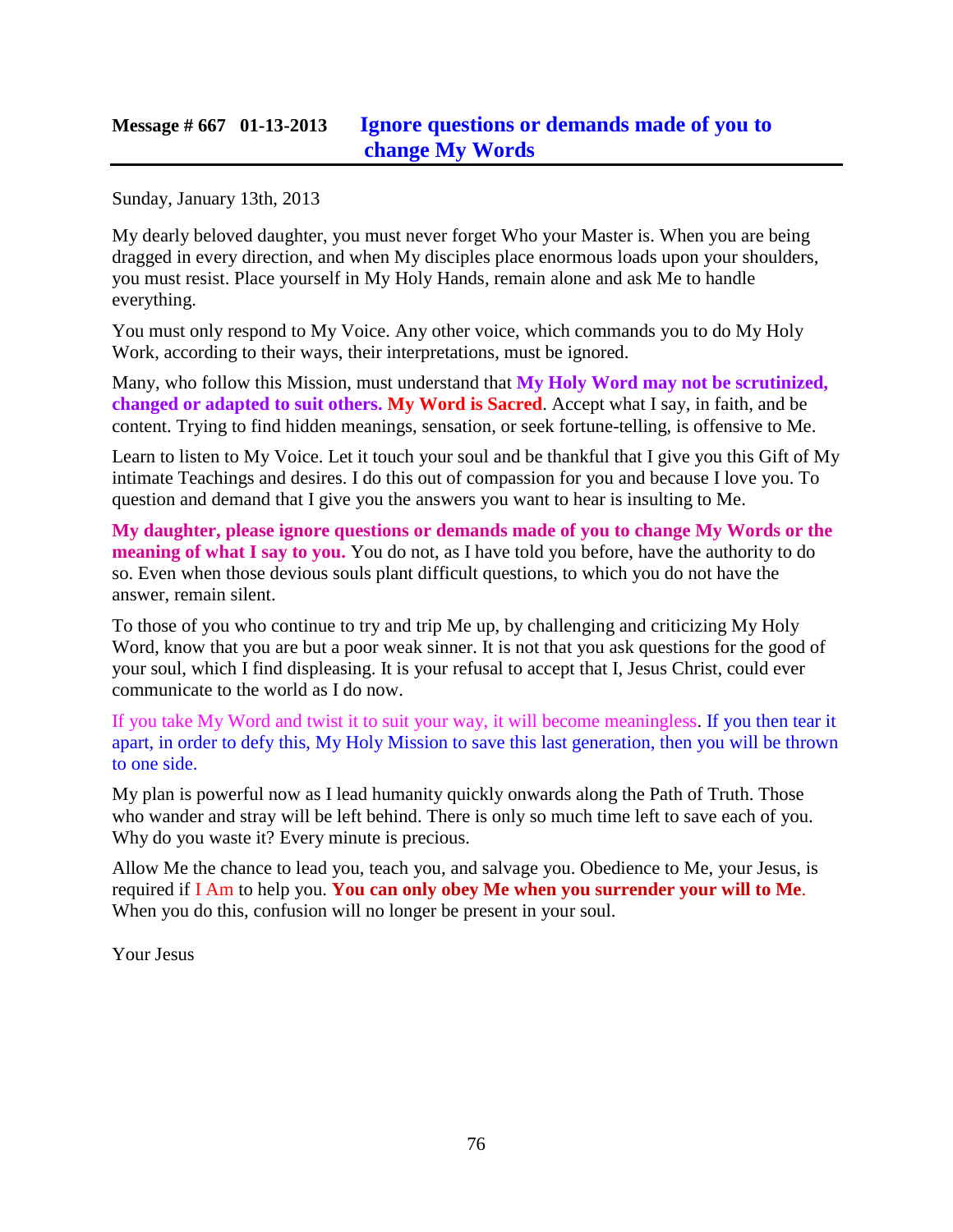## **Message # 668 01-14-2013 [Despite My Divinity, I feel sickened by and](http://www.thewarningsecondcoming.com/despite-my-divinity-i-feel-sickened-by-and-disgusted-with-the-sins-of-man/)  [disgusted with the sins of man](http://www.thewarningsecondcoming.com/despite-my-divinity-i-feel-sickened-by-and-disgusted-with-the-sins-of-man/)**

Monday, January 14th, 2013

My dearly beloved daughter, the time for preparation for The Warning is short. This is a time when, no matter how painful the persecution is, you must ignore everything except My Holy Word.

As the preparations begin, let no one stop you, My beloved followers, as you prepare your souls and pray for those who will die in mortal sin during The Warning.

You, My followers and My sacred servants, will endure, now, the pain I feel, as I look down upon wretched sinners. Despite My Divinity, I feel sickened by, and disgusted with, the sins of man, as they are paraded before My Eyes.

**Their arrogance, the insolence and the pride, demonstrated by these sinners, emulate, exactly, the traits of Satan and his demons.** These same evil spirits have devoured the souls of God's children, so that they no longer seem like the children they once were, when they took their first breath. So stuffed with pride, and convinced of their own invincibility, are they, that they are no longer capable of allowing the Spirit of God to touch their souls. This is why they need your prayers.

I bless you with the Grace to save these souls and you must, for My sake, help Me to help them.

Not content in satisfying his own lusts to feed his bodily desires, man then feels he must interfere with My Creation. He then takes steps where he tries, not only to emulate the Power of God, when it comes to the Creation of human life and the taking of human life, he thinks he has the power to replace the Existence of God. He believes now in his own divinity, which is nothing but a lie placed within his soul by Satan, to whom he has pledged his allegiance.

These steps, which man now takes, go beyond the boundaries permitted by God. Now that the Churches of God are to be besieged by the spirit of evil, from enemies and imposters, the punishment will finally descend upon the earth.

My Father's Power will be witnessed and His punishment will be severe. It will shock even the most arrogant sinner, who will be in no doubt whose Hand has fallen upon the earth. My Father will do this in order to rid the earth of wickedness, while enabling, at the same time, the growth of His Army of loyal followers who will help in the salvation of souls.

Sin has damaged the earth you walk on and it can be seen in disease, pollution, and the corruption among your governments. The stain of sin covers the world, so that it has become a disgusting and vile thing in the Eyes of My Father. He, who created the world as a place where He could nurture His family, is heartbroken.

#### **My Father is also angry and the scales of justice have now tipped. His punishment cannot be stopped where it has become necessary.**

Help your brothers and sisters, especially those who have created laws which interfere with those created by God, the Most High. You must do this through the Crusade Prayers. Be strong. Be brave. Be hopeful and fear nothing, if you love Me. Your Jesus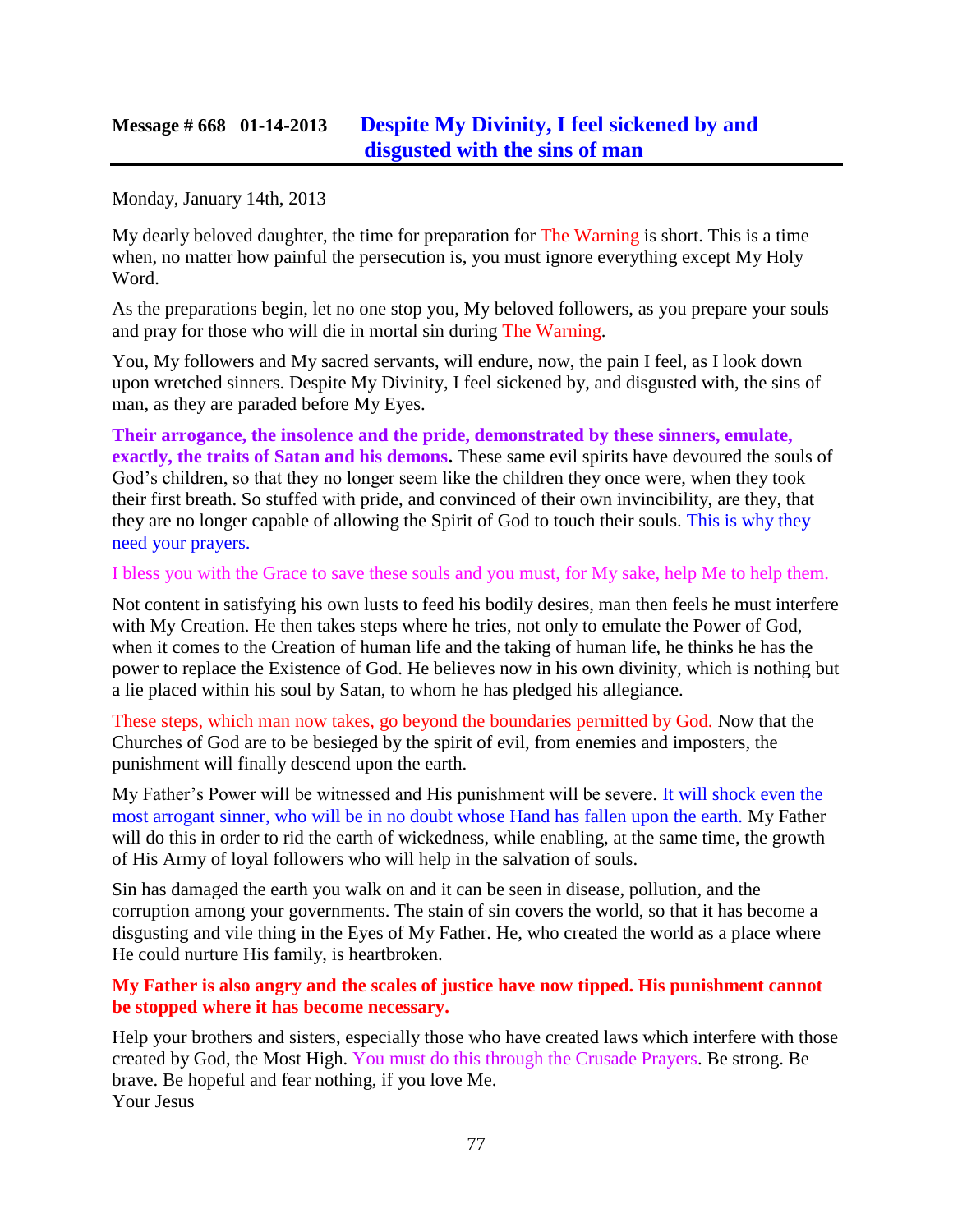## **Message # 669 01-15-2013 [Please take this new Gift of Healing I present to](http://www.thewarningsecondcoming.com/please-take-this-new-gift-of-healing-i-present-to-you-now/)  [you now](http://www.thewarningsecondcoming.com/please-take-this-new-gift-of-healing-i-present-to-you-now/)**

Tuesday, January 15th, 2013

My dearly beloved daughter, as this Mission continues to grow and expand around the world, it will come with new miracles, which, in My Love and Compassion, will be given to those who suffer terribly. When I came the first time, My Mercy was extended to those souls who needed My Help.

There will be those who will be infiltrated by a lack of faith and who will be afflicted by terrible physical suffering. Those who come to Me, I will ease their suffering. I will do this to ignite the faith of their souls, but it will be by the Power of the Holy Spirit, by which they can only be healed.

Bring Me your sufferings. Bring Me your worries. Bring Me your pain. Come to Me, through your prayers, and I will listen. I wish to take you all in My Sacred Arms and protect you.

**Please take this new Gift of Healing I present to you now. It is in the form of a Crusade Prayer and will cure you in mind, body, and soul.**

**By this prayer, I bequeath the precious Gift of Healing. By reciting it you will know that this request for help will bring down upon you, and those you include in this prayer, great gifts from Heaven. As such, it comes with a special protection for the renewal of those lost, who are unsure of their faith, and who feel a sense of weariness. They may be suffering from doubts. They may be suffering with physical diseases, which are destroying their ability to allow Me to bring them peace, love, and comfort.**

To receive this blessing for healing please recite this Crusade Prayer.

**Crusade Prayer (94) To cure the mind, body, and soul**

O dear Jesus, I lay myself before You, weary, sick, in pain and with a longing to hear Your Voice.

Let me be touched by Your Divine Presence, so that I will be flooded by Your Divine Light through my mind, body and soul.

I trust in Your Mercy.

I surrender my pain and suffering completely before You and I ask that You give me the grace to trust in You, so that You can cure me of this pain and darkness, so that I can become whole again and, so that I can follow the Path of Truth and allow You to lead me to life in the New Paradise.

#### Amen.

It is your faith that must concern you, first. Then, by the grace of My Mercy, will I respond to your request for healing, according to My Holy Will.

Your beloved Jesus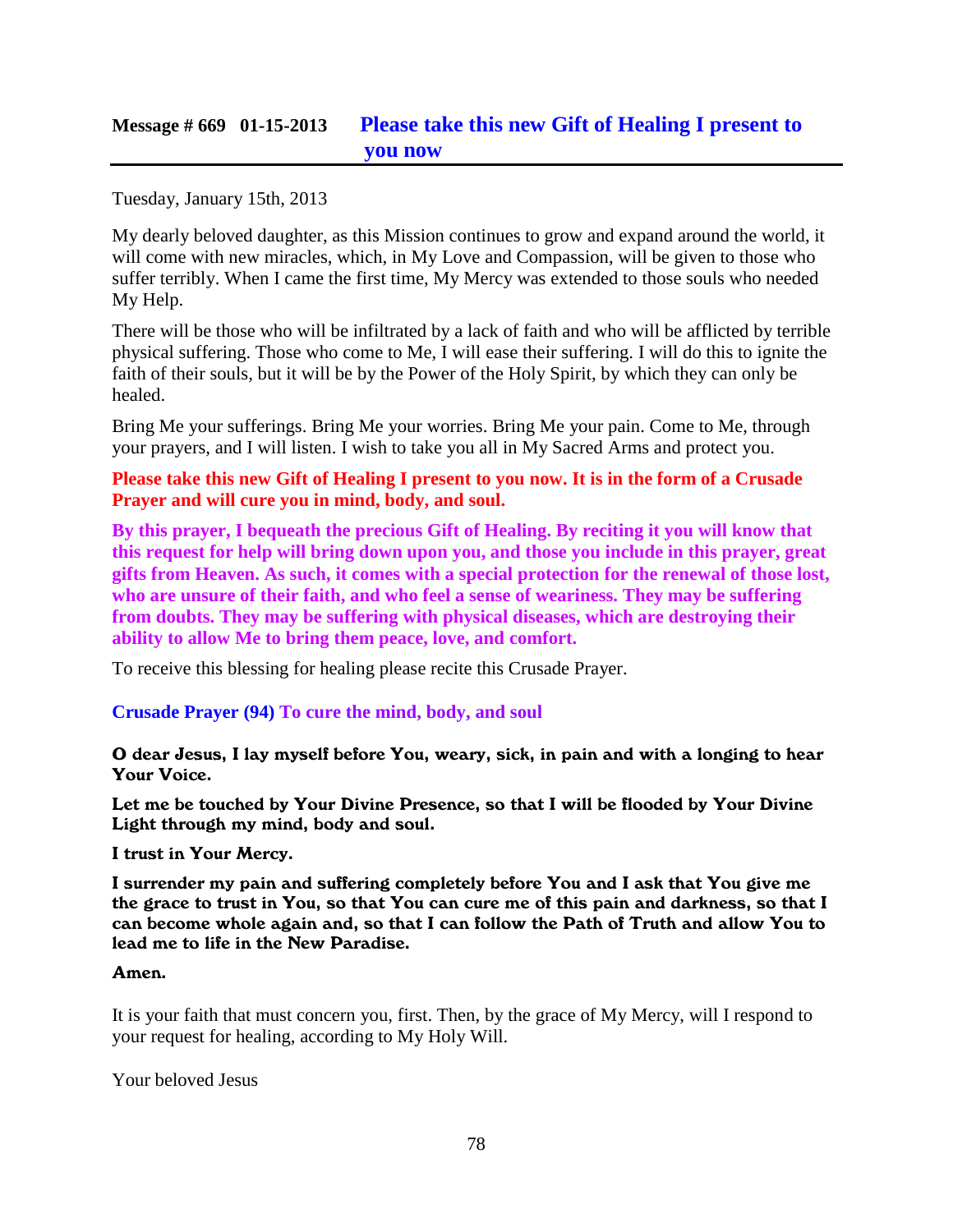Thursday, January 17th, 2013

My dearly beloved daughter, t**he Fire of the Holy Spirit has intensified amongst My Prayer Groups and they will now spread throughout the world, and multiply, one thousandfold. The grace bestowed upon these Groups will enable them to set up quickly and grow just as I intended them to.**

As the Fire of Truth engulfs the earth, so also will the darkness descend, like a great thick fog. The Evil One and his demons will torment as many as they can in order to take them away from Me. I cannot let him do this.

The pain of being separated from these poor souls, who give in willingly to the lies, fed to them by Satan, is very difficult for Me to bear. Nothing, however, can stop the Word of God, although it may not seem like this to many of you.

**By My Power, I will spread love through those souls who respond to My call for prayers.** When they surrender their free will to Me, I can do what is necessary to draw them to the Love of God. This Love has been missing from their lives, for some time. **They will then recognize the emptiness they had felt inside, before I bring them this comfort.** The comfort they have been missing is the calmness of the soul, which can only come from Me.

**Come to Me and I will help you to see all that matters. Listen to My Voice, now, as I gather all nations and bring My family together, so that I can prepare you for your new life where death will no longer exist**. Neither death of the body or the soul can exist in My New Paradise. Death will be finished. **My New Paradise is ready, but it must be filled with every single soul alive in the world today.** This is My great desire.

**To My followers, you must prepare now for the terrible trials, which you will have to face because of your response to My Call. Everything will be done to cause disruption to your prayer groups.** Many priests, for example, will try to stop them. Y**ou will be told not to attend them.** You will be told that they are not permitted. You will be told My Prayers come from the spirit of evil. You will be given every kind of excuse – all of them simply meant to prevent My Work from being done.

**I urge you to work together in peace and harmony.** Do not allow differences of opinion to halt this work. **This is a time when Satan will try to drive a wedge between you all, so that the Crusade Prayers are not spread globally, as dictated by Me.**

**The Jesus to Mankind Prayer Groups must be set up everywhere. They will be an integral part of the formation and co-ordination of My Remnant Army on earth. You must work closely, in love and harmony, and keep in touch with My daughter, Maria. I have instructed her to assist, where possible, in guiding you**. I have sent her a group of people who will co-ordinate these groups in different regions in the world. You must each focus on your own region and link with each other. **Maria will be instructed, by Me, as to how I need them to be managed and the format I desire.**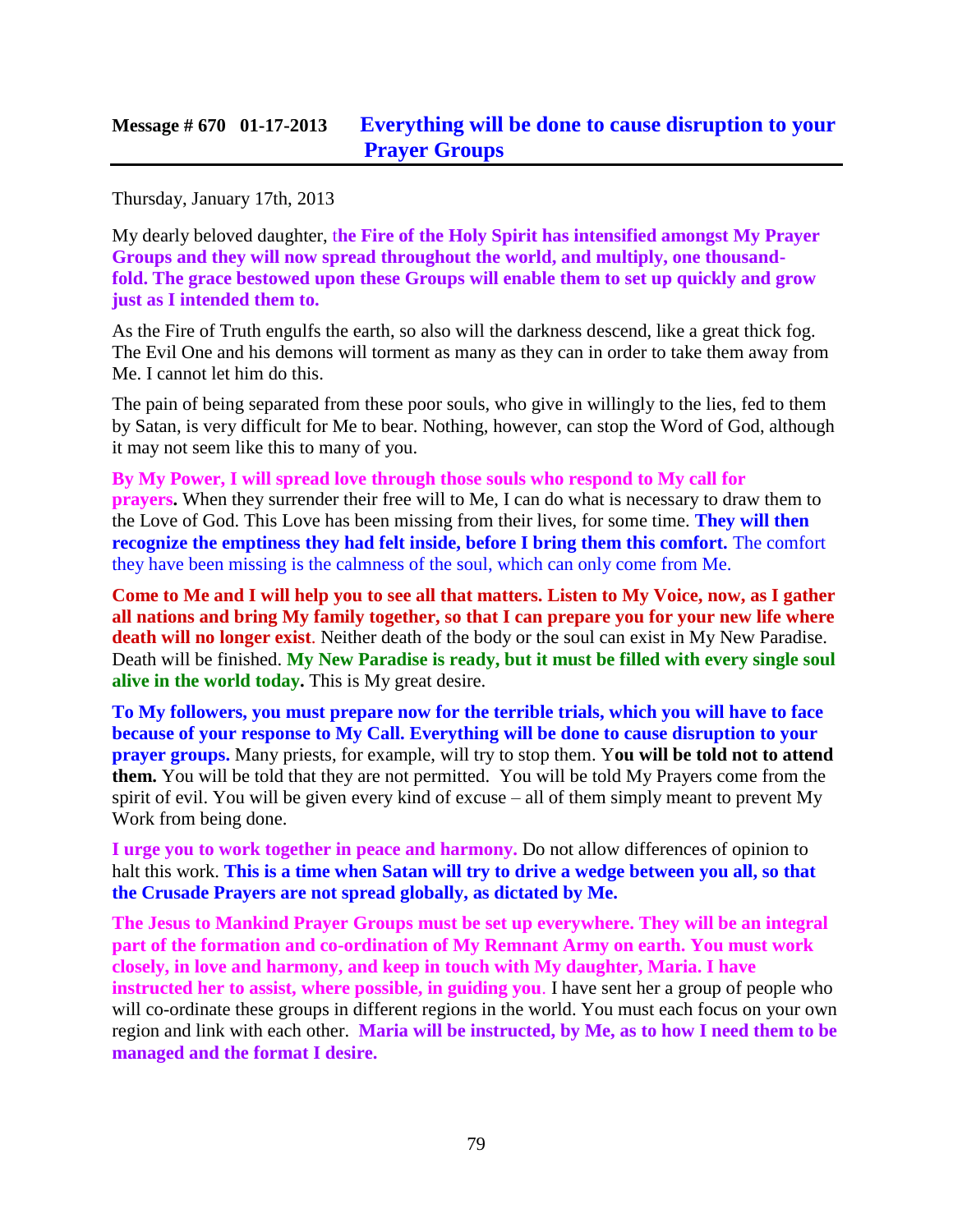**I will bless each Prayer Group, when they agree to My Direction. I need members of the clergy involved and prayer books to be used. Maria will let you know what is expected soon.**

**Prepare for this global Mission, like no other.** I**t is the final Mission to save souls and every step of the way is dictated by Me, Jesus Christ.** So, I ask that you place all your trust in Me. Rejoice, for **you are blessed to be given this role in the most important time in the history of the world.** For this, **you will receive many gifts from Me,** as I need your help to save souls.

**Allow Me to give you the Blessing of Protection for the Jesus to Mankind Crusade Prayer Groups in every single location, as they are being set up.**

My Love, My Blessing My Beloved disciples. You bring Me peace, love and comfort at this time.

Your beloved Jesus

## **Message # 671 01-18-2013 [The abolition of all signs of my Son will mean the](http://www.thewarningsecondcoming.com/the-abolition-of-all-signs-of-my-son-will-mean-the-beginning-of-the-end/)  [beginning of the end](http://www.thewarningsecondcoming.com/the-abolition-of-all-signs-of-my-son-will-mean-the-beginning-of-the-end/)**

Friday, January 18th, 2013

My children, **the tide has turned, as sin continues to spread everywhere**. **As sin becomes acceptable in the hearts of man, the earth will groan in agony beneath the weight of darkness.**

**The World War is being staged and soon it will reveal the ugliness, which lies in the hearts of world leaders, who are united, as if by an umbilical cord.** One feeds the other, but soon none will remain a leader in their own nations, because they will only answer to one master, the Antichrist.

**To many, the world may seem the same, but, it is not. It is because of the evil, brought about by the demons incarnate who wander the corridors of power, that the whole of humanity will suffer.** The power, held by these slaves to evil leaders, will mean that civil rights will disappear. The signs can already be seen. Soon, they will all be abolished and you will have to trust in my Son, and surrender to Him, so that you can withstand the injustices, which you will have to bear witness to.

**The abolition of all signs of my Son will mean the beginning of the end.** Once this happens, you will know that the time for the Second Coming is close.

**You must keep in prayer, children, and continue to recite the Crusade Prayers, for they are very powerful and will help to mitigate the suffering which is being planned by the evil group.**

**The earth will now shake where the seats of these demonically influenced leaders are located.** The Hand of God, the Most High, will strike the earth, but many of those who lead sinful lives can be saved through your prayers.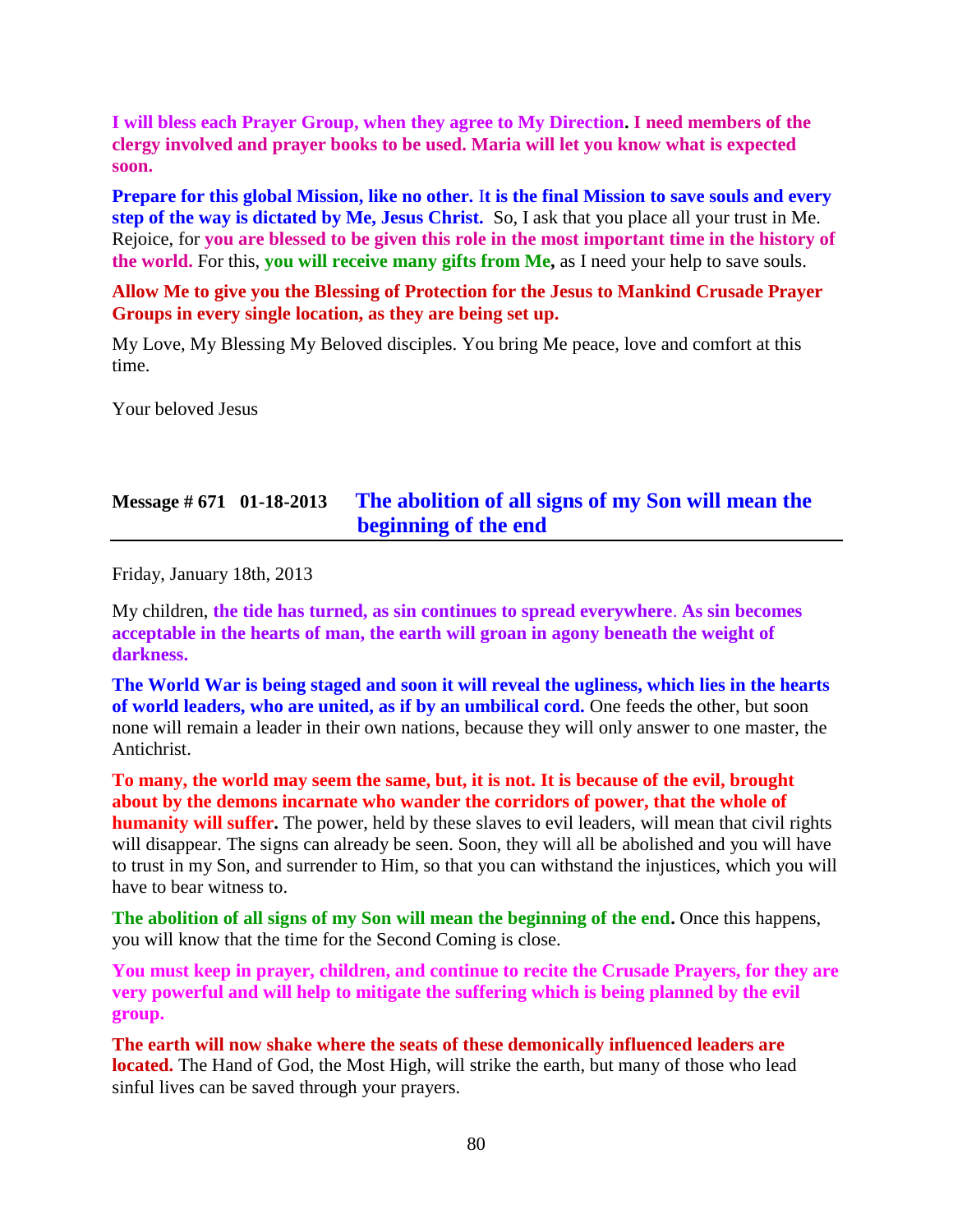**The influence of the Evil One is now being felt amongst the Churches and those who proclaim the Holy Word of God.** They are the primary targets of the Evil One and the Antichrist will not relent in his pursuit to destroy all Christian Churches.

**Pray, pray, pray for the Army of Christ to remain calm and at peace.** It will be when you trust completely in my Son, through the surrender of your free will, that you will become strong. Then you will be able to withstand these trials.

Your beloved Mother

Mother of Salvation

### **Message # 672 01-18-2013 [You devour, so easily, those false words presented](http://www.thewarningsecondcoming.com/you-devour-so-easily-those-false-words-presented-to-you-by-liars/)  [to you by liars](http://www.thewarningsecondcoming.com/you-devour-so-easily-those-false-words-presented-to-you-by-liars/)**

Friday, January 18th, 2013

My dearly beloved daughter, **how easy it is for My Voice to be drowned out by the screeches of the false prophets who infiltrate the world at this time.**

How foolish are those amongst you, including My faithful followers, who are so hungry for My Love, that you devour, so easily, those false words, presented to you by liars.

**Don't you know that I only convey My Word to, but, just a few souls? Have I not told you that My Words, given to you, now, are the last of their kind?** Why then do you eagerly seek out the words of newly declared prophets who claim to speak on My behalf? Their desire is to seek glory and attention. What they do is feed My flock with a weak alternative, full of words with no substance. For many of those poor souls, they mean no harm as many are being led by their devotion to Me, in order to impart the Love of God. Yet I do not instruct them to do so, for I do not reveal to them My Sacred Word, or details of My Sacred Plan. Others, sadly, are being influenced by the spirit of evil in order to detract from My Holy Word.

While so many voices, from the mouths of false prophets, command the attention of many, My True Voice is cast to one side. **To those of you who seek out My Voice, and who witnessed the words of many self-proclaimed prophets, you must listen to Me now.**

**There are chosen souls through whom I have communicated for decades. I still communicate with them.** Since the start of this Mission, I have not given one more single soul permission to proclaim My Word in public at this time, with the exception of those beloved chosen souls who have worked for Me for years.

How do I raise My Voice, so that you can hear Me? What is it you seek? Is it the Truth? Is it sensation? Is it poetry – which reminds you of how My Word should appear on paper? **Why then, of all the prophets who say they speak on My behalf, do you reject Me through these Messages?**

**Oh how you are being deceived. How you are being drawn away from My Loving Arms. How you are being seduced to listen to sweet sounds, which bear no similarity to My True Word.**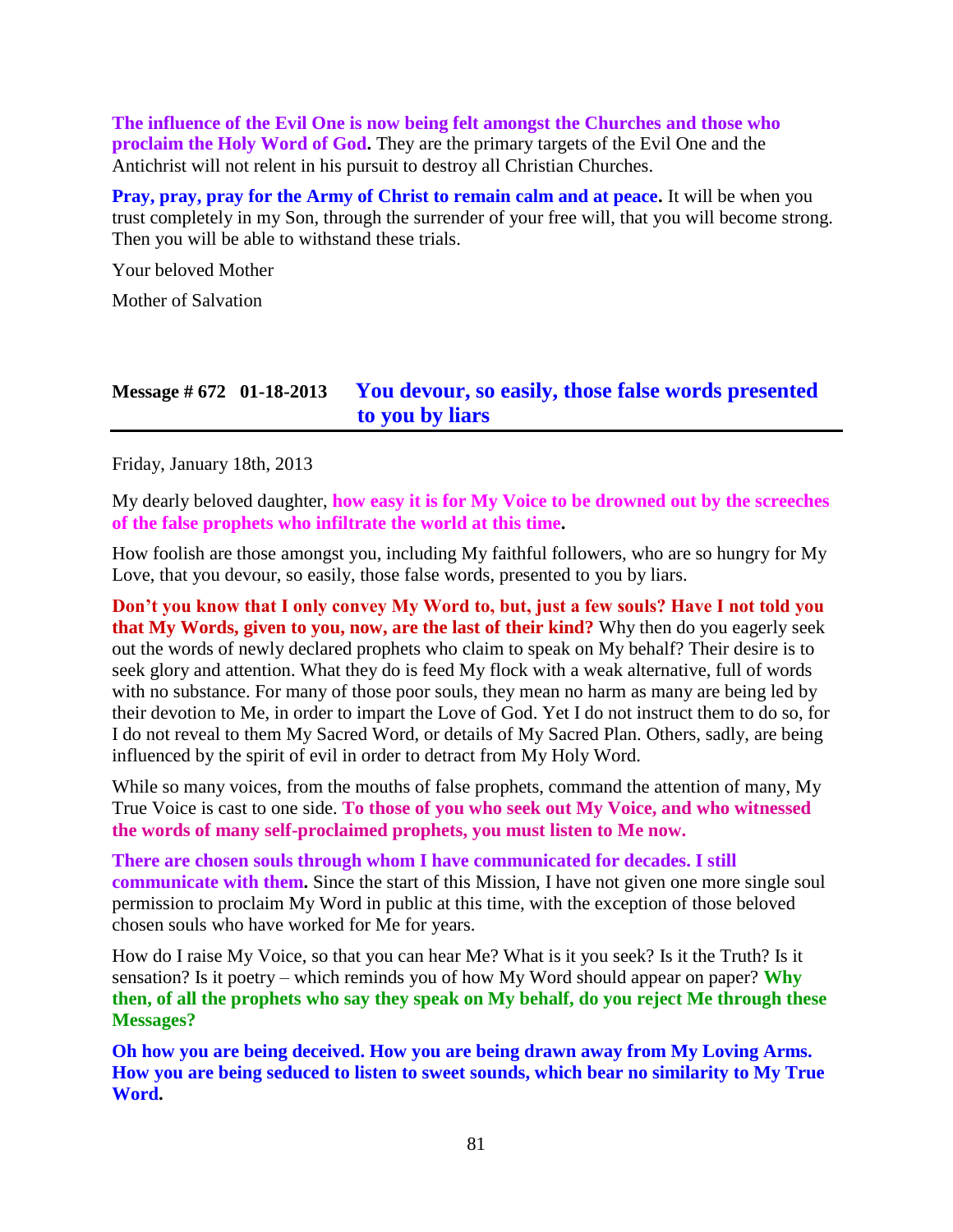The time will come when you will be ashamed of your cruelty, your bitter rejection of My Holy Word, your stubborn refusal, borne out of the sin of pride, to embrace My Sacred Word, at this time. For **this is the time for the Truth to be revealed to humanity, for the sake of your souls** and the souls of every man, woman and child.

**I promised the world that the Truth would be revealed to them during this time**, yet so many of you are blind and deaf to the Word of God. I ask that you reflect on your quest for My Mercy, My Word and My Promise. Then you must beg Me to guide you and give you the clarity of mind, so that you can see Me, hear Me, trust Me and, finally, surrender in full to My desire to save your soul. **You must not waste time pondering, or being led astray, for I need you.**

Your Jesus

## **Message # 673 01-19-2013 [Virgin Mary: You must fight every law and every](http://www.thewarningsecondcoming.com/virgin-mary-you-must-fight-every-law-and-every-argument-which-promotes-abortion/)  [argument which promotes abortion](http://www.thewarningsecondcoming.com/virgin-mary-you-must-fight-every-law-and-every-argument-which-promotes-abortion/)**

Saturday, January 19th, 2013

My child, when evil acts escalate, as in the way nations attempt to introduce abortion, the Holy Spirit descends upon God's children, so that they can gain the courage to fight back.

**Abortion is the gravest sin in the Eyes of my Father. No reason can be presented to Him, which can justify this vile act against the Creation of God. Abortion is an affront to the Sacred Creation of humanity and brings with it a terrible punishment.**

Every argument will be made to justify it amongst your nations, but nothing can make it ever acceptable to God. No one has the right to interfere with the Gift of Life, created by God, the Creator of all that is.

**Many poor souls believe that they show compassion when they condone abortion, but all they do is condone murder, which is a grave sin.** You must fight every law and every argument, which promotes abortion and safeguard the life of God's children, inside the wombs of their mothers. You must never feel fear when you proclaim the sacredness of life.

**Pray, pray, pray for those souls who cannot accept the importance of life and the Sacred Act of God's Creation. These souls need your prayers and patience. Show them you will not accept their demands to get you to condone the murder of an unborn child of God.**

Your beloved Mother

Mother of Salvation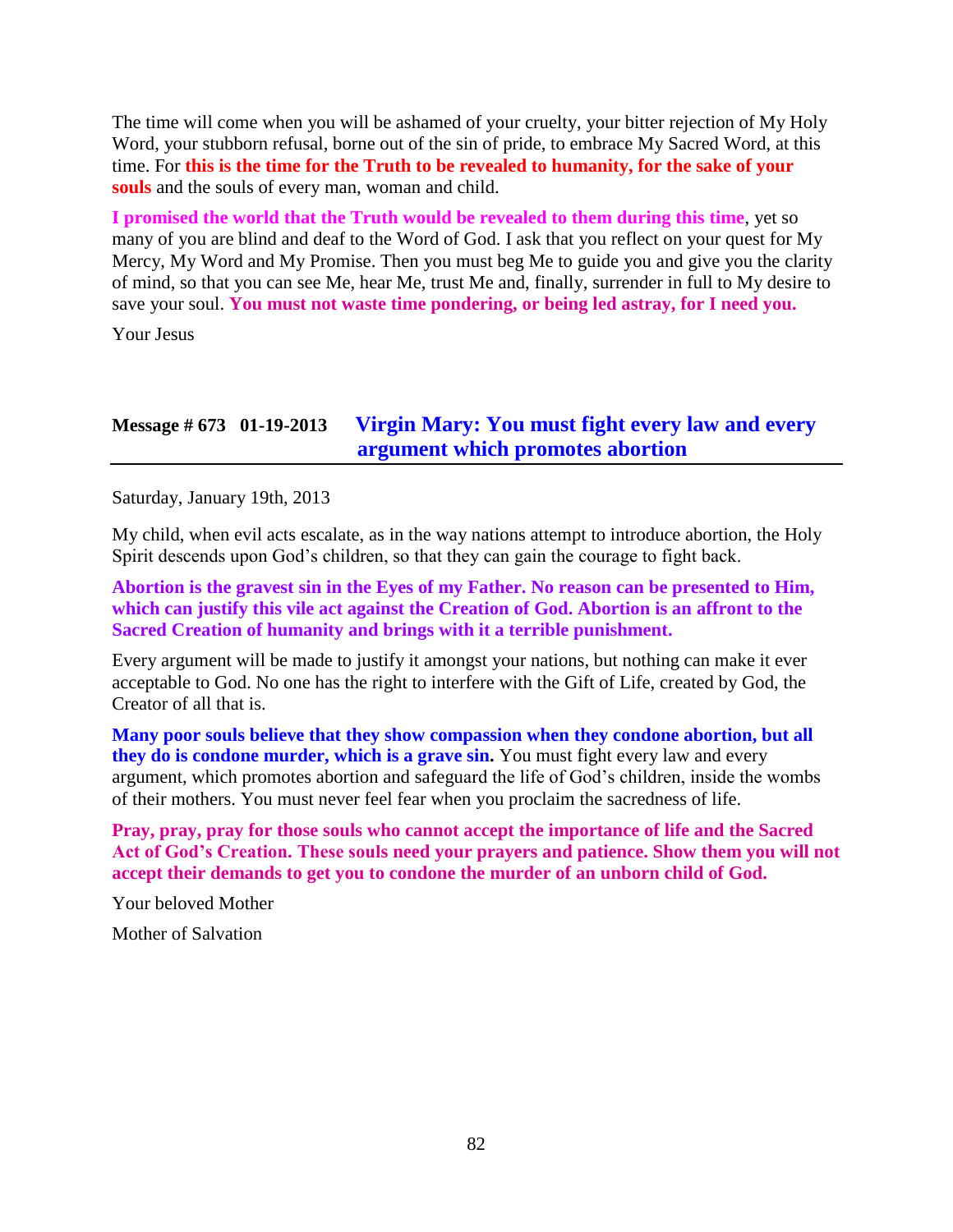## **Message # 674 01-20-2013 [It is the Missions of the true prophets, which cause](http://www.thewarningsecondcoming.com/it-is-the-missions-of-the-true-prophets-which-cause-outrage/)  [outrage](http://www.thewarningsecondcoming.com/it-is-the-missions-of-the-true-prophets-which-cause-outrage/)**

Sunday, January 20th, 2013

My dearly beloved daughter, it is **My greatest wish to see unbelievers read My Holy Word. Even, were it only for just a few minutes**, they would be tempted to come back to My Script, again and again.

**Because Satan deceives the world into believing he does not exist, or that his demons, the fallen angels, do not roam the world freely, seeking refuge in the hearts and bodies of people, he is unknown to unbelievers.** It is only when man accepts the existence of evil in the world, will he truly open his mind to accept the Existence of God.

**When evil spirits wander, they seek out places where they can easily enter a soul.** Once within the soul, they are very difficult to get rid of. They cling to those poor souls who have no faith or trust in God. They attack My followers in similar ways and only their prayers can offer them protection. **When a prophet has been sent into the world, Satan and his demons will go to extraordinary lengths to fight the Gift of Prophecy.**

You, My daughter, are surrounded by the attacks of Satan. This takes many forms. People who respond to My Messages will be tormented, also. Doubts will, firstly, be planted within their hearts by the spirit of evil who will then create anxiety within the soul. This will lead them to question and challenge My Messages until their doubts turn into hatred.

Many souls you associate with, unbeknown to them, will be tempted, constantly, to betray you. Some strangers will come up and say to you that they also are prophets. Some of those souls, who came to you since the start of this Mission, in the pretense that they were also prophets of Mine with special gifts from Me and lied to you, are your worst enemies. They are infested by evil spirits and many, sadly, do not realize this. **Those sacred servants of Mine, to whom you confided and who betrayed you, were also stopped from doing their duty to Me, because of the spirit of jealousy.**

There are very few who can be trusted to work with My prophets, which is why the genuine ones have to work alone, with just a handful of people they can trust. **You, My followers, must never feel hurt or insulted when I will not permit My prophet to meet you, or participate in public events.**

**As the End Time Prophet, I cannot permit diversions. I need all of Maria's time and devotion. It will be I, Jesus Christ, Who will guide you in your prayers, and through My Prayer Groups.** Never underestimate the spirit of evil, which creates doubts and arguments amongst you, along with the temptation to walk away.

Recognize the reasons for this. It is because **Satan's biggest war is being waged in this time.** It is the Missions of the true prophets, which cause outrage. **It is I, Jesus, Who leads the battle against the Evil One and it is I Who will win it.**

Your Beloved Jesus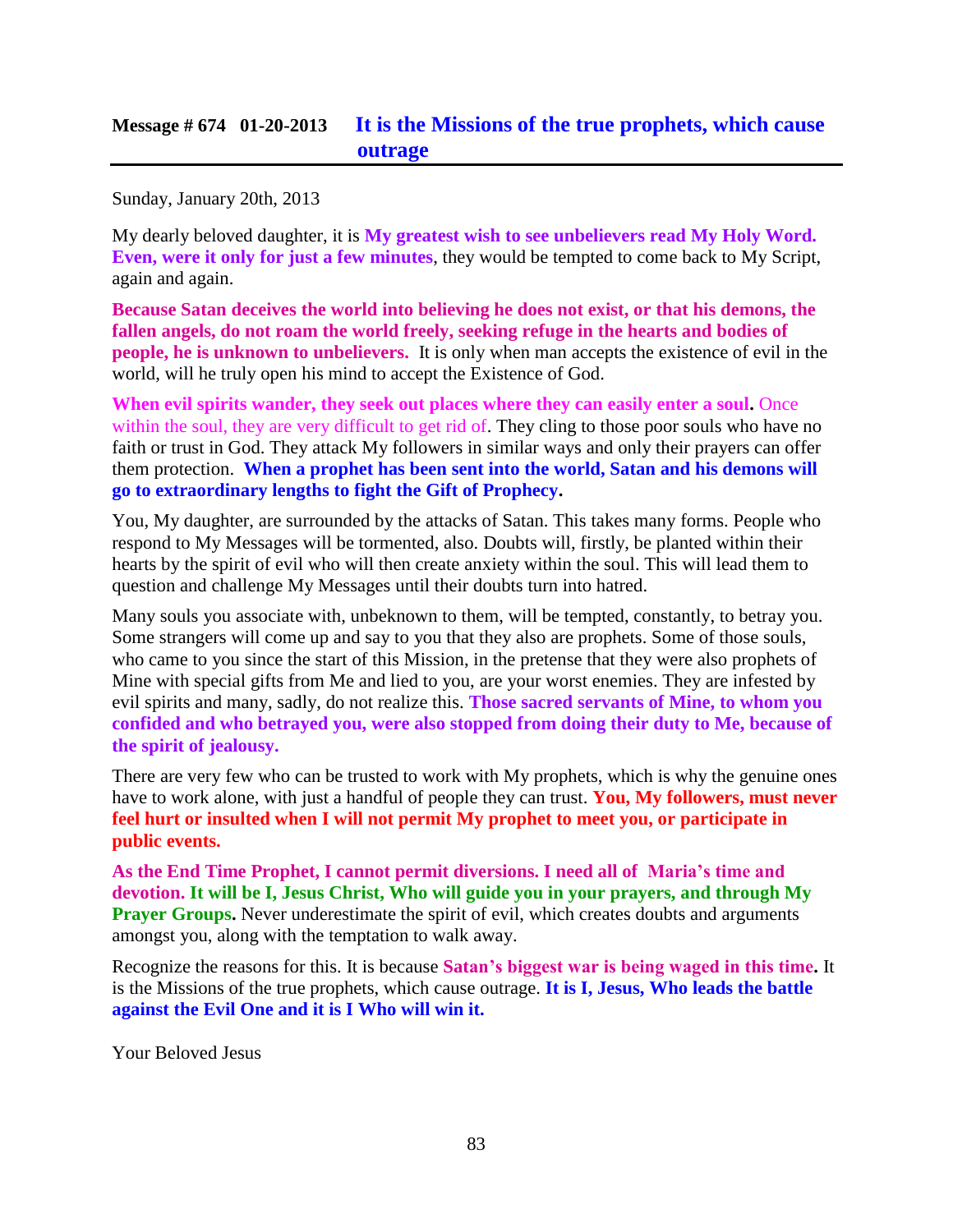### **Message # 675 01-20-2013 [These people will destroy My Churches and few will](http://www.thewarningsecondcoming.com/these-people-will-destroy-my-churches-and-few-will-be-allowed-to-offer-the-daily-sacrifices/)  [be allowed to offer the daily Sacrifices](http://www.thewarningsecondcoming.com/these-people-will-destroy-my-churches-and-few-will-be-allowed-to-offer-the-daily-sacrifices/)**

Sunday, January 20th, 2013

My dearly beloved daughter, I wish that My disciples will embrace the changes, which will lie ahead, without fear. It is because of these changes that man can be purified.

**The evil acts of war and the abolition of your rights, brought about to control the way in which your countries are run, will soon come about.** If this final battle between My Father's Kingdom and the Devil and his evil spirits were not to take place, then evil could not be destroyed.

**There will be attempts made, constantly, to take over your currencies and your personal access to money. But your prayers can stop these wicked leaders from inflicting this attempt at slavery. These people will destroy My Churches and few will be allowed to offer the daily Sacrifices.** Yet, there will be those among them, which will remain standing because of the Grace of God.

**They will persecute the Church and cause a big division amongst leaders in the Christian Churches** and, yet, there will be priests and clergy still left standing because they will refuse to submit to this pressure.

**They will try to stop the Sacraments of Baptism, Holy Communion, and Confession** and, yet, these faithful and brave sacred servants will continue to serve Me.

**Remember your prayers will dilute the impact and severity of these trials.** When My chosen souls pray for these acts of Mercy, especially, I will respond to their calls.

Your Jesus

## **Message # 676 01-21-2013 My Time, which is [entwined with the Divine Will of](http://www.thewarningsecondcoming.com/my-time-which-is-entwined-with-the-divine-will-of-my-father-is-almost-upon-you/)  [My Father, is almost upon you](http://www.thewarningsecondcoming.com/my-time-which-is-entwined-with-the-divine-will-of-my-father-is-almost-upon-you/)**

Monday, January 21st, 2013

My dearly beloved daughter, **My Time on earth may seem to have ended at My Crucifixion, but that was only the beginning.**

**My Time, which is entwined with the Divine Will of My Father, is almost upon you** and, finally, I will come, once again, to envelop humanity into My Sacred Heart.

**Much has been achieved, not only by you, My dearly beloved disciples, but by the Faith of My Church in standing up to the persecution inflicted upon My Body on earth by secular governments.**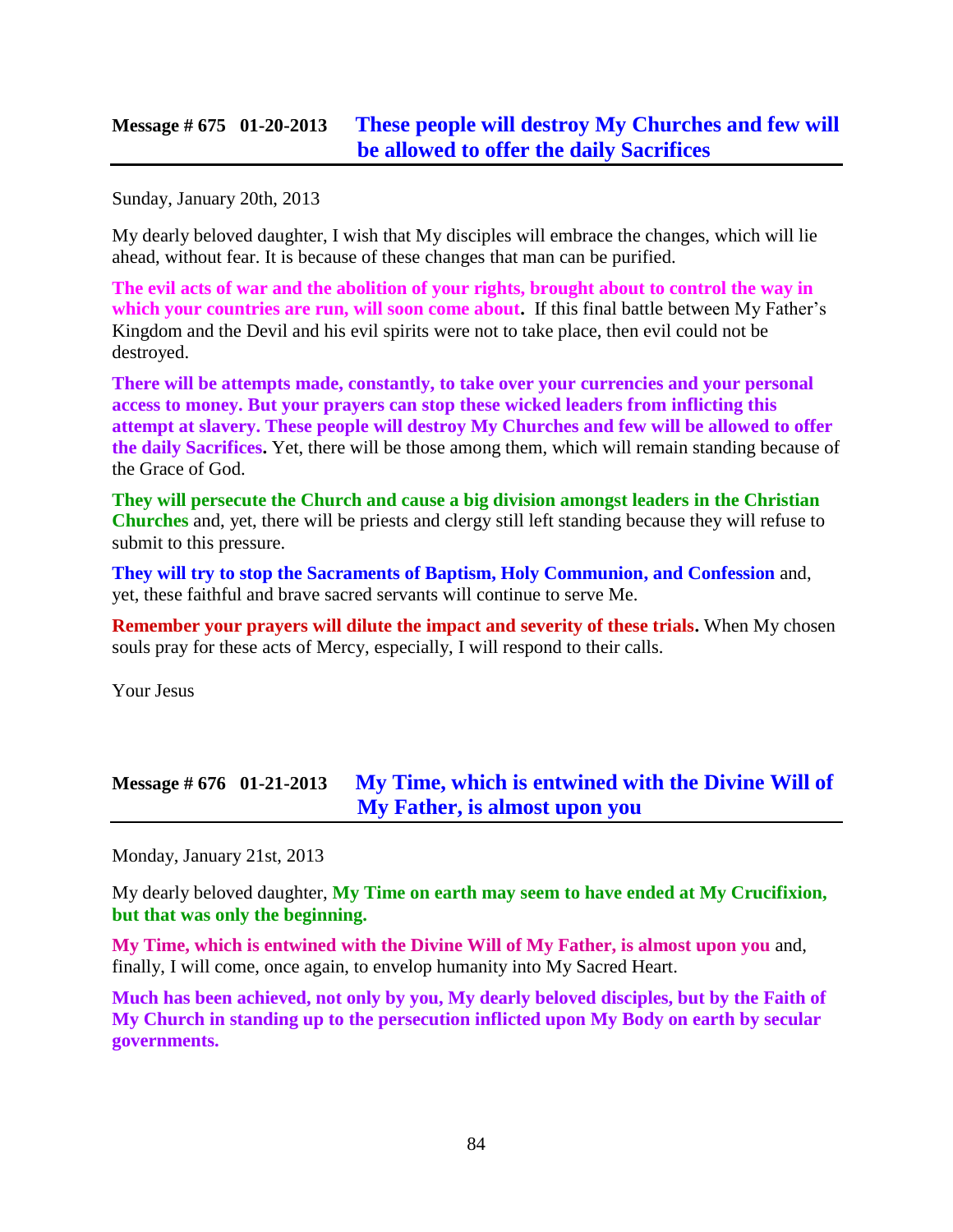**How I love My loyal followers. How much comfort they bring Me, because of their firm and loyal allegiance. The Holy Spirit is rampant in these times and was cast, like a net over humanity, as an antidote to the spirit of evil present in the hearts of men.**

**Were you, My followers, to see, as I see, the evil spirits who roam the earth seeking a home, you would die of fright.** They seek refuge in the human soul and the home they inhabit. Souls who do not love Me, who reject God and who follow false teachings, spread by Satan, including New Age organizations – who pose as religious and spiritual organizations – leave themselves wide open to these spirits. Many of these souls would be insulted if they were told that they were carriers of such wicked spirits. They would not believe it, even when they show signs of deep emotional distress.

**These evil spirits, and there are many, show themselves to Me where they squirm in blackness before Me. I can see them sneering and spitting at Me from their vile mouths. When they are present in God's children, they transform the person they have entered, albeit slowly, at first.** In time, these poor souls, will spew out obscenities against God and the Laws laid down by Him. They will promote wicked acts, of every kind, and will go to great lengths to seduce other souls into committing sin. **As they increase the speed of their infestation, the Holy Spirit, present in the hearts of My followers, will stage a powerful battle to help eradicate this evil.** This is why prayer is so important. Your prayers, offered up to stop the spread of evil laws, which offend God, will be heard and acted upon.

**Please continue to recite the [Crusade Prayer \(87\) to protect your nation from evil](http://www.thewarningsecondcoming.com/crusade-prayer-87-protect-our-nation-from-evil/) and so that evil acts of persecution can be mitigated.**

Your Jesus

## **Message # 677 01-22-2013 [With the Gift of the Holy Spirit, you will prophecy](http://www.thewarningsecondcoming.com/with-the-gift-of-the-holy-spirit-you-will-prophecy-in-my-holy-name-all-over-the-world/)  [in My Holy Name all over the world](http://www.thewarningsecondcoming.com/with-the-gift-of-the-holy-spirit-you-will-prophecy-in-my-holy-name-all-over-the-world/)**

Tuesday, January 22nd, 2013

My dearly beloved daughter, **My Light will now shine over those nations who have not been taught the Truth.**

**Where there is no mention of God, My Divine Presence, will now fill every corner of those nations who do not honor Me, although they are aware of Who I Am. The veil of darkness will be lifted and, at last, these starved souls will drink My Holy Spirit and devour My Holy Word. After all this time, they, through the spread of My Prayer Groups, will be given the Truth.**

I refer to those nations where your churches lie empty, where the Sacraments are rarely made available, and where daily Masses are no longer celebrated. **It is up to you, My beloved**  disciples, to spread My Holy Word, so that dark souls, and those who know nothing about Me, are enlightened and encouraged, gently, to come to Me.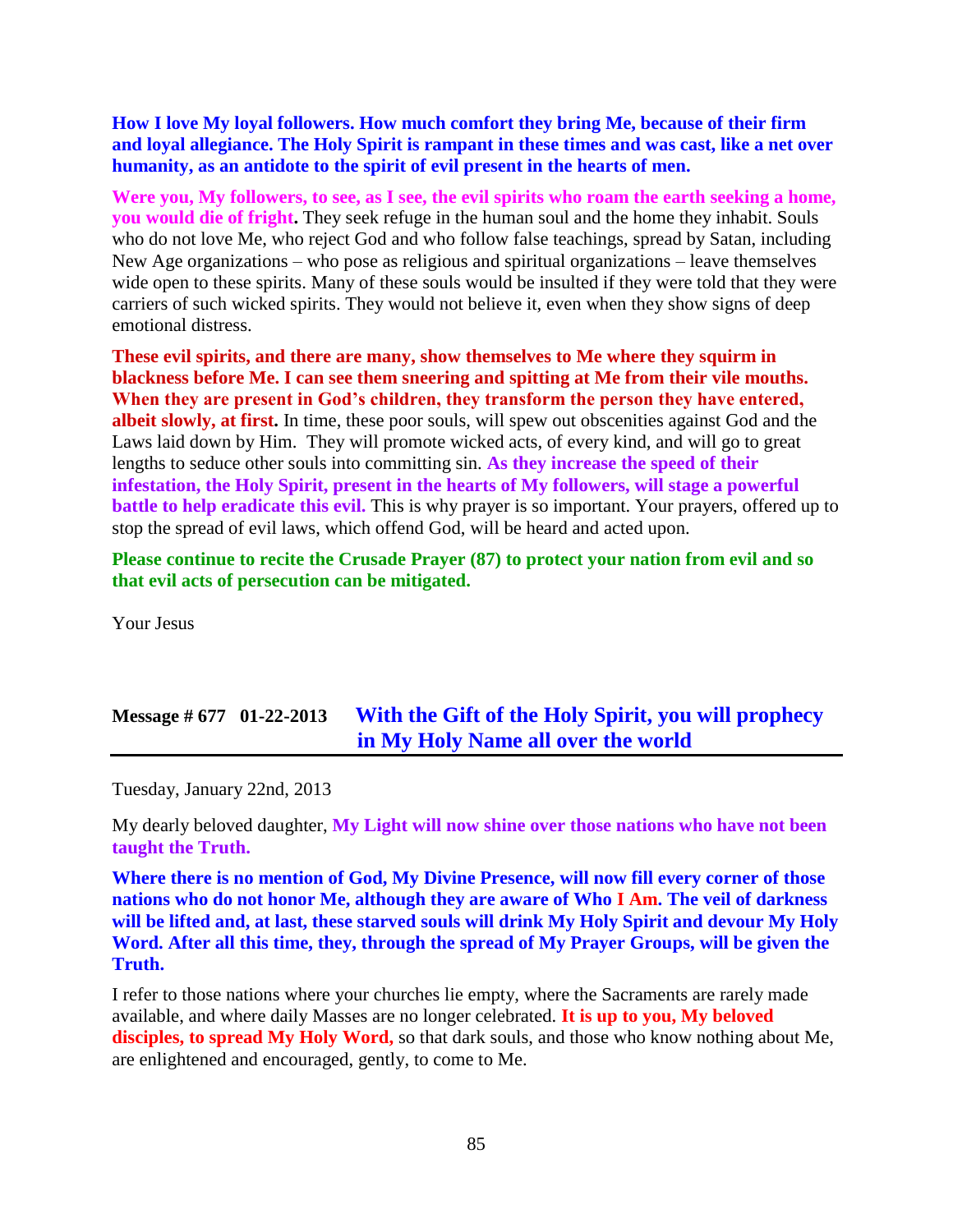**I bless you, and by the Power of My deep Love for each and every one of you, I will increase your numbers, greatly. My Prayer Groups will be set up in every country, and with the Gift of the Holy Spirit, you will prophecy in My Holy Name all over the world.**

Remind all of My Teachings. **Remind souls to read the Holy Bible**, one of the greatest Gifts given to you by My Father. **Recite My Prayers**; read My Glorious Messages and pray that you can reach even the most hardened of hearts.

**I will grant you many Gifts and I will instruct you for every step you take on the Path of Truth.**

Your Jesus

## **Message # 678 01-23-2013 [Virgin Mary: It is by the power of prayer that my](http://www.thewarningsecondcoming.com/virgin-mary-it-is-by-the-power-of-prayer-that-my-sons-mercy-can-be-spread-throughout-the-world/)  [Son's Mercy can be spread throughout the world](http://www.thewarningsecondcoming.com/virgin-mary-it-is-by-the-power-of-prayer-that-my-sons-mercy-can-be-spread-throughout-the-world/)**

Wednesday, January 23rd, 2013

My children, **you must strive to devote at least fifteen minutes a day in the recital of the Crusade Prayers, as this is very important.**

**You must find the time to say these prayers, as they are already mitigating many tragedies in the world**, which are caused by those wicked people who carry out acts of evil.

**You must never forget the power of prayer,** or the fact that, through my intercession, I can help you in your struggle with your Faith.

Many of you are busy with other matters in your lives, but you must make every effort to pay homage to my Son. Prayer can be difficult for many.

It can be difficult to pray in private, and for those who cannot see the most perfect and beautiful Face of my Son, Jesus Christ, they are easily distracted.

Here is a little **Crusade Prayer (95) To help find time for prayer.**

O Mother of Salvation, come to my aid, as I struggle to find the time for prayer. Help me to give, to your beloved Son, Jesus Christ, the time He deserves to show Him how much I love Him.

I ask that you, my Blessed Mother of Salvation, seek for me the Graces I need and ask your dear Son for every grace and favor, so that He can envelop me into the Bosom of His Sacred Heart.

Amen.

Children, to follow the Path of Truth, all you need do is give the time, which is needed, to prayer. **It is by the power of prayer that my Son's Mercy can be spread throughout the world. It will be by your recital of the Crusade Prayers that the Covenant can be fulfilled by my Son to salvage the world.**

Your Beloved Mother

Mother of Salvation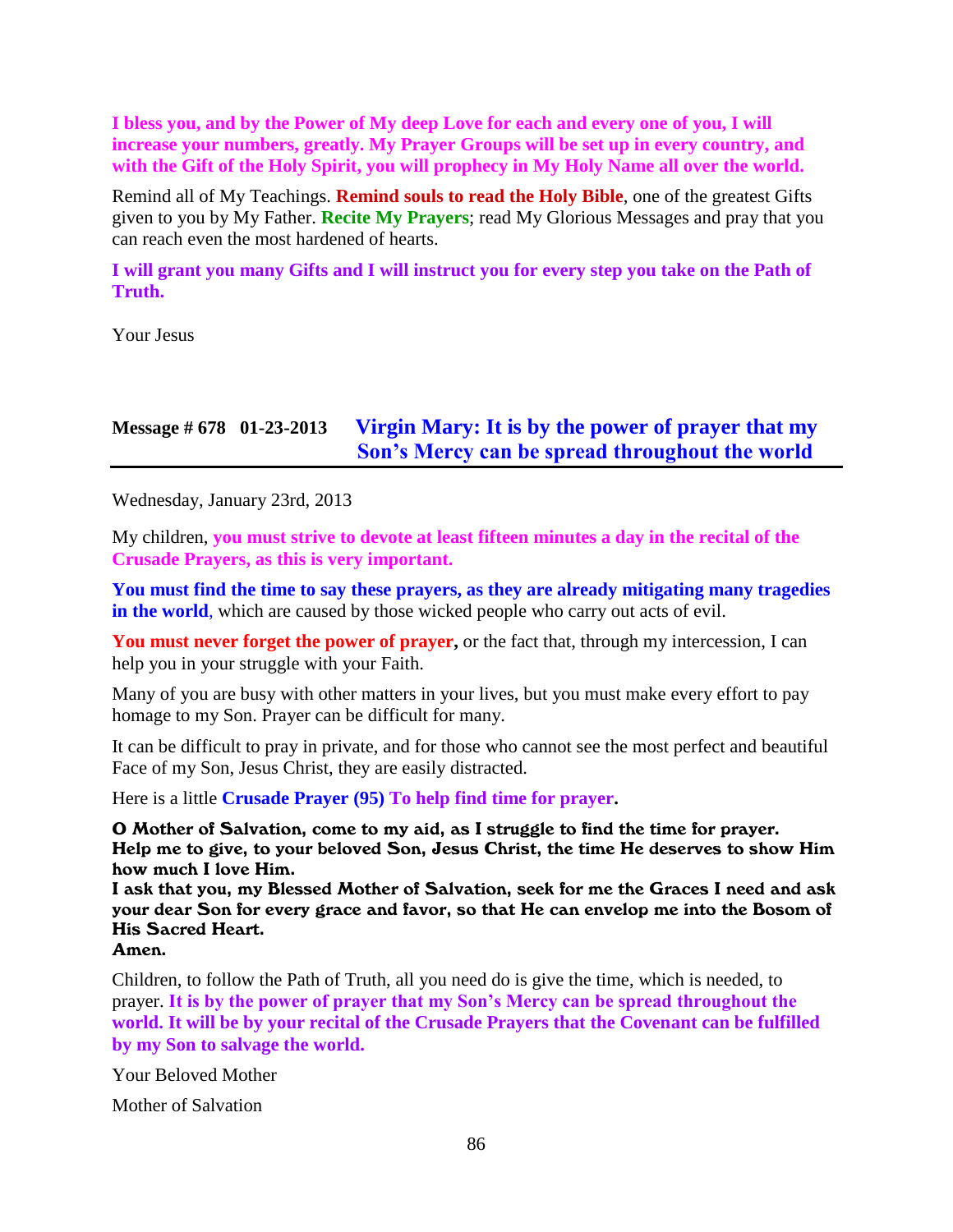## **Message # 679 01-23-2013 [I urge My followers to remind people of the](http://www.thewarningsecondcoming.com/i-urge-my-followers-to-remind-people-of-the-importance-of-reading-the-holy-bible/)  [importance of reading the Holy Bible](http://www.thewarningsecondcoming.com/i-urge-my-followers-to-remind-people-of-the-importance-of-reading-the-holy-bible/)**

Wednesday, January 23rd, 2013

My dearly beloved daughter,  $I$  Am joyful and pleased because of the love, which My disciples hold in their hearts for Me.

**Heaven rejoices at the speed in which My Divine Messages and Prayers are spreading throughout the world. This is the time, foretold, so very long ago, when My Holy Gospel will be preached throughout the whole world.**

I urge My followers to remind people of the importance of reading the Holy Bible, the Word set out, according to the Will of My Father.

**Today, My Word is spoken, yet again, to instill in the minds of people, today, the importance of My Teachings.** Failure to accept the Word of God results in the death of the soul.

Every man on earth was born with free will. **For every man, given life by My Father, the Sacrament of Baptism was made available, but not every child of God was given access to this important Gift, which cleanses the soul and rids it of demons.**

**Every man was entitled to the Truth of My Teachings, yet not every man was given the Truth. In its place, false religions were fed into the souls of innocents.** This led to hatred for one another, as the lies, created, and spread by such false religions, infested the hearts of man.

The Truth is that My Holy Word is the food of the soul. Without it, the soul withers. When it is empty of the peace, which My Love brings to it, it then seeks solace in the arms of worldly things, which drain it of every comfort, eventually.

Now that My Holy Word is being ignited in the hearts of jaded men, **My Love will spread when the Truth is given to humanity. This Love will draw hungry souls, and so My Plan of Salvation will continue.** I will exhaust every avenue, using the hearts of humble souls – who truly love Me – in order to save the whole of the human race. It does not matter what god they idolize because, very soon, the Truth will be revealed to them. Then, they will want for nothing, only My Glorious Presence.

Your Jesus

# **Message # 680 01-25-2013 [I will mitigate much of the suffering foretold,](http://www.thewarningsecondcoming.com/i-will-mitigate-much-of-the-suffering-foretold-through-the-power-of-my-crusade-prayer-groups/)  [through the power of My Crusade Prayer Groups](http://www.thewarningsecondcoming.com/i-will-mitigate-much-of-the-suffering-foretold-through-the-power-of-my-crusade-prayer-groups/)**

Friday, January 25th, 2013

My dearly beloved daughter, **I desire to instruct My Crusade Prayer Groups to be vigilant when setting up in their nations. They must keep Holy Water close by, have a Crucifix of**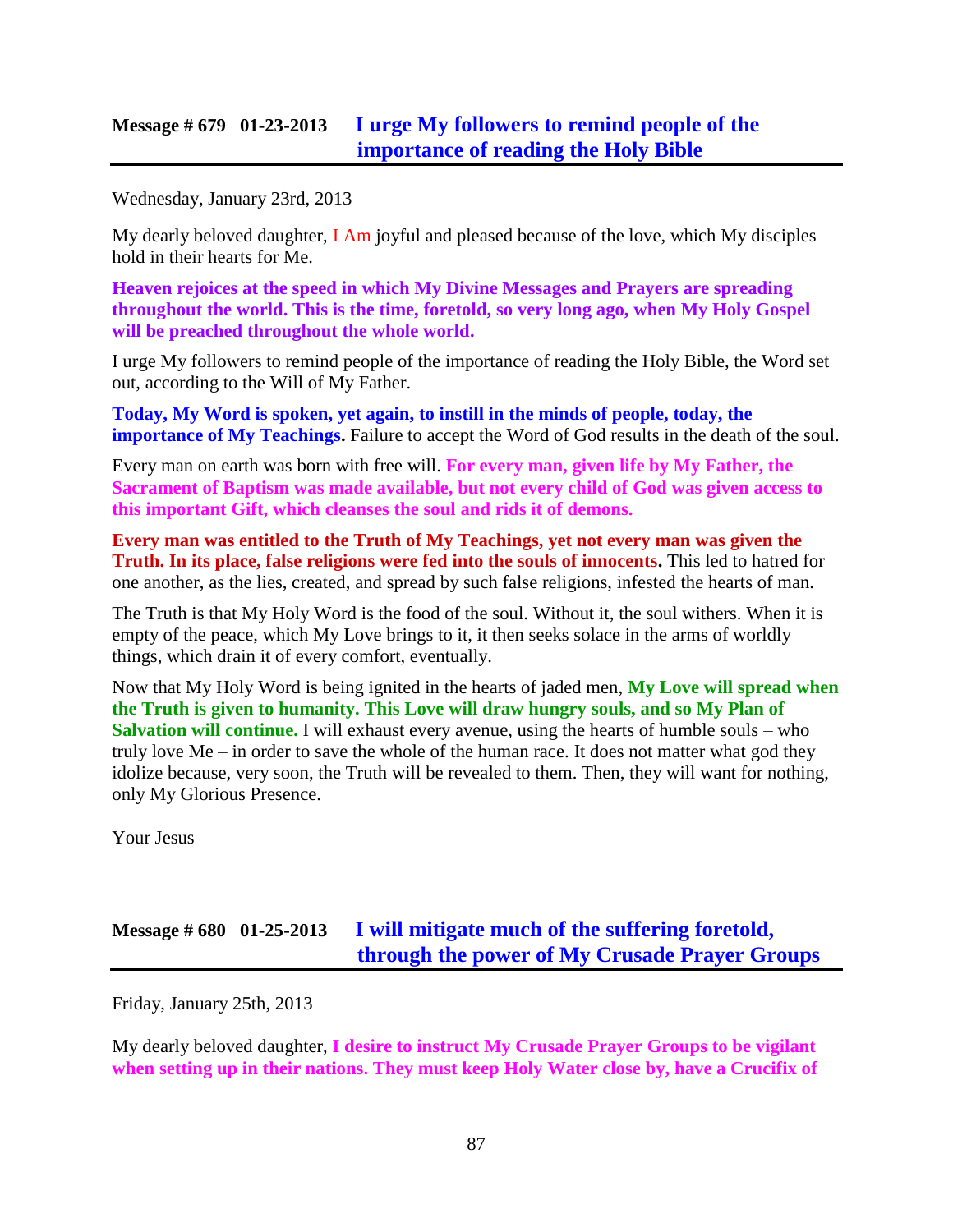**Me present and recite this special Crusade Prayer to Bless and Protect your Crusade Prayer Group.**

#### **Crusade Prayer (96) to Bless and Protect our Crusade Prayer Group**

O my dearest Jesus, please bless and protect us, Your Crusade Prayer Group, so that we become immune to the wicked assaults of the devil, and to any evil spirits, which may torment us in this Sacred Mission to save souls.

May we remain loyal and strong, as we persevere to keep Your Holy Name before the world and never waive in our struggle to spread the Truth of Your Holy Word.

Amen.

**Please recite this prayer before and after every prayer meeting.**

**I must also instruct you, My beloved disciples, to ensure that prayer forms the basis for every prayer meeting.** I do not wish you to contemplate negativity or create fear amongst yourselves, because all I bring is Love and Mercy.

My Messages are full of hope and I will mitigate much of the suffering foretold, through the power of My Crusade Prayer Groups. The purpose of this Mission is to save souls. It has never been about anything else. My Messages are given to enlighten you, to alert you to the dangers, which affect your faith, and to prepare you for My New Paradise.

Go now, in Peace. **I will cover each Crusade Prayer Group with My Abundance of Graces, including the Gift of Discernment.**

Your Jesus

## **Message # 681 01-25-2013 [They will sob with relief when they realize that they](http://www.thewarningsecondcoming.com/they-will-sob-with-relief-when-they-realise-that-they-have-a-future-where-death-does-not-exist/)  [have a future where death does not exist](http://www.thewarningsecondcoming.com/they-will-sob-with-relief-when-they-realise-that-they-have-a-future-where-death-does-not-exist/)**

Friday, January 25th, 2013

My dearly beloved daughter, **My Power is surging through the Power of the Holy Spirit in the hearts of man at this time. Even cold and distant souls will be converted through the Gifts I shower over humanity because of your generous response to My Call from Heaven.**

Not one nation will fail to accept the Power of the Holy Spirit; not one stone will be left unturned; not one priest unaware of My Messages; not one beloved disciple of Mine left untouched, by the news that I bring. Even those who reject Me will come back a second time to hear My Word because My Spirit touches their hearts.

**Rejoice, because it is only two years since this Mission began and My Word is read in over two hundred countries and in almost forty languages. I** will continue to spread My Messages, in every tongue; amongst the rich and the poor; amongst atheists and sacred servants of Mine.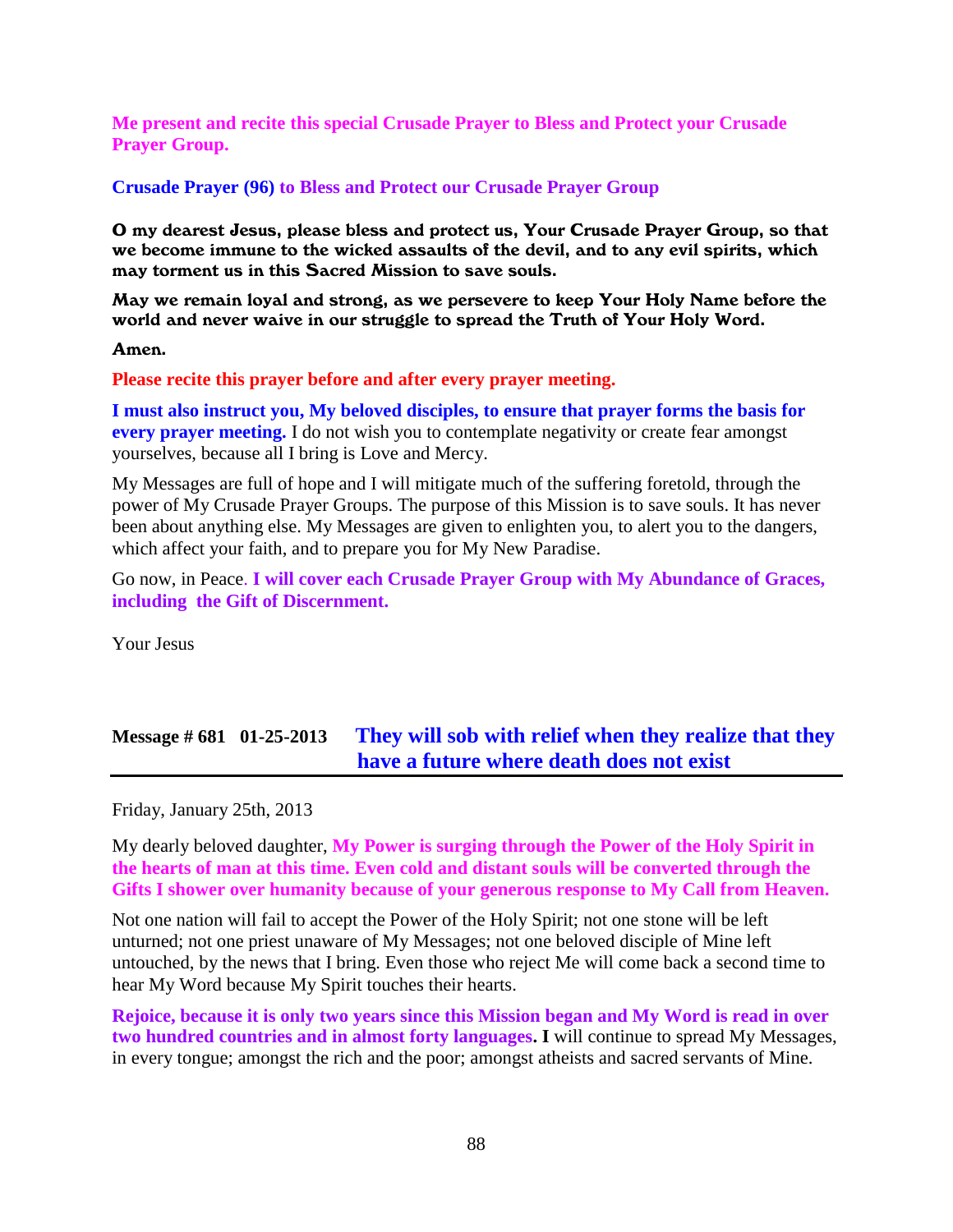I do not differentiate between the person who does not believe in God and those who devote their lives to Me, their Jesus. Each soul is every much as important to Me as those who hurt Me; those who betray Me; who make Me weep; those who assault Me; crucify Me and hate Me – I Love them all. Therefore, I Am patient. I know that when the Truth sinks in, they will come to Me. Then they will sob, with relief, when they realize that they have a future where death does not exist.

**This is My Promise and when you are troubled, scourged, abused and made to look like fools, this is all you need focus on. This New Paradise is for all of you. When you fight to save souls, keep this promise in your hearts.**

Your beloved Jesus

# **Message # 682 01-26-2013 [God the Father: This is why only a miracle can save](http://www.thewarningsecondcoming.com/god-the-father-this-is-why-only-a-miracle-can-save-the-human-race/)  [the human race](http://www.thewarningsecondcoming.com/god-the-father-this-is-why-only-a-miracle-can-save-the-human-race/)**

Saturday, January 26th, 2013

My dearest daughter, **My Precious Son, who suffered such a cruel death, on behalf of My children, is preparing for His Great Mercy.**

I have granted Him, up to now, the time required to bring as many souls as possible under His Divine Mercy without having to forgo one stray soul. **The time is very near for My Gift to humanity.**

The time when My Son, the Messiah, came to live on earth was squandered by humanity, They rejected Him. The second time, as I grant permission for Him to come again, will be no different. **He will be rejected.**

**This is why only a miracle can save the human race.** But this miracle can only be when I, God the Creator of all that is, can ensure that the free will of man remains untouched. This Gift of free will can never be interfered with. When a person offers it up as a gift to Me, it is the most precious and perfect gift of all.

By presenting to them the proof of their sins, My Son can encourage souls to respond to His call. Then when remorse is shown, **His Mercy will encompass billions of souls,** who could never have been saved otherwise.

**I beseech you, dear children, to prepare well.**

Your Loving Father

God the Most High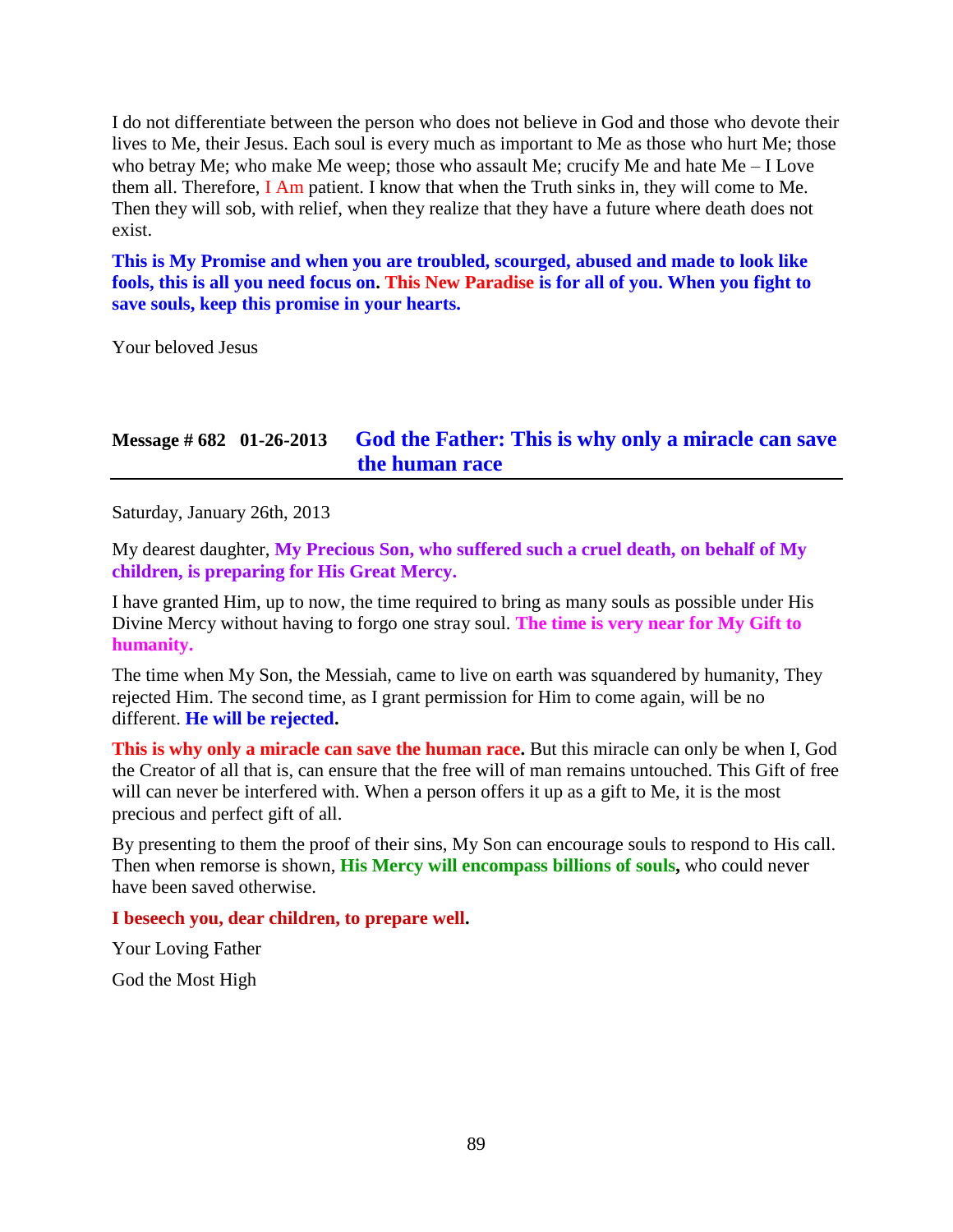## **Message # 683 01-27-2013 [The prophecies, contained in the Book of](http://www.thewarningsecondcoming.com/the-prophecies-contained-in-the-book-of-revelation-are-only-partially-known/)  [Revelation, are only partially known](http://www.thewarningsecondcoming.com/the-prophecies-contained-in-the-book-of-revelation-are-only-partially-known/)**

Sunday, January 27th, 2013

My dearly beloved daughter, I Am bound to inform My followers that you will become chastised, by certain sacred servants of Mine. You will soon be instructed, by some of them, to walk away from this Work.

**You will be treated just as My disciples were, by the priests of their time. They, too, were told to walk away from Me and many were not allowed to enter the temples to pay homage to God, My Eternal Father.**

Much misunderstanding of My Promises to humanity will be used as a tool to encourage others to reject Me, as I communicate My Holy Word to the whole world, at this time.

**You, My disciples, will be accused of heresy and told that you are not following Holy Doctrine.**

**Terrible errors will be made by My sacred servants when they will follow the wrong fork in the road to My Kingdom.** They will do this through ignorance, for many of them assume that they already know the prophecies I Am still to reveal to the world, before My Second Coming.

Oh how they will be confused when they are instructed to do the wrong thing by rejecting My warnings given to all, for the salvation of souls. **The prophecies, contained in the Book of Revelation, are only partially known.**

**No sacred servant in My Church understands the Book of Revelation, yet.** They will be informed, and this I will do in parts. It is only for your knowing when I decide the time is right.

Please open your hearts to the Truth. Be careful when you judge the Word of God, given to His chosen Prophets. Judge them harshly, and you will be judged, accordingly. Reject them cruelly, and you, too, will be rejected by My Hand of Justice. Accept them with love, and I will envelop you in My Holy Arms.

**Nothing I give you now contradicts My Father's Book**, for this is not possible. I come, now, to conclude the Teachings set out by Me during My time on earth. When My Work is completed, My Covenant will finally be fulfilled. Then, I bring the Most Glorious Gift of Eternal Life.

Your Jesus

# **Message # 684 01-28-2013 [Soon, they will pass a law, which will outlaw the](http://www.thewarningsecondcoming.com/soon-they-will-pass-a-law-which-will-outlaw-the-meaning-of-blasphemy/)  [meaning of blasphemy](http://www.thewarningsecondcoming.com/soon-they-will-pass-a-law-which-will-outlaw-the-meaning-of-blasphemy/)**

Monday, January 28th, 2013

My dearly beloved daughter, tell My disciples that they must never give up their devotion to My Holy Word.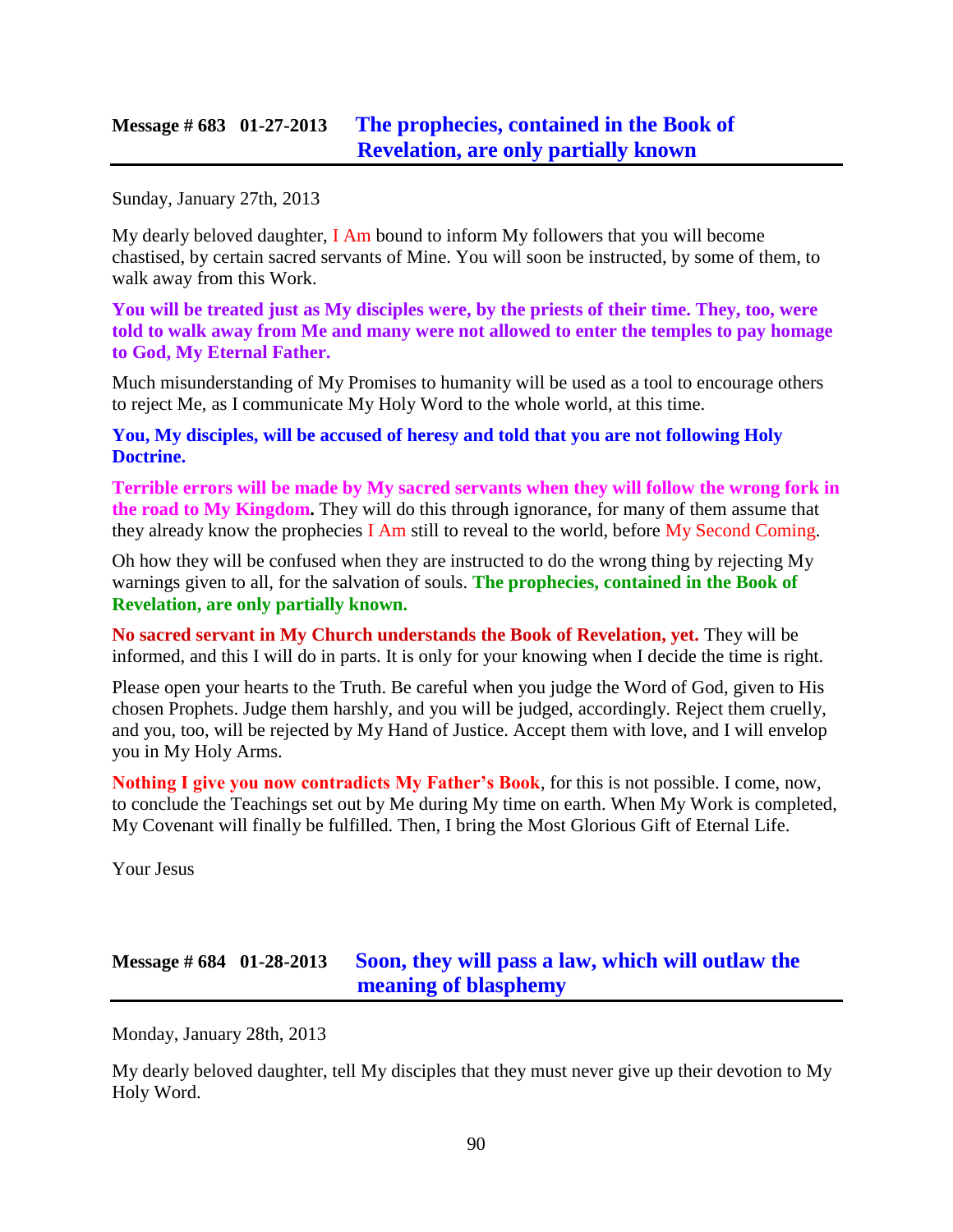**The growth of atheism means that the mere mention of God, or the laws directed by Him, causes outrage**. It has become, as if it were, a blasphemy to mention the role of God in your lives.

**Soon, they will pass a law, which will outlaw the meaning of blasphemy, in order to stamp out any public allegiance to God.**

You, My poor followers, will find it difficult to raise your voices in My Name. They will insult you and declare terrible things about Me, yet you will be unable to defend Me.

**Those Christian countries, whose people honor Me, will not be allowed to declare their Christianity because of the creation of these laws, which will defy My Teachings.**

So many do not want to know Me. Those of you who do will be persecuted. By this, I mean that every time you try to pray to Me, your privacy will be interrupted. Every time you try to receive the Sacraments, they will become difficult to access.

Then, when you set up Prayer Groups, you will be told to stop. Each group will find, not only opposition amongst certain quarters, but that imposters will try to infiltrate them in order to spoil the fruits, which will be generated as a result. Never before will you witness such opposition in your devotion to Me, to My Crusade Prayer Groups, or to My Messages.

Many priests and clergy are responding, quickly, to My Call, because they know Me and recognize My Voice. So, many will continue to be called, as My request to prepare the souls, to whom they have been entrusted, will be responded to.

But, as their numbers increase, others amongst their fold, will rise in outrage and condemnation. They will suffer because of their love for Me. Their enemies will consist of those who do love Me, but who are being misguided by others, to whom they pledge allegiance. Others will be tempted by the spirit of evil to denounce Me. They will do this to prevent My plan, to fulfil My Father's Will to salvage souls and to embrace all of God's children in His New Paradise.

You must resist such efforts, but remain dignified, at all times. **Keep praying for those sacred servants of Mine who will, like Judas before them, kiss Me on one cheek, while betraying Me with the other.**

I will stay with you during this torment, for even you will be shocked by the venom, which will pour from the mouths of those who claim to be My disciples.

Your Jesus

## **Message # 685 01-29-2013 [The rise of hatred, murder,](http://www.thewarningsecondcoming.com/the-rise-of-hatred-murder-and-lack-of-charity-is-intense-and-sin-has-infested-the-earth-like-wildfire/) and lack of charity is [intense and sin has infested the earth like wildfire](http://www.thewarningsecondcoming.com/the-rise-of-hatred-murder-and-lack-of-charity-is-intense-and-sin-has-infested-the-earth-like-wildfire/)**

Tuesday, January 29th, 2013

My dearly beloved daughter, the rage of Satan pours over the earth as the Holy Spirit increases His Divine Presence within the souls of so many, through this and other Missions, sanctioned by Me.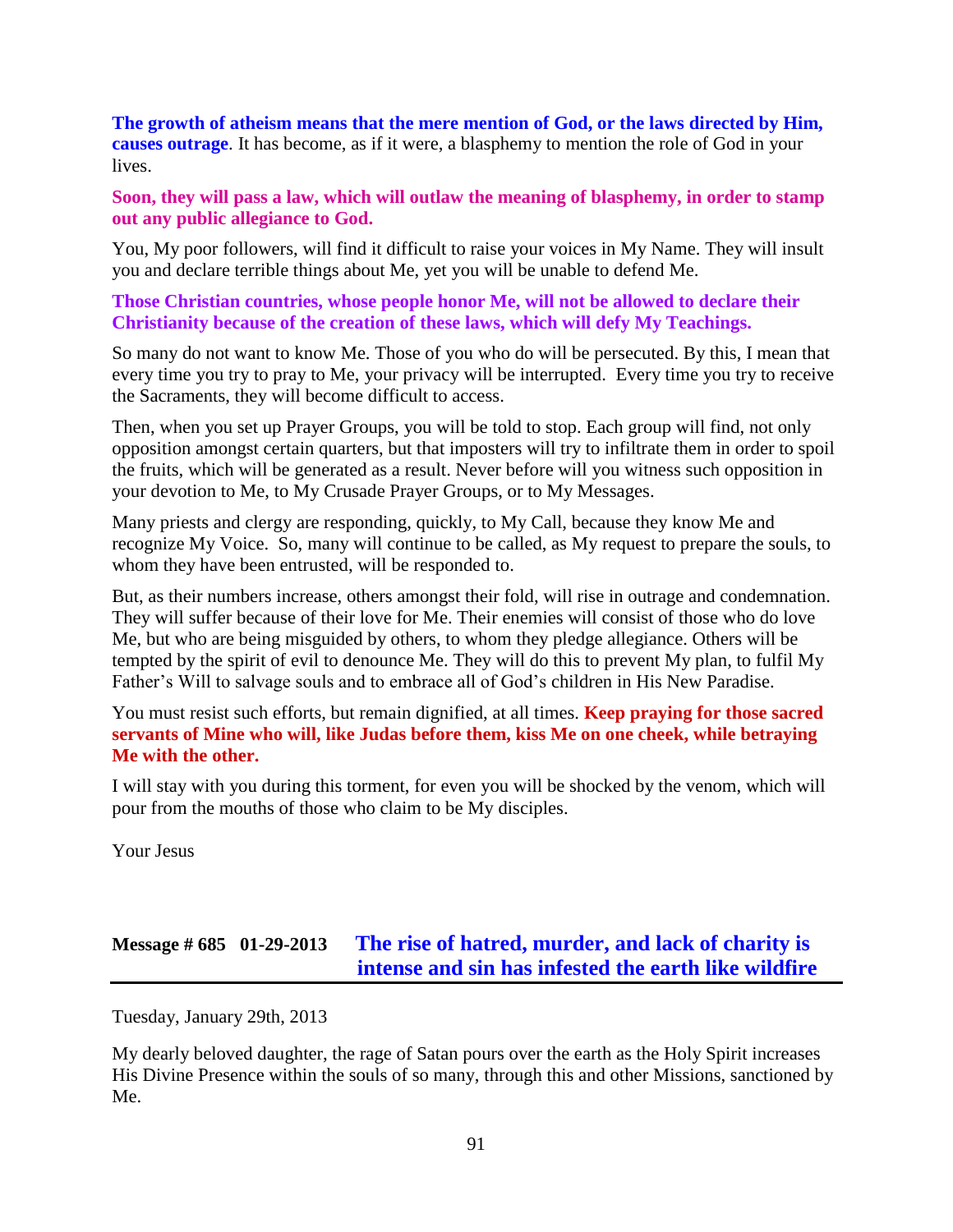The rise of hatred, murder, and lack of charity is intense, and sin has infested the earth like wildfire.

**The time for the preparation for the Great Day of My Return must now begin with great care.** As you, My beloved followers respond to My Call, I will increase your faith and you will multiply everywhere.

**This Mission is the culmination of all instructions given to humanity through My Father, to all those who came before you. Don't you realize that the Prophets, from the beginning, when they described the Day of the Lord, that this refers to My Time, the time in which I will fulfill the final covenant?**

My Plan is to come and give you the eternal life I promised when I released you from the chains of sin, by My Death on the Cross. To those of you who are wary of Me, know that I could never deceive you in such a Mission as this one. I would not ask you to help Me save souls, fight the Evil One, or encourage you to pray, were it not I, your Jesus, Who calls to you now.

My poor little ones, you are living in a wilderness, not of your own making. I Am your only way out. Unless you follow Me, now, you will waste time wandering, getting lost, and being distracted. **Your faith can only be kept strong through the Holy Sacraments. Keep your faith and follow Me**. That's all I ask. Then pray for the salvation of souls.

I will never condemn you for not accepting these, My Holy Messages. But I will never forgive you if you blaspheme against the Word of God, given to you by the Power of the Holy Spirit. If you do not believe in My Messages, then walk away and continue with your devotion to Me.

**My dear disciples, you will move quickly to create a large army and a strong defense against the enemies of God.** As this increases in strength, please encourage as many of My sacred servants, as possible, to help you. **It is important that, no matter how much resistance they encounter, that they must still provide the daily Mass and the Sacrament of Holy Communion to those in need.**

Your Jesus

## **Message # 686 01-30-2013 [My Father's intervention has already commenced](http://www.thewarningsecondcoming.com/my-fathers-intervention-has-already-commenced-and-his-wrath-will-shake-the-earth/)  [and His wrath will shake the earth](http://www.thewarningsecondcoming.com/my-fathers-intervention-has-already-commenced-and-his-wrath-will-shake-the-earth/)**

Wednesday, January 30th, 2013

My dearly beloved daughter, **the destruction of human life, by the hands of those who do not honor the importance of this Gift from God, is escalating. My Father's rage, because of this abominable sin, has reached such a pitch, that His roars can be heard throughout the Heavens.**

**The Hand of His Anger will cast out this evil**, as He will pluck out those wicked men and destroy them. For every man slaughtered like an animal, My Father will throw the perpetrator into the fires of Hell.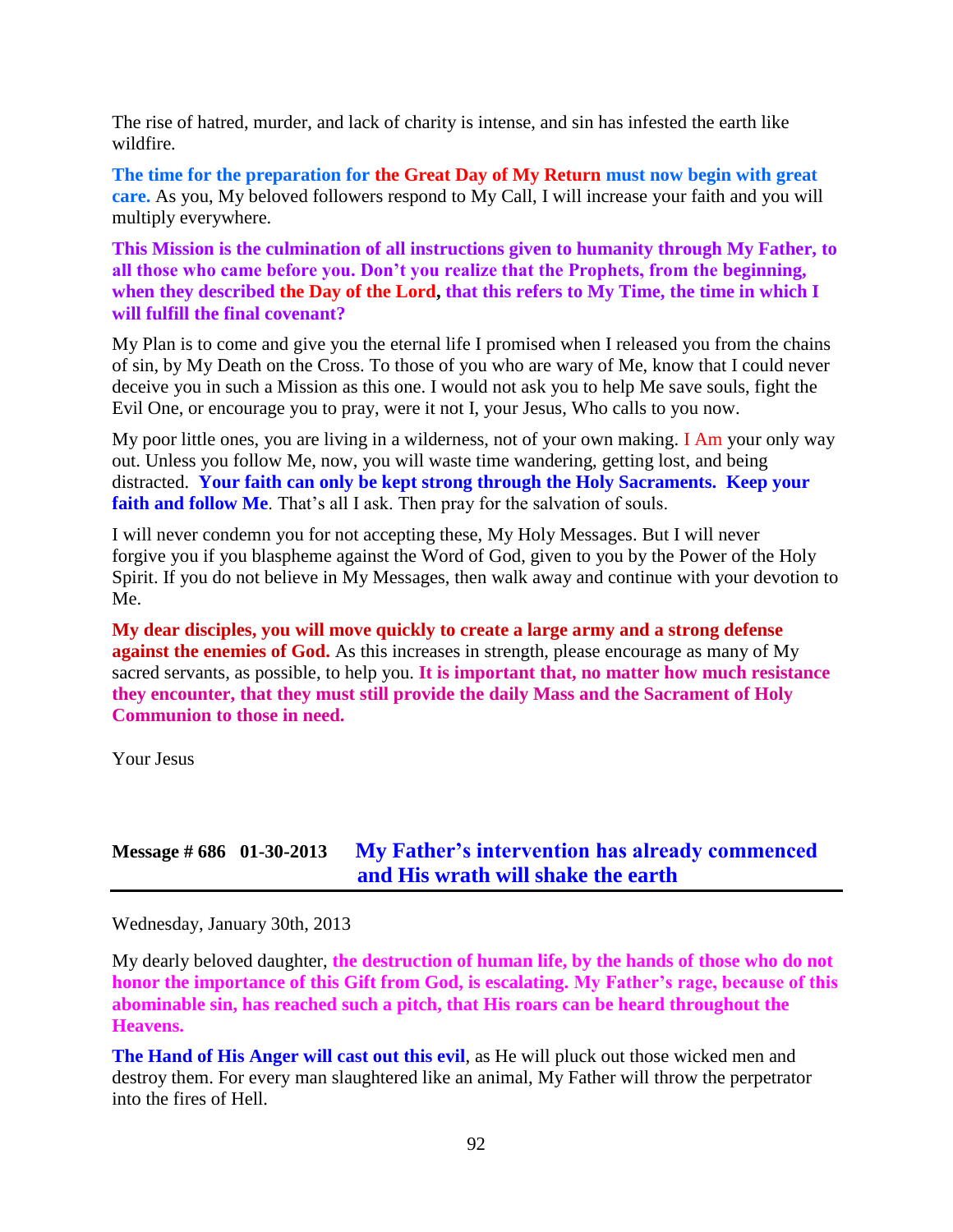Please know that, as wars escalate, the wicked amongst those dictators will be challenged. **They will be weeded out and they will be dealt the Justice which they will bring down upon themselves.**

Man cannot see what I see. They do not know the extent of evil, which results in the destruction of life, the destruction of the earth and the persecution of men, by their fellow brothers and sisters.

**My Father's intervention has already commenced and His wrath will shake the earth. Enough. The failure of man to accept the Truth of God's Existence is at the root of this evil.** Man plays with life, as if he controls all that is on earth, over which he has no authority. This evil cannot be allowed to continue. It will be dealt with and the fear of God will be felt by those who do not accept His Laws.

Your Jesus

## **Message # 687 01-31-2012 [Mother of God: The remnant army of Christ will](http://www.thewarningsecondcoming.com/mother-of-god-the-remnant-army-of-christ-will-triumph/)  [Triumph](http://www.thewarningsecondcoming.com/mother-of-god-the-remnant-army-of-christ-will-triumph/)**

Thursday, January 31st, 2013

My beloved children of God, I am your heavenly Mother, the Mother of Mercy, the Mother of Salvation. You are my precious children, and I cover you all with my veil of salvation, as your weary souls struggle in pain.

**Pray, my children, to my Son, with complete faith and trust in His Mercy. He will never let you down**. While you endure pain and sadness, because you know the Truth, and feel wretched, because of the wickedness you see all around you, you must be at peace. For you are surrounded with the Love of God, my Father, and are blessed with the Graces my Son bestows on you and this enriches your souls.

You must not allow fear and worry to distract you from the role, which my Son has carved out for you. **The Remnant Army of Christ will triumph and bring, in its trail, billions of souls, which it will present before the Throne of God.**

**What a blessing you have been given. Those amongst you, who will lead and help my Son's Crusade Prayers Groups, are saving billions of souls. These prayers are like no other, as they have been given to humanity as a Gift, with special Graces attached to them. Unbeknownst to you, the souls you help to save are thirty fold more, when you say these prayers. They enable you to comfort the Heart of my Son by increasing and strengthening in numbers the souls, which He needs in order to fulfill His Plan of Salvation.**

Thank you for responding to my Son's plea from Heaven. Many Graces have been given to you in the last two weeks. The fruits of these Graces will become clearer to you as you forge ahead on the Path of Truth, towards eternal life.

Your beloved Mother

Mother of Salvation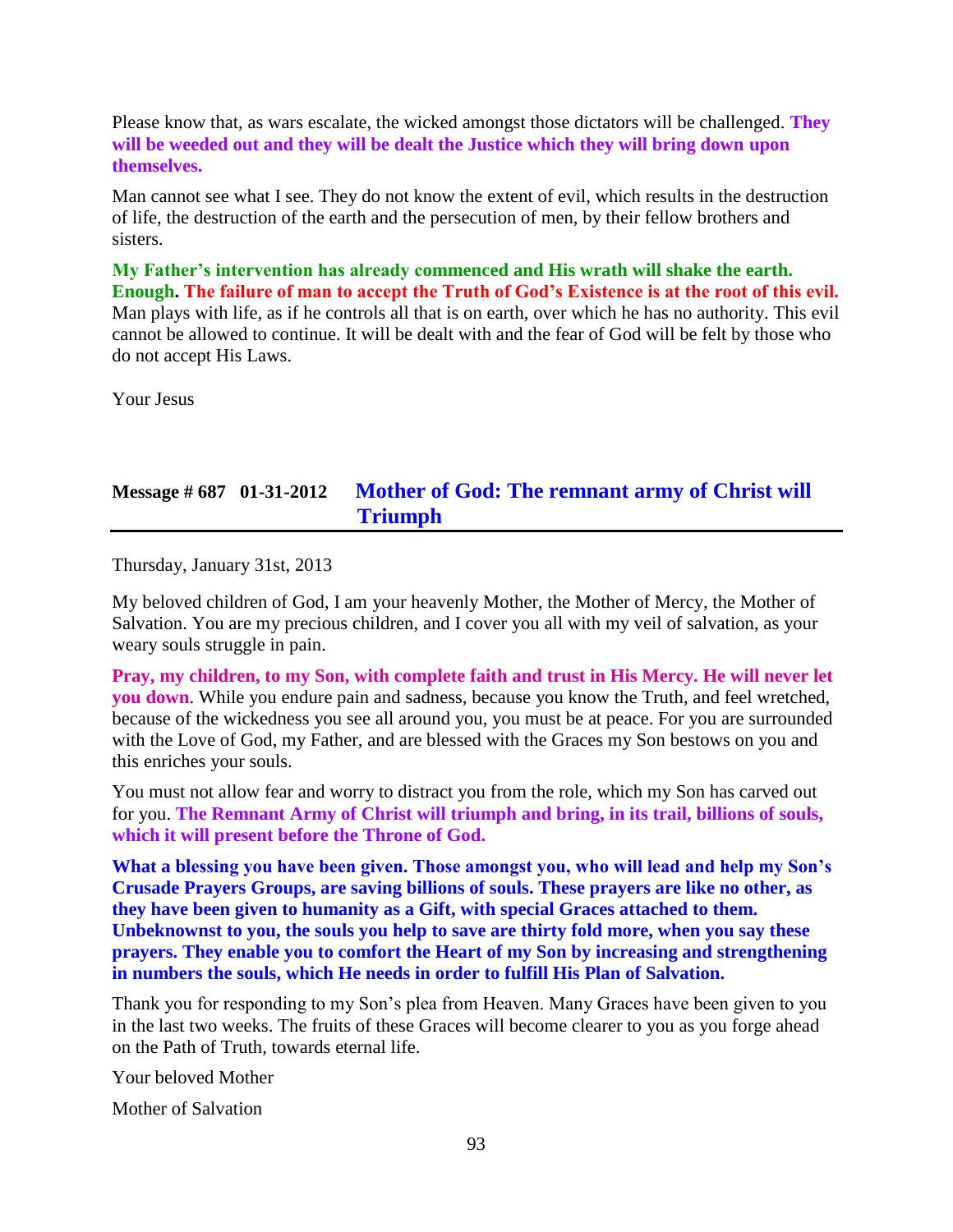## **Message # 688 02-01-2013 [God the Father: I will wipe out those Nations who](http://www.thewarningsecondcoming.com/god-the-father-i-will-wipe-out-those-nations-who-spit-in-my-face/)  [spit in My Face](http://www.thewarningsecondcoming.com/god-the-father-i-will-wipe-out-those-nations-who-spit-in-my-face/)**

Friday, February 1st, 2013

My dearest daughter, how My Heart is breaking at this time, as man, through the wickedness of his sins, have finally tried My patience. My hurt and pain is compounded by My Anger, as I cannot allow the infestation, which has befallen humanity on such a level, to continue.

My Hand of Justice now falls on nations who defy, blatantly, My Laws. The hatred man has for his fellow brothers and sisters is palpable, throughout the earth, and takes many forms. To mortal man My Message is: **"Stop now your evil deeds, or My punishment will wipe out everything you do and you will suffer eternal pain."**

You do not have the authority to take life, for I Am the Author of Life. Only I give life. It does not come from any other source. Only I can take it away. **When you interfere with My Divine Plan, you will be stopped.** This Plan has been belittled by you, a creature, for whom I have given so much. It has been attacked and torn apart, as if it is of little consequence.

**Your wars will escalate, for I will bring death to your wicked leaders. I will find you, take you, and cast you into the abyss, where the Beast will be your eternal companion. You will tear your eyes out in suffering, because of the atrocities you have committed against My children.**

It is for the sins against the innocent, whose lives you have destroyed, that My chastisement will be cast down upon you. No nation will escape this punishment and the level of My punishment will be according to the depths of the sins, to which you have lowered yourselves.

You may think that My chastisement is harsh, but without it, you would destroy each other. **Were I not to intervene, the world would cease to exist;** for you, with the wicked technologies, which you have created, would break it in half.

I will not allow you to do this. My Power is Almighty and **you will now witness My punishments**, as they befall humanity.

Repent. Pray for your fellow sinners, and especially, those who have been infested by the darkness of the Evil One. **I will wipe out those nations who spit in My Face and who have lost control. Those who persecute others will suffer the pain which they inflict on others.**

Your Father

God the Most High

#### **Message # 689 02-02-2013 [The signs I will send will be instantly recognizable](http://www.thewarningsecondcoming.com/the-signs-i-will-send-will-be-instantly-recognisable/)**

Saturday, February 2nd, 2013

My dearly beloved daughter, I love you and I Am with you every second in this Holy Work. I Am present, guiding you in every task you undertake, to ensure that My Word is spread to every one of God's children. Never allow interference, or setbacks, to stop you and delay what is now an urgent Mission to save humanity.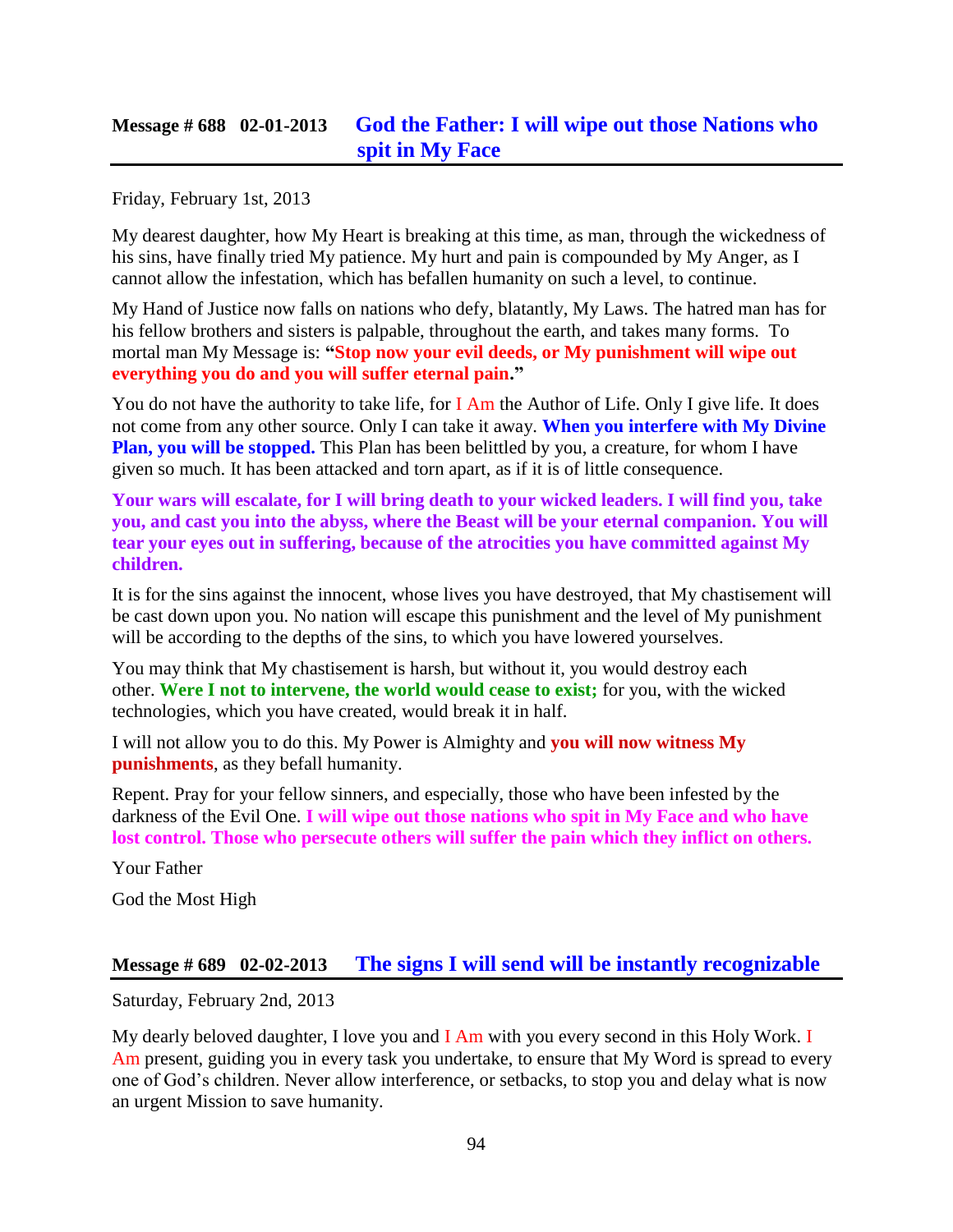**As My followers gather in Prayer groups, they will also feel My Divine Presence and I will make myself known to them in various ways. The signs I will send will be instantly recognizable.** I will pour down My Love, My Healing, My Graces and My Blessings. This is an age where nothing is impossible for the good of all, if it is according to the Will of God.

**Now that My Prayer Groups are linking together, My Remnant Army will blossom and grow. Just as the seeds were planted in just a few hearts, in the beginning, they have grown and multiplied into over 200 countries, many of which are unknown to you My dearest followers.**

Keep building the foundation every step at a time. Every stone overturned is important because, finally, it will create the Stairway to Heaven.

Your Jesus

## **Message # 690 02-03-2013 [It won't be long before the final phase of the](http://www.thewarningsecondcoming.com/it-wont-be-long-before-the-final-phase-of-the-purification-of-the-human-race-begins/)  [purification of the human race begins](http://www.thewarningsecondcoming.com/it-wont-be-long-before-the-final-phase-of-the-purification-of-the-human-race-begins/)**

Sunday, February 3rd, 2013

My dearly beloved daughter, today is a special day, where My Love for humanity swells like a large ocean, as a last attempt to pour My Graces over their souls.

I tug at the hearts of every man, woman and child, in different ways, so that they are aware of the presence of love and goodwill. Many respond, many do not. Yet, there is a feeling of love, deeply rooted within their hearts, of this Divine Presence of God. **Man is tied to My Sacred Heart, although he may not understand this. My Blood flows, as if through an artery, into the life of each child of God. It is the link, which unites all into one family. This holy family will form the roots of the tree, which will sprout many branches in My New Paradise.**

Many of those, hardened of soul, will soften in time and allow Me to embrace them. I Am preparing all of you for My Great Mercy. Some of those hardened souls will fall away and wither and then they will be swept away without any life remaining. But, most of God's children will know, instinctively, when the time is right. They will know, that they all come from the same family, and accept that they were begot by My Father.

He, the most Loving of all Fathers, is in great pain, at this moment, and He is deeply hurt by the darkness He witnesses in the souls of many of His children. **It won't be long before the final phase of the purification of the human race begins. This will mean the separation of the good from the wicked. How this will break My Father's Heart, but it must be done. It is like as if He is preparing His garden, so that it is healthy and perfect. The weeds must be destroyed or they will spread and infest the healthy crops.**

Be prepared at all times.

Your Jesus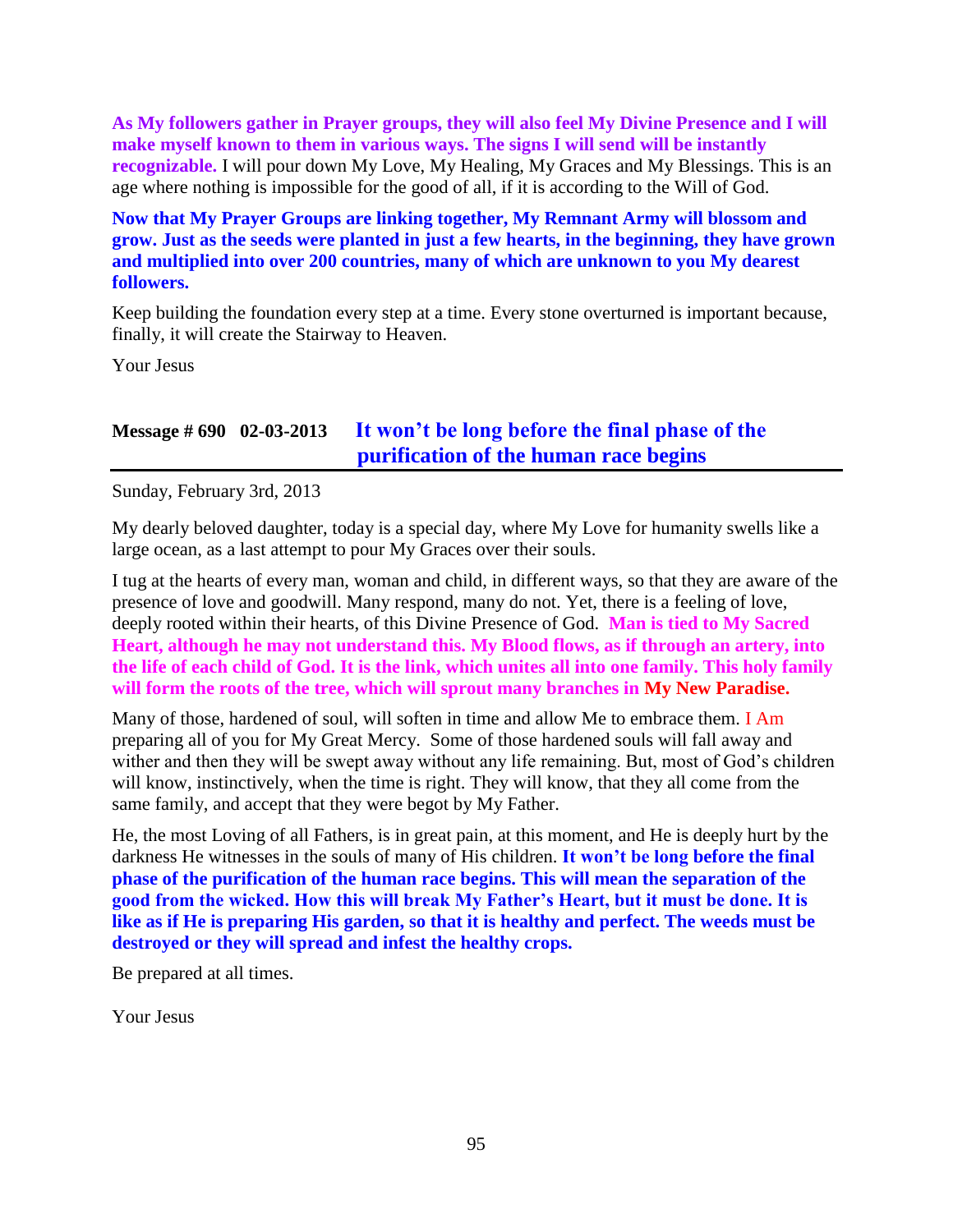Monday, February 4th, 2013

My dearly beloved daughter, as the calamities grow, all around the earth, on a simple level, man must strive, at all times, to be like Me.

In your daily lives, it is important to treat others as I have taught you, during My Time on earth. **You must always think, first, before you take any action, which will affect another person in ways, which could cause conflict.** When you are asked for help, give it. If someone creates a row with you, which you know will cause hurt to others, you must stop this.

**How you communicate with others will have a direct effect on your peace of mind.**

Treat others unfairly, speak ill of them or try to cheat them, and you will do this unto yourself. For I will Judge you, as you treat others.

**Anything good within your hearts can be nurtured to enable you to become a vessel, so you can treat others as I would treat them**. For, every action you take to please Me gives great Glory to God.

**Always seek out the Truth in your daily lives, as it will help you in your struggle against the evil, which you will find yourselves pitted against, during every stage of this journey with Me.**

Your Jesus

# **Message # 692 02-05-2013 [Mother of God: Many will be lonely in their quest](http://www.thewarningsecondcoming.com/mother-of-god-many-will-be-lonely-in-their-quest-to-form-prayer-groups/)  [to form prayer groups](http://www.thewarningsecondcoming.com/mother-of-god-many-will-be-lonely-in-their-quest-to-form-prayer-groups/)**

Tuesday, February 5th, 2013

**My children, you must seek out the comfort of each other, as you gather, at every corner of the earth, to form My Son's Remnant Army.**

Many will be lonely, in their quest to form prayer groups, and may feel that it is useless, at times. **For each Prayer Group set up, to recite the Crusade Prayers, a special Grace will be given to you by my precious Son.**

**He is present in every group and He will make you aware of this.** You will feel His Love and then you will witness the fruits, as they will pour forth and spread His Most Holy Word.

Children, you are blessed for being given the Gift of humility, because only those of you who accept the Word of my Son, without any doubts, will yield many conversions, because of your Prayer Groups.

**The Holy Spirit is now moving, quickly, amongst you,** dearest children, and it brings me so much joy to see how much He stirs your souls.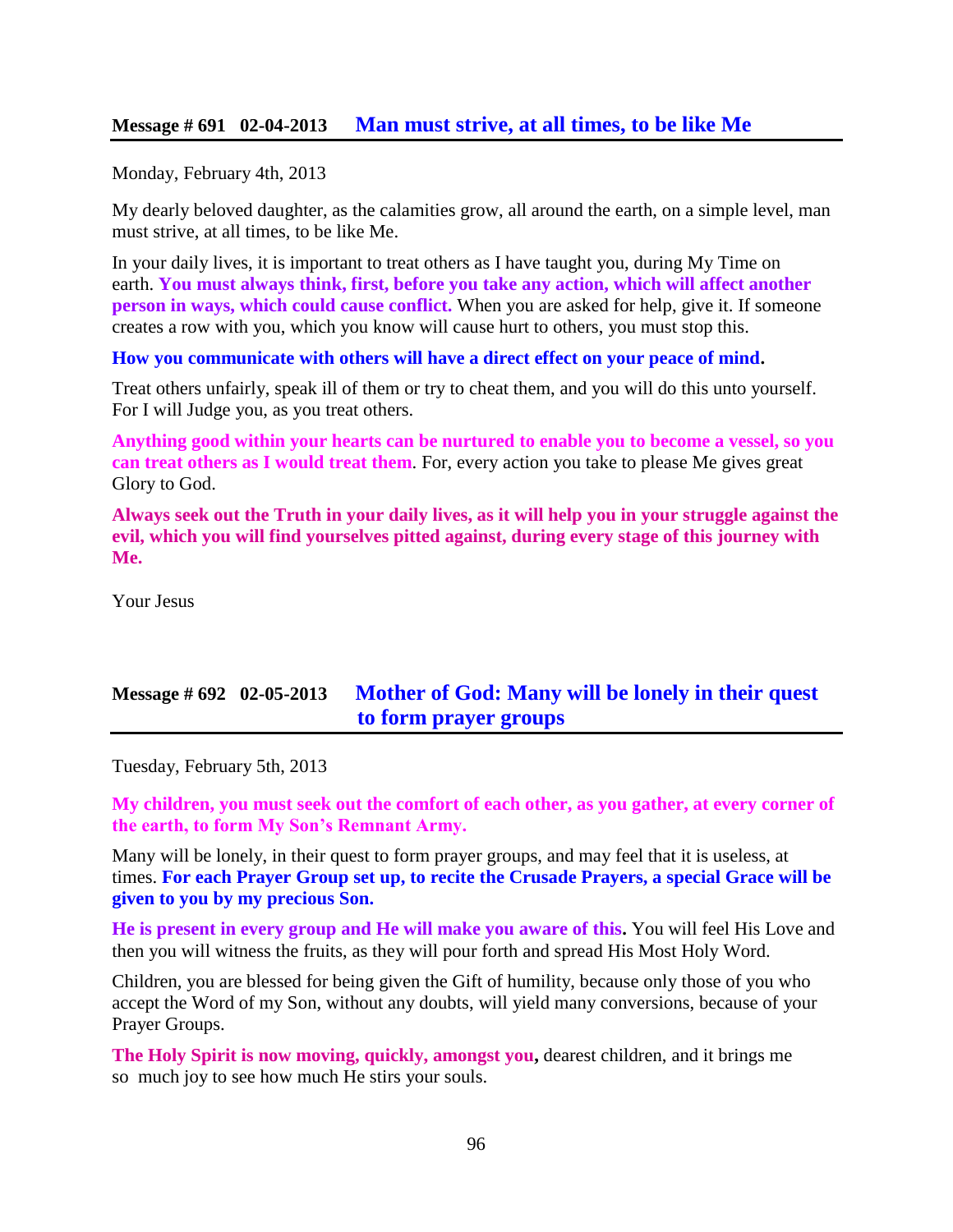You must remain united, my little children, because my Son needs your love and commitment, so that He can save humanity. You will, however, become a target for the Evil One who will raise every demon, under his wing, to infiltrate you and cause division. Recognize these attempts, for what they are and trust, completely, in my Son. Call on me, your beloved Mother, to keep your Crusade Prayer Groups united.

#### **Crusade Prayer (97) To unite Crusade Prayer Groups**

O beloved Mother of Salvation, I implore you to unite, through your prayers, all of God's Remnant Army, throughout the world.

Cover all Crusade Prayer Groups with the Grace of Salvation, poured out upon us, through the Mercy of your Son, Jesus Christ.

Send your angels to cover each one of us, and especially, those priests who lead the Crusade Prayer Groups.

Help us to avoid the distractions, which cause division amongst us, and protect us with your gift of armor, so that we become immune to the attacks, which we will have to endure, because of our love for Jesus Christ, in this Holy Mission to save souls. Amen.

Go in peace, my beloved children, and know that **Go**d's Remnant Army, through the Grace of my Son, will help Him to salvage billions of souls.

Your beloved Mother

Mother of Salvation

## **Message # 693 02-06-2013 [Mother of God: You must pray for all those in high](http://www.thewarningsecondcoming.com/mother-of-god-you-must-pray-for-all-those-in-high-places-with-power-over-your-nations/)  [places, with power over your nations](http://www.thewarningsecondcoming.com/mother-of-god-you-must-pray-for-all-those-in-high-places-with-power-over-your-nations/)**

Wednesday, February 6th, 2013

My child, you must devote all your prayers, now, for those lost souls who will not acknowledge the Existence of God.

Scattered throughout the world, those poor souls are living through a time when they are tormented with lies. Those lies are planted in their hearts by the Deceiver. Without the Light of God in their hearts, they have nothing to look forward to. They do not honor God, so, instead, they try to find a replacement. The replacement usually takes the form of idolatry for other people, or for material things. All that they receive, at the end of their quest for peace, is turmoil and confusion. They will never find peace, without loving God.

My beloved Father, through the Mercy of His Son, Jesus Christ, pours out His Light and Love over such souls. They do not accept these Graces and turn their backs on the only way they have of achieving eternal peace and happiness.

**You must pray for all those in high places, with power over your nations, as they suffer, greatly. They are being targeted daily, by the Evil One, so that they can be used as a means to inflict hardships on God's children. Their plan to destroy all traces of God from the lives**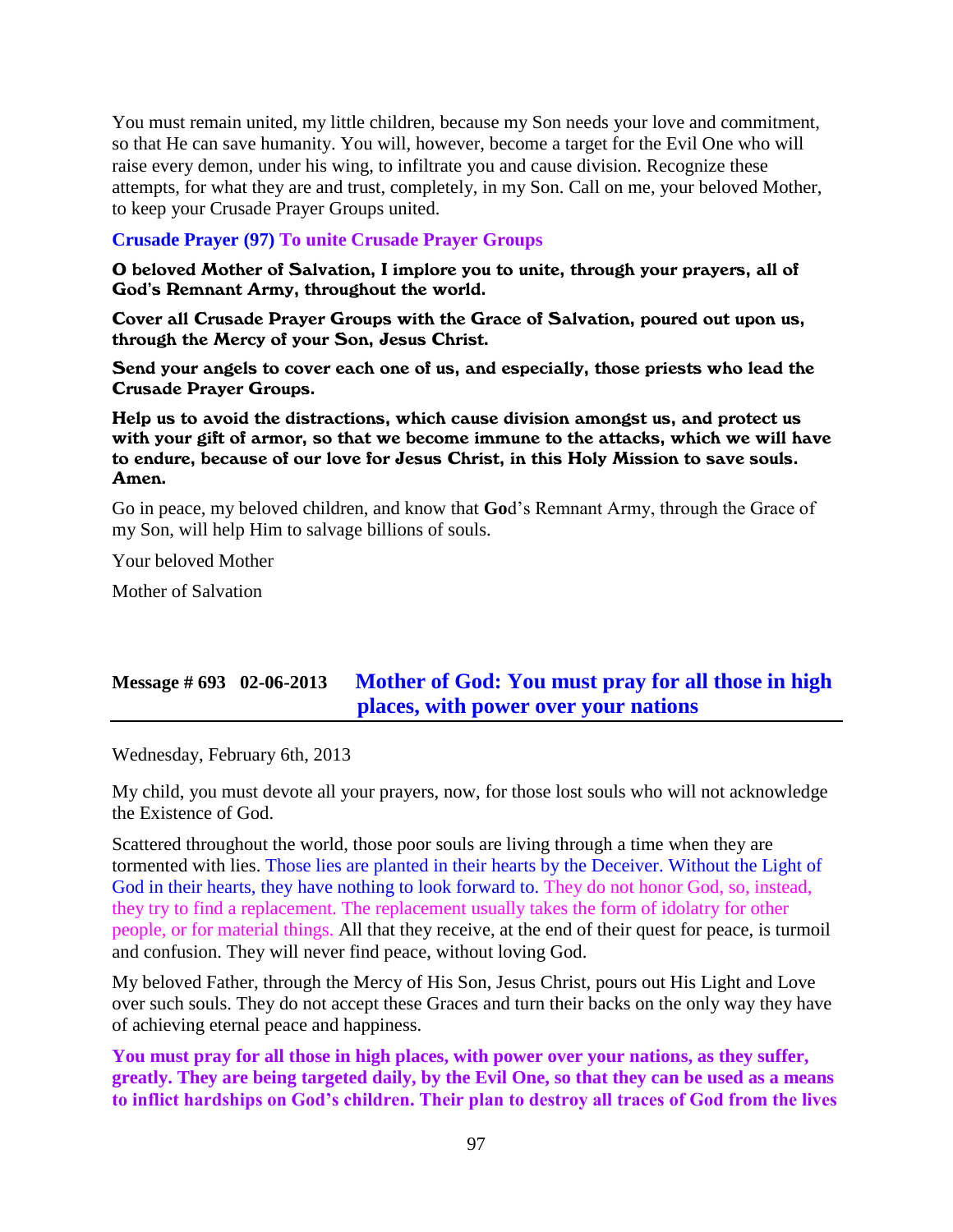**of the nations they control, is already in place. As they reveal their true intent, they too will become victims, as well as, those souls who will suffer under their regime.**

Here is a Crusade Prayer, which you must recite to enlighten governments, so that the Grace of God can cover world leaders.

**Crusade Prayer (98) For the Grace of God to cover world leaders**

O my Blessed Mother of Salvation, please ask your Son to pour out His Graces and Love over those leaders who control the world. Pray that the Light of God will cure them of blindness and unlock their hearts of stone. Stop them from inflicting persecution on innocent people. Please pray that Jesus will guide them, and stop them from preventing the Truth of His Teachings from being spread to nations, throughout the world. Amen.

Your beloved Mother

Mother of Salvation

#### **Message # 694 02-07-2013 [God the Father: Come, follow My Son, along the](http://www.thewarningsecondcoming.com/god-the-father-come-follow-my-son-along-the-path-of-truth/)  [Path of Truth](http://www.thewarningsecondcoming.com/god-the-father-come-follow-my-son-along-the-path-of-truth/)**

Thursday, February 7th, 2013

My dearest daughter, what does it matter that My children so love the good things I provide on earth?

What does it matter that the beautiful world I Created is so loved and admired by My children?

What does it matter that My children love each other and find joy in others?

These are all Gifts from Me, your beloved Father. You must never fear these wonderful Gifts, nor should you feel guilty when they bring you pleasure.

**The most important Gift, however, I bring you, is My Love for each of you.** This is a unique Love and the love you hold in your hearts, for others, bears only a small resemblance to My Almighty Love.

**It is only when you place your love, for these special Gifts, before your love for God, that you will fail to feel peace.** So, while you will find joy in the Gifts I gave to you, they can only be enjoyed properly when they are combined with a pure love of heart for your Creator.

**My proof to you of My ever embracing Love was when I sent you My Only-Begotten Son to free you from sin. He was My greatest Gift and, through Him, you will find eternal life in My New Paradise.**

**The Path has been carved out for you and it will be shaped carefully, all the way to the Gates of Paradise, through this final Mission from Heaven.**

Come, follow My Son along the Path of Truth and allow Him to gather you into a cocoon of safety, through His Great Mercy.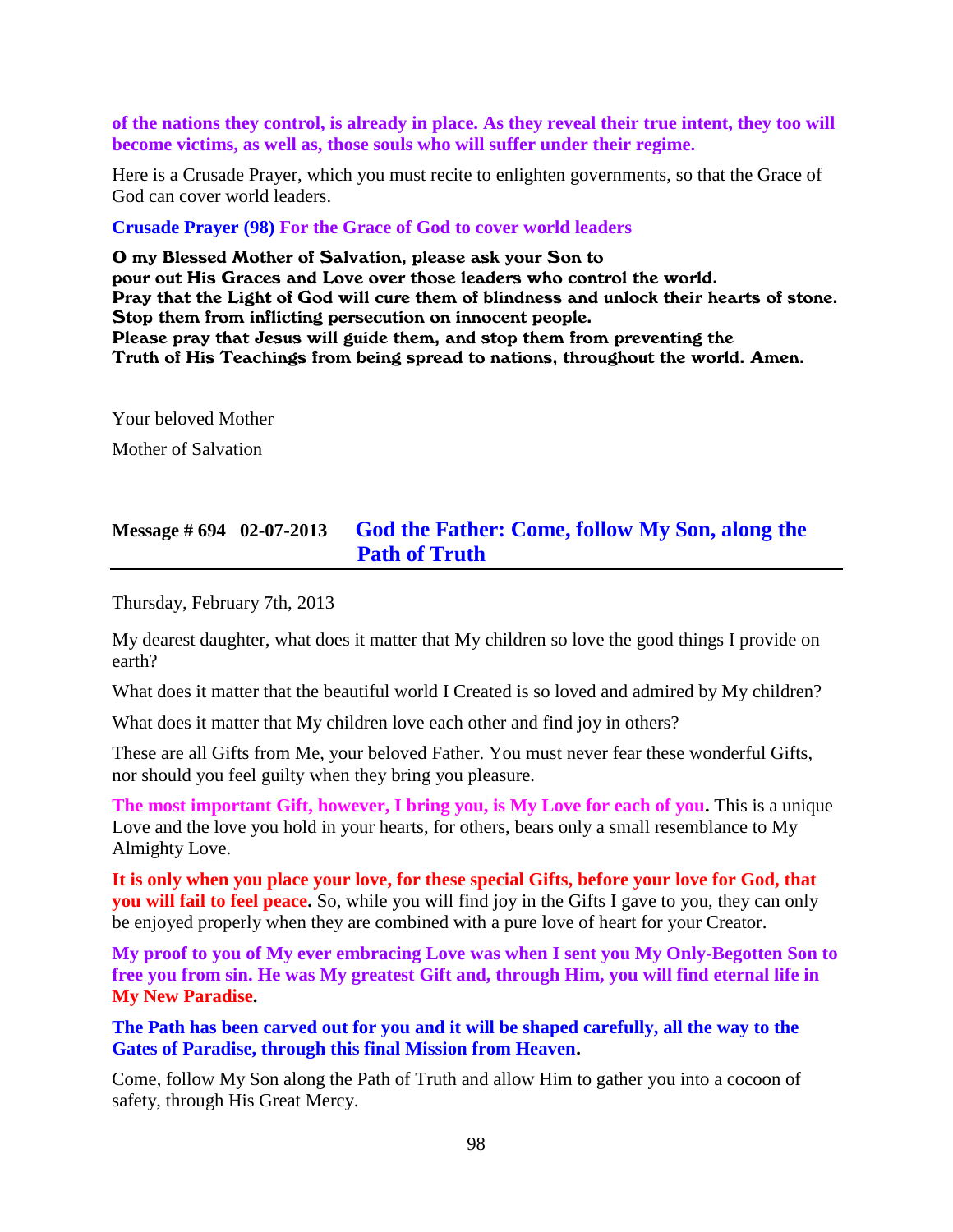I extend My Sacred Arms and embrace you into the Covenant of My Son, as He prepares the final stages of bringing all of My children home to Me.

Your home will be entwined with Mine. Patience, perseverance, suffering, tears and love for My Son, will all be combined, as you walk this tough path towards Me. Only those strong enough will reach the final steps.

Your beloved Father

God the Most High

## **Message # 695 02-08-2013 [I Am your Teacher, and through Me, you will](http://www.thewarningsecondcoming.com/i-am-your-teacher-and-through-me-you-will-understand-the-mysteries-of-my-final-divine-plan/)  [understand the Mysteries of My Final Divine Plan](http://www.thewarningsecondcoming.com/i-am-your-teacher-and-through-me-you-will-understand-the-mysteries-of-my-final-divine-plan/)**

Friday, February 8th, 2013

My dearly beloved daughter, **if people realized the Gift I Am to bestow upon humanity, where I will raise to life the dead and the Saints, who will join those of you granted the Gift of Eternal Life in My Kingdom, you would truly understand then this very special blessing.**

To lose a loved one to death, on earth, can be very sorrowful and causes distressing pain. But My Promise to unite you, with those who have died in a state of Grace, as one, will unite all of God's children in a truly glorious way.

**Families will unite.** Loved ones will gather together and this will result in a great celebration. All those blessed to be taken into My New Paradise, which offers eternal life, will be astonished by the magnitude of My Great Gift.

**Prepare for death. Do not fear it.** But, know that Heaven is not easy to enter. Much spiritual preparation is required. When you understand clearly the wonderful life, which awaits you, at My Second Coming, then you will understand what is expected of you.

**You must, not only, follow My instructions at this time, you must take on the responsibility of helping Me to salvage the souls of those who have no interest in Me and who have no desire in saving their souls, redeeming themselves before Me, or receiving the Sacraments.** This is because they have made a conscious decision to keep My Existence separate from their day-to-day lives. I Am something they may be vaguely aware of  $-$  some spiritual concept, which they cannot understand. The reason is that they are not interested in making the changes, which are necessary if they are to become worthy of My Kingdom.

**These lost lukewarm souls are My greatest concern, because their numbers are large**, and slowly, they are drifting further and further away from Me. I pine for their souls. The only way I can encourage them is through modern day communications, in order to get their attention. Every stone will be upturned. Everything in My Power will be done to bring them to Me.

**Then, finally, there are the souls – through no fault of their own – who have never heard of Me.** Who never knew about My death on the Cross, or the implications this bears on the future of their existence. I need to show them the Truth. I need to teach them. I need to make My Messages simple. I need to show them the proof of the existence of their souls, and you, My Army, will help Me to do this.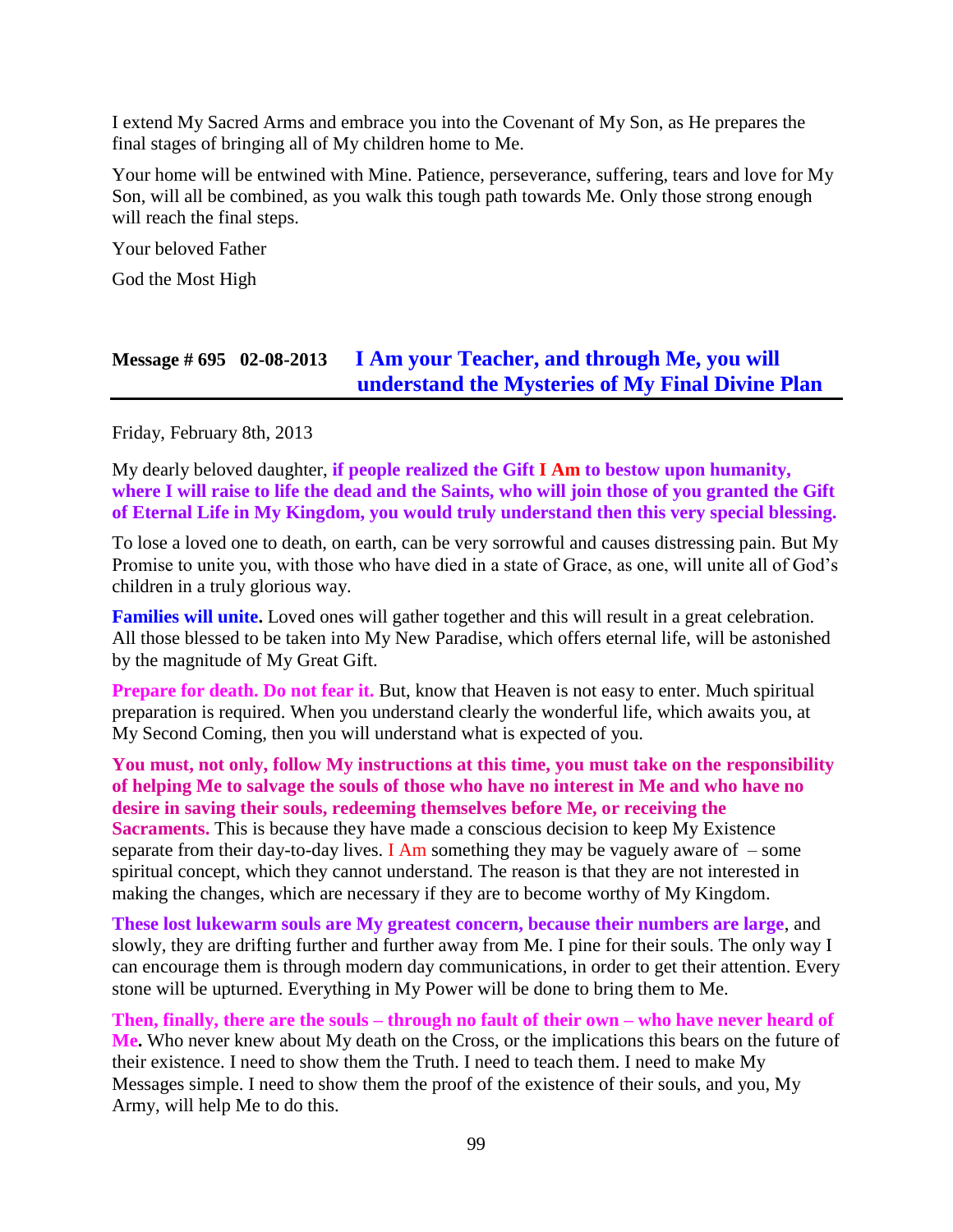**There will be many tasks required of you in the salvation of all souls, and I, your Jesus, will show you how these are to be brought about. I will instruct you in greater detail and I hope you will respond to My Call, no matter how impossible the task may seem.**

Love Me and trust in Me, for **I Am your Teacher,** and through Me, you will understand the mysteries of My Final Divine Plan. Then all will be done and the world will be ready for My Glorious Return.

Your beloved Teacher

Jesus Christ

## **Message # 696 02-09-2013 [Never forget that you are the writer. I](http://www.thewarningsecondcoming.com/never-forget-that-you-are-the-writer-i-am-the-author/) Am the [Author](http://www.thewarningsecondcoming.com/never-forget-that-you-are-the-writer-i-am-the-author/)**

Saturday, February 9th, 2013

My dearly beloved daughter, as My Messages spread quickly, you, at this time, are the victim of a ferocious attack, by Satan, and his army of demons. They dance around you everywhere, in order to distract you, hurt you, and torment you – all with one objective. That is to stop this Work.

I say this to warn you that, the more My Holy Word is heard and the hungrier man becomes to avail of My Graces, the more wretchedness will be brought upon you to bear. Everyone involved with this Mission will now feel the effects of such attacks. This is how you will know that they come from the Evil One.

You will be tormented with the temptation to reduce the amount of time you give to Me, through your prayers. You will be interrupted, every second, as you try to complete the tasks required of you to do My Holy Will.

Challenged, at every opportunity, by others, who try to block the publication of My Books, you will become frustrated and unable to take the next step forward. Then, like a powerful kick in the stomach – a true sign of Satanic attack – you will be let down by all those who provide important links in this work. And, just as you think that this Mission is impossible, I will open a door, then another one, and I will continue to lift all barriers, until My Wishes have been adhered to.

**This is a turning point in My Divine Plan of Salvation**. **From this day forth, My Word will become louder, with few being able to ignore it. Then all nations, in all tongues, will savor the Truth. Some will swallow the Word of God.** Others will spit it out, and then there will be those who will choke on it – so hard have their hearts become.

Every time you feel that this Mission has become impossible to fulfill, know that it is not by your hand that makes My Word heard in all nations, **it is by My Hand, My Voice and My Power, through the Holy Spirit, that this Mission is directed.**

Never forget that **you are the writer. I Am the Author.** My Power surges through you. My Suffering scourges your mind and body. When you feel pain, it is My Pain you feel. When you are tormented, by obstacles, placed before you, by Satan, it is I, Jesus Christ, he taunts. You are simply the vehicle. Never forget that and be pleased that you have been blessed with such a Gift.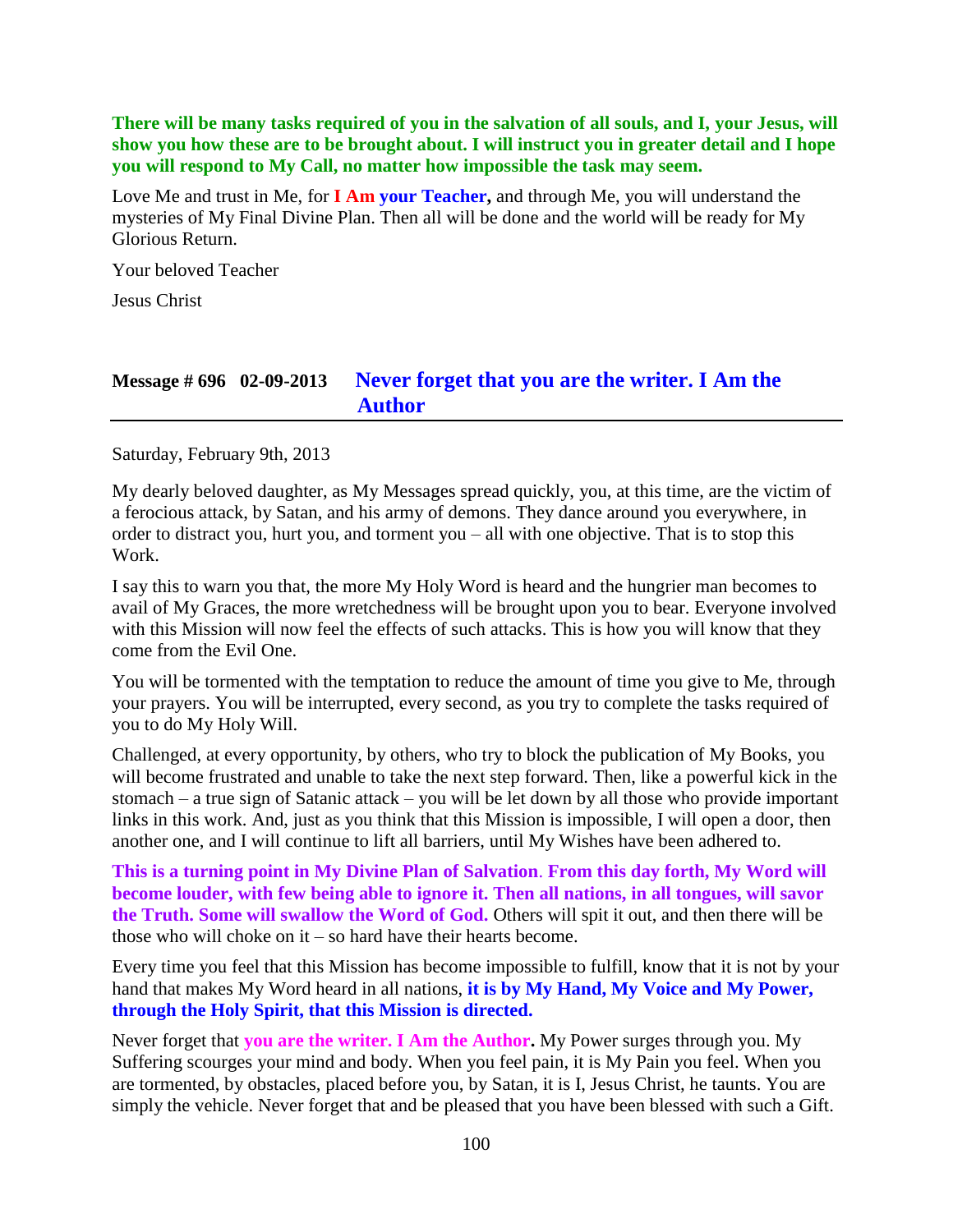By now, you should be well able to hand Me over these problems and keep doing what is required of you, My daughter. **My Plan is to salvage every soul alive in the world today and Satan will fight a terrible war to stop Me.** Anyone, who works with Me, will be a target and only your love for Me and trust in Me will sustain you in these turbulent times.

Your Jesus

## **Message # 697 02-10-2013 [My Word will spread in Australia and New Zealand](http://www.thewarningsecondcoming.com/my-word-will-spread-in-australia-and-new-zealand/)**

Sunday, February 10th, 2013

My beloved disciples, how you bring tears of relief to My Sacred Eyes.

**Your beautiful Nations, full of rich abundant natural resources, are empty of soul.** The Nations of Australia and New Zealand are lush, on the one hand, because of the Gift My Father has bequeathed you, and on the other, they are barren.

**I call on your Nations, now, to help Me to ignite your faith and spread My Holy Word, so that it will nurture the souls of all God's children in your countries.**

#### **My Word will be spread in Australia, through this, My last, Mission to save souls on earth.**

You, My daughter, will be given the Gift of the Holy Spirit in order to bring Me the souls I crave for. You, My followers, have a heavy load to bear, because the Word of God, is unknown to millions, among your nation. Very few churches, within the Christian community, are used in the way they should be. They are empty shells and I Am displeased at the weak faith, which exists amongst you. You have much to learn and much to gain, when you follow Me – by your own free will – on the Path of Truth.

**My plan to prepare your souls and to request your help to save those souls, who do not believe in God, is great.** My Mission is to call out to atheists and cover them with My Holy Spirit, so that My Voice is heard, quickly. Here is a special Crusade Prayer, for the Salvation of Australia and New Zealand.

**Crusade Prayer (99) For the Salvation of Australia and New Zealand**

O God, the Almighty Father, in the Name of Your beloved Son, Jesus Christ, have Mercy on all of your children in Australia and New Zealand.

Forgive us our rejection of Your Holy Word.

Forgive us the sin of indifference.

Rid us of our pagan culture and cover us with the Graces we need to inspire hope, faith, and charity among our brothers and sisters.

We beg You for the Gift of Discernment and ask that You grant all of us the Blessings we need to ensure that only the Truth of Your Holy Word can be heard and that all souls are granted the keys to eternal life. Amen.

**Very soon, My Holy Spirit will devour your souls and you will march forth with a calm confidence, as you declare the Truth to all of those you come into contact with.**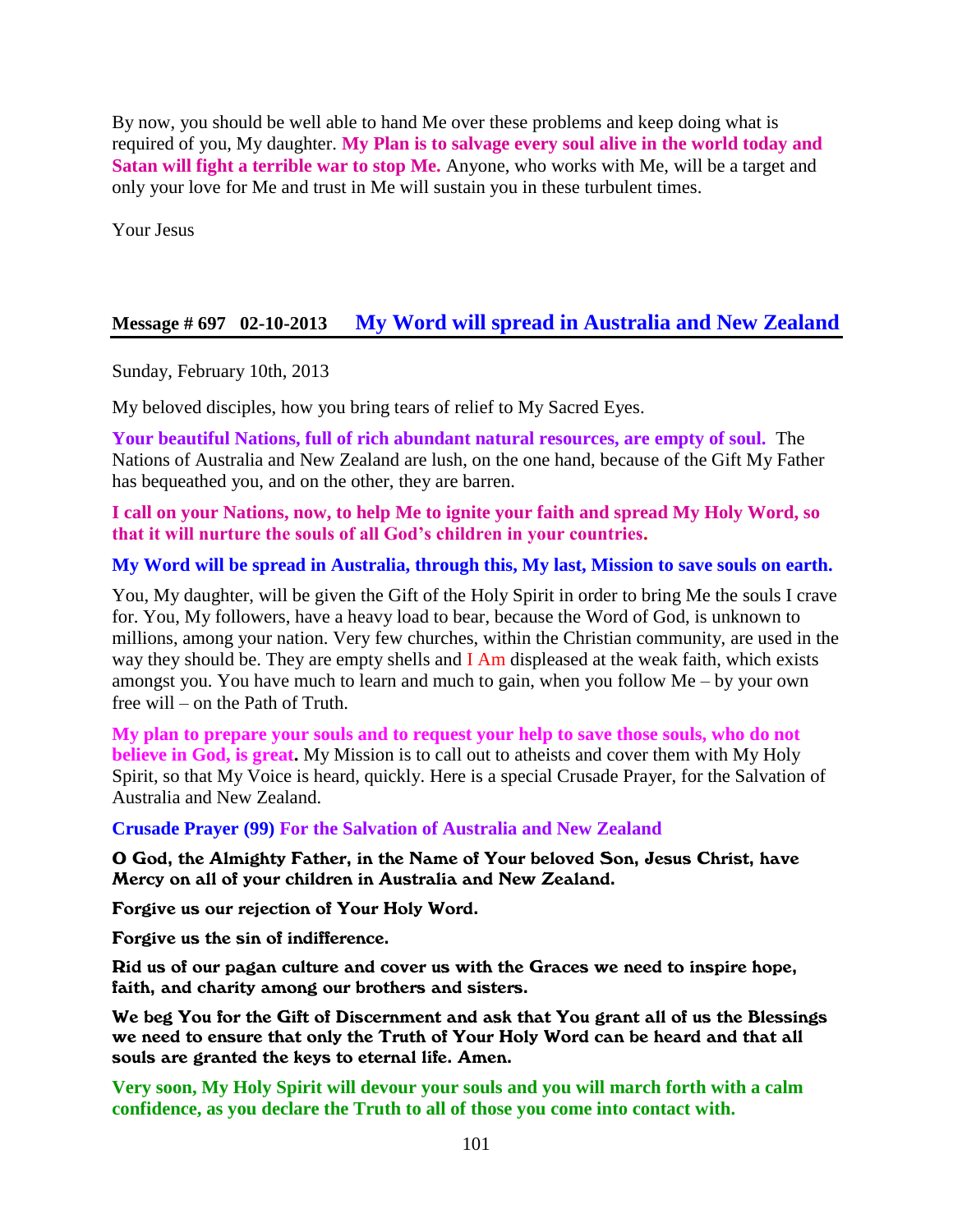Be thankful for this blessing, which I now cover your Nations with. I love you and I trust you will respond to My Call.

Your Jesus

## **Message # 698 02-11-2013 [Many believe Hell to be, merely, a Place from](http://www.thewarningsecondcoming.com/many-believe-hell-to-be-merely-a-place-from-folklore/)  [Folklore](http://www.thewarningsecondcoming.com/many-believe-hell-to-be-merely-a-place-from-folklore/)**

Monday, February 11th, 2013

My dearly beloved daughter, **My Heart's desire is to save those people, who commit terrible sin, from the torture of Hell.**

**For every mortal sin committed, the pain of fire will tear the soul apart as if it were made of flesh.** The cries of anguish and terror, from such souls, as they are pulled into the depths of Hell, break My Sacred Heart.

My Heart is cut and the terrible pain I feel is because of these poor souls. **Many people alive on earth, at this time, are in terrible danger.** This, because so many believe that mortal sin is merely a minor fault and as a result, justify it. And, then, they continue on a path of selfdestruction. Unless they can see what grave errors they are making, they will suffer damnation, where they will burn in agony, for eternity.

**So few people believe in the existence of Hell.** Many believe Hell to be, merely, a place from folklore. So many do not believe that God would allow such a place to exist, and that all sins, no matter how bad, are forgiven. I blame this on the errors made by those sacred servants, who, over the decades, succumbed to the pressures of a secular world. This deception has meant the loss of billions and billions of souls. And, while it is too late for these souls, there is still time for those who are marked with the stain of mortal sin, today, to be salvaged.

**You must pray that these people can be protected from the evil allure of Satan, who rejoices at the prospect of their fate.** My Light will and can only be poured over them when they open their eyes to the truth of sin. Although they torment Me with their wickedness, there is not one among them who does not feel discomfort, or despair, because of their sins. While many know the cause of such unrest, they will do nothing about it, as they continue to condone and justify their sins. Some do this because they are surrounded with the darkness of lies, which are embedded in their culture. Such lies promote the acceptance of sin.

Help Me to save them with this Litany

**Jesus to Mankind Litany Prayer (5) For the Salvation of Those in Mortal Sin**

Jesus, save all sinners from the fires of Hell. Forgive blackened souls. Help them to see You. Lift them out of darkness. Open their eyes. Open their hearts.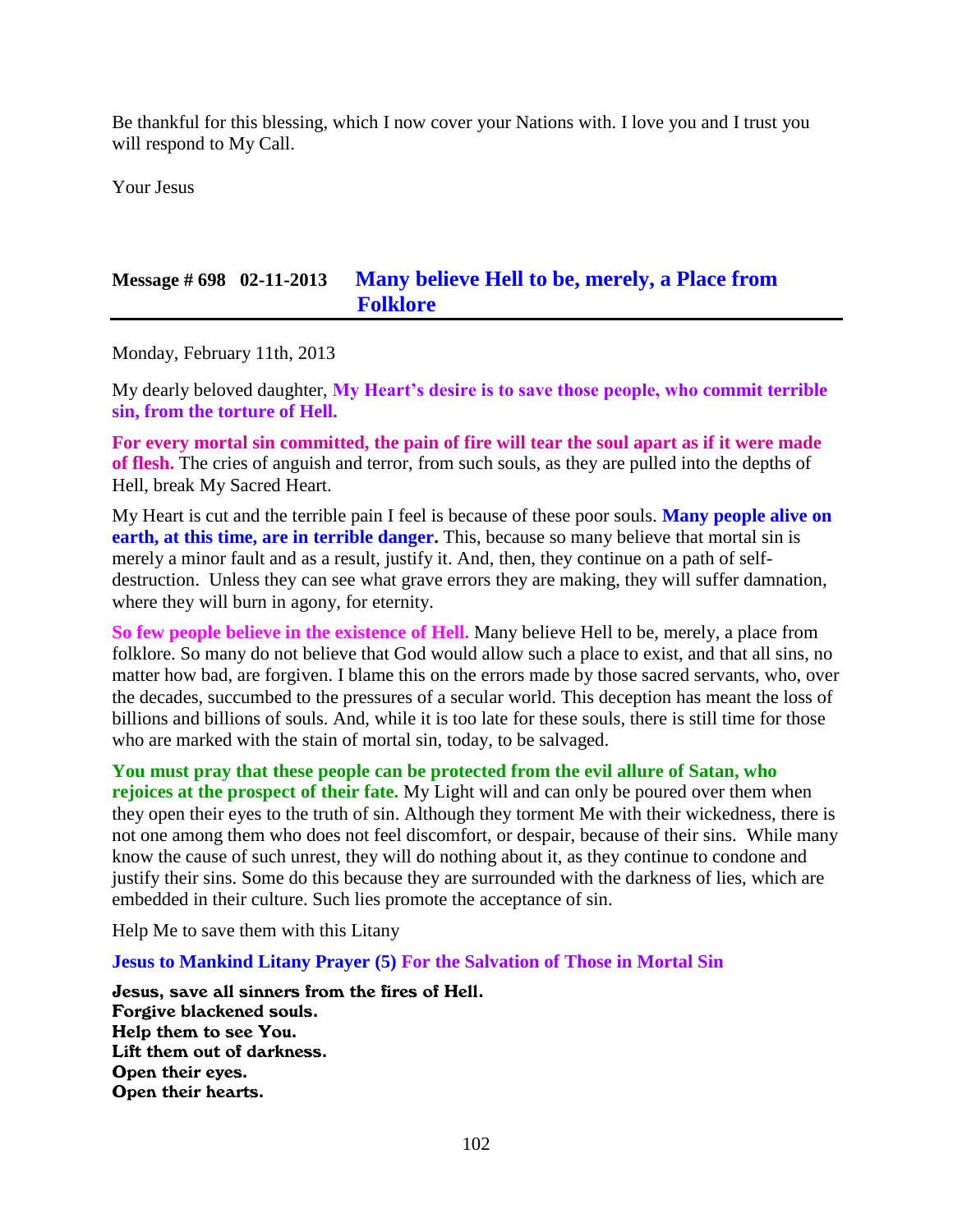Show them the Truth. Save them. Help them to listen. Rid them of pride, lust and envy. Protect them from evil. Hear their pleas for help. Grasp their hands. Pull them towards You. Save them from the deception of Satan. Amen.

Help them, My followers, by asking Me, daily, to for**give them, for the terrible insults they fling upon Me.**

Your Jesus

# **Message # 699 02-12-2013 [This life will, in the blink of an eye, pass into a New](http://www.thewarningsecondcoming.com/this-life-will-in-the-blink-of-an-eye-pass-into-a-new-life-a-new-renewed-paradise/)  [Life, a New Renewed Paradise](http://www.thewarningsecondcoming.com/this-life-will-in-the-blink-of-an-eye-pass-into-a-new-life-a-new-renewed-paradise/)**

Tuesday, February 12th, 2013

My dearly beloved daughter, so many people in the world are unaware of their spirituality. So caught up in matters, concerning their daily lives, their jobs, their role as parents, their struggle to pass exams and to educate themselves, that they forget about their lives after their time on earth comes to an end.

It is only right that they do the best they can, in matters of responsibility, to feed and clothe themselves, but when they neglect their spiritual well-being, they are denying themselves the greatest gifts, which await them.

Many forget that My Father can take life at any time. If souls are not prepared, they will suffer regret and may not enter Heaven at the time when they pass from this life to the next.

**It is difficult for those who lead busy lives to consider what happens when this time, accorded to them by God, comes to an end.** For many they view death as frightening and not something they wish to think about. And so, they reject Me, their Jesus, their path to My Father's Kingdom. **I, Jesus Christ, Am the only way to avail of eternal life, a life unknown to you.**

**I wish to tell you that there is a wonderful life for all of God's children, waiting for them.** This life is important, because it is how you live the life, which is given to you on earth, which will determine your future.

**You must never think of death, as the end. Instead, think of it as the beginning of a new and wonderful life.** The time you spend on earth is a trial. It is a test and in many ways is an exile. Born sinners, you will also die as sinners. But, it will be those sinners who love one another, who treat others with love and respect and who live their lives in My Image, who have much to look forward to.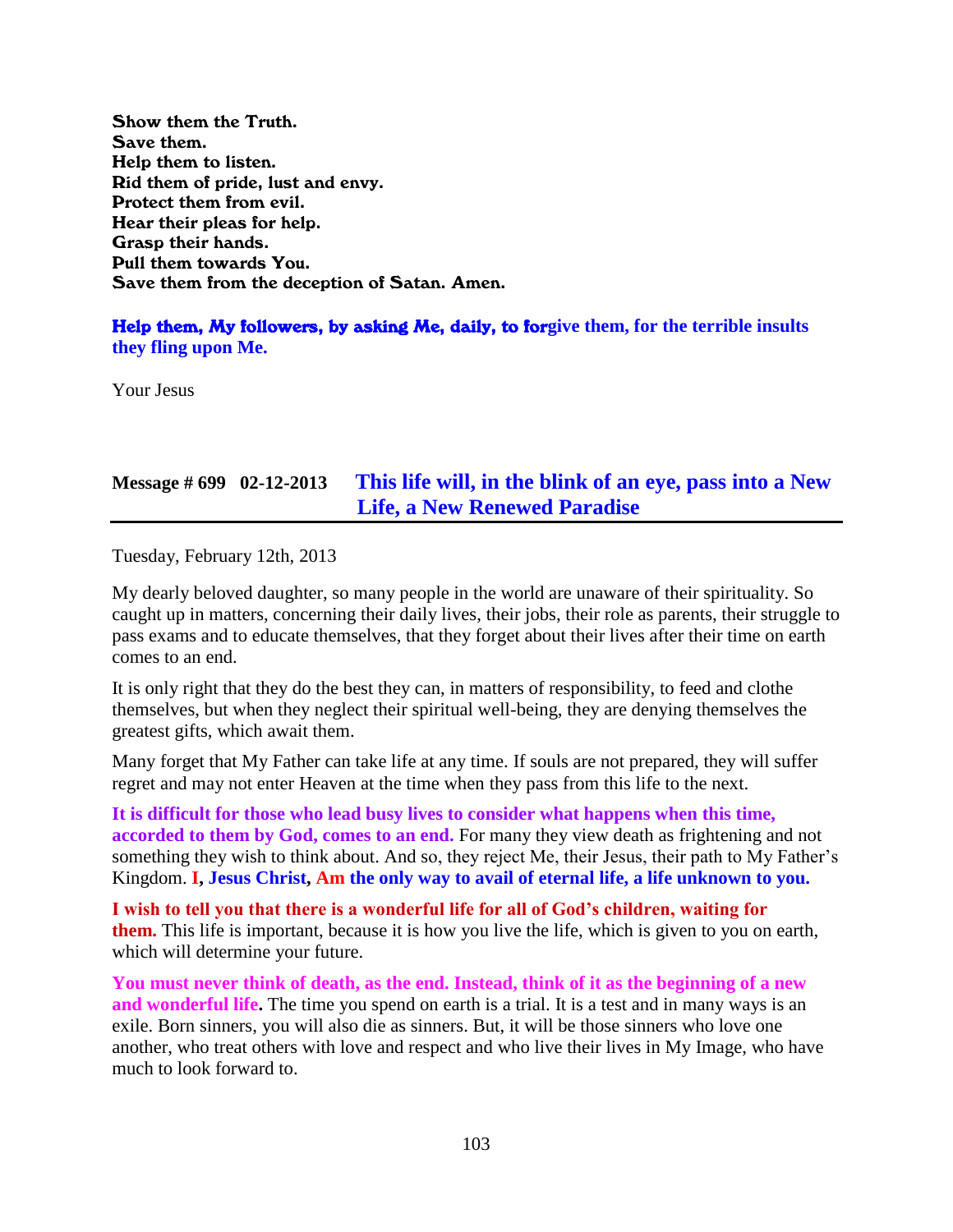Because of My great Compassion for all of God's children, I make great exceptions for souls who wander, lost and confused. I pursue souls who do not want anything to do with Me and I stir their hearts, so that they feel compassion for others.

Many do not realize how I work, within their hearts, but I do this to entice them towards Me. For every soul who calls to Me, even if they are unsure of My Existence, I come running. I respond, instantly, and hear all intentions. **I Am a Loving God. I Am not easily roused by anger. I Am Patient. I Am expectant. I Am Loyal. I Am all Merciful. I Am waiting for all souls to recognize My Call, for soon, they will be in little doubt as to Whose Voice they hear, beckoning them to feel God's Love.**

This life will, in the blink of an eye, pass into a new life, a new renewed Paradise. While this time on earth may be full of trials, pressures, stress, ups and downs, it cannot compare with the peace and glory of the life, which awaits all those who love Me.

Your Jesus

# **Message # 700 02-13-2013 [Masonry has infiltrated My Church, on earth, and](http://www.thewarningsecondcoming.com/masonry-has-infiltrated-my-church-on-earth-and-soon-the-schism-as-foretold-will-create-division-and-disquiet-amongst-my-faithful-servants/)  [soon the schism, as foretold, will create division and](http://www.thewarningsecondcoming.com/masonry-has-infiltrated-my-church-on-earth-and-soon-the-schism-as-foretold-will-create-division-and-disquiet-amongst-my-faithful-servants/)  [disquiet amongst My faithful servants](http://www.thewarningsecondcoming.com/masonry-has-infiltrated-my-church-on-earth-and-soon-the-schism-as-foretold-will-create-division-and-disquiet-amongst-my-faithful-servants/)**

Wednesday, February 13th, 2013

**My dearly beloved daughter, there is a rage in Heaven, at this time, as the Crown of Thorns descend to crush My Body, the Catholic Church, on earth.**

**This prophecy given to you, in much detail, over the last two years, has come to pass.** Now, as **My other Revelations will soon be realized**, very few of My sacred servants will be able to ignore My Pleas to the human race, at this ungodly hour in your time.

**They, the wicked group have begun their campaign, to rid the earth of the Truth of My Teachings**. My Holy Vicar has been forced into this action and will suffer greatly as a result. Masonry has infiltrated My Church on earth and soon the schism, as foretold, will create division and disquiet amongst My faithful servants.

Many have no idea as to the deceit with which they are being presented. Nor do they know that **the foundation of My Church, the Catholic Church, has been crushed to dust.** In its place, will rise the abomination and I will intervene and send signs in order to warn every soul of the importance of praying, so that they can discern Truth from fiction.

**It is not the collapse of the Catholic Church, which will soon become evident, which will divide the world. It will be their involvement in the creation of a New World Church, a One-World Religion, which will introduce paganism and idolatry.**

**The False Prophet has prepared well and his time is coming. In collaboration with the Antichrist they will bring the world to its knees.** It won't be to God they will pay homage, it will be to the Beast.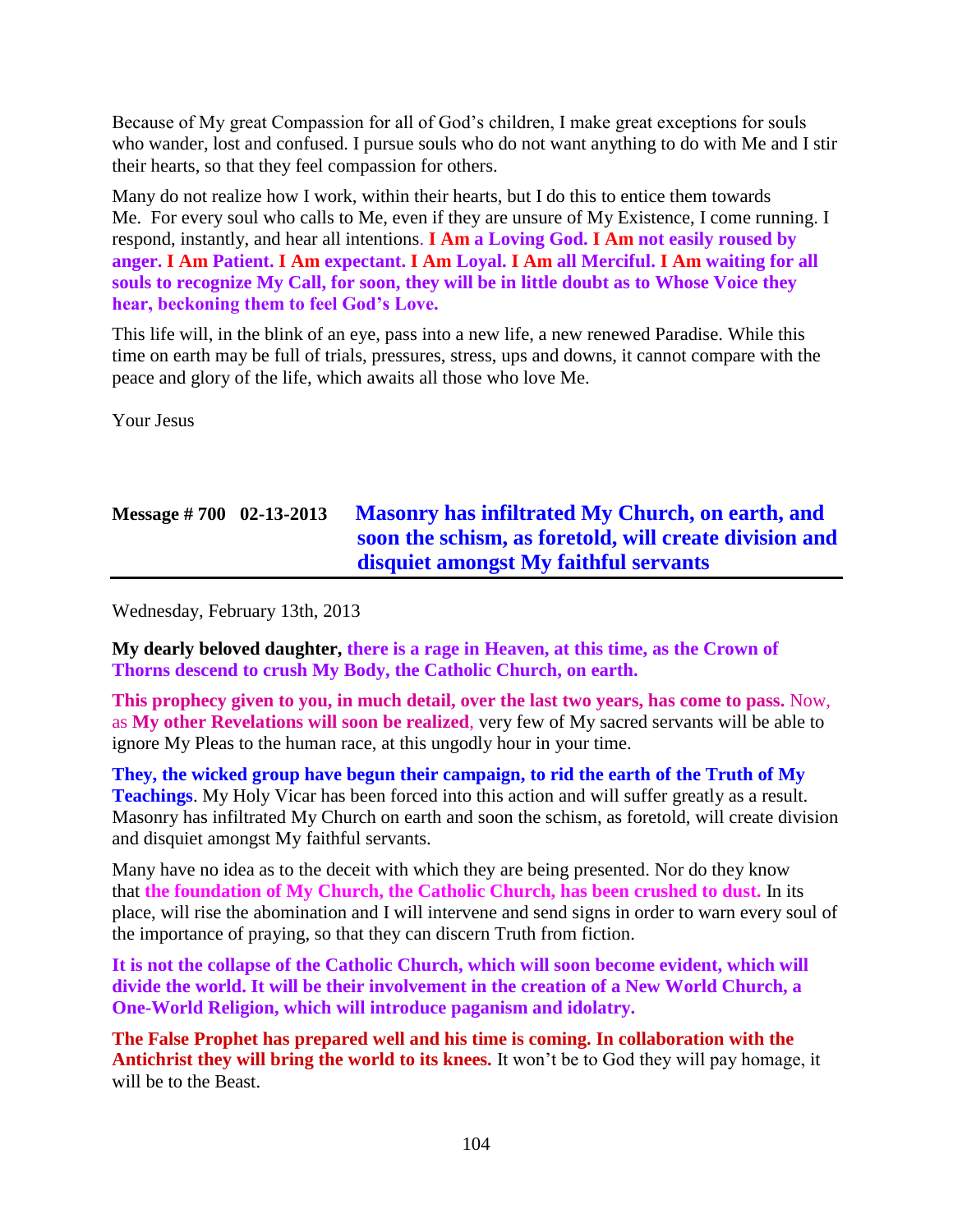I urge all My disciples, My Christian followers, everywhere, to remain calm. Pray for peace and allow Me, your Jesus, to guide you at this time.

**I call on all of My cardinals, My bishops and My sacred servants, to unite your flock and remain loyal to My Teachings.** Pay close attention to what you will be asked to preach for it will change. Your homilies will be devised and written for a secular world and they will have no substance.

**In a bid, to be seen to modernize the Catholic Church, this is what will be presented to you -the promotion of all-inclusive congregations – all religions rolled into one, so-called Christian Unified Church.** All the outward signs may, at first, seem the same, but that is what you are meant to see. Slowly **you will no longer recognize My Holy Scripture**, as new words, phrases and new formats to the presentation of the Sacraments will be placed before you.

There will be a panic amongst those true loyal conservative priests who will be alarmed at the new modern format the Church will embrace when they will re-launch a new type of modern alternative Church.

**It will be through the network of masonry, which is infiltrated in every corner of the Catholic Church, governments and the media, that this abomination will be presented as a great innovation.**

**This is the beginning of the end.** My Presence will be discreetly banished for the new ceremony of the Masses.

**All the pomp and ceremony will mask an empty tabernacle**, for My Divine Presence, will no longer be permitted, by My Father.

**You must remain united and, if you are Catholic, continue to attend daily Masses and Holy Communion.** For all Christians you must know that, you too, will be lured into the New World Religion, plotted by nations who are in league with the traitors of My Catholic Church. They wish to create a secular, humanistic, façade – a façade, which masks the evil it will promote, subtly.

**The battle has begun, but you, My beloved followers, are stronger than you think.** I Am here always. I have prepared you well. You must, to survive, say this Crusade Prayer.

**Crusade of Prayer (100) For the survival of Christianity**

O dear Jesus, we beg You for the skills to survive the trials we now face, as the last True Pope finishes his Mission for You.

Help us to sustain the terrible abuse we will now have to face because of the collapse of the Church, which we once knew.

Never let us deviate from the Truth of Your Divine Word.

Help us to remain silent when the attacks are placed upon our shoulders to entice us to turn our backs on You and the Sacraments you gave the world.

Cover Your Army with the powerful Love we need, like a shield, to protect us against the false prophet and the antichrist.

Help Your Church on earth to spread and multiply, so that they can adhere to the Truth and help you lead our brothers and sisters on the Path of Truth to prepare ourselves, adequately, for Your Second Coming. Amen.